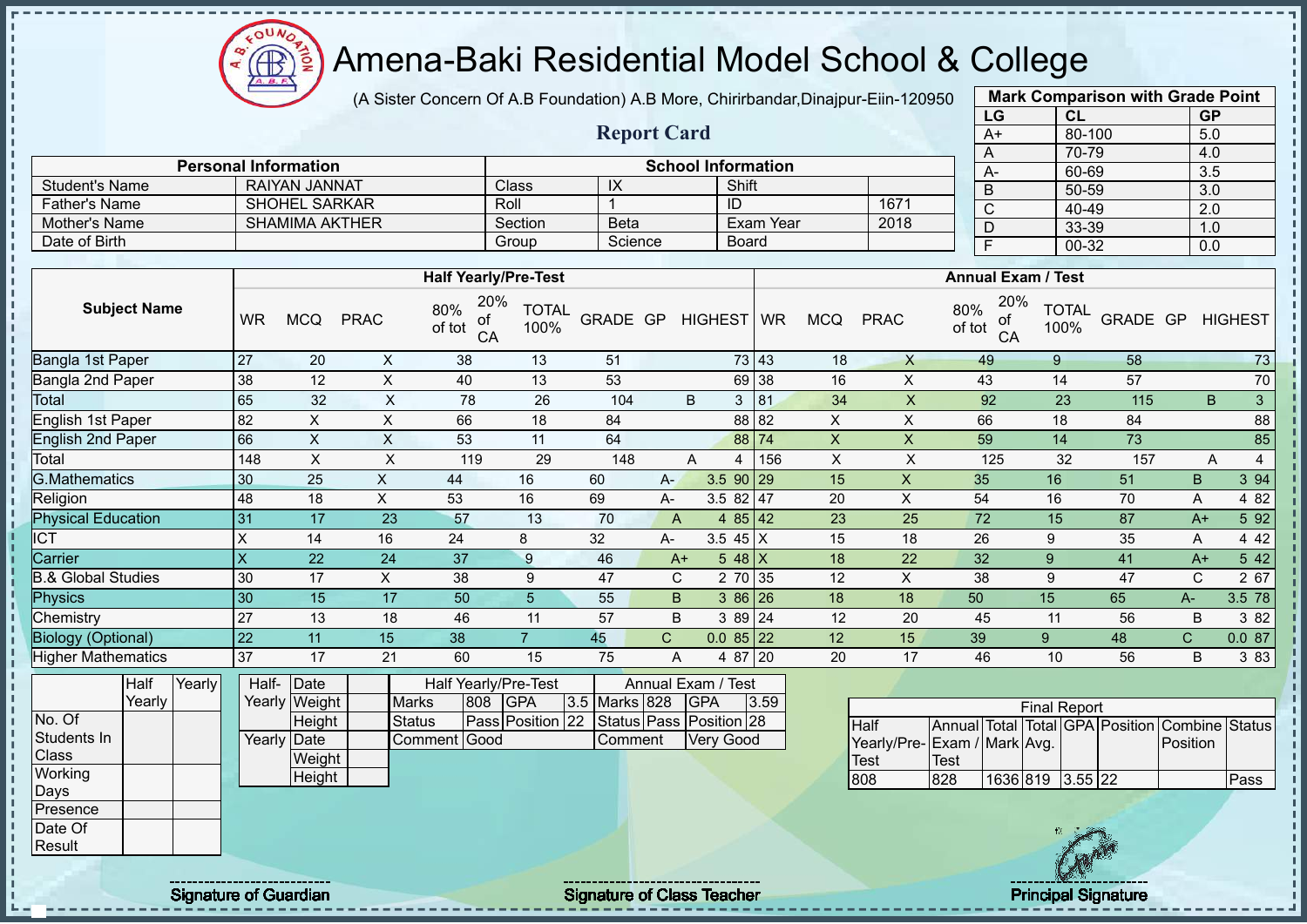$\Omega$ Amena-Baki Residential Model School & College

(A Sister Concern Of A.B Foundation) A.B More, Chirirbandar,Dinajpur-Eiin-120950

**Report Card**

| <b>Mark Comparison with Grade Point</b> |           |                  |  |  |  |  |  |  |  |  |
|-----------------------------------------|-----------|------------------|--|--|--|--|--|--|--|--|
| LG                                      | <b>CL</b> | <b>GP</b>        |  |  |  |  |  |  |  |  |
| $A+$                                    | 80-100    | 5.0              |  |  |  |  |  |  |  |  |
| A                                       | 70-79     | 4.0              |  |  |  |  |  |  |  |  |
| A-                                      | 60-69     | 3.5              |  |  |  |  |  |  |  |  |
| B                                       | $50 - 59$ | $\overline{3.0}$ |  |  |  |  |  |  |  |  |
| C                                       | 40-49     | 2.0              |  |  |  |  |  |  |  |  |
| D                                       | 33-39     | 1.0              |  |  |  |  |  |  |  |  |
| F                                       | $00 - 32$ | 0.0              |  |  |  |  |  |  |  |  |
|                                         |           |                  |  |  |  |  |  |  |  |  |

|                      | <b>Personal Information</b> |         | <b>School Information</b> |              |      |  |  |  |  |  |  |
|----------------------|-----------------------------|---------|---------------------------|--------------|------|--|--|--|--|--|--|
| Student's Name       | MD ROHAN MAHMUD             | Class⊺  | ᠕                         | Shift        |      |  |  |  |  |  |  |
| <b>Father's Name</b> | MD.HAFIJUR RAHMAN           | Roll    |                           | ID           | 1688 |  |  |  |  |  |  |
| Mother's Name        | <b>MST.NURUN NAHAR</b>      | Section | Beta                      | Exam Year    | 2018 |  |  |  |  |  |  |
| Date of Birth        |                             | Group   | Science                   | <b>Board</b> |      |  |  |  |  |  |  |

|                               |              |            |             | <b>Half Yearly/Pre-Test</b>      |                      |          |      |                   | <b>Annual Exam / Test</b> |            |             |                                  |                      |          |       |                   |
|-------------------------------|--------------|------------|-------------|----------------------------------|----------------------|----------|------|-------------------|---------------------------|------------|-------------|----------------------------------|----------------------|----------|-------|-------------------|
| <b>Subject Name</b>           | <b>WR</b>    | <b>MCQ</b> | <b>PRAC</b> | 20%<br>80%<br>оf<br>of tot<br>CA | <b>TOTAL</b><br>100% | GRADE GP |      | HIGHEST WR        |                           | <b>MCQ</b> | <b>PRAC</b> | 20%<br>80%<br>оf<br>of tot<br>CA | <b>TOTAL</b><br>100% | GRADE GP |       | <b>HIGHEST</b>    |
| Bangla 1st Paper              | 32           | 21         | X.          | 42                               | 13                   | 55       |      |                   | 73 46                     | 20         | $\times$    | 53                               | 11                   | 64       |       | 73                |
| Bangla 2nd Paper              | 43           | 10         | X.          | 42                               | 15                   | 57       |      |                   | 69 38                     | 12         | X.          | 40                               | 13                   | 53       |       | 70                |
| Total                         | 75           | 31         | X           | 84                               | 28                   | 112      |      | 3<br>B            | 84                        | 32         | X           | 93                               | 24                   | 117      |       | $\mathbf{3}$<br>B |
| English 1st Paper             | 86           | X.         | X           | 69                               | 15                   | 84       |      |                   | 88 84                     | X.         | X           | 67                               | 17                   | 84       |       | 88                |
| <b>English 2nd Paper</b>      | 71           | X          | X           | 57                               | 12                   | 69       |      |                   | 88 80                     | X          | X.          | 64                               | 14                   | 78       |       | 85                |
| Total                         | 157          | X          | X           | 126                              | 27                   | 153      |      | A<br>4            | 164                       | X          | X           | 131                              | 31                   | 162      |       | 5<br>$A+$         |
| <b>G.Mathematics</b>          | 24           | 28         | X.          | 42                               | 17                   | 59       | F.   | $0.0$ 90 41       |                           | 21         | X           | 50                               | 18                   | 68       | $A-$  | 3.5 94            |
| Religion                      | 50           | 19         | X           | 55                               | 16                   | 71       | A    | 4 82 53           |                           | 25         | X           | 62                               | 16                   | 78       | Α     | 4 8 2             |
| <b>Physical Education</b>     | 41           | 14         | 22          | 62                               | 15                   | 77       | A    | 4 $85 \,   \, 45$ |                           | 25         | 25          | 76                               | 13                   | 89       | $A+$  | 5 9 2             |
| ICT                           | X            | 12         | 15          | 22                               | 8                    | 30       | A-   | 3.5 45 $X$        |                           | 12         | 15          | 22                               | 8                    | 30       | A-    | 3.5 42            |
| Carrier                       | $\mathsf{x}$ | 21         | 24          | 36                               | 9                    | 45       | $A+$ | 5 48 $X$          |                           | 19         | 21          | 32                               | 10                   | 42       | $A+$  | 5 4 2             |
| <b>B.&amp; Global Studies</b> | 30           | 18         | X           | 38                               | 10                   | 48       | C    | 2 70 34           |                           | 13         | X           | 38                               | 13                   | 51       | B     | 3 67              |
| <b>Physics</b>                | 26           | 14         | 17          | 46                               | 8                    | 54       | B.   | $386$ 29          |                           | 17         | 17          | 50                               | 14                   | 64       | $A -$ | 3.5 78            |
| Chemistry                     | 24           | 10         | 17          | 41                               | 9                    | 50       | B    | 3 89 33           |                           | 13         | 22          | 54                               | 12                   | 66       | A-    | 3.5 82            |
| <b>Biology (Optional)</b>     | 22           | 17         | 15          | 43                               | 15                   | 58       | B    |                   | 85 38                     | 18         | 20          | 61                               | 14                   | 75       | A     | 2 87              |
| <b>Higher Mathematics</b>     | 27           | 15         | 21          | 50                               | 17                   | 67       | А-   | 3.5 87 32         |                           | 22         | 20          | 59                               | 15                   | 74       | Α     | 4 8 3             |

|              | Half   | Yearly | Half- Date  |               |                          | Half Yearly/Pre-Test<br>Annual Exam / Test |                      |  |                |  |                         |      |
|--------------|--------|--------|-------------|---------------|--------------------------|--------------------------------------------|----------------------|--|----------------|--|-------------------------|------|
|              | Yearly |        |             | Yearly Weight | <b>Marks</b>             |                                            | 824 GPA              |  | 0.00 Marks 916 |  | <b>IGPA</b>             | 4.09 |
| No. Of       |        |        |             | Height        | <b>Status</b>            |                                            | <b>Fail Position</b> |  |                |  | Status Pass Position 15 |      |
| Students In  |        |        | Yearly Date |               | Comment Not Satisfactory |                                            |                      |  | Comment        |  | <b>Very Good</b>        |      |
| <b>Class</b> |        |        |             | Weight        |                          |                                            |                      |  |                |  |                         |      |
| Working      |        |        |             | Height        |                          |                                            |                      |  |                |  |                         |      |
| Days         |        |        |             |               |                          |                                            |                      |  |                |  |                         |      |
| Presence     |        |        |             |               |                          |                                            |                      |  |                |  |                         |      |
| Date Of      |        |        |             |               |                          |                                            |                      |  |                |  |                         |      |
| Result       |        |        |             |               |                          |                                            |                      |  |                |  |                         |      |

| <b>Final Report</b>         |             |                  |  |  |  |                                                |      |  |  |  |  |
|-----------------------------|-------------|------------------|--|--|--|------------------------------------------------|------|--|--|--|--|
| <b>Half</b>                 |             |                  |  |  |  | Annual Total Total GPA Position Combine Status |      |  |  |  |  |
| Yearly/Pre-Exam / Mark Avg. |             |                  |  |  |  | Position                                       |      |  |  |  |  |
| <b>I</b> Test               | <b>Test</b> |                  |  |  |  |                                                |      |  |  |  |  |
| 824                         | 916         | 1740 871 3.36 23 |  |  |  |                                                | Pass |  |  |  |  |



Signature of Guardian Signature of Class Teacher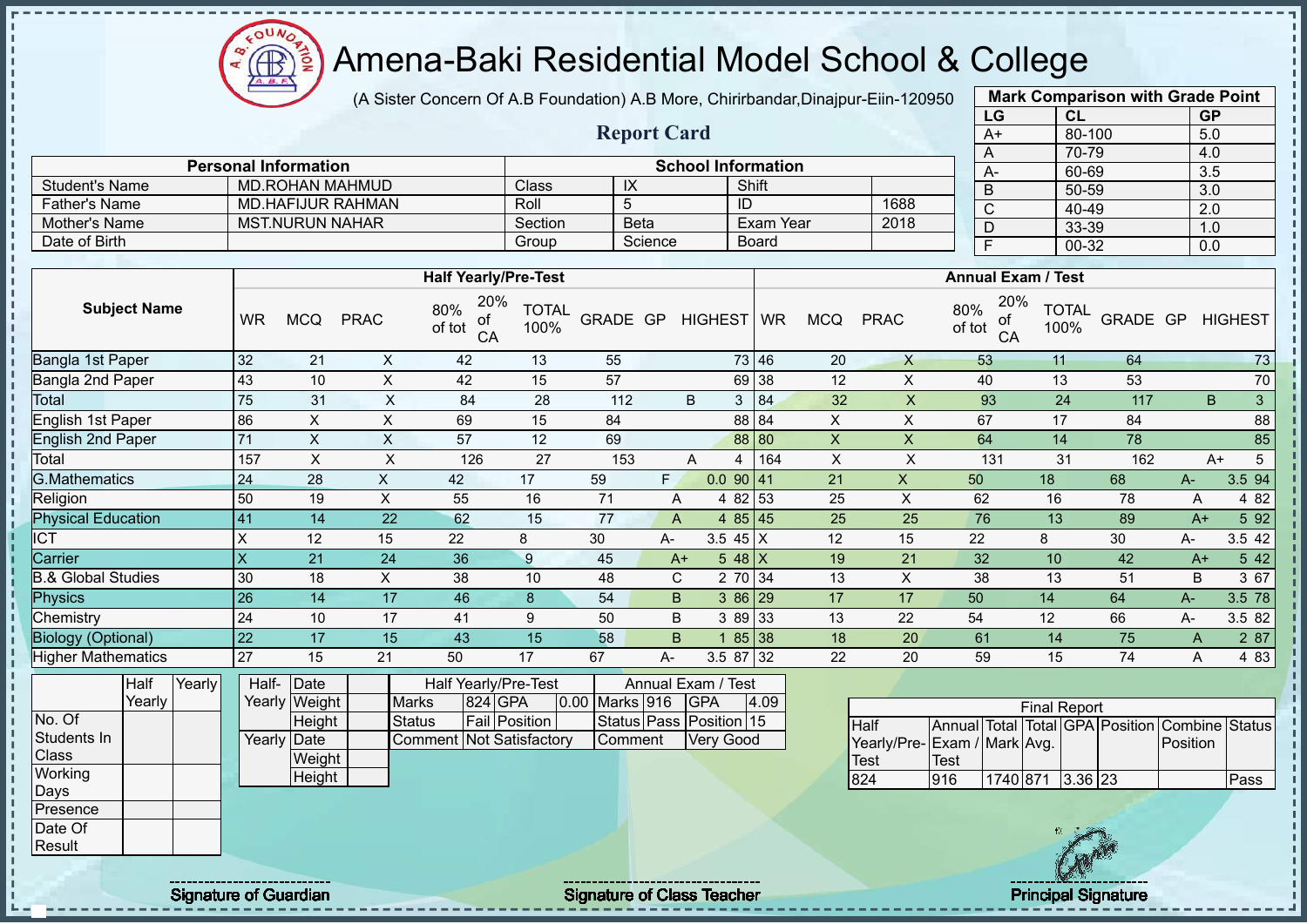Amena-Baki Residential Model School & College

(A Sister Concern Of A.B Foundation) A.B More, Chirirbandar,Dinajpur-Eiin-120950

**Report Card**

| <b>Mark Comparison with Grade Point</b> |        |           |  |  |  |  |  |  |
|-----------------------------------------|--------|-----------|--|--|--|--|--|--|
| LG                                      | CL     | <b>GP</b> |  |  |  |  |  |  |
| $A+$                                    | 80-100 | 5.0       |  |  |  |  |  |  |
| A                                       | 70-79  | 4.0       |  |  |  |  |  |  |
| А-                                      | 60-69  | 3.5       |  |  |  |  |  |  |
| B                                       | 50-59  | 3.0       |  |  |  |  |  |  |
| С                                       | 40-49  | 2.0       |  |  |  |  |  |  |
| D                                       | 33-39  | 1.0       |  |  |  |  |  |  |
| F                                       | 00-32  | 0.0       |  |  |  |  |  |  |

|                       | <b>Personal Information</b> |         |         | <b>School Information</b> |      |  | $A-$ | 60             |  |  |  |  |  |
|-----------------------|-----------------------------|---------|---------|---------------------------|------|--|------|----------------|--|--|--|--|--|
| <b>Student's Name</b> | Tanver Rahman               | Classi  | ᠕       | Shift                     |      |  |      | 50             |  |  |  |  |  |
| Father's Name         | Moshiour Rahman             | Roll    |         | ID                        | 1711 |  |      | -40            |  |  |  |  |  |
| Mother's Name         | Ayesha siddiaka             | Section | Beta    | Exam Year                 | 2018 |  |      | ാറ             |  |  |  |  |  |
| Date of Birth         |                             | Group   | Science | Board                     |      |  |      | 0 <sup>C</sup> |  |  |  |  |  |

|                               |           |            |             | <b>Half Yearly/Pre-Test</b>      |                      |          |       |                   |       |            |             | <b>Annual Exam / Test</b>        |                      |          |       |                |
|-------------------------------|-----------|------------|-------------|----------------------------------|----------------------|----------|-------|-------------------|-------|------------|-------------|----------------------------------|----------------------|----------|-------|----------------|
| <b>Subject Name</b>           | <b>WR</b> | <b>MCQ</b> | <b>PRAC</b> | 20%<br>80%<br>οf<br>of tot<br>CA | <b>TOTAL</b><br>100% | GRADE GP |       | HIGHEST WR        |       | <b>MCQ</b> | <b>PRAC</b> | 20%<br>80%<br>оf<br>of tot<br>CA | <b>TOTAL</b><br>100% | GRADE GP |       | <b>HIGHEST</b> |
| Bangla 1st Paper              | 43        | 25         | X           | 54                               | 13                   | 67       |       |                   | 73 45 | 20         | $\times$    | 52                               | 13                   | 65       |       | 73             |
| Bangla 2nd Paper              | 43        | 12         | X           | 44                               | 13                   | 57       |       |                   | 69 44 | 14         | X.          | 46                               | 14                   | 60       |       | $70\,$         |
| Total                         | 86        | 37         | Χ           | 98                               | 26                   | 124      |       | 3.5<br>А-         | 89    | 34         | X           | 98                               | 27                   | 125      | $A -$ | 3.5            |
| English 1st Paper             | 80        | X          | X           | 64                               | 17                   | 81       |       |                   | 88 86 | X          | X           | 69                               | 18                   | 87       |       | 88             |
| <b>English 2nd Paper</b>      | 52        | X          | X           | 42                               | 11                   | 53       |       |                   | 88 82 | X          | X           | 66                               | 11                   | 77       |       | 85             |
| Total                         | 132       | X          | X           | 106                              | 28                   | 134      |       | 3.5<br>А-         | 168   | X          | X.          | 135                              | 29                   | 164      |       | 5<br>$A+$      |
| <b>G.Mathematics</b>          | 29        | 27         | X           | 45                               | 16                   | 61       | $A -$ | $3.5$ 90 63       |       | 25         | X           | 70                               | 14                   | 84       | $A+$  | 5 94           |
| Religion                      | 47        | 23         | X           | 56                               | 15                   | 71       | A     | 4 82 47           |       | 23         | X           | 56                               | 16                   | 72       | A     | 4 8 2          |
| <b>Physical Education</b>     | 38        | 15         | 23          | 61                               | 14                   | 75       | A     | 4 $85 \,   \, 44$ |       | 28         | 25          | 78                               | 14                   | 92       | $A+$  | 5 92           |
| ICT                           | X         | 17         | 20          | 30                               | 9                    | 39       | A     | 4 45 X            |       | 12         | 15          | 22                               | 8                    | 30       | A-    | 3.5 42         |
| Carrier                       | ΙX        | 20         | 24          | 35                               | 9                    | 44       | $A+$  | $548$ X           |       | 15         | 25          | 32                               | 10                   | 42       | $A+$  | 5 42           |
| <b>B.&amp; Global Studies</b> | 32        | 22         | X.          | 43                               | 9                    | 52       | B     | 3 70 29           |       | 16         | X           | 36                               | 9                    | 45       | C.    | 2 67           |
| Physics                       | 30        | 17         | 17          | 51                               | 9                    | 60       | $A-$  | $3.586$ 32        |       | 14         | 16          | 50                               | 15                   | 65       | A-    | 3.5 78         |
| Chemistry                     | 41        | 16         | 21          | 62                               | 9                    | 71       | A     | 4 89 31           |       | 16         | 20          | 54                               | 10                   | 64       | A-    | 3.5 82         |
| <b>Biology (Optional)</b>     | 26        | 20         | 15          | 49                               | 14                   | 63       | A-    | $1.585$ 35        |       | 18         | 20          | 58                               | 11                   | 69       | A-    | 1.5 87         |
| <b>Higher Mathematics</b>     | 30        | 19         | 21          | 56                               | 20                   | 76       | A     | 4 87 36           |       | 22         | 24          | 66                               | 16                   | 82       | $A+$  | 5 83           |

|              | Half   | Yearly | Half- | Date          |               |     | Half Yearly/Pre-Test    |                | Annual Exam / Test      |      |                           |                  |         |      |
|--------------|--------|--------|-------|---------------|---------------|-----|-------------------------|----------------|-------------------------|------|---------------------------|------------------|---------|------|
|              | Yearly |        |       | Yearly Weight | Marks         | 870 | IGPA                    | 3.95 Marks 934 | <b>IGPA</b>             | 4.23 |                           |                  |         | Fina |
| No. Of       |        |        |       | Height        | <b>Status</b> |     | <b>Pass Position 12</b> |                | Status Pass Position 11 |      | Half                      | Annual Total Tot |         |      |
| Students In  |        |        |       | Yearly Date   | Comment Good  |     |                         | Comment        | Very Good               |      | Yearly/Pre-Exam / Mark Av |                  |         |      |
| <b>Class</b> |        |        |       | Weight        |               |     |                         |                |                         |      | Test                      | Test             |         |      |
| Working      |        |        |       | Height        |               |     |                         |                |                         |      | 870                       | 934              | 1804 90 |      |
| Days         |        |        |       |               |               |     |                         |                |                         |      |                           |                  |         |      |
| Presence     |        |        |       |               |               |     |                         |                |                         |      |                           |                  |         |      |
| Date Of      |        |        |       |               |               |     |                         |                |                         |      |                           |                  |         |      |
| Result       |        |        |       |               |               |     |                         |                |                         |      |                           |                  |         |      |

|                              | <b>Final Report</b> |          |  |         |  |                                                |      |  |  |  |  |  |  |  |  |
|------------------------------|---------------------|----------|--|---------|--|------------------------------------------------|------|--|--|--|--|--|--|--|--|
| Half                         |                     |          |  |         |  | Annual Total Total GPA Position Combine Status |      |  |  |  |  |  |  |  |  |
| Yearly/Pre- Exam / Mark Avg. |                     |          |  |         |  | <b>IPosition</b>                               |      |  |  |  |  |  |  |  |  |
| Test                         | Test                |          |  |         |  |                                                |      |  |  |  |  |  |  |  |  |
| 870                          | 934                 | 1804 903 |  | 4.09 12 |  |                                                | Pass |  |  |  |  |  |  |  |  |



**AR**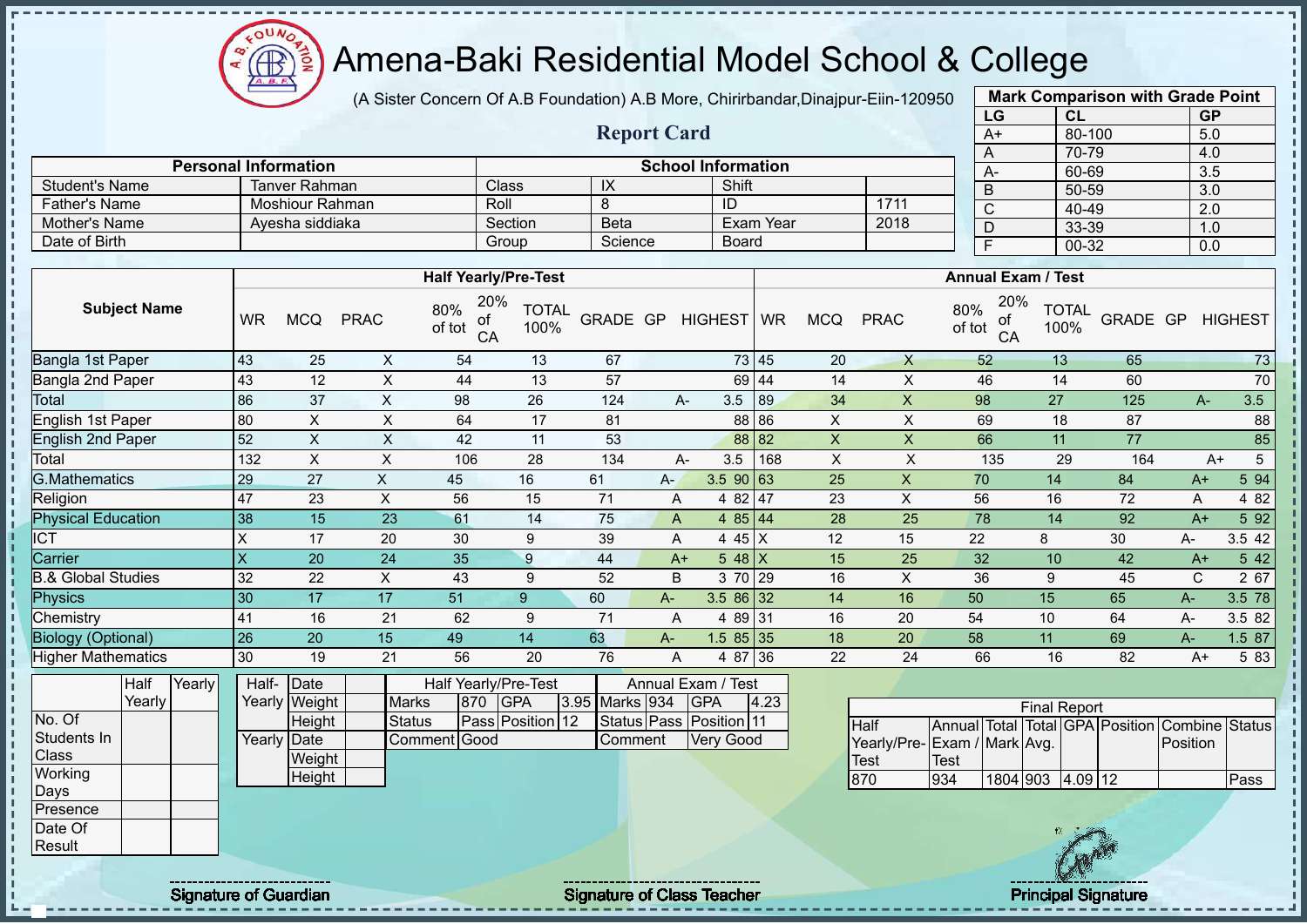$\Omega$ **AR** 

# Amena-Baki Residential Model School & College

(A Sister Concern Of A.B Foundation) A.B More, Chirirbandar,Dinajpur-Eiin-120950

**Report Card**

|      | <b>Mark Comparison with Grade Point</b> |           |
|------|-----------------------------------------|-----------|
| LG   | CL                                      | <b>GP</b> |
| $A+$ | 80-100                                  | 5.0       |
| А    | 70-79                                   | 4.0       |
| A-   | 60-69                                   | 3.5       |
| B    | 50-59                                   | 3.0       |
| C    | 40-49                                   | 2.0       |
| D    | 33-39                                   | 1.0       |
| F    | 00-32                                   | 0.0       |
|      |                                         |           |

|                      | <b>Personal Information</b> |         |             | <b>School Information</b> |      | $A-$ |
|----------------------|-----------------------------|---------|-------------|---------------------------|------|------|
| Student's Name       | TAUHIDUL ISLAM              | Class   |             | Shift                     |      | D    |
| <b>Father's Name</b> | <b>WAHADUR RAHMAN</b>       | Roll    | ں ا         | ID                        | 1730 |      |
| Mother's Name        | TAHAMINA KHATUN             | Section | <b>Beta</b> | Exam Year                 | 2018 | ◡    |
| Date of Birth        |                             | Group   | Science     | <b>Board</b>              |      |      |

|                               |           |            |             | <b>Half Yearly/Pre-Test</b>      |                      |          |       |                  |       |            |             | <b>Annual Exam / Test</b>        |                      |          |      |                |
|-------------------------------|-----------|------------|-------------|----------------------------------|----------------------|----------|-------|------------------|-------|------------|-------------|----------------------------------|----------------------|----------|------|----------------|
| <b>Subject Name</b>           | <b>WR</b> | <b>MCQ</b> | <b>PRAC</b> | 20%<br>80%<br>οf<br>of tot<br>CA | <b>TOTAL</b><br>100% | GRADE GP |       | HIGHEST WR       |       | <b>MCQ</b> | <b>PRAC</b> | 20%<br>80%<br>оf<br>of tot<br>CA | <b>TOTAL</b><br>100% | GRADE GP |      | <b>HIGHEST</b> |
| Bangla 1st Paper              | 42        | 19         | X           | 49                               | 13                   | 62       |       |                  | 73 49 | 19         | X           | 54                               | 12                   | 66       |      | 73             |
| Bangla 2nd Paper              | 40        | 10         | X           | 40                               | 13                   | 53       |       |                  | 69 40 | 13         | X           | 42                               | 13                   | 55       |      | 70             |
| Total                         | 82        | 29         | X           | 89                               | 26                   | 115      |       | 3<br>B           | 89    | 32         | X           | 96                               | 25                   | 121      | $A-$ | 3.5            |
| English 1st Paper             | 84        | X          | X           | 67                               | 16                   | 83       |       |                  | 88 83 | X          | X           | 66                               | 15                   | 81       |      | 88             |
| <b>English 2nd Paper</b>      | 71        | X          | X           | 57                               | 12                   | 69       |       |                  | 88 82 | X          | X           | 66                               | 11                   | 77       |      | 85             |
| Total                         | 155       | X          | X           | 124                              | 28                   | 152      |       | 4<br>A           | 165   | X          | X           | 132                              | 26                   | 158      |      | 4<br>A         |
| <b>G.Mathematics</b>          | 35        | 26         | X.          | 49                               | 18                   | 67       | A-    | $3.5$ 90 51      |       | 19         | X           | 56                               | 18                   | 74       | A    | 4 94           |
| Religion                      | 52        | 22         | X           | 59                               | 16                   | 75       | A     | 4 82 49          |       | 24         | X           | 58                               | 16                   | 74       | A    | 4 8 2          |
| <b>Physical Education</b>     | 41        | 22         | 22          | 68                               | 13                   | 81       | $A+$  | 585   44         |       | 24         | 25          | 74                               | 14                   | 88       | $A+$ | 5 9 2          |
| <b>ICT</b>                    | X         | 16         | 18          | 27                               | 8                    | 35       | A     | 4 45 X           |       | 16         | 20          | 29                               | 8                    | 37       | A    | 4 4 2          |
| Carrier                       | X         | 21         | 24          | 36                               | 9                    | 45       |       | 5 48 $X$<br>$A+$ |       | 19         | 21          | 32                               | 9                    | 41       | $A+$ | 5 4 2          |
| <b>B.&amp; Global Studies</b> | 33        | 17         | X           | 40                               | 12                   | 52       | B     | 3 70 34          |       | 20         | X           | 43                               | 14                   | 57       | B    | 3 67           |
| Physics                       | 32        | 20         | 20          | 58                               | 8                    | 66       | $A -$ | 3.5 86 32        |       | 15         | 18          | 52                               | 15                   | 67       | $A-$ | 3.5 78         |
| Chemistry                     | 34        | 15         | 18          | 54                               | 9                    | 63       | A-    | 3.5 89 28        |       | 10         | 21          | 47                               | 12                   | 59       | B    | 3 82           |
| <b>Biology (Optional)</b>     | 32        | 19         | 18          | 55                               | 14                   | 69       | $A -$ | $1.585$ 39       |       | 19         | 20          | 62                               | 15                   | 77       | A    | 2 87           |
| <b>Higher Mathematics</b>     | 36        | 17         | 21          | 59                               | 20                   | 79       | A     | 4 87 32          |       | 20         | 22          | 59                               | 13                   | 72       | A    | 4 8 3          |

|                | Half   | Yearly | Half- Date  |               |               |     | Half Yearly/Pre-Test                     |           | Annual Exam / Test |       |
|----------------|--------|--------|-------------|---------------|---------------|-----|------------------------------------------|-----------|--------------------|-------|
|                | Yearlv |        |             | Yearly Weight | <b>Marks</b>  | 899 | <b>IGPA</b>                              | Marks 925 | <b>IGPA</b>        | 14.09 |
| No. Of         |        |        |             | Height        | <b>Status</b> |     | Pass Position 10 Status Pass Position 14 |           |                    |       |
| Students In    |        |        | Yearly Date |               | Comment Good  |     |                                          | Comment   | <b>Very Good</b>   |       |
| <b>Class</b>   |        |        |             | Weight        |               |     |                                          |           |                    |       |
| <b>Working</b> |        |        |             | Height        |               |     |                                          |           |                    |       |
| Days           |        |        |             |               |               |     |                                          |           |                    |       |
| Presence       |        |        |             |               |               |     |                                          |           |                    |       |
| Date Of        |        |        |             |               |               |     |                                          |           |                    |       |
| Result         |        |        |             |               |               |     |                                          |           |                    |       |

|                             |      |                  | <b>Final Report</b> |  |                                                |      |
|-----------------------------|------|------------------|---------------------|--|------------------------------------------------|------|
| <b>IHalf</b>                |      |                  |                     |  | Annual Total Total GPA Position Combine Status |      |
| Yearly/Pre-Exam / Mark Avg. |      |                  |                     |  | <b>IPosition</b>                               |      |
| <b>I</b> Test               | Test |                  |                     |  |                                                |      |
| 899                         | 925  | 1824 913 4.05 13 |                     |  |                                                | Pass |

л

Signature of Guardian Signature of Class Teacher Principal Signature of Class Teacher Principal Signature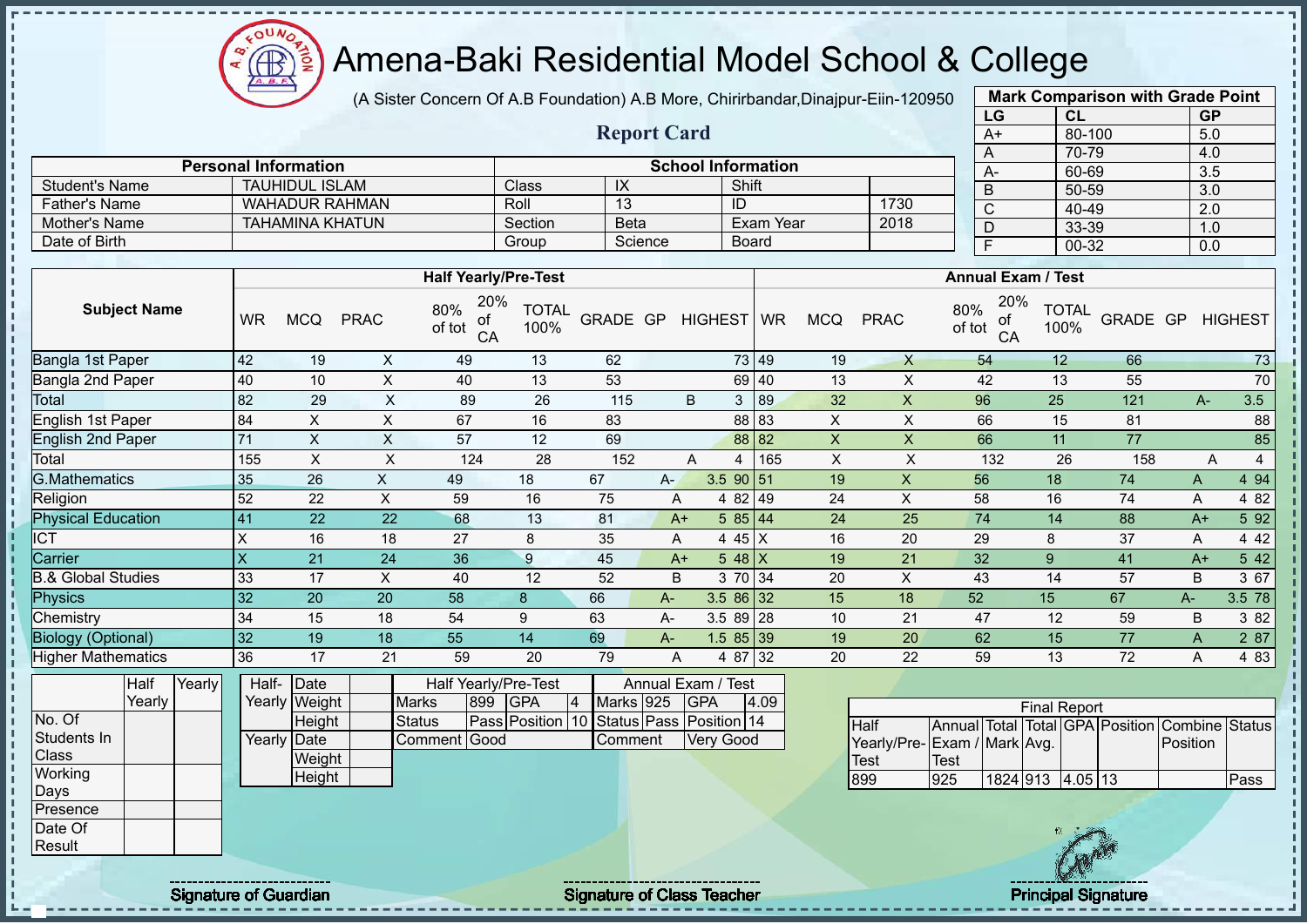$QUN$ Æ

# Amena-Baki Residential Model School & College

(A Sister Concern Of A.B Foundation) A.B More, Chirirbandar,Dinajpur-Eiin-120950

**Report Card**

|      | <b>Mark Comparison with Grade Point</b> |           |
|------|-----------------------------------------|-----------|
| LG   | <b>CL</b>                               | <b>GP</b> |
| $A+$ | 80-100                                  | 5.0       |
| A    | 70-79                                   | 4.0       |
| А-   | 60-69                                   | 3.5       |
| B    | 50-59                                   | 3.0       |
| C    | 40-49                                   | 2.0       |
| D    | 33-39                                   | 1.0       |
| F    | 00-32                                   | 0.0       |
|      |                                         |           |

| <b>Student's Name</b> |           | <b>TAUFIQUE ALAHIE</b> |             |                                  | <b>Class</b>                | IX          |    | Shift      |                  |            |             | B                         | 50-59                       |          | 3.0            |     |
|-----------------------|-----------|------------------------|-------------|----------------------------------|-----------------------------|-------------|----|------------|------------------|------------|-------------|---------------------------|-----------------------------|----------|----------------|-----|
| <b>Father's Name</b>  |           | <b>ABU-TAHER</b>       |             |                                  | Roll                        | 16          |    | ID         |                  |            | 1745        | ⌒<br>U                    | 40-49                       |          | 2.0            |     |
| Mother's Name         |           | <b>TAJUN NAHER</b>     |             |                                  | Section                     | <b>Beta</b> |    |            | <b>Exam Year</b> |            | 2018        | D                         | 33-39                       |          | 1.0            |     |
| Date of Birth         |           |                        |             |                                  | Group                       | Science     |    | Board      |                  |            |             |                           | 00-32                       |          | 0.0            |     |
|                       |           |                        |             |                                  |                             |             |    |            |                  |            |             |                           |                             |          |                |     |
|                       |           |                        |             |                                  | <b>Half Yearly/Pre-Test</b> |             |    |            |                  |            |             |                           | <b>Annual Exam / Test</b>   |          |                |     |
| <b>Subject Name</b>   | <b>WR</b> | <b>MCQ</b>             | <b>PRAC</b> | 20%<br>80%<br>0f<br>of tot<br>CA | <b>TOTAL</b><br>100%        | GRADE GP    |    | HIGHEST WR |                  | <b>MCQ</b> | <b>PRAC</b> | 80%<br>of<br>of tot<br>CA | 20%<br><b>TOTAL</b><br>100% | GRADE GP | <b>HIGHEST</b> |     |
| Bangla 1st Paper      | <b>43</b> | 22                     |             | 52                               | 14                          | 66          |    |            | 73 46            | 18         |             | 51                        | 13                          | 64       |                | 73  |
| Bangla 2nd Paper      | <b>43</b> | 14                     | ᄉ           | 46                               | 15                          | 61          |    |            | 69 40            | 20         |             | 48                        | 14                          | 62       |                | 70  |
| Total                 | 86        | 36                     |             | 98                               | 29                          | 127         | A- | 3.5        | 86               | 38         |             | 99                        | 27                          | 126      | $A-$           | 3.5 |
| English 1st Paper     | 87        | X                      |             | 70                               | 18                          | 88          |    |            | 88 85            | X          |             | 68                        | 17                          | 85       |                | 88  |
| English 2nd Paper     | 76        | X                      | X           | 61                               | 13                          | 74          |    |            | 88 84            | $\times$   |             | 67                        | 13                          | 80       |                | 85  |
| Total                 | 163       |                        |             | 131                              | 31                          | 162         | A+ | 5          | 169              |            |             | 135                       | 30                          | 165      | $A+$           | 5   |

**Personal Information School Information** 

| Total                          | 163                  |    |    | 13 <sup>′</sup> | 31              | 162 | A+             |               | 169 | ⌒  |    | 135 | 30              | 165 | $A+$   |        |
|--------------------------------|----------------------|----|----|-----------------|-----------------|-----|----------------|---------------|-----|----|----|-----|-----------------|-----|--------|--------|
| G.Mathematics                  | 60                   | 28 |    | 70              | 20              | 90  | $A+$           | 5 90 54       |     | 21 |    | 60  | 18 <sup>°</sup> | 78  | A      | 4 9 4  |
| Religion                       | 53                   | 25 |    | 62              | 16              | 78  | A              | 82149<br>4    |     | 26 |    | 60  | 16              | 76  | A      | 4 8 2  |
| <sup>2</sup> hysical Education | $\overline{47}$      | 22 | 23 | 70              | 15              | 85  | $A+$           | 585145        |     | 24 | 25 | 75  | 16              | 91  | A+     | 5 9 2  |
| СT                             |                      | 13 | 15 | 22              |                 | 30  | A-             | 3.5<br>45 I X |     | 17 | 23 | 32  | 8               | 40  | A+     | 5 42   |
| Carrier                        |                      | 24 | 24 | 38              |                 | 47  | A+             | Б.<br>48 IX   |     | 15 | 25 | 32  | 10              | 42  | $A+$   | 5 42   |
| 8.& Global Studies             | 40                   | 26 |    | 53              | 12              | 65  | A-             | 3.5 70 38     |     | 21 |    | 47  |                 | 48  | ⌒<br>◡ | 2 67   |
| <sup>2</sup> hvsics            | 36                   | 17 | 20 | 58              | 13 <sup>°</sup> | 71  | A              | 86 37<br>4    |     | 20 | 20 | 62  | 16              | 78  |        | 4 78   |
| Chemistry                      | $\mathbf{4}^{\cdot}$ |    | 18 | 56              |                 | 64  | A-             | $3.589$ 30    |     | 16 | 21 | 54  | 12              | 66  | А-     | 3.5 82 |
| <b>Biology (Optional)</b>      | -31                  | 20 | 18 | 55              | 15 <sub>1</sub> | 70  | $\overline{A}$ | 2 85 44       |     | 19 | 25 | 70  | 17              | 87  | $A+$   | 3 87   |
| <b>Higher Mathematics</b>      | 35                   | 17 | 20 | 58              | 20              | 78  | A              | 4 87 39       |     | 22 | 22 | 66  | 13              | 79  |        | 4 8 3  |

|              | Half   | Yearly | Half- | Date          |               |     | Half Yearly/Pre-Test |                | Annual Exam / Test     |      |                              |      |                   |                     |     |                                                |      |
|--------------|--------|--------|-------|---------------|---------------|-----|----------------------|----------------|------------------------|------|------------------------------|------|-------------------|---------------------|-----|------------------------------------------------|------|
|              | Yearly |        |       | Yearly Weight | Marks         | 967 | <b>GPA</b>           | 4.36 Marks 976 | <b>GPA</b>             | 4.36 |                              |      |                   | <b>Final Report</b> |     |                                                |      |
| No. Of       |        |        |       | Height        | <b>Status</b> |     | Pass Position 3      |                | Status Pass Position 5 |      | <b>I</b> Half                |      |                   |                     |     | Annual Total Total GPA Position Combine Status |      |
| Students In  |        |        |       | Yearly Date   | Comment Good  |     |                      | Comment        | <b>Very Good</b>       |      | Yearly/Pre- Exam / Mark Avg. |      |                   |                     |     | Position                                       |      |
| <b>Class</b> |        |        |       | Weight        |               |     |                      |                |                        |      | Test                         | Test |                   |                     |     |                                                |      |
| Working      |        |        |       | Height        |               |     |                      |                |                        |      | 967                          | 976  | $1943$ 973 4.36 3 |                     |     |                                                | Pass |
| Days         |        |        |       |               |               |     |                      |                |                        |      |                              |      |                   |                     |     |                                                |      |
| Presence     |        |        |       |               |               |     |                      |                |                        |      |                              |      |                   |                     |     |                                                |      |
| Date Of      |        |        |       |               |               |     |                      |                |                        |      |                              |      |                   |                     |     |                                                |      |
| Result       |        |        |       |               |               |     |                      |                |                        |      |                              |      |                   |                     | CAN |                                                |      |

Signature of Guardian Signature of Class Teacher Principal Signature of Class Teacher Principal Signature of Class Teacher Principal Signature of Class Teacher Principal Signature of Class Teacher Principal Signature of Cl

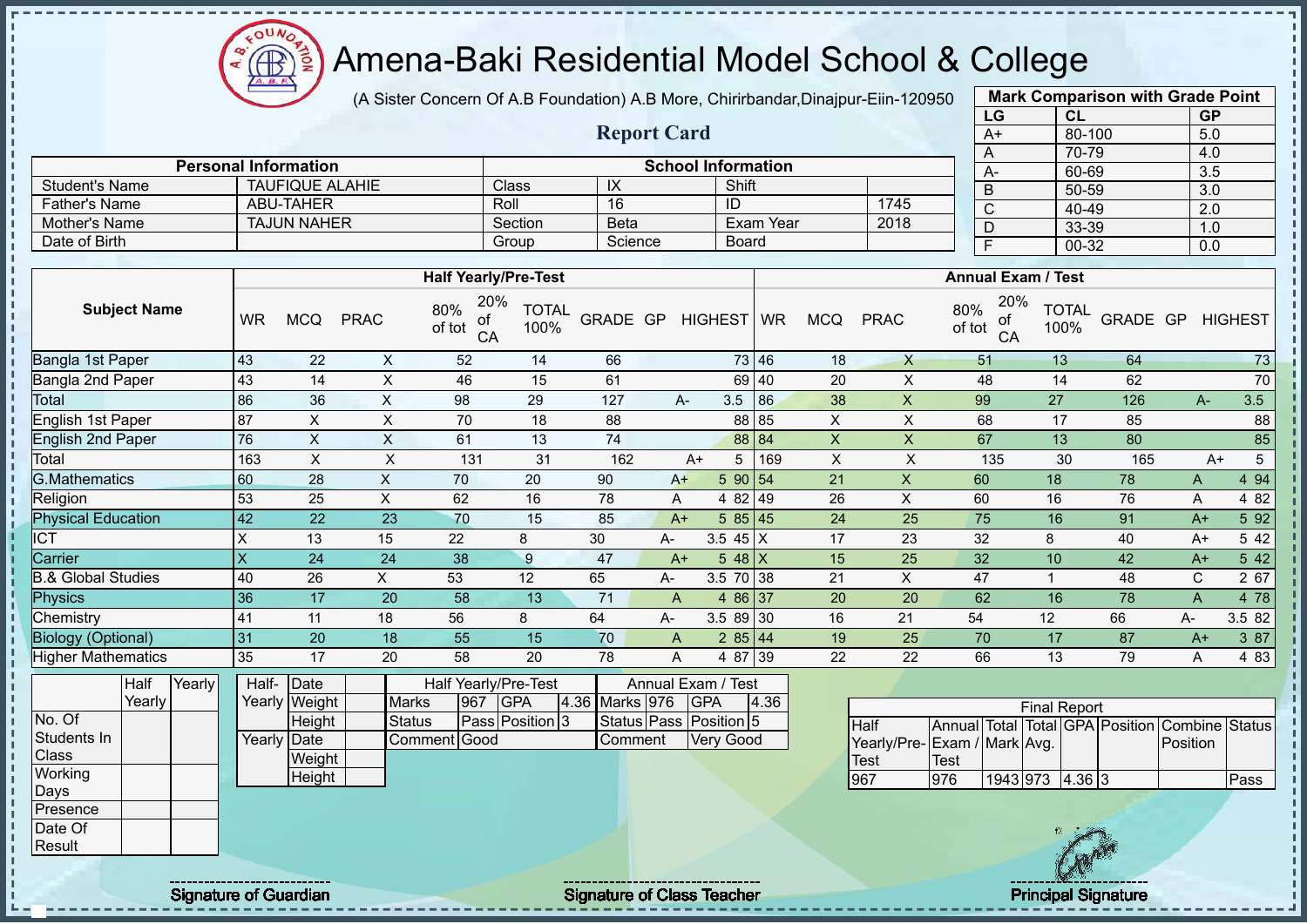oυ Amena-Baki Residential Model School & College **AR** 

(A Sister Concern Of A.B Foundation) A.B More, Chirirbandar,Dinajpur-Eiin-120950

**Report Card**

| <b>Mark Comparison with Grade Point</b> |           |           |  |  |  |  |  |  |  |
|-----------------------------------------|-----------|-----------|--|--|--|--|--|--|--|
| LG                                      | <b>CL</b> | <b>GP</b> |  |  |  |  |  |  |  |
| $A+$                                    | 80-100    | 5.0       |  |  |  |  |  |  |  |
| A                                       | 70-79     | 4.0       |  |  |  |  |  |  |  |
| A-                                      | 60-69     | 3.5       |  |  |  |  |  |  |  |
| B                                       | 50-59     | 3.0       |  |  |  |  |  |  |  |
|                                         | 40-49     | 2.0       |  |  |  |  |  |  |  |
| D                                       | 33-39     | 1.0       |  |  |  |  |  |  |  |
| 00-32<br>F<br>0.0                       |           |           |  |  |  |  |  |  |  |
| $\overline{\text{c}}$                   |           |           |  |  |  |  |  |  |  |

|                      | <b>Personal Information</b> |         |             | <b>School Information</b> |      | $A-$ |
|----------------------|-----------------------------|---------|-------------|---------------------------|------|------|
| Student's Name       | RAJOANUL HAQUE              | Class   | ᠕           | Shift                     |      |      |
| <b>Father's Name</b> | <b>MHAMUDAR RHAMAN</b>      | Roll    |             | ID                        | 1753 |      |
| Mother's Name        | RAKEBA KHATUN               | Section | <b>Beta</b> | Exam Year                 | 2018 |      |
| Date of Birth        |                             | Group   | Science     | Board                     |      |      |

|                               |           |            |             | <b>Half Yearly/Pre-Test</b>      |                      |          |     |                          | <b>Annual Exam / Test</b> |            |             |                                  |                      |          |      |                |
|-------------------------------|-----------|------------|-------------|----------------------------------|----------------------|----------|-----|--------------------------|---------------------------|------------|-------------|----------------------------------|----------------------|----------|------|----------------|
| <b>Subject Name</b>           | <b>WR</b> | <b>MCQ</b> | <b>PRAC</b> | 20%<br>80%<br>οf<br>of tot<br>CA | <b>TOTAL</b><br>100% | GRADE GP |     | HIGHEST WR               |                           | <b>MCQ</b> | <b>PRAC</b> | 20%<br>80%<br>οf<br>of tot<br>CA | <b>TOTAL</b><br>100% | GRADE GP |      | <b>HIGHEST</b> |
| Bangla 1st Paper              | 45        | 23         | X           | 54                               | 13                   | 67       |     |                          | 73 46                     | 17         | X           | 50                               | 12                   | 62       |      | 73             |
| Bangla 2nd Paper              | 41        | 15         | X           | 45                               | 15                   | 60       |     |                          | 69 41                     | 16         | X           | 46                               | 15                   | 61       |      | $70\,$         |
| Total                         | 86        | 38         | X           | 99                               | 28                   | 127      |     | 3.5<br>A-                | 87                        | 33         | X           | 96                               | 27                   | 123      | A-   | 3.5            |
| English 1st Paper             | 87        | X          | X           | 70                               | 16                   | 86       |     |                          | 88 84                     | Χ          | X           | 67                               | 16                   | 83       |      | 88             |
| <b>English 2nd Paper</b>      | <b>73</b> | X          | X           | 58                               | 14                   | 72       |     |                          | 88 80                     | X          | X           | 64                               | 14                   | 78       |      | 85             |
| Total                         | 160       | X          | X           | 128                              | 30                   | 158      |     | 4<br>A                   | 164                       | X          | X           | 131                              | 30                   | 161      |      | 5<br>$A+$      |
| <b>G.Mathematics</b>          | 28        | 27         | X           | 44                               | 16                   | 60       | A-. | $3.590$ 46               |                           | 20         | X           | 53                               | 20                   | 73       | A    | 4 9 4          |
| Religion                      | 55        | 20         | X           | 60                               | 16                   | 76       |     | 4 82 54<br>A             |                           | 21         | X           | 60                               | 11                   | 71       | A    | 4 82           |
| <b>Physical Education</b>     | 38        | 20         | 22          | 64                               | 14                   | 78       |     | 4 $85 \mid 44$<br>A      |                           | 24         | 25          | 74                               | 16                   | 90       | $A+$ | 5 9 2          |
| <b>ICT</b>                    | $\times$  | 17         | 20          | 30                               | 8                    | 38       |     | 4 45 $X$<br>A            |                           | 16         | 18          | 27                               | 8                    | 35       | A    | 4 4 2          |
| Carrier                       | X         | 24         | 24          | 38                               | 9                    | 47       |     | 5 48 $X$<br>$A+$         |                           | 17         | 23          | 32                               | 10                   | 42       | $A+$ | 5 42           |
| <b>B.&amp; Global Studies</b> | 37        | 22         | X           | 47                               | 12                   | 59       |     | 3 70 37<br>B             |                           | 16         | X           | 42                               | 11                   | 53       | B    | 3 67           |
| Physics                       | 41        | 19         | 21          | 65                               | 17                   | 82       |     | 586 35<br>$A+$           |                           | 20         | 20          | 60                               | 17                   | 77       | A    | 4 78           |
| Chemistry                     | 40        | 15         | 20          | 60                               | 9                    | 69       | A-  | $3.589$   28             |                           | 11         | 20          | 47                               | 15                   | 62       | А-   | 3.5 82         |
| <b>Biology (Optional)</b>     | 36        | 18         | 18          | 58                               | 16                   | 74       |     | $285$ 43<br>$\mathsf{A}$ |                           | 18         | 25          | 69                               | 18                   | 87       | $A+$ | 3 87           |
| <b>Higher Mathematics</b>     | 30        | 17         | 20          | 54                               | 20                   | 74       |     | 4 87 34<br>A             |                           | 20         | 22          | 61                               | 14                   | 75       | A    | 4 8 3          |

|              | Half   | Yearly | Half- | Date          | Half Yearly/Pre-Test<br>Annual Exam / Test |     |                 |  |                |  |                        |      |             |
|--------------|--------|--------|-------|---------------|--------------------------------------------|-----|-----------------|--|----------------|--|------------------------|------|-------------|
|              | Yearly |        |       | Yearly Weight | <b>Marks</b>                               | 942 | <b>GPA</b>      |  | 4.14 Marks 949 |  | <b>IGPA</b>            | 4.36 |             |
| No. Of       |        |        |       | Height        | Status                                     |     | Pass Position 8 |  |                |  | Status Pass Position 7 |      | Half        |
| Students In  |        |        |       | Yearly Date   | Comment Good                               |     |                 |  | <b>Comment</b> |  | Very Good              |      | Yearly      |
| <b>Class</b> |        |        |       | Weight        |                                            |     |                 |  |                |  |                        |      | <b>Test</b> |
| Working      |        |        |       | Height        |                                            |     |                 |  |                |  |                        |      | 942         |
| Days         |        |        |       |               |                                            |     |                 |  |                |  |                        |      |             |
| Presence     |        |        |       |               |                                            |     |                 |  |                |  |                        |      |             |
| Date Of      |        |        |       |               |                                            |     |                 |  |                |  |                        |      |             |
| Result       |        |        |       |               |                                            |     |                 |  |                |  |                        |      |             |

| <b>Final Report</b>          |      |          |  |        |  |                                                |      |  |  |  |
|------------------------------|------|----------|--|--------|--|------------------------------------------------|------|--|--|--|
| <b>Half</b>                  |      |          |  |        |  | Annual Total Total GPA Position Combine Status |      |  |  |  |
| Yearly/Pre- Exam / Mark Avg. |      |          |  |        |  | Position                                       |      |  |  |  |
| Test                         | Test |          |  |        |  |                                                |      |  |  |  |
| 942                          | 949  | 1891 947 |  | 4.25 6 |  |                                                | Pass |  |  |  |

Signature of Guardian Teacher Signature of Class Teacher Principal Signature of Class T Teacher Principal Signature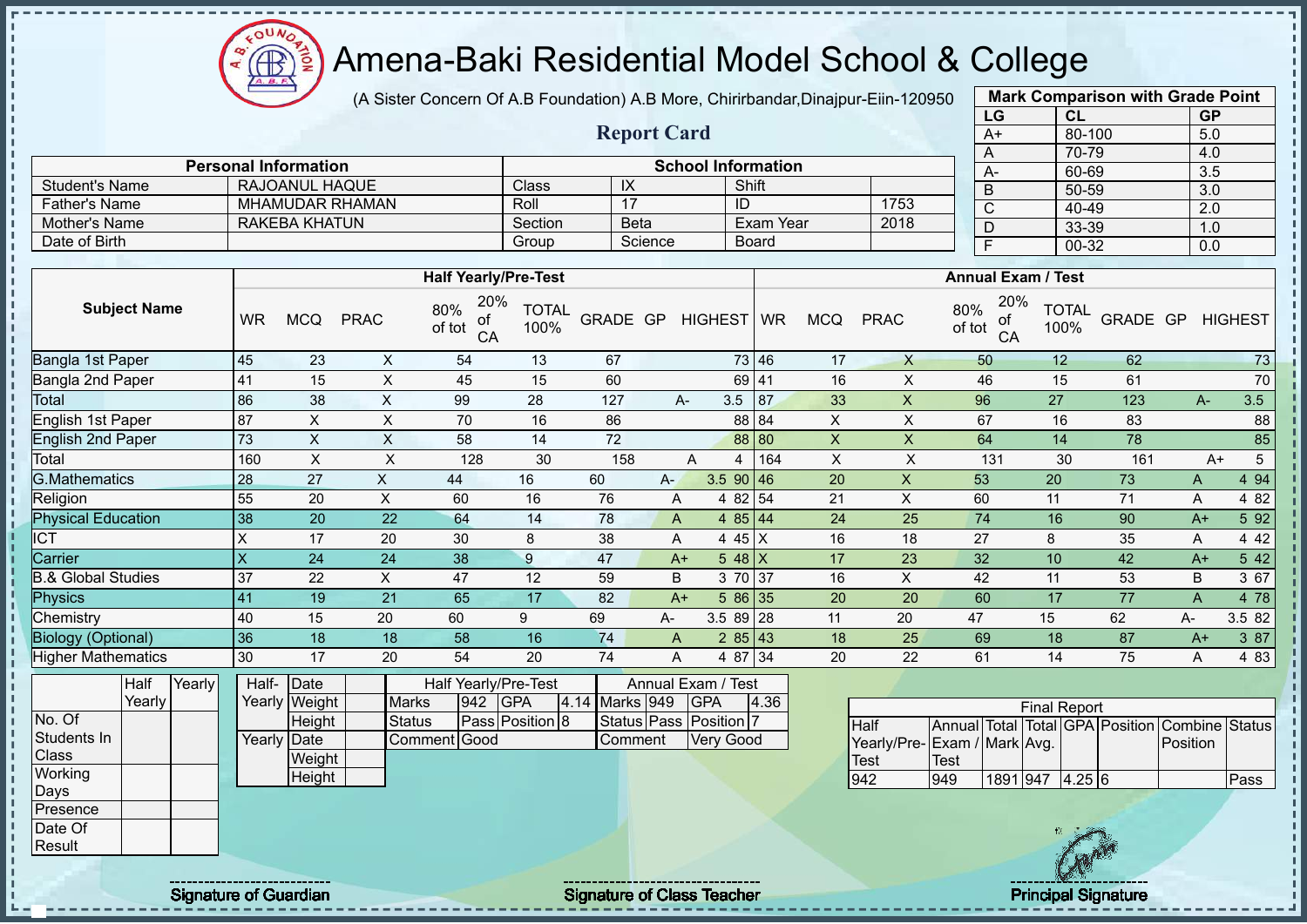COUND  $\bigoplus$ ğ

### Amena-Baki Residential Model School & College

(A Sister Concern Of A.B Foundation) A.B More, Chirirbandar,Dinajpur-Eiin-120950

**Report Card**

**Personal Information School Information** 

Student's Name DEV POLOK PRIO ROY Class IX Shift

| <b>Mark Comparison with Grade Point</b> |           |           |  |  |  |  |  |  |  |  |
|-----------------------------------------|-----------|-----------|--|--|--|--|--|--|--|--|
| LG                                      | <b>CL</b> | <b>GP</b> |  |  |  |  |  |  |  |  |
| $A+$                                    | 80-100    | 5.0       |  |  |  |  |  |  |  |  |
| A                                       | 70-79     | 4.0       |  |  |  |  |  |  |  |  |
| А-                                      | 60-69     | 3.5       |  |  |  |  |  |  |  |  |
| B                                       | 50-59     | 3.0       |  |  |  |  |  |  |  |  |
| C                                       | 40-49     | 2.0       |  |  |  |  |  |  |  |  |
| D                                       | 33-39     | 1.0       |  |  |  |  |  |  |  |  |
| 00-32<br>F<br>0.0                       |           |           |  |  |  |  |  |  |  |  |
|                                         |           |           |  |  |  |  |  |  |  |  |

| <b>Father's Name</b>          |           | DULAL CHONDRO ROY   |             |                                       | Roll                 |                | 18           | ID                 |                  |             | 1759                        | $\overline{C}$ |                           | 40-49                |                                                | $\overline{2.0}$ |                |
|-------------------------------|-----------|---------------------|-------------|---------------------------------------|----------------------|----------------|--------------|--------------------|------------------|-------------|-----------------------------|----------------|---------------------------|----------------------|------------------------------------------------|------------------|----------------|
| <b>Mother's Name</b>          |           | <b>PROVA BISWAS</b> |             |                                       | Section              |                | <b>Beta</b>  |                    | <b>Exam Year</b> |             | 2018                        | D              |                           | 33-39                |                                                | 1.0              |                |
| Date of Birth                 |           |                     |             |                                       | Group                |                | Science      |                    | <b>Board</b>     |             |                             | F              |                           | 00-32                |                                                | 0.0              |                |
|                               |           |                     |             |                                       |                      |                |              |                    |                  |             |                             |                |                           |                      |                                                |                  |                |
|                               |           |                     |             | <b>Half Yearly/Pre-Test</b>           |                      |                |              |                    |                  |             |                             |                | <b>Annual Exam / Test</b> |                      |                                                |                  |                |
| <b>Subject Name</b>           | <b>WR</b> | <b>MCQ</b>          | <b>PRAC</b> | 20%<br>80%<br>of<br>of tot<br>CA      | <b>TOTAL</b><br>100% | GRADE GP       |              | HIGHEST WR         |                  | <b>MCQ</b>  | <b>PRAC</b>                 | 80%<br>of tot  | 20%<br>of<br>CA           | <b>TOTAL</b><br>100% | GRADE GP                                       |                  | <b>HIGHEST</b> |
| Bangla 1st Paper              | 34        | 18                  | X           | 42                                    | 11                   | 53             |              |                    | 73 33            | 22          | $\mathsf{X}$                | 44             |                           | 10                   | 54                                             |                  | 73             |
| Bangla 2nd Paper              | 35        | 18                  | X           | 42                                    | 11                   | 53             |              |                    | 69 32            | 13          | X                           | 36             |                           | 13                   | 49                                             |                  | 70             |
| Total                         | 69        | 36                  | X           | 84                                    | 22                   | 106            |              | B<br>3             | 65               | 35          | X                           | 80             |                           | 23                   | 103                                            | B                | $\mathbf{3}$   |
| English 1st Paper             | 66        | X                   | $\times$    | 53                                    | 16                   | 69             |              |                    | 88 80            | X           | $\boldsymbol{\mathsf{X}}$   | 64             |                           | 16                   | 80                                             |                  | 88             |
| <b>English 2nd Paper</b>      | 51        | X                   | X           | 41                                    | 10                   | 51             |              | 88                 | 71               | $\mathsf X$ | $\times$                    | 57             |                           | 12                   | 69                                             |                  | 85             |
| Total                         | 117       | X                   | X           | 94                                    | 26                   | 120            |              | 3.5<br>А-          | 151              | $\times$    | X                           | 121            |                           | 28                   | 149                                            | A                | 4              |
| <b>G.Mathematics</b>          | 28        | 17                  | X           | 36                                    | 14                   | 50             | $\mathsf{B}$ | 390 32             |                  | 20          | X                           | 42             |                           | 14                   | 56                                             | B                | 3 94           |
| Religion                      | 37        | 20                  | X           | 46                                    | 11                   | 57             | B            | 3 8 2              | 42               | 19          | X                           | 49             |                           | 14                   | 63                                             | А-               | 3.5 82         |
| <b>Physical Education</b>     | 28        | 11                  | 23          | 50                                    | 11                   | 61             | $A-$         | $3.585$ 39         |                  | 24          | 25                          | 70             |                           | 13                   | 83                                             | $A+$             | 5 92           |
| <b>ICT</b>                    | $\sf X$   | 9                   | 12          | 17                                    | 8                    | 25             | F            | $0.045 \mid X$     |                  | 9           | 15                          | 19             | 8                         |                      | 27                                             | F                | 0.042          |
| Carrier                       | X         | 20                  | 24          | 35                                    | 9                    | 44             | $A+$         | $548$ X            |                  | 16          | 24                          | 32             |                           | 8                    | 40                                             | $A+$             | 5 42           |
| <b>B.&amp; Global Studies</b> | 28        | 17                  | X           | 36                                    | 8                    | 44             | $\mathsf{C}$ | 2 70 29            |                  | 14          | X                           | 34             |                           | 8                    | 42                                             | C                | 2 67           |
| Physics                       | 20        | 11                  | 17          | 38                                    | 2                    | 40             | $\mathsf{C}$ | $286$   20         |                  | 17          | 18                          | 44             |                           | 13                   | 57                                             | B.               | 3 78           |
| Chemistry                     | 22        | 12                  | 17          | 41                                    | 9                    | 50             | $\sf B$      | 3 89               | 17               | 9           | 18                          | 35             | 6                         |                      | 41                                             | F                | 0.082          |
| <b>Biology (Optional)</b>     | 20        | 15                  | 16          | 41                                    | 11                   | 52             | B.           |                    | 85 20            | 17          | 15                          | 42             |                           | 8                    | 50                                             | B                | 187            |
| <b>Higher Mathematics</b>     | 20        | 10                  | 21          | 41                                    | 13                   | 54             | B            | 3 87 21            |                  | 13          | 17                          | 41             |                           | 9                    | 50                                             | B                | 3 8 3          |
| Half<br>Yearly                | Half-     | Date                |             | Half Yearly/Pre-Test                  |                      |                |              | Annual Exam / Test |                  |             |                             |                |                           |                      |                                                |                  |                |
| Yearly                        |           | Yearly Weight       |             | 703 GPA<br><b>Marks</b>               |                      | 0.00 Marks 761 |              | <b>GPA</b>         | 0.00             |             |                             |                |                           | <b>Final Report</b>  |                                                |                  |                |
| No. Of                        |           | Height              |             | <b>Fail Position</b><br><b>Status</b> |                      |                | Status Fail  | Position           |                  |             | Half                        |                |                           |                      | Annual Total Total GPA Position Combine Status |                  |                |
| Students In                   |           | Yearly Date         |             | <b>Comment Not Satisfactory</b>       |                      |                | Comment      | Not                |                  |             | Yearly/Pre-Exam / Mark Avg. |                |                           |                      |                                                | Position         |                |

**Weight Height** 

Class **Working** Days Presence Date Of Result

T п T, Ĥ, T. Í j.  $\mathbf{I}$ 

Signature of Guardian Signature Signature of Class Teacher New York Constitution of Class Teacher Principal Signature

**Satisfactory** 

Test<br>703

**Test** 

761 1464 947

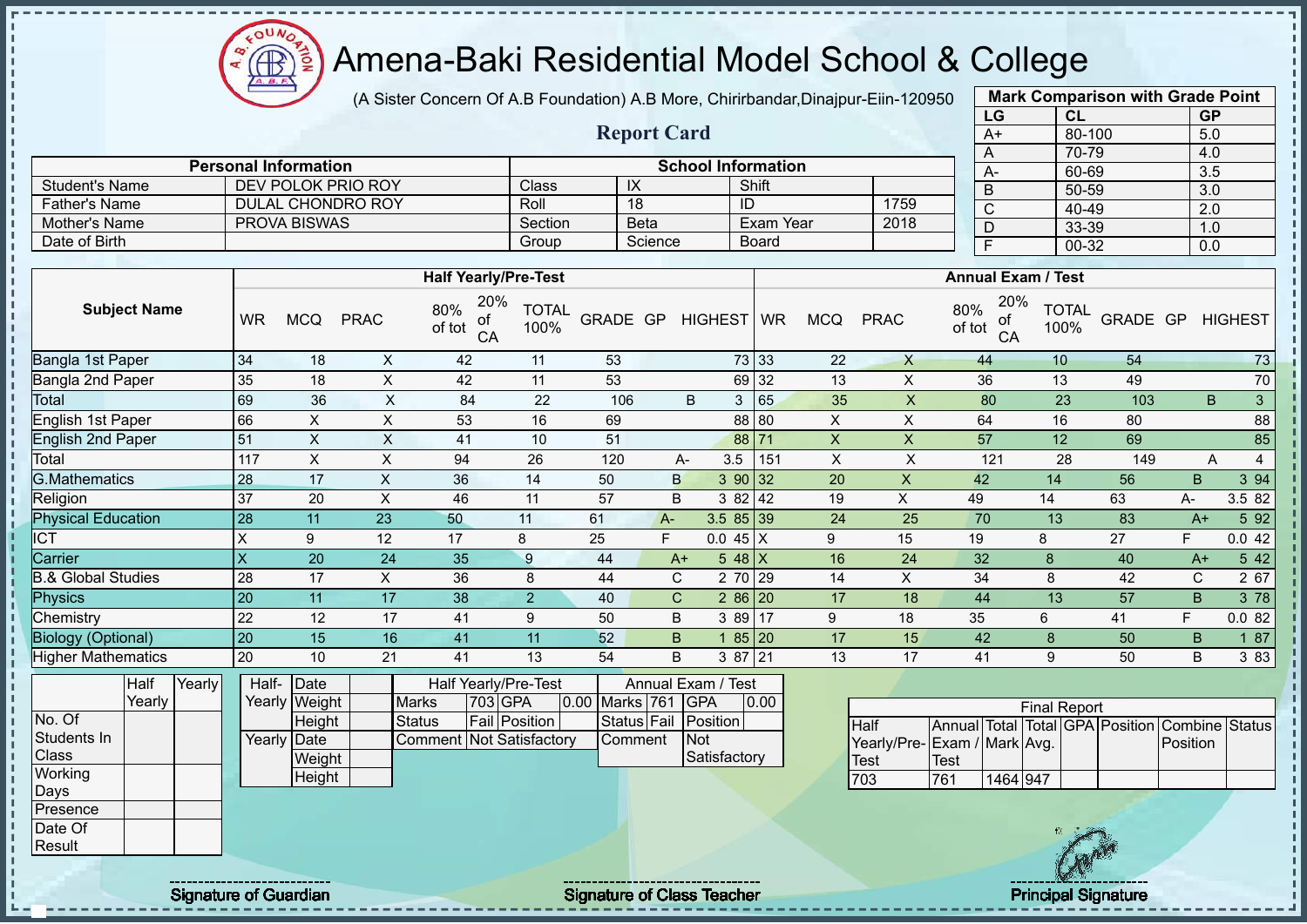$\Omega$ Æ

# Amena-Baki Residential Model School & College

(A Sister Concern Of A.B Foundation) A.B More, Chirirbandar,Dinajpur-Eiin-120950

**Report Card**

| <b>Mark Comparison with Grade Point</b><br>LG |           |  |  |  |  |  |  |  |
|-----------------------------------------------|-----------|--|--|--|--|--|--|--|
| CL                                            | <b>GP</b> |  |  |  |  |  |  |  |
| 80-100                                        | 5.0       |  |  |  |  |  |  |  |
| 70-79                                         | 4.0       |  |  |  |  |  |  |  |
| 60-69                                         | 3.5       |  |  |  |  |  |  |  |
| 50-59                                         | 3.0       |  |  |  |  |  |  |  |
| 40-49                                         | 2.0       |  |  |  |  |  |  |  |
| 33-39                                         | 1.0       |  |  |  |  |  |  |  |
| 00-32<br>F<br>0.0                             |           |  |  |  |  |  |  |  |
|                                               |           |  |  |  |  |  |  |  |

|                      |                             |         |                    |                           |      |      | 70-79     |
|----------------------|-----------------------------|---------|--------------------|---------------------------|------|------|-----------|
|                      | <b>Personal Information</b> |         |                    | <b>School Information</b> |      | $A-$ | 60-69     |
| Student's Name       | PARVEJ AHMED                | Class   | ıл                 | Shift                     |      |      | 50-59     |
| <b>Father's Name</b> | <b>KAMIRUL ISLAM</b>        | Roll    | ∩¬<br>$\mathbf{z}$ | ID                        | 2106 |      | 40-49     |
| Mother's Name        | <b>PARUL AKTER</b>          | Section | <b>Beta</b>        | Exam Year                 | 2018 |      | 33-39     |
| Date of Birth        |                             | Group   | Science            | Board                     |      |      | $00 - 32$ |

|                           |           |            |             | <b>Half Yearly/Pre-Test</b>      |                      |          |              | <b>Annual Exam / Test</b> |       |            |              |                                  |                      |          |      |                |
|---------------------------|-----------|------------|-------------|----------------------------------|----------------------|----------|--------------|---------------------------|-------|------------|--------------|----------------------------------|----------------------|----------|------|----------------|
| <b>Subject Name</b>       | <b>WR</b> | <b>MCQ</b> | <b>PRAC</b> | 20%<br>80%<br>of<br>of tot<br>CA | <b>TOTAL</b><br>100% | GRADE GP |              | HIGHEST WR                |       | <b>MCQ</b> | <b>PRAC</b>  | 20%<br>80%<br>оf<br>of tot<br>CA | <b>TOTAL</b><br>100% | GRADE GP |      | <b>HIGHEST</b> |
| Bangla 1st Paper          | 43        | 24         | X           | 54                               | 14                   | 68       |              |                           | 73 47 | 21         | $\mathsf{X}$ | 54                               | 8                    | 62       |      | 73             |
| Bangla 2nd Paper          | 43        | 17         | X           | 48                               | 16                   | 64       |              |                           | 69 40 | 18         | X            | 46                               | 15                   | 61       |      | 70             |
| Total                     | 86        | 41         | X           | 102                              | 30                   | 132      |              | 3.5<br>A-                 | 87    | 39         | X            | 100                              | 23                   | 123      | A-   | 3.5            |
| English 1st Paper         | 87        | X.         | X           | 70                               | 18                   | 88       |              |                           | 88 87 | X          | X            | 70                               | 18                   | 88       |      | 88             |
| <b>English 2nd Paper</b>  | 74        | X          | X           | 59                               | 12                   | 71       |              |                           | 88 71 | X          | X            | 57                               | 15                   | 72       |      | 85             |
| Total                     | 161       | X          | X           | 129                              | 30                   | 159      |              | 4<br>Α                    | 158   | X          | X            | 127                              | 33                   | 160      |      | 5<br>$A+$      |
| <b>G.Mathematics</b>      | 38        | 29         | X           | 54                               | 16                   | 70       | $\mathsf{A}$ | 4 90 63                   |       | 22         | X            | 68                               | 20                   | 88       | $A+$ | 5 94           |
| Religion                  | 55        | 24         | X           | 63                               | 16                   | 79       | A            | 4 82 49                   |       | 27         | X            | 61                               | 14                   | 75       | Α    | 4 8 2          |
| <b>Physical Education</b> | 40        | 19         | 22          | 65                               | 15                   | 80       | $A+$         | 585 45                    |       | 25         | 25           | 76                               | 16                   | 92       | $A+$ | 5 92           |
| <b>ICT</b>                | X         | 18         | 20          | 30                               | 8                    | 38       | A            | 4 45 X                    |       | 16         | 20           | 29                               | 8                    | 37       | A    | 4 4 2          |
| Carrier                   | X         | 24         | 24          | 38                               | 9                    | 47       | $A+$         | 5 48 $X$                  |       | 15         | 25           | 32                               | 10                   | 42       | $A+$ | 5 42           |
| & Global Studies          | 40        | 28         | X.          | 54                               | 10                   | 64       | А-           | $3.5 \ 70 \ 38$           |       | 22         | X            | 48                               | 13                   | 61       | А-   | 3.5 67         |
| Physics                   | 30        | 19         | 17          | 53                               | 10 <sup>°</sup>      | 63       | А-           | $3.586$ 27                |       | 19         | 17           | 50                               | 14                   | 64       | $A-$ | 3.5 78         |
| Chemistry                 | 42        | 18         | 20          | 64                               | 12                   | 76       | A            | 4 89 33                   |       | 12         | 22           | 54                               | 12                   | 66       | А-   | 3.5 82         |
| <b>Biology (Optional)</b> | 33        | 21         | 18          | 58                               | 15                   | 73       | A            | 285 37                    |       | 20         | 20           | 62                               | 16                   | 78       | A    | 2 87           |
| <b>Higher Mathematics</b> | 20        | 17         | 20          | 46                               | 14                   | 60       | А-           | 3.5 87 41                 |       | 19         | 20           | 64                               | 13                   | 77       | Α    | 4 8 3          |

|              | Half   | Yearly | Half-       | Date          |              |     | Half Yearly/Pre-Test |         |                | Annual Exam / Test     |      |                              |      |  |                      |                                                |      |
|--------------|--------|--------|-------------|---------------|--------------|-----|----------------------|---------|----------------|------------------------|------|------------------------------|------|--|----------------------|------------------------------------------------|------|
|              | Yearly |        |             | Yearly Weight | Marks        | 941 | <b>IGPA</b>          |         | 4.18 Marks 963 | <b>GPA</b>             | 4.36 |                              |      |  | <b>Final Report</b>  |                                                |      |
| No. Of       |        |        |             | Height        | Status       |     | Pass Position 7      |         |                | Status Pass Position 6 |      | <b>I</b> Half                |      |  |                      | Annual Total Total GPA Position Combine Status |      |
| Students In  |        |        | Yearly Date |               | Comment Good |     |                      | Comment |                | <b>Very Good</b>       |      | Yearly/Pre- Exam / Mark Avg. |      |  |                      | Position                                       |      |
| <b>Class</b> |        |        |             | Weight        |              |     |                      |         |                |                        |      | Test                         | Test |  |                      |                                                |      |
| Working      |        |        |             | Height        |              |     |                      |         |                |                        |      | 941                          | 963  |  | 1904 953 4.27 5      |                                                | Pass |
| Days         |        |        |             |               |              |     |                      |         |                |                        |      |                              |      |  |                      |                                                |      |
| Presence     |        |        |             |               |              |     |                      |         |                |                        |      |                              |      |  |                      |                                                |      |
| Date Of      |        |        |             |               |              |     |                      |         |                |                        |      |                              |      |  |                      |                                                |      |
| Result       |        |        |             |               |              |     |                      |         |                |                        |      |                              |      |  | <b><i>The RM</i></b> |                                                |      |

|  | <b>Signature of Guardian</b> |
|--|------------------------------|
|  |                              |

л  $\mathbf{I}$  $\mathbf{I}$ 

Signature of Class Teacher Principal Signature of Class Teacher

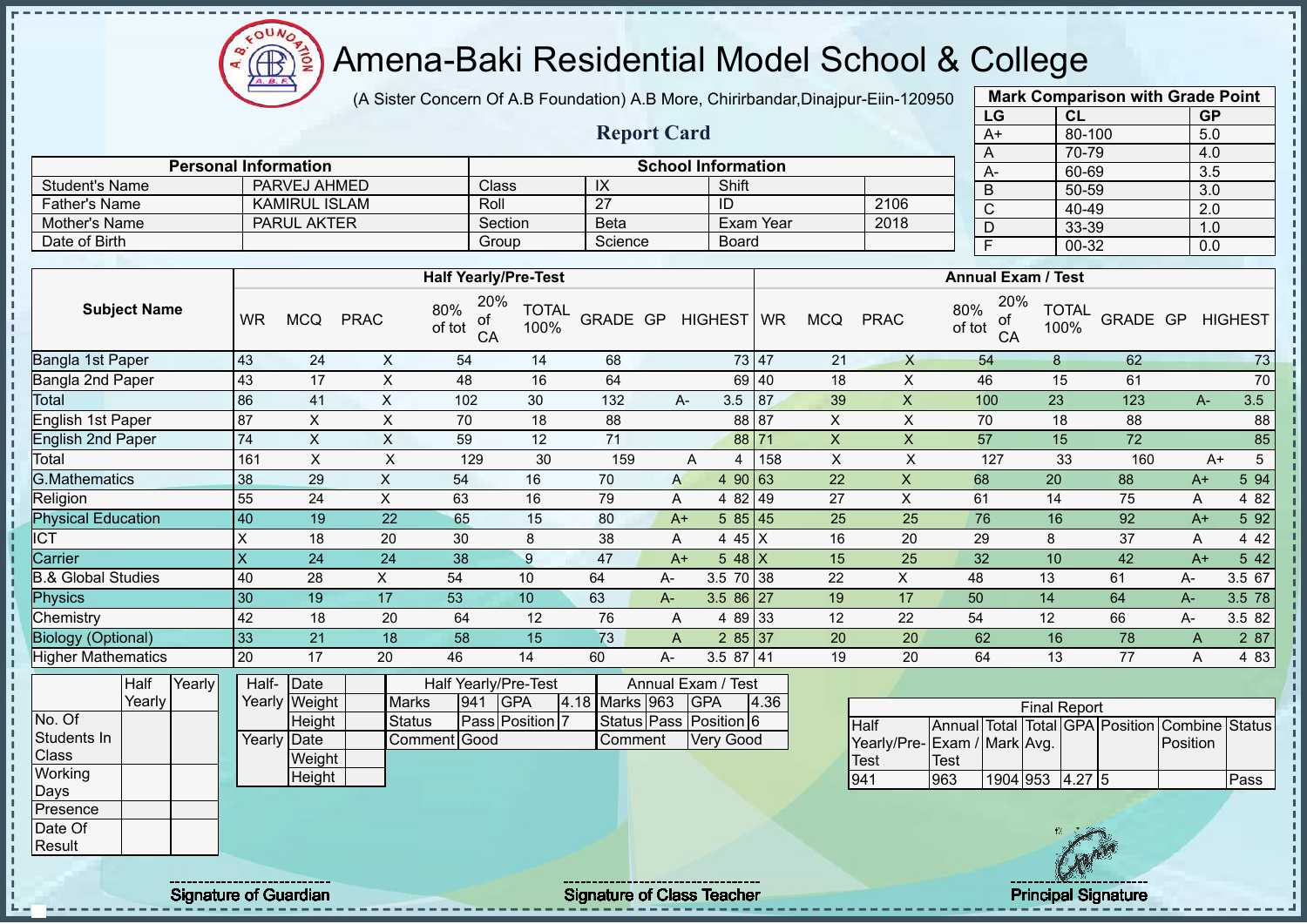oυ Amena-Baki Residential Model School & College Æ

**Personal Information School Information** 

**Half Yearly/Pre-Test**

Student's Name MD.TARIQUL ISLAM Class IX Shift Father's Name MD.AZAD HOSSAN Roll 33 ID

Mother's Name MST.MONURA PARVIN Section Beta Exam Year Date of Birth **Group Science** Board

(A Sister Concern Of A.B Foundation) A.B More, Chirirbandar,Dinajpur-Eiin-120950

**Report Card**

| Eiin-120950 |               |                           |                      | <b>Mark Comparison with Grade Point</b> |                  |
|-------------|---------------|---------------------------|----------------------|-----------------------------------------|------------------|
|             |               | LG                        | <b>CL</b>            |                                         | GP               |
|             |               | $A+$                      |                      | 80-100                                  | 5.0              |
|             |               | A                         |                      | 70-79                                   | 4.0              |
|             |               | $A -$                     |                      | 60-69                                   | 3.5              |
|             |               | B                         | 50-59                |                                         | 3.0              |
| 2864        |               | С                         | 40-49                |                                         | 2.0              |
| 2018        |               | D                         |                      | 33-39                                   | 1.0              |
|             |               | F                         |                      | 00-32                                   | 0.0              |
|             |               |                           |                      |                                         |                  |
|             |               | <b>Annual Exam / Test</b> |                      |                                         |                  |
| RAC         | 80%<br>of tot | 20%<br>of<br>CA           | <b>TOTAL</b><br>100% |                                         | GRADE GP HIGHEST |

| <b>Subject Name</b>       | <b>WR</b> | <b>MCQ</b> | <b>PRAC</b> | 20%<br>80%<br>of<br>of tot<br>CA | TOTAL<br>100% | GRADE GP |    | HIGHEST             | <b>WR</b> | <b>MCQ</b> | <b>PRAC</b> | 20%<br>80%<br>οf<br>of tot<br>CA | <b>TOTAL</b><br>100% | GRADE GP |       | <b>HIGHEST</b> |
|---------------------------|-----------|------------|-------------|----------------------------------|---------------|----------|----|---------------------|-----------|------------|-------------|----------------------------------|----------------------|----------|-------|----------------|
| Bangla 1st Paper          | 37        | 18         | X           | 44                               | 14            | 58       |    |                     | 73 46     | 16         | X           | 50                               | 11                   | 61       |       | 73             |
| Bangla 2nd Paper          | 37        | 12         | X           | 39                               | 14            | 53       |    | 69                  | 36        | 12         | Χ           | 38                               | 11                   | 49       |       | 70             |
| Total                     | 74        | 30         | X           | 83                               | 28            | 111      |    | B<br>$\mathbf{3}$   | 82        | 28         | X           | 88                               | 22                   | 110      |       | 3<br>B.        |
| English 1st Paper         | 68        | X          | X           | 54                               | 14            | 68       |    | 88                  | 73        | X          | X           | 58                               | 15                   | 73       |       | 88             |
| <b>English 2nd Paper</b>  | 64        | X          | X           | 51                               | 11            | 62       |    | 88                  | 55        | X          | X           | 44                               | 12                   | 56       |       | 85             |
| Total                     | 132       | X          | X           | 105                              | 25            | 130      |    | 3.5<br>A-           | 128       | X          | Χ           | 102                              | 27                   | 129      |       | 3.5<br>А-      |
| <b>G.Mathematics</b>      | 28        | 28         | X           | 45                               | 12            | 57       |    | $\mathsf{B}$<br>390 | 19        | 17         | X           | 29                               | 11                   | 40       | F.    | 0.0 94         |
| Religion                  | 52        | 22         | X           | 59                               | 16            | 75       |    | Α                   | 4 82 50   | 18         | X           | 54                               | 12                   | 66       | A-    | 3.5 82         |
| <b>Physical Education</b> | 38        | 19         | 23          | 64                               | 15            | 79       |    | A                   | 4 $85$ 44 | 24         | 25          | 74                               | 14                   | 88       | $A+$  | 5 9 2          |
| ICT                       | X         | 13         | 15          | 22                               | 9             | 31       | А- | 3.5 45 $X$          |           | 12         | 18          | 24                               | 10                   | 34       | A-    | 3.5 42         |
| Carrier                   | X         | 20         | 24          | 35                               | 9             | 44       |    | 5 48 $X$<br>$A+$    |           | 17         | 23          | 32                               | 10                   | 42       | $A+$  | 5 42           |
| 3.& Global Studies        | 30        | 15         | X.          | 36                               | 9             | 45       |    | C                   | 2 70 35   | 16         | X           | 41                               | 11                   | 52       | B     | 3 67           |
| <b>Physics</b>            | 31        | 22         | 21          | 59                               | 11            | 70       |    | A                   | 4 86 22   | 12         | 18          | 42                               | 9                    | 51       | B     | 3 78           |
| Chemistry                 | 25        | 13         | 16          | 43                               | 13            | 56       |    | B                   | $389$ 20  | 10         | 18          | 38                               | 10                   | 48       | C     | 2 8 2          |
| Biology (Optional)        | 24        | 15         | 16          | 44                               | 12            | 56       |    | B                   | 85 30     | 11         | 20          | 49                               | 11                   | 60       | $A -$ | 1.5 87         |
| <b>Higher Mathematics</b> | 10        | 15         | 15          | 32                               | 20            | 52       | F  | $0.087$ 20          |           | 15         | 20          | 44                               | 8                    | 52       | B     | 3 8 3          |
| Half<br>Yearly <b> </b>   | Half-     | Date       |             | Half Yearly/Pre-Test             |               |          |    | Annual Exam / Test  |           |            |             |                                  |                      |          |       |                |

|              | Yearly |  | Yearly Weight | <b>Marks</b>                     | 806 GPA       | 0.00 Marks 772 GPA |                 | 0.00 |             |
|--------------|--------|--|---------------|----------------------------------|---------------|--------------------|-----------------|------|-------------|
| No. Of       |        |  | <b>Height</b> | Status                           | Fail Position | Status Fail        | <b>Position</b> |      | Half        |
| Students In  |        |  | Yearly Date   | <b>Comment INot Satisfactory</b> |               | <b>Comment</b>     | <b>INot</b>     |      | Year        |
| <b>Class</b> |        |  | Weight        |                                  |               |                    | Satisfactory    |      | <b>Test</b> |
| Working      |        |  | Height        |                                  |               |                    |                 |      | 806         |
| Days         |        |  |               |                                  |               |                    |                 |      |             |
| Presence     |        |  |               |                                  |               |                    |                 |      |             |
| Date Of      |        |  |               |                                  |               |                    |                 |      |             |

| <b>Final Report</b>                                            |      |          |  |  |  |                 |  |  |  |  |  |  |
|----------------------------------------------------------------|------|----------|--|--|--|-----------------|--|--|--|--|--|--|
| Annual Total Total GPA Position Combine Status<br><b>IHalf</b> |      |          |  |  |  |                 |  |  |  |  |  |  |
| Yearly/Pre- Exam / Mark Avg.                                   |      |          |  |  |  | <b>Position</b> |  |  |  |  |  |  |
| <b>I</b> Test                                                  | Test |          |  |  |  |                 |  |  |  |  |  |  |
| 806                                                            | 772  | 1578 953 |  |  |  |                 |  |  |  |  |  |  |

Result

 $\mathbf{I}$  $\mathbf{I}$ 

Signature of Guardian Signature Signature of Class Teacher New York Constitution of Class Teacher Principal Signature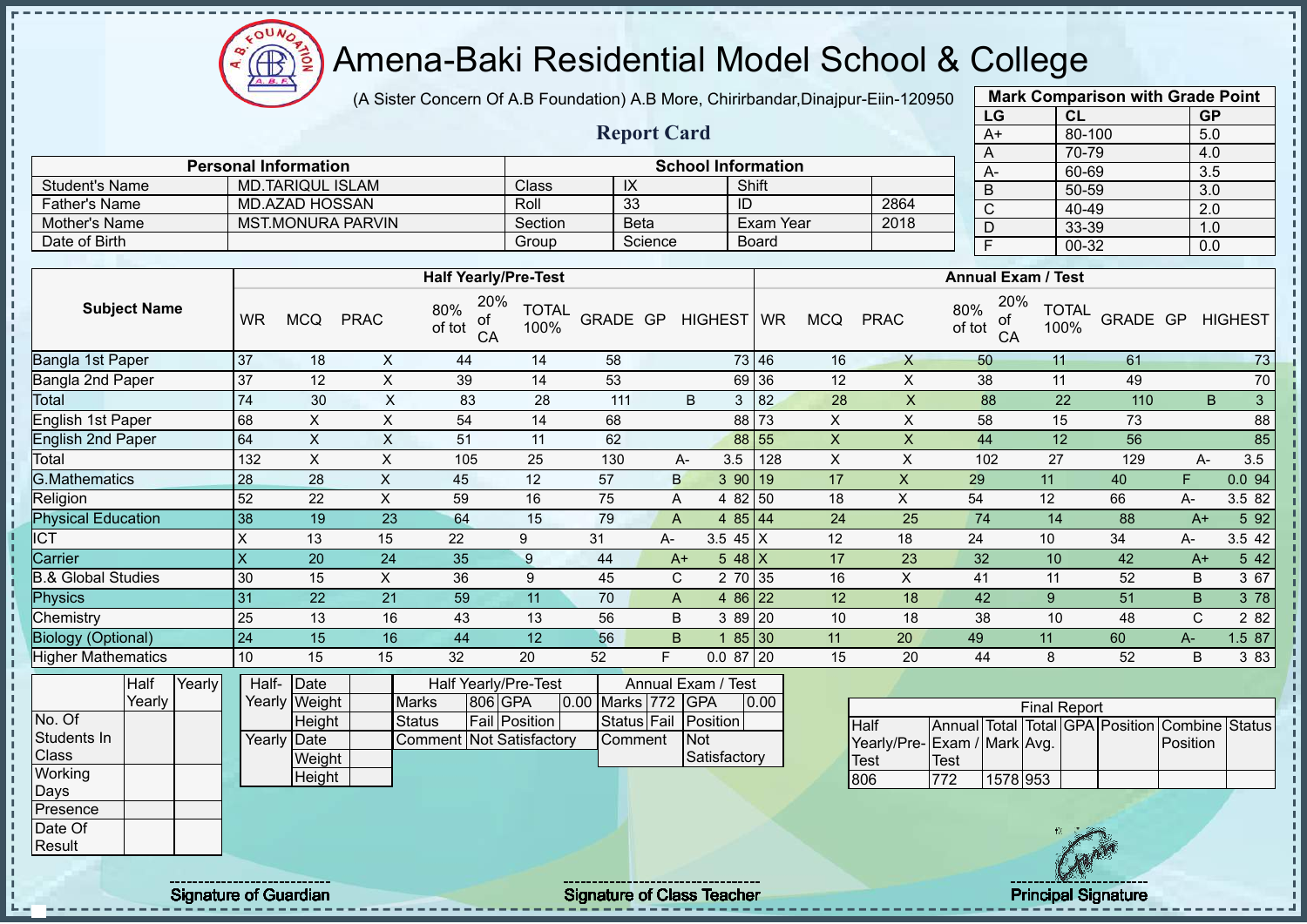$\Omega$ Æ

# Amena-Baki Residential Model School & College

(A Sister Concern Of A.B Foundation) A.B More, Chirirbandar,Dinajpur-Eiin-120950

**Report Card**

|      | <b>Mark Comparison with Grade Point</b> |           |
|------|-----------------------------------------|-----------|
| LG   | CL                                      | <b>GP</b> |
| $A+$ | 80-100                                  | 5.0       |
| A    | 70-79                                   | 4.0       |
| А-   | 60-69                                   | 3.5       |
| B    | 50-59                                   | 3.0       |
| C    | 40-49                                   | 2.0       |
| D    | 33-39                                   | 1.0       |
| F    | 00-32                                   | 0.0       |
|      |                                         |           |

| <b>Father's Name</b>               |                 | Roll<br>Chitta Ghosh            |              |                                                           |                      | $\overline{34}$ |              | ID                                                        |           |            | 2946           | $\overline{C}$                                 | 40-49                |          | $\overline{2.0}$ |                     |
|------------------------------------|-----------------|---------------------------------|--------------|-----------------------------------------------------------|----------------------|-----------------|--------------|-----------------------------------------------------------|-----------|------------|----------------|------------------------------------------------|----------------------|----------|------------------|---------------------|
| <b>Mother's Name</b>               |                 | <b>Madhuri Ghosh</b>            |              | Section                                                   |                      | <b>Beta</b>     |              |                                                           | Exam Year |            | 2018           | $\overline{D}$                                 | 33-39                |          | 1.0              |                     |
| Date of Birth                      |                 |                                 |              | Group                                                     |                      | Science         |              | <b>Board</b>                                              |           |            |                | $\overline{F}$                                 | 00-32                |          | 0.0              |                     |
|                                    |                 |                                 |              |                                                           |                      |                 |              |                                                           |           |            |                |                                                |                      |          |                  |                     |
|                                    |                 |                                 |              | <b>Half Yearly/Pre-Test</b>                               |                      |                 |              |                                                           |           |            |                | <b>Annual Exam / Test</b>                      |                      |          |                  |                     |
| <b>Subject Name</b>                | <b>WR</b>       | <b>MCQ</b>                      | <b>PRAC</b>  | 20%<br>80%<br>of<br>of tot<br>CA                          | <b>TOTAL</b><br>100% | GRADE GP        |              | HIGHEST WR                                                |           | <b>MCQ</b> | <b>PRAC</b>    | 20%<br>80%<br>οf<br>of tot<br>CA               | <b>TOTAL</b><br>100% | GRADE GP |                  | <b>HIGHEST</b>      |
| Bangla 1st Paper                   | 39              | 24                              | X            | 50                                                        | 12                   | 62              |              |                                                           | 73 42     | 25         | $\times$       | 54                                             | 11                   | 65       |                  | 73                  |
| Bangla 2nd Paper                   | 36              | 14                              | X            | 40                                                        | 11                   | 51              |              |                                                           | 69 37     | 12         | X              | 39                                             | 9                    | 48       |                  | 70                  |
| Total                              | 75              | 38                              | X            | 90                                                        | 23                   | 113             |              | B<br>3                                                    | 79        | 37         | $\pmb{\times}$ | 93                                             | 20                   | 113      |                  | $\mathbf{3}$<br>B   |
| English 1st Paper                  | 86              | X                               | X            | 69                                                        | 18                   | 87              |              |                                                           | 88 85     | X          | X              | 68                                             | 18                   | 86       |                  | 88                  |
| <b>English 2nd Paper</b>           | 64              | $\pmb{\times}$                  | X            | 51                                                        | 9                    | 60              |              |                                                           | 88 72     | X          | X              | 58                                             | 14                   | 72       |                  | 85                  |
| Total                              | 150             | X                               | X            | 120                                                       | 27                   | 147             |              | A<br>4                                                    | 157       | X          | X              | 126                                            | 32                   | 158      |                  | Α<br>$\overline{4}$ |
| <b>G.Mathematics</b>               | 18              | 29                              | X            | 38                                                        | 10                   | 48              | F.           | $0.090$ 16                                                |           | 12         | $\mathsf{X}$   | 22                                             | 10                   | 32       | F.               | 0.0 94              |
| Religion                           | 47              | 15                              | X.           | 50                                                        | 13                   | 63              | A-           | $3.582$ 49                                                |           | 21         | X              | 56                                             | 15                   | 71       | Α                | 4 8 2               |
| <b>Physical Education</b>          | 36              | 15                              | 23           | 59                                                        | 13                   | 72              | A            | 4 $85 \mid 44$                                            |           | 23         | 25             | 74                                             | 13                   | 87       | $A+$             | 5 9 2               |
| <b>ICT</b>                         | X               | 16                              | 14           | 24                                                        | 4                    | 28              | B            | $345$ X                                                   |           | 17         | 23             | 32                                             | 10                   | 42       | $A+$             | 5 4 2               |
| Carrier                            | X               | 20                              | 24           | 35                                                        | 9                    | 44              |              | 5 48 X<br>$A+$                                            |           | 16         | 24             | 32                                             | 9                    | 41       | $A+$             | 5 4 2               |
| <b>B.&amp; Global Studies</b>      | 28              | 16                              | $\mathsf{X}$ | 35                                                        | 6                    | 41              | C            | 2 70 29                                                   |           | 19         | X              | 38                                             | 8                    | 46       | C                | 2 67                |
| Physics                            | 24              | 22                              | 19           | 52                                                        | $6\phantom{1}$       | 58              | B            | $386$ 17                                                  |           | 21         | 20             | 46                                             | 10                   | 56       | F.               | 0.078               |
| Chemistry                          | 20              | 20                              | 18           | 46                                                        | $\overline{7}$       | 53              | B            | 3 89 17                                                   |           | 11         | 17             | 36                                             | $\overline{7}$       | 43       | F                | 0.082               |
| <b>Biology (Optional)</b>          | 16              | 14                              | 16           | 37                                                        | 10                   | 47              | $\mathsf{C}$ | $0.085$ 29                                                |           | 12         | 20             | 49                                             | 10                   | 59       | B                | 1 87                |
| <b>Higher Mathematics</b>          |                 | 13                              | 15           | 23                                                        | 14                   | 37              | E            | $0.087$ 20                                                |           | 13         | 20             | 42                                             | 8                    | 50       | B                | 3 8 3               |
| Yearly<br>Half<br>Yearly<br>No. Of | Half-<br>Yearly | Date<br>Weight<br><b>Height</b> |              | Half Yearly/Pre-Test<br>751 GPA<br>Marks<br><b>Status</b> | <b>Fail Position</b> | 0.00 Marks 798  |              | Annual Exam<br>Test<br><b>GPA</b><br>Status Fail Position | 0.00      |            |                |                                                | <b>Final Report</b>  |          |                  |                     |
|                                    |                 |                                 |              |                                                           |                      |                 |              |                                                           |           |            | $L = H$        | Annual Total Total CBA Bosition Combine Status |                      |          |                  |                     |

|              | ınall  | rearivi | Hall- IDale |               |                           | Hall reariv/Pre-Test |                    | Annual Exam / Test |      |  |
|--------------|--------|---------|-------------|---------------|---------------------------|----------------------|--------------------|--------------------|------|--|
|              | Yearlv |         |             | Yearly Weight | <b>Marks</b>              | 751 GPA              | 0.00 Marks 798 GPA |                    | 0.00 |  |
| No. Of       |        |         |             | <b>Height</b> | Status                    | <b>Fail Position</b> | Status Fail        | <b>Position</b>    |      |  |
| Students In  |        |         | Yearly Date |               | Comment INot Satisfactory |                      | <b>Comment</b>     | <b>INot</b>        |      |  |
| <b>Class</b> |        |         |             | Weight        |                           |                      |                    | Satisfactory       |      |  |
| Working      |        |         |             | Height        |                           |                      |                    |                    |      |  |
| Days         |        |         |             |               |                           |                      |                    |                    |      |  |
| Presence     |        |         |             |               |                           |                      |                    |                    |      |  |
| Date Of      |        |         |             |               |                           |                      |                    |                    |      |  |

**Personal Information**<br> **School Information**<br> **School Information**<br> **School Information**<br> **Shift** 

Student's Name Jotirmoy Ghosh Class IX Shift

|                                                               |      |          | <b>Final Report</b> |  |  |          |  |  |  |  |  |  |
|---------------------------------------------------------------|------|----------|---------------------|--|--|----------|--|--|--|--|--|--|
| Annual Total Total GPA Position Combine Status<br><b>Half</b> |      |          |                     |  |  |          |  |  |  |  |  |  |
| Yearly/Pre-Exam / Mark Avg.                                   |      |          |                     |  |  | Position |  |  |  |  |  |  |
| Test                                                          | Test |          |                     |  |  |          |  |  |  |  |  |  |
| 751                                                           | 798  | 1549 953 |                     |  |  |          |  |  |  |  |  |  |

J. J.  $\mathbf{I}$ 

**Result** 

Signature of Guardian Signature Signature of Class Teacher New York Constitution of Class Teacher Principal Signature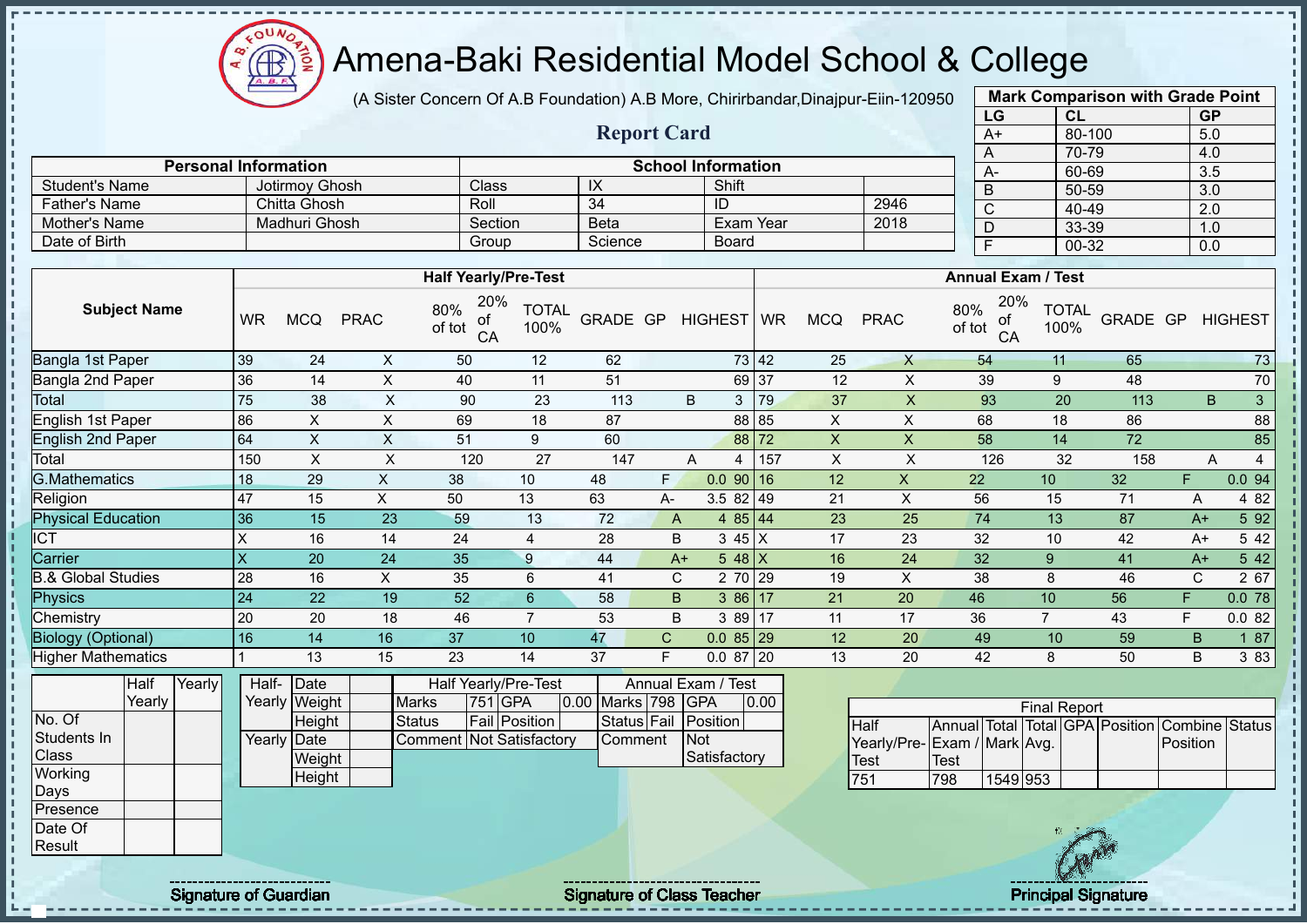$\Omega$ Æ

## Amena-Baki Residential Model School & College

(A Sister Concern Of A.B Foundation) A.B More, Chirirbandar,Dinajpur-Eiin-120950

**Report Card**

|      | <b>Mark Comparison with Grade Point</b> |           |
|------|-----------------------------------------|-----------|
| LG   | CL                                      | <b>GP</b> |
| $A+$ | 80-100                                  | 5.0       |
| A    | 70-79                                   | 4.0       |
| А-   | 60-69                                   | 3.5       |
| B    | 50-59                                   | 3.0       |
| C    | 40-49                                   | 2.0       |
| D    | 33-39                                   | 1.0       |
| F    | 00-32                                   | 0.0       |

|                |                             |         |         | Shift<br>1675<br>2018<br>Exam Year |  | $\overline{ }$ |
|----------------|-----------------------------|---------|---------|------------------------------------|--|----------------|
|                | <b>Personal Information</b> |         |         | <b>School Information</b>          |  | A-             |
| Student's Name | Ismail Hossen               | Class   | IX      |                                    |  | В              |
| Father's Name  | <b>MD.SHOFIUL ALAM</b>      | Roll    |         | ID                                 |  |                |
| Mother's Name  | <b>MST.MEHENAJ</b>          | Section | Beta    |                                    |  |                |
| Date of Birth  |                             | Group   | Science | Board                              |  |                |

|                           |                         |            |             | <b>Half Yearly/Pre-Test</b>      |                      |          |    |              |                |            |    |             | <b>Annual Exam / Test</b>        |                      |          |       |                   |  |  |
|---------------------------|-------------------------|------------|-------------|----------------------------------|----------------------|----------|----|--------------|----------------|------------|----|-------------|----------------------------------|----------------------|----------|-------|-------------------|--|--|
| <b>Subject Name</b>       | <b>WR</b>               | <b>MCQ</b> | <b>PRAC</b> | 20%<br>80%<br>оf<br>of tot<br>CA | <b>TOTAL</b><br>100% | GRADE GP |    | HIGHEST WR   |                | <b>MCQ</b> |    | <b>PRAC</b> | 20%<br>80%<br>οf<br>of tot<br>CA | <b>TOTAL</b><br>100% | GRADE GP |       | <b>HIGHEST</b>    |  |  |
| Bangla 1st Paper          | 32                      | 19         | X           | 41                               | 13                   | 54       |    |              | 73 44          |            | 17 | X           | 49                               | 9                    | 58       |       | 73                |  |  |
| Bangla 2nd Paper          | 36                      | 8          | X           | 35                               | 14                   | 49       |    |              | 69 38          |            | 17 | X           | 44                               | 13                   | 57       |       | $70\,$            |  |  |
| Total                     | 68                      | 27         | X           | 76                               | 27                   | 103      |    | B            | 82<br>3        |            | 34 | X           | 93                               | 22                   | 115      |       | $\mathbf{3}$<br>B |  |  |
| English 1st Paper         | 71                      | X          | X           | 57                               | 14                   | 71       |    |              | 88 75          |            | X  | X           | 60                               | 13                   | 73       |       | 88                |  |  |
| <b>English 2nd Paper</b>  | 50                      | X          | X           | 40                               | 10                   | 50       |    |              | 88 73          |            | X  | X           | 58                               | 11                   | 69       |       | 85                |  |  |
| Total                     | 121                     | X          | X           | 97                               | 24                   | 121      |    | 3.5<br>А-    | 148            |            | X  | X           | 118                              | 24                   | 142      |       | 4<br>Α            |  |  |
| G.Mathematics             | 25                      | 22         | X           | 38                               | 16                   | 54       | F. |              | $0.0$ 90 32    |            | 17 | X           | 39                               | 14                   | 53       | B.    | 3 94              |  |  |
| Religion                  | 52                      | 21         | X.          | 58                               | 16                   | 74       |    | A<br>4       | 46<br>82       |            | 22 | X           | 54                               | 15                   | 69       | А-    | 3.5 82            |  |  |
| <b>Physical Education</b> | 36                      | 17         | 22          | 60                               | 13                   | 73       |    | A            | 4 $85 \mid 43$ |            | 22 | 25          | 72                               | 14                   | 86       | $A+$  | 5 92              |  |  |
| <b>CT</b>                 | Χ                       | 17         | 20          | 30                               | 9                    | 39       |    | A            | 4 45 X         |            | 14 | 18          | 26                               | 8                    | 34       | А-    | 3.5 42            |  |  |
| Carrier                   | $\overline{\mathsf{x}}$ | 21         | 24          | 36                               | 9                    | 45       |    | $A+$         | 5 48 $X$       |            | 17 | 23          | 32                               | 10                   | 42       | $A+$  | 5 42              |  |  |
| 3.& Global Studies        | 30                      | 20         | $\times$    | 40                               | 10                   | 50       |    | B            | 3 70 32        |            | 15 | X           | 38                               | 9                    | 47       | C     | 2 67              |  |  |
| <b>Physics</b>            | 22                      | 11         | 18          | 41                               | 8                    | 49       |    | $\mathsf{C}$ | $286$ 24       |            | 16 | 17          | 46                               | 14                   | 60       | $A -$ | 3.5 78            |  |  |
| Chemistry                 | 24                      | 11         | 18          | 42                               | 10                   | 52       |    | B            | 3 89 26        |            | 10 | 21          | 46                               | 10                   | 56       | B     | 3 82              |  |  |
| <b>Biology (Optional)</b> | 20                      | 13         | 15          | 38                               | 15                   | 53       |    | B.           | 85 34          |            | 13 | 20          | 54                               | 12                   | 66       | А-    | 1.5 87            |  |  |
| <b>Higher Mathematics</b> | 20                      | 17         | 20          | 46                               | 20                   | 66       | А- |              | 3.5 87 20      |            | 19 | 17          | 45                               | 9                    | 54       | B     | 3 8 3             |  |  |

|                  | Half   | Yearly | Half- Date  |               |                          | Half Yearly/Pre-Test |                | Annual Exam / Test      |      |  |
|------------------|--------|--------|-------------|---------------|--------------------------|----------------------|----------------|-------------------------|------|--|
|                  | Yearlv |        |             | Yearly Weight | <b>Marks</b>             | <b>779 GPA</b>       | 0.00 Marks 824 | <b>IGPA</b>             | 3.64 |  |
| No. Of           |        |        |             | Height        | Status                   | <b>Fail Position</b> |                | Status Pass Position 26 |      |  |
| Students In      |        |        | Yearly Date |               | Comment Not Satisfactory |                      | Comment        | Excellent               |      |  |
| <b>Class</b>     |        |        |             | Weight        |                          |                      |                |                         |      |  |
| <b>Working</b>   |        |        |             | Height        |                          |                      |                |                         |      |  |
| Days             |        |        |             |               |                          |                      |                |                         |      |  |
| <b>IPresence</b> |        |        |             |               |                          |                      |                |                         |      |  |
| Date Of          |        |        |             |               |                          |                      |                |                         |      |  |
| <b>IResult</b>   |        |        |             |               |                          |                      |                |                         |      |  |

|                             | <b>Final Report</b><br>Annual Total Total GPA Position Combine Status |                  |  |  |  |          |      |  |  |  |  |  |  |  |  |
|-----------------------------|-----------------------------------------------------------------------|------------------|--|--|--|----------|------|--|--|--|--|--|--|--|--|
| <b>Half</b>                 |                                                                       |                  |  |  |  |          |      |  |  |  |  |  |  |  |  |
| Yearly/Pre-Exam / Mark Avg. |                                                                       |                  |  |  |  | Position |      |  |  |  |  |  |  |  |  |
| Test                        | Test                                                                  |                  |  |  |  |          |      |  |  |  |  |  |  |  |  |
| 79                          | 824                                                                   | 1603 803 3.16 24 |  |  |  |          | Pass |  |  |  |  |  |  |  |  |

J. J.  $\mathbf{I}$  $\mathbf{I}$  $\mathbf I$  $\mathbf{I}$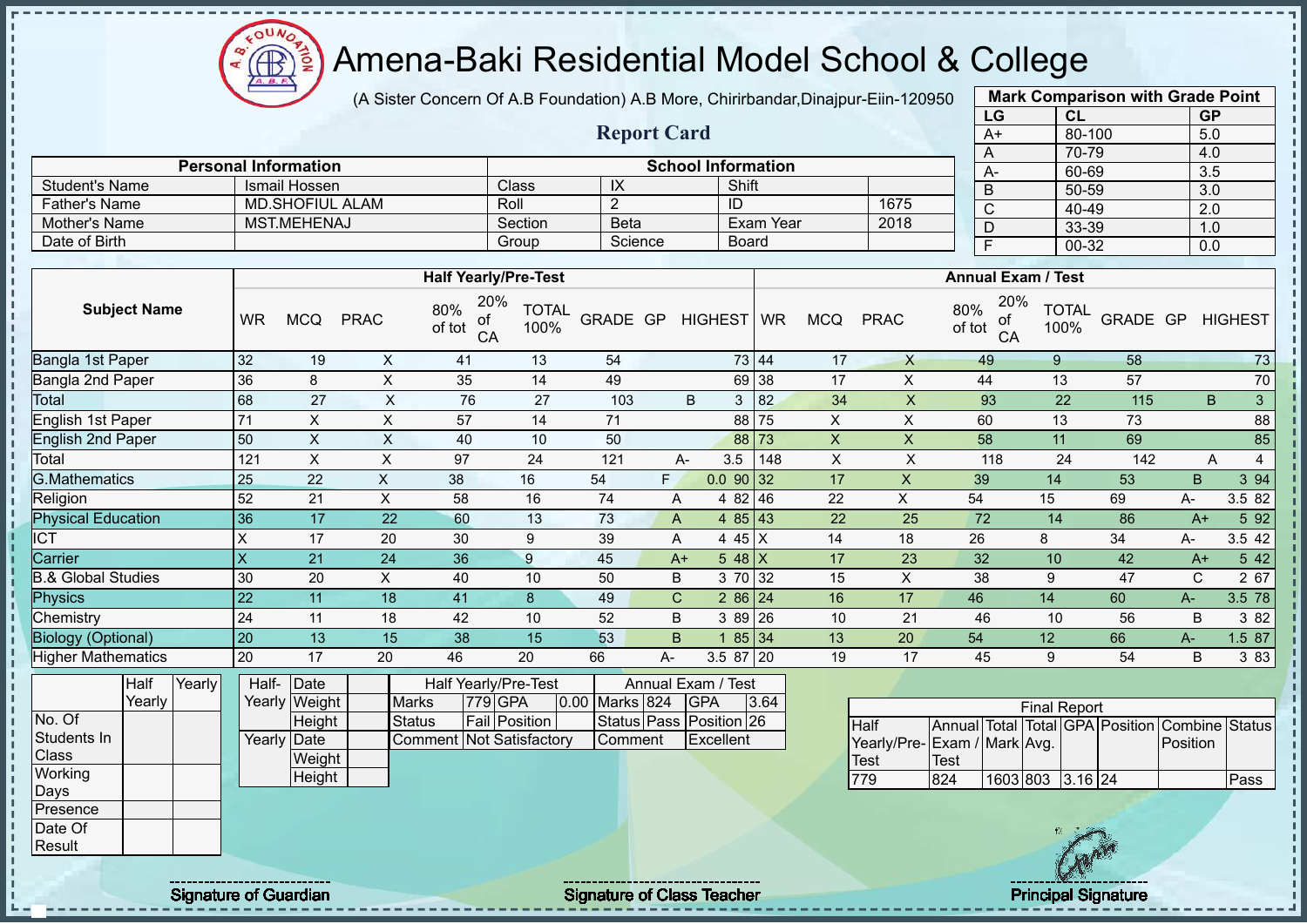$QUN$ Æ

## Amena-Baki Residential Model School & College

(A Sister Concern Of A.B Foundation) A.B More, Chirirbandar,Dinajpur-Eiin-120950

**Report Card**

**Personal Information School Information** 

Father's Name Uttom chondro Roll 3 ID 1676<br>
Mother's Name Juti Rani Section Beta Exam Year 2018

Student's Name Akash MOHANTO Class IX Shift

Mother's Name Juti Rani Section Beta Exam Year Date of Birth Board Group Science Board

| <b>Mark Comparison with Grade Point</b> |        |           |  |  |  |  |  |  |  |  |  |
|-----------------------------------------|--------|-----------|--|--|--|--|--|--|--|--|--|
| LG                                      | CL     | <b>GP</b> |  |  |  |  |  |  |  |  |  |
| $A+$                                    | 80-100 | 5.0       |  |  |  |  |  |  |  |  |  |
| A                                       | 70-79  | 4.0       |  |  |  |  |  |  |  |  |  |
| А-                                      | 60-69  | 3.5       |  |  |  |  |  |  |  |  |  |
| B                                       | 50-59  | 3.0       |  |  |  |  |  |  |  |  |  |
| C                                       | 40-49  | 2.0       |  |  |  |  |  |  |  |  |  |
| D                                       | 33-39  | 1.0       |  |  |  |  |  |  |  |  |  |
|                                         | 00-32  | 0.0       |  |  |  |  |  |  |  |  |  |
|                                         |        |           |  |  |  |  |  |  |  |  |  |

|                               |                         |                       |                           | <b>Half Yearly/Pre-Test</b>      |                      |                |    |                                  |       |                |                |                             | <b>Annual Exam / Test</b>   |                                   |                  |        |
|-------------------------------|-------------------------|-----------------------|---------------------------|----------------------------------|----------------------|----------------|----|----------------------------------|-------|----------------|----------------|-----------------------------|-----------------------------|-----------------------------------|------------------|--------|
| <b>Subject Name</b>           | <b>WR</b>               | <b>MCQ</b>            | <b>PRAC</b>               | 20%<br>80%<br>οt<br>of tot<br>CA | <b>TOTAL</b><br>100% | GRADE GP       |    | HIGHEST WR                       |       | <b>MCQ</b>     | <b>PRAC</b>    | 80%<br>οf<br>of tot<br>CA   | 20%<br><b>TOTAL</b><br>100% |                                   | GRADE GP HIGHEST |        |
| Bangla 1st Paper              | 32                      | 17                    | X                         | 39                               | 15                   | 54             |    |                                  | 73 39 | 17             | $\mathsf{X}$   | 45                          | 10                          | 55                                |                  | 73     |
| Bangla 2nd Paper              | 38                      | 12                    | X                         | 40                               | 12                   | 52             |    |                                  | 69 38 | 12             | X              | 40                          | 15                          | 55                                |                  | 70     |
| Total                         | 70                      | 29                    | $\pmb{\times}$            | 79                               | 27                   | 106            |    | B<br>3                           | 77    | 29             | $\pmb{\times}$ | 85                          | 25                          | 110                               | B                | 3      |
| English 1st Paper             | 60                      | X                     | $\pmb{\times}$            | 48                               | 15                   | 63             |    |                                  | 88 84 | X              | X              | 67                          | 18                          | 85                                |                  | 88     |
| <b>English 2nd Paper</b>      | 53                      | X                     | X                         | 42                               | 8                    | 50             |    |                                  | 88 71 | $\pmb{\times}$ | X              | 57                          | 13                          | 70                                |                  | 85     |
| Total                         | 113                     | X                     | $\boldsymbol{\mathsf{X}}$ | 90                               | 23                   | 113            |    | B<br>3                           | 155   | X              | X              | 124                         | 31                          | 155                               | Α                | 4      |
| <b>G.Mathematics</b>          | 17                      | 23                    | X.                        | 32                               | 12                   | 44             | F. | $0.0$ 90 28                      |       | 17             | X              | 36                          | 14                          | 50                                | B.               | 3 94   |
| Religion                      | 54                      | 17                    | X                         | 57                               | 14                   | 71             |    | 4 82 50<br>A                     |       | 20             | $\mathsf X$    | 56                          | 13                          | 69                                | А-               | 3.5 82 |
| <b>Physical Education</b>     | 38                      | 17                    | 22                        | 62                               | 11                   | 73             |    | 4 $85 \mid 45$<br>A              |       | 24             | 25             | 75                          | 15                          | 90                                | $A+$             | 5 92   |
| <b>ICT</b>                    | X                       | 17                    | 20                        | 30                               | 8                    | 38             |    | 4 45 X<br>Α                      |       | 16             | 20             | 29                          | 8                           | 37                                | A                | 4 4 2  |
| Carrier                       | $\overline{\mathsf{X}}$ | 21                    | 24                        | 36                               | 9                    | 45             |    | $548$ X<br>$A+$                  |       | 17             | 23             | 32                          | 10                          | 42                                | $A+$             | 5 42   |
| <b>B.&amp; Global Studies</b> | 28                      | 13                    | X                         | 33                               | 9                    | 42             |    | $\mathsf{C}$<br>2 70 29          |       | 13             | X              | 34                          | 12                          | 46                                | $\mathbf C$      | 2 67   |
| Physics                       | 17                      | 15                    | 17                        | 39                               | 8                    | 47             | F. | $0.086$ <sub>21</sub>            |       | 15             | 16             | 42                          | 11                          | 53                                | B.               | 3 78   |
| Chemistry                     | 20                      | 12                    | 17                        | 39                               | 9                    | 48             |    | 2 89 26<br>C                     |       | 10             | 20             | 45                          | 6                           | 51                                | B                | 3 8 2  |
| <b>Biology (Optional)</b>     | 20                      | 13                    | 15                        | 38                               | 12                   | 50             |    | B                                | 85 41 | 15             | 25             | 65                          | 8                           | 73                                | $\mathsf{A}$     | 2 87   |
| <b>Higher Mathematics</b>     | 25                      | 15                    | 21                        | 49                               | 15                   | 64             | A- | $3.587$ 20                       |       | 16             | 20             | 45                          | 10                          | 55                                | B                | 3 8 3  |
| Yearly<br>Half<br>Yearly      | Half-                   | Date<br>Yearly Weight | <b>Marks</b>              | Half Yearly/Pre-Test<br>741 GPA  |                      | 0.00 Marks 831 |    | Annual Exam / Test<br><b>GPA</b> | 3.68  |                |                |                             | <b>Final Report</b>         |                                   |                  |        |
| No. Of                        |                         | Height                | <b>Status</b>             | <b>Fail Position</b>             |                      |                |    | Status Pass Position 23          |       |                | <b>Half</b>    | Annual Total                |                             | Total GPA Position Combine Status |                  |        |
| Students In                   |                         | Yearly Date           |                           | Comment Not Satisfactory         |                      | Comment        |    | <b>Very Good</b>                 |       |                |                | Yearly/Pre-Exam / Mark Avg. |                             |                                   | Position         |        |
| <b>Class</b>                  |                         | Weight                |                           |                                  |                      |                |    |                                  |       |                | Test           | <b>Test</b>                 |                             |                                   |                  |        |
| Working                       |                         | Height                |                           |                                  |                      |                |    |                                  |       |                | 741            | 831                         | 1572 787 3                  | 27                                |                  | Pass   |
| Days<br>Presence              |                         |                       |                           |                                  |                      |                |    |                                  |       |                |                |                             |                             |                                   |                  |        |
|                               |                         |                       |                           |                                  |                      |                |    |                                  |       |                |                |                             |                             |                                   |                  |        |



Date Of **Result** 

ï

 $\mathbf{I}$ 

Signature of Guardian Signature Signature of Class Teacher Number of Class Teacher Principal Signature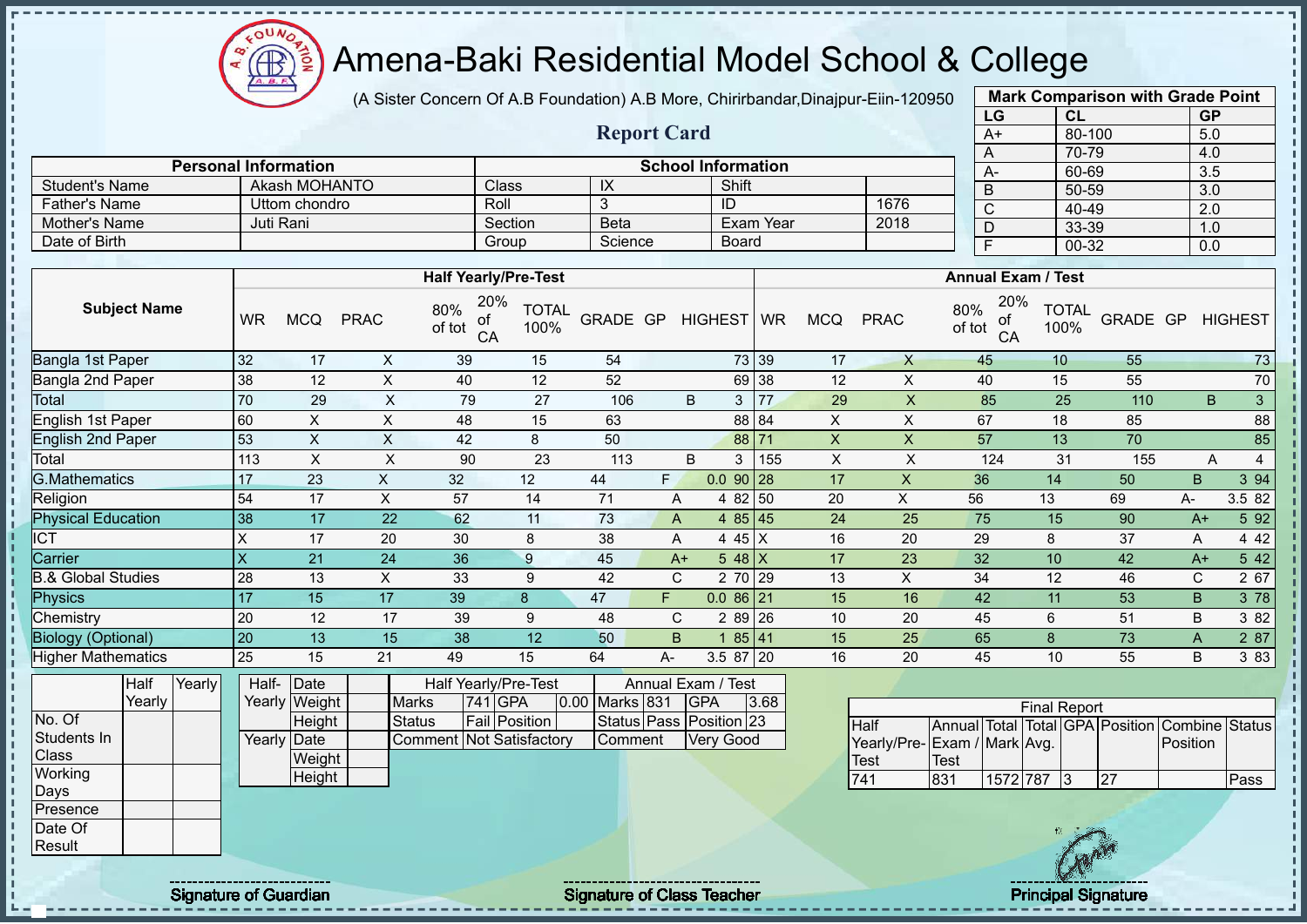$\Omega$ **AR** 

# Amena-Baki Residential Model School & College

(A Sister Concern Of A.B Foundation) A.B More, Chirirbandar,Dinajpur-Eiin-120950

| <b>Mark Comparison with Grade Point</b> |           |           |  |  |  |  |  |  |  |  |  |
|-----------------------------------------|-----------|-----------|--|--|--|--|--|--|--|--|--|
| LG                                      | <b>CL</b> | <b>GP</b> |  |  |  |  |  |  |  |  |  |
| $A+$                                    | 80-100    | 5.0       |  |  |  |  |  |  |  |  |  |
| Α                                       | 70-79     | 4.0       |  |  |  |  |  |  |  |  |  |
| A-                                      | 60-69     | 3.5       |  |  |  |  |  |  |  |  |  |
| B                                       | 50-59     | 3.0       |  |  |  |  |  |  |  |  |  |
| $\overline{\text{c}}$                   | 40-49     | 2.0       |  |  |  |  |  |  |  |  |  |
| D                                       | 33-39     | 1.0       |  |  |  |  |  |  |  |  |  |
| Ė                                       | 00-32     | 0.0       |  |  |  |  |  |  |  |  |  |
|                                         |           |           |  |  |  |  |  |  |  |  |  |

|                                                          |                         |         | <b>Report Card</b> |           |      | A+ |  |  |  |  |  |  |  |  |
|----------------------------------------------------------|-------------------------|---------|--------------------|-----------|------|----|--|--|--|--|--|--|--|--|
| <b>Personal Information</b><br><b>School Information</b> |                         |         |                    |           |      |    |  |  |  |  |  |  |  |  |
| Student's Name                                           | <b>MD.TANJIR RAHMAN</b> | Class   | IX                 | Shift     |      | A- |  |  |  |  |  |  |  |  |
| <b>Father's Name</b>                                     | ATIKUR RAHMAN           | Roll    |                    | ID        | 1682 | C  |  |  |  |  |  |  |  |  |
| Mother's Name                                            | <b>TOHOMINA BEGUM</b>   | Section | <b>Beta</b>        | Exam Year | 2018 |    |  |  |  |  |  |  |  |  |
| Date of Birth                                            |                         | Group   | Science            | Board     |      |    |  |  |  |  |  |  |  |  |

|                               |           |            |             | <b>Half Yearly/Pre-Test</b>      |                      |          |      |                   |            |            |             | <b>Annual Exam / Test</b>        |                      |          |             |                |
|-------------------------------|-----------|------------|-------------|----------------------------------|----------------------|----------|------|-------------------|------------|------------|-------------|----------------------------------|----------------------|----------|-------------|----------------|
| <b>Subject Name</b>           | <b>WR</b> | <b>MCQ</b> | <b>PRAC</b> | 20%<br>80%<br>οf<br>of tot<br>CA | <b>TOTAL</b><br>100% | GRADE GP |      | HIGHEST WR        |            | <b>MCQ</b> | <b>PRAC</b> | 20%<br>80%<br>οf<br>of tot<br>CA | <b>TOTAL</b><br>100% | GRADE GP |             | <b>HIGHEST</b> |
| Bangla 1st Paper              | 36        | 18         | X           | 43                               | 13                   | 56       |      |                   | 73 41      | 12         | X           | 42                               | 10                   | 52       |             | 73             |
| Bangla 2nd Paper              | 37        | 8          | X           | 36                               | 12                   | 48       |      |                   | 69 35      | 12         | X           | 38                               | 13                   | 51       |             | 70             |
| Total                         | 73        | 26         | X           | 79                               | 25                   | 104      |      | B<br>3            | <b>176</b> | 24         | X           | 80                               | 23                   | 103      |             | 3<br>B.        |
| English 1st Paper             | 81        | X          | X           | 65                               | 14                   | 79       |      |                   | 88 70      | X          | X           | 56                               | 17                   | 73       |             | 88             |
| English 2nd Paper             | 60        | X          | X           | 48                               | 8                    | 56       |      |                   | 88 71      | X          | X           | 57                               | 10                   | 67       |             | 85             |
| Total                         | 141       | X          | X           | 113                              | 22                   | 135      |      | 3.5<br>А-         | 141        | X          | X           | 113                              | 27                   | 140      |             | 4<br>A         |
| <b>G.Mathematics</b>          | 14        | 23         | X           | 30                               | 12                   | 42       | F.   | $0.0$ 90 28       |            | 17         | X           | 36                               | 12                   | 48       | C           | 2 94           |
| Religion                      | 48        | 18         | X           | 53                               | 16                   | 69       | A-   | $3.582$ 48        |            | 18         | X           | 53                               | 16                   | 69       | А-          | 3.5 82         |
| <b>Physical Education</b>     | 39        | 12         | 22          | 58                               | 14                   | 72       | A    | 4 $85 \,   \, 44$ |            | 23         | 25          | 74                               | 15                   | 89       | $A+$        | 5 92           |
| <b>ICT</b>                    | X         | 15         | 18          | 26                               | $\overline{ }$       | 33       | A-   | 3.5 45 $X$        |            | 17         | 23          | 32                               | 8                    | 40       | $A+$        | 5 42           |
| Carrier                       | X         | 20         | 24          | 35                               | 9                    | 44       | $A+$ | $548$ X           |            | 18         | 22          | 32                               | 10                   | 42       | $A+$        | 5 42           |
| <b>B.&amp; Global Studies</b> | 28        | 17         | X           | 36                               | 10                   | 46       | C    | 2 70 29           |            | 12         | X           | 33                               | 9                    | 42       | $\mathbf C$ | 2 67           |
| Physics                       | 26        | 15         | 18          | 47                               | 10                   | 57       | B.   | 386 32            |            | 14         | 16          | 50                               | 15                   | 65       | $A -$       | 3.5 78         |
| Chemistry                     | 20        | 10         | 20          | 40                               | 9                    | 49       | C    | 2 89 26           |            | 10         | 21          | 46                               | 9                    | 55       | B           | 3 8 2          |
| <b>Biology (Optional)</b>     | 20        | 11         | 15          | 37                               | 12                   | 49       | C.   | $0.085$ 33        |            | 18         | 20          | 57                               | 9                    | 66       | $A-$        | 1.5 87         |
| <b>Higher Mathematics</b>     | 20        | 17         | 20          | 46                               | 13                   | 59       | B    | 3 87 21           |            | 20         | 19          | 48                               | 15                   | 63       | A-          | 3.5 83         |

|              | Half     | Yearly | Half-                | Date          |                          | Half Yearly/Pre-Test | Annual Exam / Test |  |                         |      |  |
|--------------|----------|--------|----------------------|---------------|--------------------------|----------------------|--------------------|--|-------------------------|------|--|
|              | Yearlv l |        |                      | Yearly Weight | <b>Marks</b>             | 759 GPA              | 0.00 Marks 822     |  | <b>IGPA</b>             | 3.73 |  |
| No. Of       |          |        |                      | <b>Height</b> | Status                   | <b>Fail Position</b> |                    |  | Status Pass Position 22 |      |  |
| Students In  |          |        | Yearly <b>I</b> Date |               | Comment Not Satisfactory |                      | Comment            |  | IVerv Good              |      |  |
| <b>Class</b> |          |        |                      | Weight        |                          |                      |                    |  |                         |      |  |
| Working      |          |        |                      | Height        |                          |                      |                    |  |                         |      |  |
| Days         |          |        |                      |               |                          |                      |                    |  |                         |      |  |
| Presence     |          |        |                      |               |                          |                      |                    |  |                         |      |  |
| Date Of      |          |        |                      |               |                          |                      |                    |  |                         |      |  |

| <b>Final Report</b>         |      |                  |  |  |  |                                                |      |  |  |  |  |  |  |
|-----------------------------|------|------------------|--|--|--|------------------------------------------------|------|--|--|--|--|--|--|
| <b>Half</b>                 |      |                  |  |  |  | Annual Total Total GPA Position Combine Status |      |  |  |  |  |  |  |
| Yearly/Pre-Exam / Mark Avg. |      |                  |  |  |  | Position                                       |      |  |  |  |  |  |  |
| Test                        | Test |                  |  |  |  |                                                |      |  |  |  |  |  |  |
| 759                         | 822  | 1581 792 3.05 26 |  |  |  |                                                | Pass |  |  |  |  |  |  |

Result

J.

Signature of Guardian Signature of Class Teacher Principal Signature Principal Signature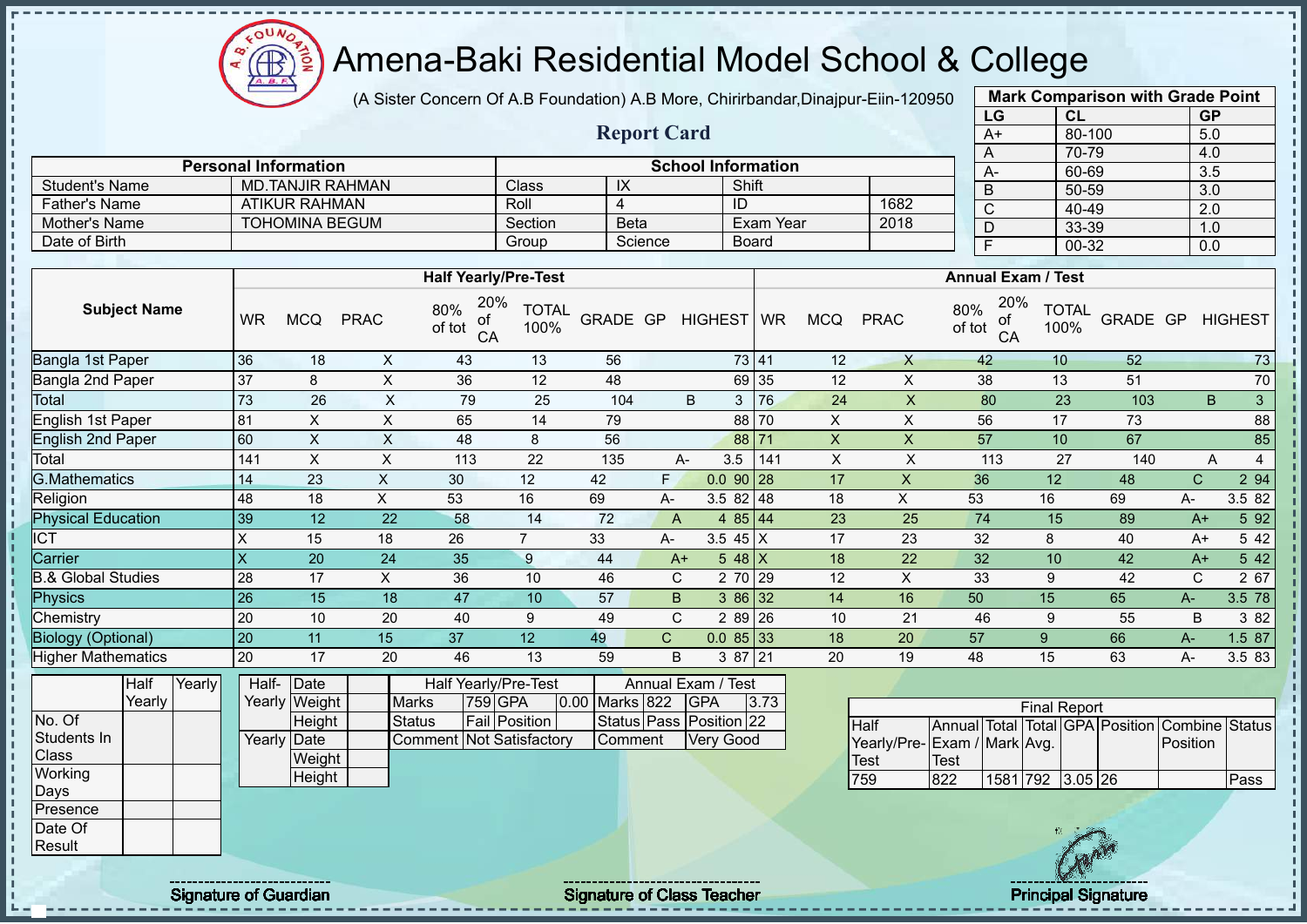Amena-Baki Residential Model School & College Æ

(A Sister Concern Of A.B Foundation) A.B More, Chirirbandar,Dinajpur-Eiin-120950

**Report Card**

| <b>Mark Comparison with Grade Point</b> |           |           |  |  |  |  |  |  |  |  |  |  |
|-----------------------------------------|-----------|-----------|--|--|--|--|--|--|--|--|--|--|
| LG                                      | <b>CL</b> | <b>GP</b> |  |  |  |  |  |  |  |  |  |  |
| $A+$                                    | 80-100    | 5.0       |  |  |  |  |  |  |  |  |  |  |
| A                                       | 70-79     |           |  |  |  |  |  |  |  |  |  |  |
| A-                                      | 60-69     | 3.5       |  |  |  |  |  |  |  |  |  |  |
| B                                       | 50-59     | 3.0       |  |  |  |  |  |  |  |  |  |  |
| $\overline{\text{c}}$                   | 40-49     | 2.0       |  |  |  |  |  |  |  |  |  |  |
| D                                       | 33-39     | 1.0       |  |  |  |  |  |  |  |  |  |  |
| F                                       | 0.0       |           |  |  |  |  |  |  |  |  |  |  |

|                           |                         | <b>Personal Information</b> |                    |                                  | <b>School Information</b> |             |         |            |                |            |              | $\sqrt{ }$<br>$A-$               | יטיו<br>60-69        |          | 4.V<br>3.5 |                |
|---------------------------|-------------------------|-----------------------------|--------------------|----------------------------------|---------------------------|-------------|---------|------------|----------------|------------|--------------|----------------------------------|----------------------|----------|------------|----------------|
| <b>Student's Name</b>     |                         |                             | Md.Sohanur Rahman  |                                  | Class                     | IX          |         |            | Shift          |            |              | B                                | 50-59                |          | 3.0        |                |
| <b>Father's Name</b>      |                         | Md.Reazul Islam             |                    |                                  | Roll                      | 6           |         |            | ID             |            | 1689         | $\mathsf{C}$                     | 40-49                |          | 2.0        |                |
| Mother's Name             |                         |                             | Mst.Shahanaj begum |                                  | Section                   | <b>Beta</b> |         |            | Exam Year      |            | 2018         | D                                | 33-39                |          | 1.0        |                |
| Date of Birth             |                         |                             |                    |                                  | Group                     |             | Science |            | <b>Board</b>   |            |              | E                                | 00-32                |          | 0.0        |                |
|                           |                         |                             |                    |                                  |                           |             |         |            |                |            |              |                                  |                      |          |            |                |
|                           |                         |                             |                    | <b>Half Yearly/Pre-Test</b>      |                           |             |         |            |                |            |              | <b>Annual Exam / Test</b>        |                      |          |            |                |
| <b>Subject Name</b>       | <b>WR</b>               | <b>MCQ</b>                  | <b>PRAC</b>        | 20%<br>80%<br>of<br>of tot<br>CA | <b>TOTAL</b><br>100%      | GRADE GP    |         | HIGHEST WR |                | <b>MCQ</b> | <b>PRAC</b>  | 20%<br>80%<br>of<br>of tot<br>CA | <b>TOTAL</b><br>100% | GRADE GP |            | <b>HIGHEST</b> |
| Bangla 1st Paper          | 38                      | 23                          | X                  | 49                               | 14                        | 63          |         |            | 73 49          | 15         | X            | 51                               | 10                   | 61       |            | 73             |
| Bangla 2nd Paper          | 43                      | 12                          | X                  | 44                               | 13                        | 57          |         |            | 69 40          | 16         | X            | 45                               | 13                   | 58       |            | 70             |
| Total                     | 81                      | 35                          | X                  | 93                               | 27                        | 120         |         | A-         | 89<br>3.5      | 31         | X            | 96                               | 23                   | 119      | B          | $\mathfrak{S}$ |
| English 1st Paper         | 85                      | X                           | X                  | 68                               | 16                        | 84          |         |            | 88 86          | X          | X            | 69                               | 18                   | 87       |            | 88             |
| English 2nd Paper         | 80                      | X                           | X                  | 64                               | 11                        | 75          |         |            | 88 84          | X          | X            | 67                               | 14                   | 81       |            | 85             |
| Total                     | 165                     | X                           | X                  | 132                              | 27                        | 159         |         | A          | 170<br>4       | X          | X            | 136                              | 32                   | 168      | $A+$       | 5              |
| <b>G.Mathematics</b>      | 28                      | 28                          | X                  | 45                               | 17                        | 62          | $A -$   |            | $3.5$ 90 48    | 23         | $\mathsf{X}$ | 57                               | 18                   | 75       | A          | 4 9 4          |
| Religion                  | 51                      | 17                          | X                  | 54                               | 16                        | 70          | A       |            | 4 82 53        | 22         | X            | 60                               | 16                   | 76       | A          | 4 8 2          |
| <b>Physical Education</b> | 42                      | 16                          | 22                 | 64                               | 14                        | 78          | A       |            | 4 $85 \mid 45$ | 24         | 25           | 75                               | 15                   | 90       | $A+$       | 5 9 2          |
| <b>ICT</b>                |                         | 15                          | 18                 | 26                               | 8                         | 34          | A-      |            | 3.5 45 $X$     | 17         | 23           | 32                               | 8                    | 40       | $A+$       | 5 4 2          |
| Carrier                   | $\overline{\mathsf{x}}$ | 20                          | 24                 | 35                               | 9                         | 44          | $A+$    |            | $548$ X        | 18         | 22           | 32                               | 10 <sup>1</sup>      | 42       | $A+$       | 5 4 2          |

| Carrier                   |     | 20 | 24 | 35 |           | 44 | A+ | 48 I X            |            | 18             | 22 | 32 | 10             | 42 | A+ | 42 <sub>1</sub> |
|---------------------------|-----|----|----|----|-----------|----|----|-------------------|------------|----------------|----|----|----------------|----|----|-----------------|
| 3.& Global Studies        |     |    |    | 38 | $\Lambda$ | 48 | ັ  | 70 33<br><u>L</u> |            | 12             |    | 36 | 10             | 46 |    | 67 I            |
| Phvsics                   |     | 20 | 20 | 59 |           | 70 | A  | 86132             |            | 19             | 19 | 56 | 16             |    |    | <b>781</b>      |
| Chemistry                 | 130 |    | 18 |    | 10        | 58 | в  | 89 35             |            | 16             | 22 | 58 | $\overline{A}$ | 70 |    | 82 <sub>1</sub> |
| <b>Biology (Optional)</b> | 137 |    |    | 54 |           | 68 | A- | $1.585$ 35        |            | 20             | 20 | 60 |                | 73 |    | 87              |
| <b>Higher Mathematics</b> | l3  |    | 20 | 52 | 1 O<br>١o | 70 | А  | 07<br>O.          | <b>128</b> | C <sup>A</sup> | 19 | 54 |                | 69 | A- | 83<br>3.5       |

|                  | Half   | Yearly |             | Half- Date    |               |     | <b>Half Yearly/Pre-Test</b> |                | Annual Exam / Test      |      |                              |      |                  |                     |                                                |      |
|------------------|--------|--------|-------------|---------------|---------------|-----|-----------------------------|----------------|-------------------------|------|------------------------------|------|------------------|---------------------|------------------------------------------------|------|
|                  | Yearly |        |             | Yearly Weight | <b>Marks</b>  | 881 | <b>IGPA</b>                 | 3.82 Marks 940 | <b>IGPA</b>             | 4.23 |                              |      |                  | <b>Final Report</b> |                                                |      |
| No. Of           |        |        |             | Height        | <b>Status</b> |     | Pass Position 15            |                | Status Pass Position 10 |      | <b>Half</b>                  |      |                  |                     | Annual Total Total GPA Position Combine Status |      |
| Students In      |        |        | Yearly Date |               | Comment Good  |     |                             | Comment        | <b>Very Good</b>        |      | Yearly/Pre- Exam / Mark Avg. |      |                  |                     | Position                                       |      |
| <b>Class</b>     |        |        |             | Weight        |               |     |                             |                |                         |      | <b>Test</b>                  | Test |                  |                     |                                                |      |
| Working          |        |        |             | Height        |               |     |                             |                |                         |      | 881                          | 940  | 1821 912 4.02 14 |                     |                                                | Pass |
| Days             |        |        |             |               |               |     |                             |                |                         |      |                              |      |                  |                     |                                                |      |
| <b>IPresence</b> |        |        |             |               |               |     |                             |                |                         |      |                              |      |                  |                     |                                                |      |
| Date Of          |        |        |             |               |               |     |                             |                |                         |      |                              |      |                  |                     |                                                |      |
| Result           |        |        |             |               |               |     |                             |                |                         |      |                              |      |                  | <b>Any</b>          |                                                |      |

Signature of Guardian Signature of Class Teacher Principal Signature of Guardian Signature of Class Teacher Principal Signature

oυ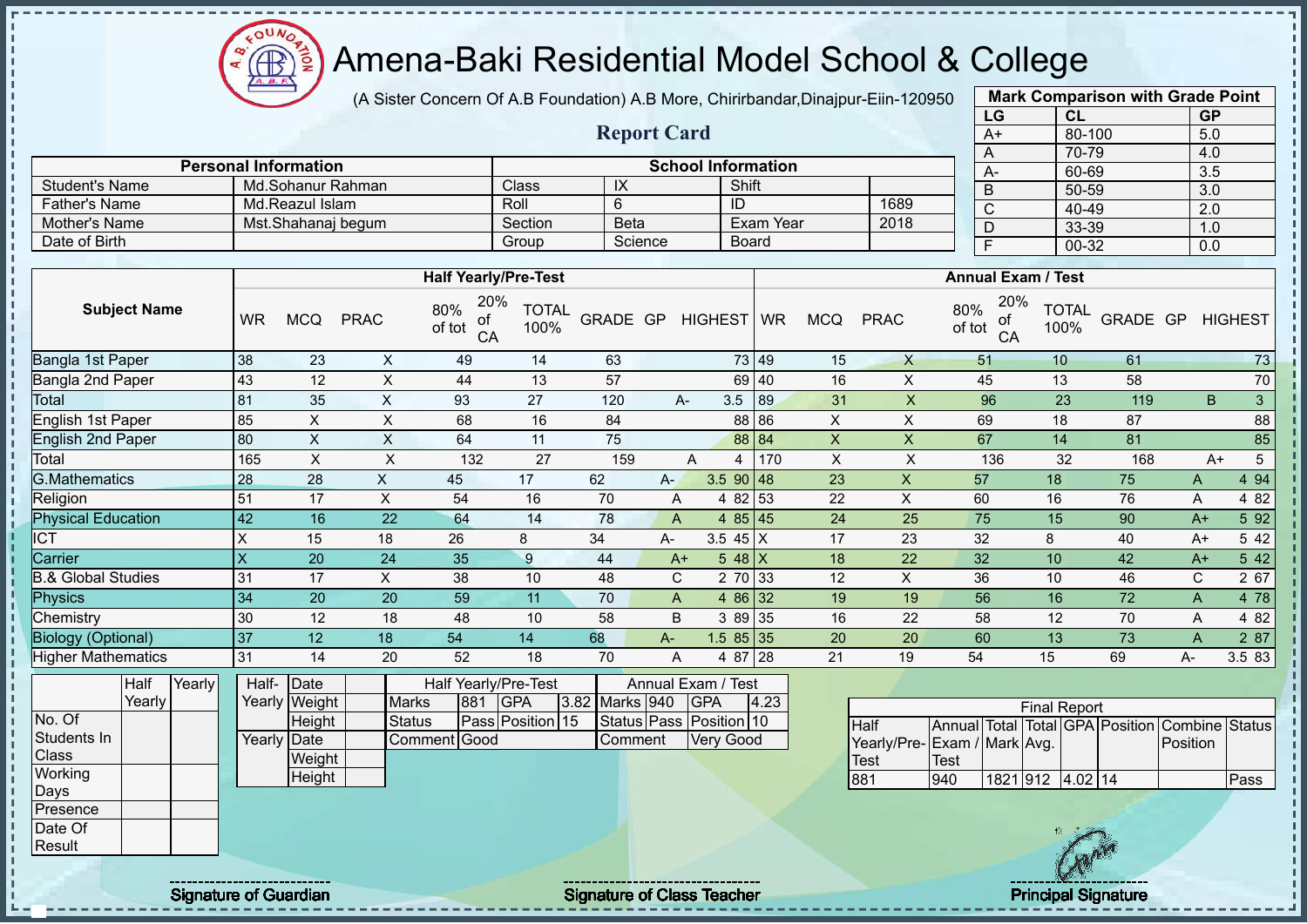Amena-Baki Residential Model School & College **AR** 

(A Sister Concern Of A.B Foundation) A.B More, Chirirbandar,Dinajpur-Eiin-120950 **Mark Comparison with Grade Point**

**Report Card**

| $\mu$                              |                           |                      |                  |  |  |  |
|------------------------------------|---------------------------|----------------------|------------------|--|--|--|
|                                    | LG                        | <b>CL</b>            | <b>GP</b>        |  |  |  |
|                                    | $A+$                      | 80-100               | 5.0              |  |  |  |
|                                    | A                         | 70-79                | 4.0              |  |  |  |
|                                    | $A -$                     | 60-69                | 3.5              |  |  |  |
|                                    | B                         | 50-59                | $\overline{3.0}$ |  |  |  |
| 1692                               | C                         | 40-49                | 2.0              |  |  |  |
| 2018                               | D                         | 33-39                | 1.0              |  |  |  |
|                                    | F                         | 00-32                | 0.0              |  |  |  |
|                                    |                           |                      |                  |  |  |  |
|                                    | <b>Annual Exam / Test</b> |                      |                  |  |  |  |
| 80%<br>CQ<br><b>PRAC</b><br>of tot | 20%<br>of<br>CA           | <b>TOTAL</b><br>100% | GRADE GP HIGHEST |  |  |  |
| 16<br>$\times$                     | 47                        | 13<br>60             | 73               |  |  |  |
| 17<br>X                            | 46                        | 13<br>59             | 70               |  |  |  |

|                |                             |                    |             |                           |      | $\overline{A}$ |
|----------------|-----------------------------|--------------------|-------------|---------------------------|------|----------------|
|                | <b>Personal Information</b> |                    |             | <b>School Information</b> |      | А-             |
| Student's Name | MD. ARIF AL MUNTASIR        | Class <sup>®</sup> |             | Shift                     |      | $\overline{B}$ |
| Father's Name  | AFZAL HOSSAIN               | Roll               |             | ID                        | 1692 | $\sim$<br>◡    |
| Mother's Name  | ARIFA KHATUN                | Section            | <b>Beta</b> | Exam Year                 | 2018 |                |
| Date of Birth  |                             | Group              | Science     | <b>Board</b>              |      |                |

|                               |              |            |             | <b>Half Yearly/Pre-Test</b>      |                      |          |    |                          | <b>Annual Exam / Test</b> |            |             |                                  |                      |          |       |                      |
|-------------------------------|--------------|------------|-------------|----------------------------------|----------------------|----------|----|--------------------------|---------------------------|------------|-------------|----------------------------------|----------------------|----------|-------|----------------------|
| <b>Subject Name</b>           | <b>WR</b>    | <b>MCQ</b> | <b>PRAC</b> | 20%<br>80%<br>of<br>of tot<br>CA | <b>TOTAL</b><br>100% | GRADE GP |    | HIGHEST WR               |                           | <b>MCQ</b> | <b>PRAC</b> | 20%<br>80%<br>of<br>of tot<br>CA | <b>TOTAL</b><br>100% | GRADE GP |       | <b>HIGHEST</b>       |
| Bangla 1st Paper              | 41           | 23         | X           | 51                               | 13                   | 64       |    |                          | 73 43                     | 16         | $\times$    | 47                               | 13                   | 60       |       | 73                   |
| Bangla 2nd Paper              | 40           | 13         | X           | 42                               | 13                   | 55       |    |                          | 69 40                     | 17         | X           | 46                               | 13                   | 59       |       | 70                   |
| Total                         | 81           | 36         | X           | 93                               | 26                   | 119      |    | B<br>3                   | 83                        | 33         | X           | 93                               | 26                   | 119      |       | 3 <sup>1</sup><br>B. |
| English 1st Paper             | 80           | X          | X           | 64                               | 18                   | 82       |    |                          | 88 85                     | X          | X           | 68                               | 17                   | 85       |       | 88                   |
| <b>English 2nd Paper</b>      | 56           | X          | X           | 45                               | 9                    | 54       |    |                          | 88 80                     | $\times$   | X           | 64                               | 13                   | 77       |       | 85                   |
| Total                         | 136          | X          | X           | 109                              | 27                   | 136      |    | 3.5<br>А-                | 165                       | X          | X           | 132                              | 30                   | 162      |       | 5<br>A+              |
| <b>G.Mathematics</b>          | 28           | 25         | X           | 42                               | 12                   | 54       |    | 390 51<br>B              |                           | 23         | X           | 59                               | 15                   | 74       | A     | 4 9 4                |
| Religion                      | 44           | 27         | X           | 57                               | 16                   | 73       |    | 4 82 49<br>A             |                           | 23         | X           | 58                               | 16                   | 74       | Α     | 4 8 2                |
| <b>Physical Education</b>     | 37           | 15         | 23          | 60                               | 15                   | 75       |    | 4 85 44<br>A             |                           | 25         | 25          | 75                               | 16                   | 91       | $A+$  | 5 92                 |
| <b>ICT</b>                    | Χ            | 14         | 16          | 24                               | 8                    | 32       | А- | 3.5 45 $X$               |                           | 13         | 16          | 23                               | 8                    | 31       | A-    | 3.5 42               |
| Carrier                       | $\mathsf{X}$ | 22         | 24          | 37                               | 9                    | 46       |    | $548$ X<br>$A+$          |                           | 17         | 23          | 32                               | 9                    | 41       | $A+$  | 5 42                 |
| <b>B.&amp; Global Studies</b> | 30           | 23         | X.          | 42                               | 10                   | 52       |    | B<br>3 70 29             |                           | 17         | X           | 37                               | 10                   | 47       | C     | 2 67                 |
| <b>Physics</b>                | 26           | 18         | 17          | 49                               | $9^{\circ}$          | 58       |    | $\, {\bf B}$<br>$386$ 27 |                           | 19         | 19          | 52                               | 12                   | 64       | $A -$ | 3.5 78               |
| Chemistry                     | 32           | 12         | 19          | 50                               | 10                   | 60       | А- | 3.5 89 27                |                           | 16         | 19          | 50                               | 9                    | 59       | B     | 3 82                 |
| <b>Biology (Optional)</b>     | 28           | 16         | 15          | 47                               | 14                   | 61       | A- | $1.585$ 38               |                           | 21         | 20          | 63                               | 11                   | 74       | A     | 2 87                 |
| <b>Higher Mathematics</b>     | 23           | 18         | 21          | 50                               | 14                   | 64       | А- | 3.5 87 32                |                           | 22         | 22          | 61                               | 13                   | 74       | A     | 4 8 3                |

|              | Half   | Yearly | Half-       | Date          |              |     | Half Yearly/Pre-Test | Annual Exam / Test |  |                         |  |  |  |
|--------------|--------|--------|-------------|---------------|--------------|-----|----------------------|--------------------|--|-------------------------|--|--|--|
|              | Yearlv |        |             | Yearly Weight | <b>Marks</b> | 830 | <b>IGPA</b>          | 3.68 Marks 910     |  | <b>GPA</b>              |  |  |  |
| No. Of       |        |        |             | Height        | Status       |     | Pass Position 20     |                    |  | Status Pass Position 18 |  |  |  |
| Students In  |        |        | Yearly Date |               | Comment Good |     |                      | <b>I</b> Comment   |  | <b>Very Good</b>        |  |  |  |
| <b>Class</b> |        |        |             | Weight        |              |     |                      |                    |  |                         |  |  |  |
| Working      |        |        |             | Height        |              |     |                      |                    |  |                         |  |  |  |
| Days         |        |        |             |               |              |     |                      |                    |  |                         |  |  |  |
| Presence     |        |        |             |               |              |     |                      |                    |  |                         |  |  |  |
| Date Of      |        |        |             |               |              |     |                      |                    |  |                         |  |  |  |
| Result       |        |        |             |               |              |     |                      |                    |  |                         |  |  |  |

| <b>Final Report</b>         |      |                  |  |  |  |                                                |      |  |  |  |  |  |  |
|-----------------------------|------|------------------|--|--|--|------------------------------------------------|------|--|--|--|--|--|--|
| <b>Half</b>                 |      |                  |  |  |  | Annual Total Total GPA Position Combine Status |      |  |  |  |  |  |  |
| Yearly/Pre-Exam / Mark Avg. |      |                  |  |  |  | <b>Position</b>                                |      |  |  |  |  |  |  |
| <b>Test</b>                 | Test |                  |  |  |  |                                                |      |  |  |  |  |  |  |
| 830                         | 910  | 1740 871 3.84 18 |  |  |  |                                                | Pass |  |  |  |  |  |  |

Signature of Guardian Signature of Class Teacher Principal Signature Principal Signature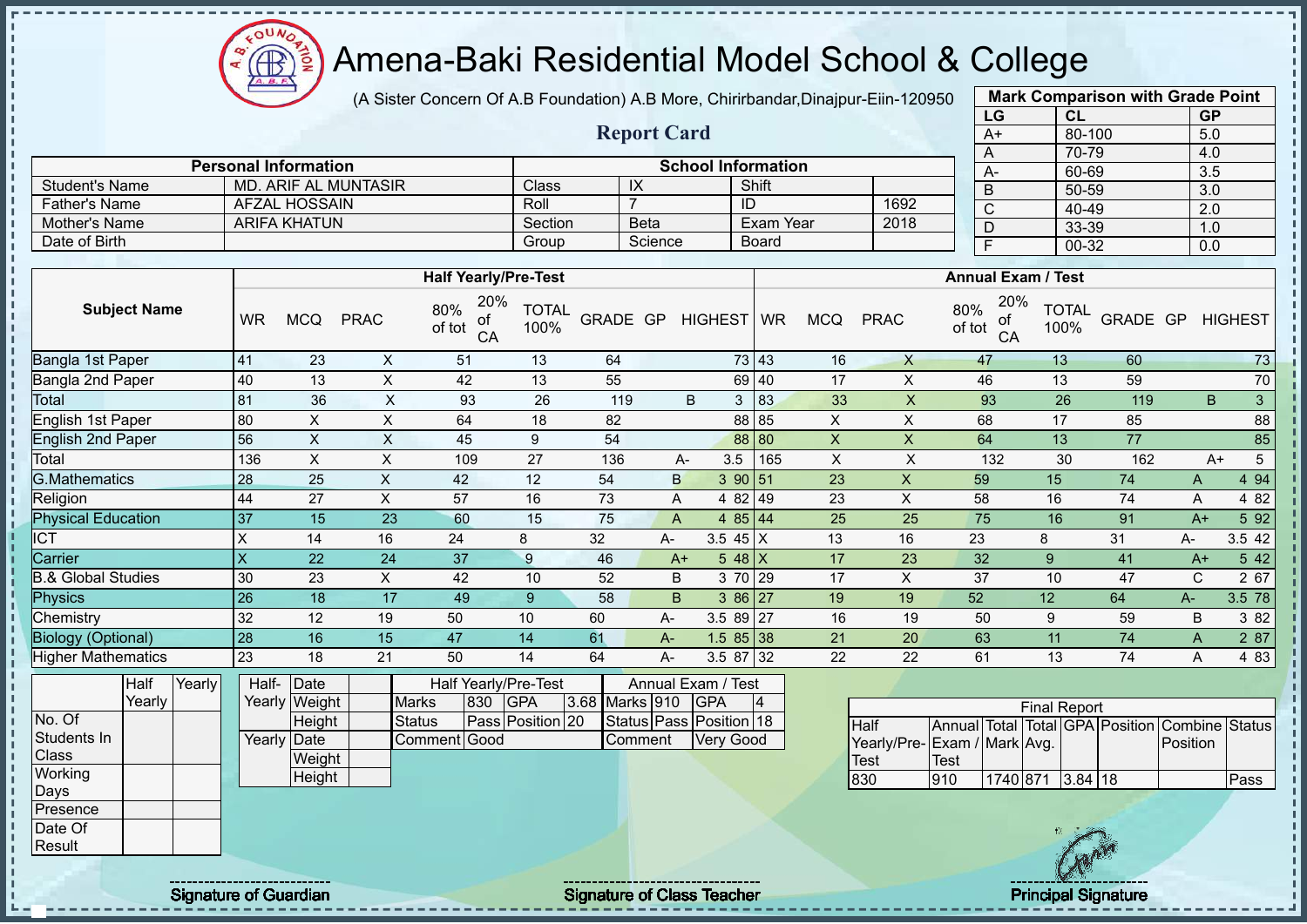$\Omega$ Æ

# Amena-Baki Residential Model School & College

(A Sister Concern Of A.B Foundation) A.B More, Chirirbandar,Dinajpur-Eiin-120950

**Report Card**

| <b>Mark Comparison with Grade Point</b> |        |           |  |  |  |  |  |  |  |  |
|-----------------------------------------|--------|-----------|--|--|--|--|--|--|--|--|
| LG                                      | CL     | <b>GP</b> |  |  |  |  |  |  |  |  |
| $A+$                                    | 80-100 | 5.0       |  |  |  |  |  |  |  |  |
| A                                       | 70-79  | 4.0       |  |  |  |  |  |  |  |  |
| A-                                      | 60-69  | 3.5       |  |  |  |  |  |  |  |  |
| B                                       | 50-59  | 3.0       |  |  |  |  |  |  |  |  |
| C                                       | 40-49  | 2.0       |  |  |  |  |  |  |  |  |
| D                                       | 33-39  | 1.0       |  |  |  |  |  |  |  |  |
| F                                       | 00-32  | 0.0       |  |  |  |  |  |  |  |  |

|                      | <b>Personal Information</b> |              |             | <b>School Information</b> |      |  |  | 60-69     |  |  |  |  |  |
|----------------------|-----------------------------|--------------|-------------|---------------------------|------|--|--|-----------|--|--|--|--|--|
| Student's Name       | MD.Sadik Ahmed              | <b>Class</b> | -IX         | Shift                     |      |  |  | $50 - 59$ |  |  |  |  |  |
| <b>Father's Name</b> | Aslam Hossain               | Roll         |             | ID                        | 1713 |  |  | $40 - 49$ |  |  |  |  |  |
| Mother's Name        | Shahanai Parvin             | Section      | <b>Beta</b> | Exam Year                 | 2018 |  |  | $33 - 39$ |  |  |  |  |  |
| Date of Birth        |                             | Group        | Science     | Board                     |      |  |  | $00 - 32$ |  |  |  |  |  |

|                               |           |            |             | <b>Half Yearly/Pre-Test</b>      |                      |          |              |             |       |            |             | <b>Annual Exam / Test</b>        |                      |          |       |                |
|-------------------------------|-----------|------------|-------------|----------------------------------|----------------------|----------|--------------|-------------|-------|------------|-------------|----------------------------------|----------------------|----------|-------|----------------|
| <b>Subject Name</b>           | <b>WR</b> | <b>MCQ</b> | <b>PRAC</b> | 20%<br>80%<br>οf<br>of tot<br>CA | <b>TOTAL</b><br>100% | GRADE GP |              | HIGHEST WR  |       | <b>MCQ</b> | <b>PRAC</b> | 20%<br>80%<br>of<br>of tot<br>CA | <b>TOTAL</b><br>100% | GRADE GP |       | <b>HIGHEST</b> |
| Bangla 1st Paper              | 37        | 17         | X           | 43                               | 11                   | 54       |              |             | 73 38 | 17         | X           | 44                               | 12                   | 56       |       | 73             |
| Bangla 2nd Paper              | 37        | 8          | X           | 36                               | 11                   | 47       |              |             | 69 38 | 12         | X           | 40                               | 12                   | 52       |       | 70             |
| Total                         | 74        | 25         | X           | 79                               | 22                   | 101      |              | 3<br>B      | 76    | 29         | X           | 84                               | 24                   | 108      |       | 3<br>B         |
| English 1st Paper             | 77        | X          | X           | 62                               | 16                   | 78       |              |             | 88 63 | X          | X           | 50                               | 15                   | 65       |       | 88             |
| English 2nd Paper             | 54        | X          | X           | 43                               | 9                    | 52       |              |             | 88 75 | X          | X           | 60                               | 11                   | 71       |       | 85             |
| Total                         | 131       | X          | X           | 105                              | 25                   | 130      |              | 3.5<br>A-   | 138   | X          | X           | 110                              | 26                   | 136      |       | 3.5<br>$A-$    |
| <b>G.Mathematics</b>          | 16        | 20         | X.          | 29                               | 10                   | 39       | F.           | $0.0$ 90 24 |       | 15         | X           | 31                               | 12 <sup>2</sup>      | 43       | F     | 0.094          |
| Religion                      | 51        | 23         | X           | 59                               | 16                   | 75       | A            | 4 82 49     |       | 21         | X           | 56                               | 16                   | 72       | Α     | 4 8 2          |
| <b>Physical Education</b>     | 40        | 15         | 22          | 62                               | 14                   | 76       | A            | 4 85 44     |       | 24         | 25          | 74                               | 15                   | 89       | $A+$  | 5 92           |
| <b>ICT</b>                    | X         | 14         | 15          | 23                               | 8                    | 31       | $A -$        | 3.5 45 $X$  |       | 10         | 15          | 20                               | 8                    | 28       | B     | 3 4 2          |
| Carrier                       | X         | 20         | 24          | 35                               | 9                    | 44       | $A+$         | 5 48 $X$    |       | 17         | 23          | 32                               | 9                    | 41       | $A+$  | 5 42           |
| <b>B.&amp; Global Studies</b> | 28        | 17         | X           | 36                               | 10                   | 46       | $\mathsf{C}$ | 2 70 28     |       | 12         | X           | 32                               | 11                   | 43       | C     | 2 67           |
| Physics                       | 17        | 14         | 17          | 38                               | 8                    | 46       | F.           | $0.086$ 31  |       | 18         | 28          | 62                               | 10                   | 72       | A     | 4 78           |
| Chemistry                     | 27        | 10         | 17          | 43                               | 9                    | 52       | B            | 3 89 30     |       | 12         | 20          | 50                               | 5                    | 55       | B     | 3 82           |
| <b>Biology (Optional)</b>     | 26        | 13         | 15          | 43                               | 12 <sup>2</sup>      | 55       | B.           |             | 85 32 | 14         | 20          | 53                               | 10                   | 63       | $A -$ | 1.5 87         |
| <b>Higher Mathematics</b>     | 20        | 16         | 20          | 45                               | 10                   | 55       | B            | 3 87 20     |       | 15         | 19          | 43                               | 8                    | 51       | B     | 3 8 3          |

|              | Half     | Yearly | Half- Date<br><b>Half Yearly/Pre-Test</b> |               |  |                                 | Annual Exam / Test   |                    |  |                      |      |
|--------------|----------|--------|-------------------------------------------|---------------|--|---------------------------------|----------------------|--------------------|--|----------------------|------|
|              | Yearlv l |        |                                           | Yearly Weight |  | <b>Marks</b>                    | 750 GPA              | 0.00 Marks 801 GPA |  |                      | 0.00 |
| No. Of       |          |        |                                           | Height        |  | Status                          | <b>Fail Position</b> |                    |  | Status Fail Position |      |
| Students In  |          |        | Yearly Date                               |               |  | <b>Comment Not Satisfactory</b> |                      | Comment            |  | <b>INot</b>          |      |
| <b>Class</b> |          |        |                                           | Weight        |  |                                 |                      |                    |  | Satisfactory         |      |
| Working      |          |        |                                           | Height        |  |                                 |                      |                    |  |                      |      |
| Days         |          |        |                                           |               |  |                                 |                      |                    |  |                      |      |
| Presence     |          |        |                                           |               |  |                                 |                      |                    |  |                      |      |
| Date Of      |          |        |                                           |               |  |                                 |                      |                    |  |                      |      |

| <b>Final Report</b>         |      |          |  |  |  |                                                |  |  |  |  |  |  |  |
|-----------------------------|------|----------|--|--|--|------------------------------------------------|--|--|--|--|--|--|--|
| <b>I</b> Half               |      |          |  |  |  | Annual Total Total GPA Position Combine Status |  |  |  |  |  |  |  |
| Yearly/Pre-Exam / Mark Avg. |      |          |  |  |  | <b>Position</b>                                |  |  |  |  |  |  |  |
| 'Test                       | Test |          |  |  |  |                                                |  |  |  |  |  |  |  |
| 750                         | 1801 | 1551 871 |  |  |  |                                                |  |  |  |  |  |  |  |

Result

J. J.  $\mathbf{I}$ 

Signature of Guardian Signature of Class Teacher Number of Class Teacher Principal Signature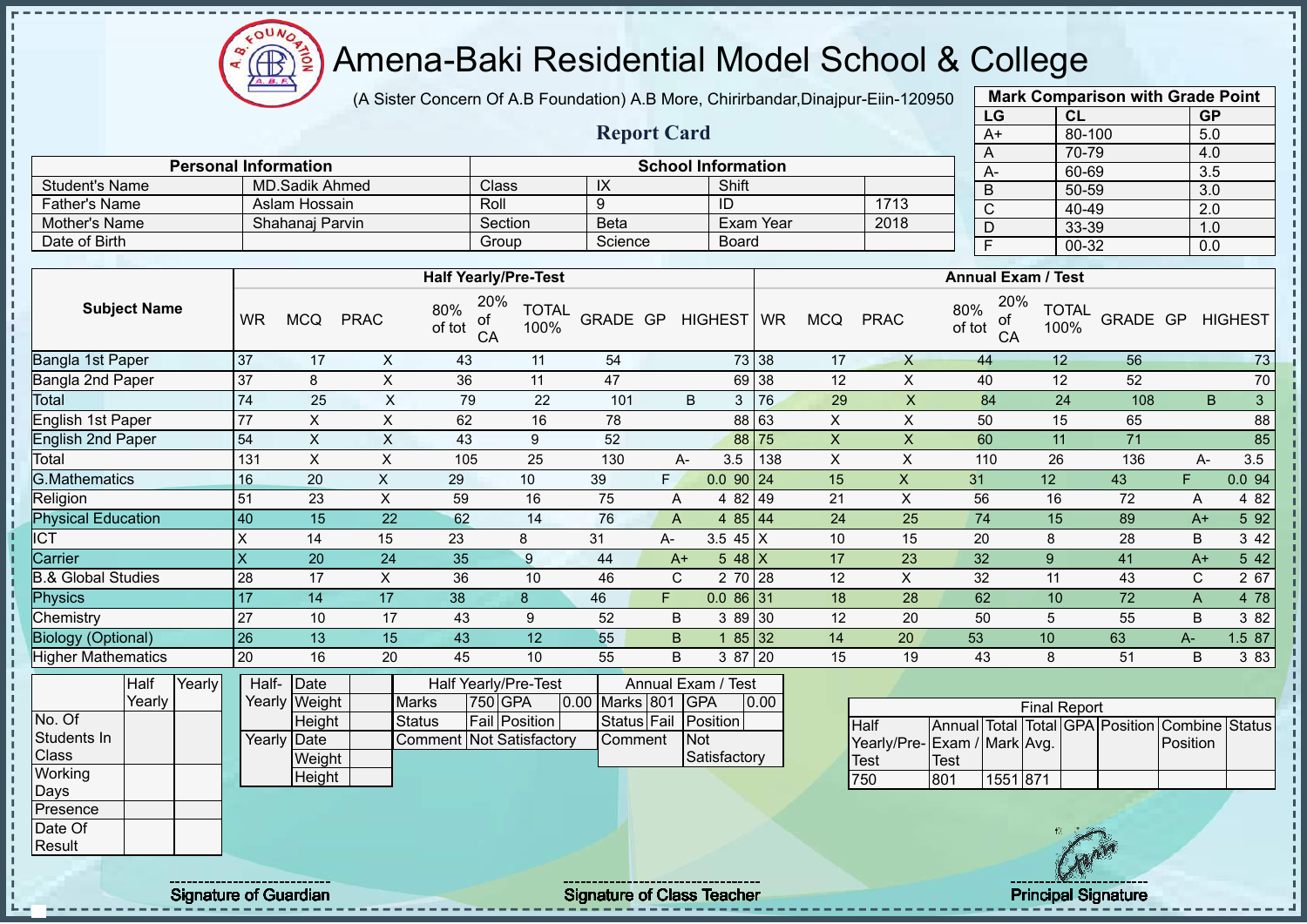$QUN$ Æ

## Amena-Baki Residential Model School & College

(A Sister Concern Of A.B Foundation) A.B More, Chirirbandar,Dinajpur-Eiin-120950

**Report Card**

**Personal Information School Information** 

Father's Name Md. Emanul Islam Roll 10 ID 1722<br>
Mother's Name Mst. Sahida Banu Section Beta Exam Year 2018

Student's Name A.S.M. Sayem Class IX Shift<br>
Father's Name Md. Emanul Islam Roll 10 ID

Mother's Name Mst.Sahida Banu Section Beta Exam Year Date of Birth Group Science Board

| <b>Mark Comparison with Grade Point</b> |        |           |  |  |  |  |  |  |  |  |
|-----------------------------------------|--------|-----------|--|--|--|--|--|--|--|--|
| LG                                      | CL     | <b>GP</b> |  |  |  |  |  |  |  |  |
| $A+$                                    | 80-100 | 5.0       |  |  |  |  |  |  |  |  |
| A                                       | 70-79  | 4.0       |  |  |  |  |  |  |  |  |
| А-                                      | 60-69  | 3.5       |  |  |  |  |  |  |  |  |
| B                                       | 50-59  | 3.0       |  |  |  |  |  |  |  |  |
| $\overline{C}$                          | 40-49  | 2.0       |  |  |  |  |  |  |  |  |
| D                                       | 33-39  | 1.0       |  |  |  |  |  |  |  |  |
| F                                       | 00-32  | 0.0       |  |  |  |  |  |  |  |  |

|                               |                     |        |             |               |               |                                  |                      |                |      |                        |       |             |                              |                                                |                 | $\sim$ $\sim$ $\sim$ $\sim$ |          | $\ddotsc$    |                |
|-------------------------------|---------------------|--------|-------------|---------------|---------------|----------------------------------|----------------------|----------------|------|------------------------|-------|-------------|------------------------------|------------------------------------------------|-----------------|-----------------------------|----------|--------------|----------------|
|                               |                     |        |             |               |               |                                  |                      |                |      |                        |       |             |                              | <b>Annual Exam / Test</b>                      |                 |                             |          |              |                |
|                               |                     |        |             |               |               | <b>Half Yearly/Pre-Test</b>      |                      |                |      |                        |       |             |                              |                                                |                 |                             |          |              |                |
|                               | <b>Subject Name</b> |        | <b>WR</b>   | <b>MCQ</b>    | <b>PRAC</b>   | 20%<br>80%<br>ot<br>of tot<br>CA | <b>TOTAL</b><br>100% |                |      | GRADE GP HIGHEST WR    |       | <b>MCQ</b>  | <b>PRAC</b>                  | 80%<br>of tot                                  | 20%<br>οf<br>CA | <b>TOTAL</b><br>100%        | GRADE GP |              | <b>HIGHEST</b> |
| Bangla 1st Paper              |                     |        | 39          | 20            | X             | 47                               | 12                   | 59             |      |                        | 73 49 | 16          | $\mathsf{X}$                 | 52                                             |                 | 13                          | 65       |              | 73             |
| Bangla 2nd Paper              |                     |        | 41          | 19            | X             | 48                               | 15                   | 63             |      |                        | 69 40 | 15          | X                            | 44                                             |                 | 14                          | 58       |              | 70             |
| Total                         |                     |        | 80          | 39            | $\times$      | 95                               | 27                   | 122            |      | 3.5<br>A-              | 89    | 31          | $\sf X$                      | 96                                             |                 | 27                          | 123      | $A -$        | 3.5            |
| English 1st Paper             |                     |        | 85          | X             | X             | 68                               | 18                   | 86             |      |                        | 88 86 | X           | X                            | 69                                             |                 | 16                          | 85       |              | 88             |
| English 2nd Paper             |                     |        | 70          | X             | $\mathsf X$   | 56                               | 12                   | 68             |      |                        | 88 84 | $\mathsf X$ | X                            | 67                                             |                 | 13                          | 80       |              | 85             |
| Total                         |                     |        | 155         | X             | X             | 124                              | 30                   | 154            |      | A<br>4                 | 170   | $\mathsf X$ | X                            | 136                                            |                 | 29                          | 165      | $A+$         | $\sqrt{5}$     |
| <b>G.Mathematics</b>          |                     |        | 45          | 27            | X             | 58                               | 17                   | 75             | A    | 4 90 54                |       | 20          | $\pmb{\mathsf{X}}$           | 59                                             |                 | 18                          | 77       | A            | 4 9 4          |
| Religion                      |                     |        | 54          | 26            | X             | 64                               | 16                   | 80             |      | 5 82 56<br>$A+$        |       | 22          | $\sf X$                      | 62                                             |                 | 14                          | 76       | A            | 4 8 2          |
| <b>Physical Education</b>     |                     |        | 39          | 17            | 23            | 63                               | 16                   | 79             | A    | 4 $85 \mid 43$         |       | 24          | 25                           | 74                                             |                 | 15                          | 89       | $A+$         | 5 9 2          |
| <b>CT</b>                     |                     |        | $\mathsf X$ | 13            | 15            | 22                               | 8                    | 30             | А-   | 3.5 $45 \mid X$        |       | 11          | 15                           | 21                                             |                 | 8                           | 29       | B            | 3 4 2          |
| Carrier                       |                     |        | X           | 24            | 24            | 38                               | 9                    | 47             | $A+$ | $548$ X                |       | 18          | 22                           | 32                                             |                 | 10                          | 42       | $A+$         | 5 42           |
| <b>B.&amp; Global Studies</b> |                     |        | 38          | 20            | X             | 46                               | 10                   | 56             | B    | 3 70 38                |       | 19          | $\mathsf X$                  | 46                                             |                 | 11                          | 57       | B            | 3 67           |
| Physics                       |                     |        | 33          | 21            | 18            | 58                               | 14                   | 72             | A    | 4 86 34                |       | 20          | 20                           | 59                                             |                 | 16                          | 75       | $\mathsf{A}$ | 4 78           |
| Chemistry                     |                     |        | 44          | 18            | 22            | 67                               | 11                   | 78             | A    | 4 8 9                  | 40    | 13          | 24                           | 62                                             |                 | 13                          | 75       | A            | 4 8 2          |
| <b>Biology (Optional)</b>     |                     |        | 37          | 19            | 18            | 59                               | 17                   | 76             | A    | 285   45               |       | 16          | 25                           | 69                                             |                 | 16                          | 85       | $A+$         | 3 87           |
| <b>Higher Mathematics</b>     |                     |        | 34          | 16            | 20            | 56                               | 20                   | 76             | A    | 4 87 34                |       | 18          | 17                           | 55                                             |                 | 12                          | 67       | A-           | 3.5 83         |
|                               | Half                | Yearly | Half-       | Date          |               | Half Yearly/Pre-Test             |                      |                |      | Annual Exam / Test     |       |             |                              |                                                |                 |                             |          |              |                |
|                               | Yearly              |        |             | Yearly Weight | <b>Marks</b>  | 945                              | <b>GPA</b>           | 4.18 Marks 960 |      | <b>GPA</b>             | 4.27  |             |                              |                                                |                 | <b>Final Report</b>         |          |              |                |
| No. Of                        |                     |        |             | Height        | <b>Status</b> |                                  | Pass Position 6      |                |      | Status Pass Position 8 |       |             | <b>Half</b>                  | Annual Total Total GPA Position Combine Status |                 |                             |          |              |                |
| Students In                   |                     |        | Yearly      | Date          |               | Comment Good                     |                      | Comment        |      | <b>Very Good</b>       |       |             | Yearly/Pre- Exam / Mark Avg. |                                                |                 |                             |          | Position     |                |
| Class                         |                     |        |             | Weight        |               |                                  |                      |                |      |                        |       |             | <b>Test</b>                  | Test                                           |                 |                             |          |              |                |
| Working                       |                     |        |             | Height        |               |                                  |                      |                |      |                        |       |             | 945                          | 960                                            |                 | 1905 954 4.23 7             |          |              | Pass           |
| Days<br>Presence              |                     |        |             |               |               |                                  |                      |                |      |                        |       |             |                              |                                                |                 |                             |          |              |                |
|                               |                     |        |             |               |               |                                  |                      |                |      |                        |       |             |                              |                                                |                 |                             |          |              |                |



Date Of **Result** 

T. T,

Signature of Guardian Signature Signature of Class Teacher Number of Class Teacher Principal Signature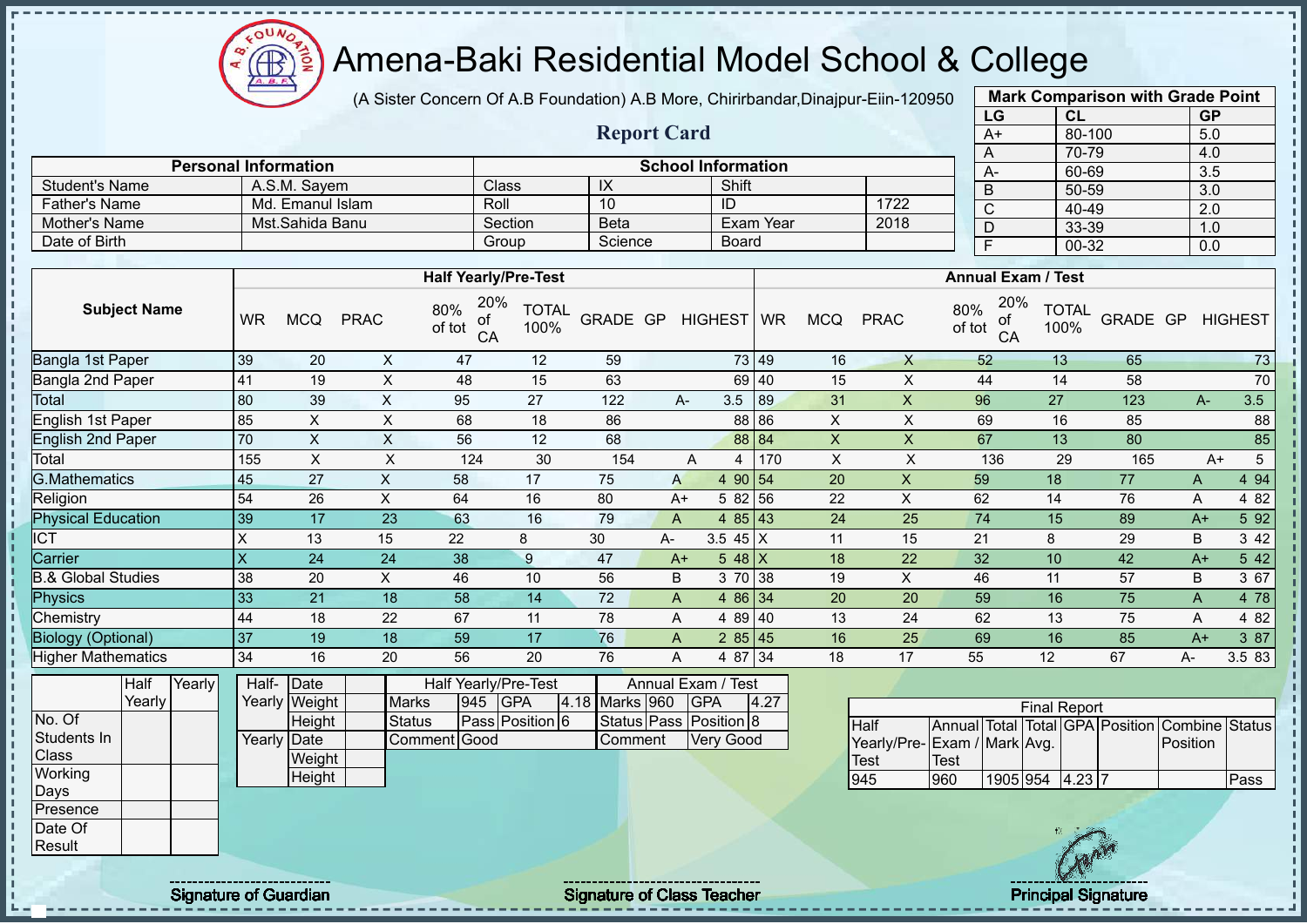$\Omega$ Æ

# Amena-Baki Residential Model School & College

(A Sister Concern Of A.B Foundation) A.B More, Chirirbandar,Dinajpur-Eiin-120950

|      | <b>Mark Comparison with Grade Point</b> |           |
|------|-----------------------------------------|-----------|
| LG   | CL                                      | <b>GP</b> |
| $A+$ | 80-100                                  | 5.0       |
| Α    | 70-79                                   | 4.0       |
| A-   | 60-69                                   | 3.5       |
| B    | 50-59                                   | 3.0       |
| C    | 40-49                                   | 2.0       |
| D    | 33-39                                   | 1.0       |
| F    | 00-32                                   | 0.0       |
|      |                                         |           |

|                      |                             |         | <b>Report Card</b> |                           |      | A+   |  |  |  |  |  |  |  |
|----------------------|-----------------------------|---------|--------------------|---------------------------|------|------|--|--|--|--|--|--|--|
|                      |                             |         |                    |                           |      |      |  |  |  |  |  |  |  |
|                      | <b>Personal Information</b> |         |                    | <b>School Information</b> |      | $A-$ |  |  |  |  |  |  |  |
| Student's Name       | Md.Sakhawat Hossen          | Class   | IX                 | Shift                     |      |      |  |  |  |  |  |  |  |
| <b>Father's Name</b> | Md. Abdul Wazed             | Roll    |                    | ID                        | 1724 |      |  |  |  |  |  |  |  |
| Mother's Name        | Mst.Husne Ara Begum         | Section | <b>Beta</b>        | Exam Year                 | 2018 |      |  |  |  |  |  |  |  |
| Date of Birth        |                             | Group   | Science            | <b>Board</b>              |      |      |  |  |  |  |  |  |  |

|                               |                         |            |             | <b>Half Yearly/Pre-Test</b>      |                      |          |              |                  |       |            |             | <b>Annual Exam / Test</b>        |                      |          |       |                      |
|-------------------------------|-------------------------|------------|-------------|----------------------------------|----------------------|----------|--------------|------------------|-------|------------|-------------|----------------------------------|----------------------|----------|-------|----------------------|
| <b>Subject Name</b>           | <b>WR</b>               | <b>MCQ</b> | <b>PRAC</b> | 20%<br>80%<br>of<br>of tot<br>CA | <b>TOTAL</b><br>100% | GRADE GP |              | HIGHEST WR       |       | <b>MCQ</b> | <b>PRAC</b> | 20%<br>80%<br>οf<br>of tot<br>CA | <b>TOTAL</b><br>100% | GRADE GP |       | <b>HIGHEST</b>       |
| Bangla 1st Paper              | 28                      | 19         | X           | 38                               | 12                   | 50       |              |                  | 73 36 | 12         | X           | 38                               | 9                    | 47       |       | 73                   |
| Bangla 2nd Paper              | 41                      | 15         | X           | 45                               | 13                   | 58       |              |                  | 69 40 | 12         | X           | 42                               | 14                   | 56       |       | $70\,$               |
| Total                         | 69                      | 34         | X           | 83                               | 25                   | 108      |              | B<br>3           | 76    | 24         | X           | 80                               | 23                   | 103      |       | $\mathfrak{S}$<br>B. |
| English 1st Paper             | 63                      | X.         | X           | 50                               | 12                   | 62       |              |                  | 88 74 | X          | X           | 59                               | 11                   | 70       |       | 88                   |
| <b>English 2nd Paper</b>      | 49                      | X          | X           | 39                               | 12                   | 51       |              |                  | 88 68 | X          | X           | 54                               | 11                   | 65       |       | 85                   |
| Total                         | 112                     | X          | X           | 89                               | 24                   | 113      |              | B<br>3           | 142   | X          | X           | 113                              | 22                   | 135      | A-    | 3.5                  |
| <b>G.Mathematics</b>          | 25                      | 25         | X           | 40                               | 16                   | 56       | F.           | $0.0$ 90 11      |       | 16         | X           | 22                               | 13                   | 35       | F     | 0.094                |
| Religion                      | 39                      | 20         | X           | 47                               | 16                   | 63       | A-           | $3.582$   47     |       | 24         | X           | 57                               | 16                   | 73       | Α     | 4 8 2                |
| <b>Physical Education</b>     | 41                      | 14         | 22          | 62                               | 14                   | 76       | A            | 4 $85 \mid 45$   |       | 24         | 25          | 75                               | 14                   | 89       | $A+$  | 5 92                 |
| $\overline{ICT}$              | $\times$                | 14         | 16          | 24                               | 8                    | 32       | A-           | 3.5 45 $X$       |       | 14         | 18          | 26                               | 9                    | 35       | A     | 4 4 2                |
| Carrier                       | $\overline{\mathsf{x}}$ | 22         | 24          | 37                               | 9                    | 46       |              | 5 48 $X$<br>$A+$ |       | 16         | 24          | 32                               | 10                   | 42       | $A+$  | 5 42                 |
| <b>B.&amp; Global Studies</b> | 28                      | 19         | X           | 38                               | 10                   | 48       |              | C<br>2 70 29     |       | 13         | X           | 34                               | 11                   | 45       | C     | 2 67                 |
| Physics                       | 19                      | 21         | 17          | 46                               | 6                    | 52       | F.           | $0.086$ 29       |       | 16         | 17          | 50                               | 13                   | 63       | $A -$ | 3.5 78               |
| Chemistry                     | 20                      | 10         | 17          | 38                               | 10                   | 48       |              | C<br>2 89 25     |       | 13         | 19          | 46                               | 9                    | 55       | B     | 3 82                 |
| <b>Biology (Optional)</b>     | 20                      | 12         | 13          | 36                               | 12                   | 48       | $\mathsf{C}$ | $0.085$  29      |       | 16         | 20          | 52                               | 14                   | 66       | $A -$ | 1.5 87               |
| <b>Higher Mathematics</b>     | Ι9                      | 18         | 16          | 34                               | 20                   | 54       | F.           | 0.08732          |       | 17         | 20          | 55                               | 13                   | 68       | А-    | 3.5 83               |

|              | Half   | Yearly | Half- Date  |               |                                 | <b>Half Yearly/Pre-Test</b> |  | Annual Exam / Test |              |      |
|--------------|--------|--------|-------------|---------------|---------------------------------|-----------------------------|--|--------------------|--------------|------|
|              | Yearlv |        |             | Yearly Weight | <b>Marks</b>                    | 744 GPA                     |  | 0.00 Marks 809 GPA |              | 0.00 |
| No. Of       |        |        |             | Height        | Status                          | <b>Fail Position</b>        |  | Status Fail        | Position     |      |
| Students In  |        |        | Yearly Date |               | <b>Comment Not Satisfactory</b> |                             |  | Comment            | <b>INot</b>  |      |
| <b>Class</b> |        |        |             | Weight        |                                 |                             |  |                    | Satisfactory |      |
| Working      |        |        |             | Height        |                                 |                             |  |                    |              |      |
| Days         |        |        |             |               |                                 |                             |  |                    |              |      |
| Presence     |        |        |             |               |                                 |                             |  |                    |              |      |
| Date Of      |        |        |             |               |                                 |                             |  |                    |              |      |

|                             |             |          | <b>Final Report</b> |  |                                                |  |
|-----------------------------|-------------|----------|---------------------|--|------------------------------------------------|--|
| <b>I</b> Half               |             |          |                     |  | Annual Total Total GPA Position Combine Status |  |
| Yearly/Pre-Exam / Mark Avg. |             |          |                     |  | Position                                       |  |
| <b>I</b> Test               | <b>Test</b> |          |                     |  |                                                |  |
| 744                         | 809         | 1553 954 |                     |  |                                                |  |

Result

j. J.  $\mathbf{I}$  $\mathbf{I}$  $\mathbf I$  $\mathbf{I}$ 

Signature of Guardian Signature of Class Teacher Principal Signature of Class Teacher Principal Signature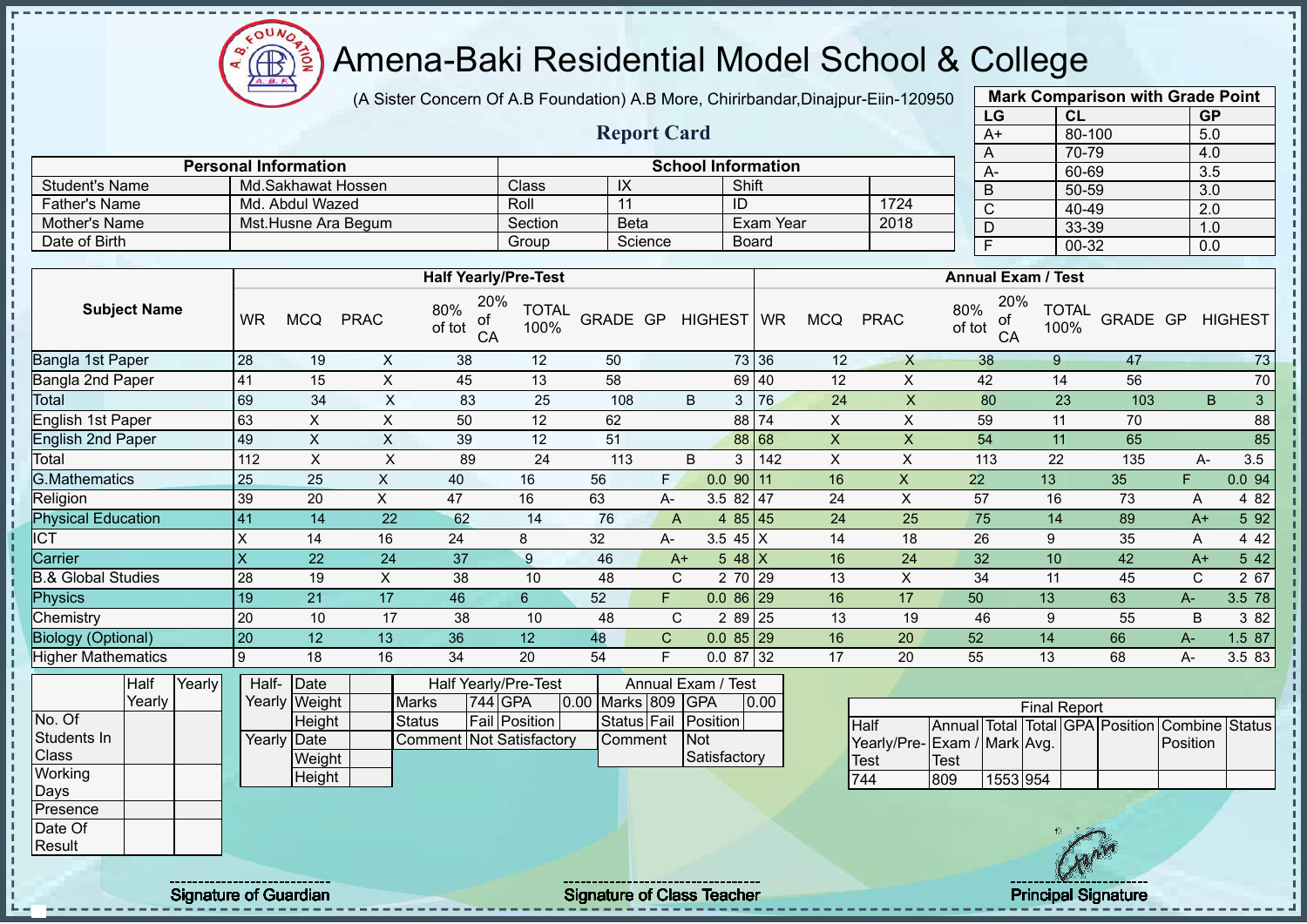$\Omega$ Æ

# Amena-Baki Residential Model School & College

(A Sister Concern Of A.B Foundation) A.B More, Chirirbandar,Dinajpur-Eiin-120950

**Report Card**

| <b>Mark Comparison with Grade Point</b><br>LG |           |  |  |  |  |  |  |  |  |  |  |
|-----------------------------------------------|-----------|--|--|--|--|--|--|--|--|--|--|
| CL                                            | <b>GP</b> |  |  |  |  |  |  |  |  |  |  |
| 80-100                                        | 5.0       |  |  |  |  |  |  |  |  |  |  |
| 70-79                                         | 4.0       |  |  |  |  |  |  |  |  |  |  |
| 60-69                                         | 3.5       |  |  |  |  |  |  |  |  |  |  |
| 50-59                                         | 3.0       |  |  |  |  |  |  |  |  |  |  |
| 40-49                                         | 2.0       |  |  |  |  |  |  |  |  |  |  |
| 33-39                                         | 1.0       |  |  |  |  |  |  |  |  |  |  |
| 00-32                                         | 0.0       |  |  |  |  |  |  |  |  |  |  |
|                                               |           |  |  |  |  |  |  |  |  |  |  |

|                | <b>Personal Information</b> |              | <b>School Information</b> |           |      |  |  |           |  |  |  |
|----------------|-----------------------------|--------------|---------------------------|-----------|------|--|--|-----------|--|--|--|
| Student's Name | Zubavar Rahman              | <b>Class</b> | IX                        | Shift     |      |  |  | $50-5$    |  |  |  |
| Father's Name  | Zahadul Islam               | Roll         |                           | -ID       | 1729 |  |  | $40 - 49$ |  |  |  |
| Mother's Name  | Arafatun Nahar              | Section      | <b>Beta</b>               | Exam Year | 2018 |  |  | $33 - 39$ |  |  |  |
| Date of Birth  |                             | Group        | Science                   | Board     |      |  |  | $00 - 31$ |  |  |  |

|                           |                         |            |             | <b>Half Yearly/Pre-Test</b>      |                      |          |       |                         |       |            |             | <b>Annual Exam / Test</b>        |                      |          |      |                |
|---------------------------|-------------------------|------------|-------------|----------------------------------|----------------------|----------|-------|-------------------------|-------|------------|-------------|----------------------------------|----------------------|----------|------|----------------|
| <b>Subject Name</b>       | <b>WR</b>               | <b>MCQ</b> | <b>PRAC</b> | 20%<br>80%<br>of<br>of tot<br>CA | <b>TOTAL</b><br>100% | GRADE GP |       | HIGHEST WR              |       | <b>MCQ</b> | <b>PRAC</b> | 20%<br>80%<br>οf<br>of tot<br>CA | <b>TOTAL</b><br>100% | GRADE GP |      | <b>HIGHEST</b> |
| Bangla 1st Paper          | 28                      | 21         | X           | 39                               | 11                   | 50       |       |                         | 73 39 | 14         | X           | 42                               | 10                   | 52       |      | 73             |
| Bangla 2nd Paper          | 37                      | 10         | X           | 38                               | 11                   | 49       |       |                         | 69 36 | 12         | X           | 38                               | 13                   | 51       |      | $70\,$         |
| <b>Total</b>              | 65                      | 31         | X           | 77                               | 22                   | 99       |       | C<br>$\overline{2}$     | 75    | 26         | X           | 80                               | 23                   | 103      |      | 3<br>B         |
| English 1st Paper         | 45                      | X          | X           | 36                               | 13                   | 49       |       |                         | 88 59 | X          | X           | 47                               | 15                   | 62       |      | 88             |
| <b>English 2nd Paper</b>  | 47                      | X          | X           | 38                               | 10                   | 48       |       |                         | 88 70 | X          | X           | 56                               | 8                    | 64       |      | 85             |
| Total                     | 92                      | X          | X           | 74                               | 23                   | 97       |       | C.<br>2                 | 129   | X          | X           | 103                              | 23                   | 126      | A-   | 3.5            |
| <b>G.Mathematics</b>      | 21                      | 21         | X.          | 34                               | 10                   | 44       | F.    | $0.090$ 28              |       | 16         | X           | 35                               | 16                   | 51       | B    | 3 94           |
| Religion                  | 49                      | 18         | X.          | 54                               | 15                   | 69       | А-    | $3.582$   43            |       | 21         | X           | 51                               | 16                   | 67       | A-   | 3.5 82         |
| <b>Physical Education</b> | 30                      | 11         | 23          | 51                               | 11                   | 62       | $A -$ | $3.585$   41            |       | 23         | 25          | 71                               | 14                   | 85       | $A+$ | 5 9 2          |
| <b>ICT</b>                | X                       | 12         | 15          | 22                               | 8                    | 30       | A-    | 3.5 45 $X$              |       | 10         | 15          | 20                               | 9                    | 29       | B    | 3 4 2          |
| Carrier                   | $\overline{\mathsf{x}}$ | 21         | 24          | 36                               | 9                    | 45       |       | $548$ X<br>$A+$         |       | 15         | 25          | 32                               | 10                   | 42       | $A+$ | 5 42           |
| 3.& Global Studies        | 28                      | 18         | X           | 37                               | 10                   | 47       |       | 2 70 28<br>$\mathbf{C}$ |       | 11         | X           | 31                               | 8                    | 39       | F    | 0.067          |
| Physics                   | 20                      | 20         | 17          | 46                               | 3                    | 49       |       | $\mathsf{C}$<br>286 21  |       | 14         | 17          | 42                               |                      | 49       | C    | 2 78           |
| Chemistry                 | 20                      | 13         | 17          | 40                               | 8                    | 48       |       | $\mathbf{C}$<br>2 89 23 |       | 11         | 20          | 43                               | 6                    | 49       | C    | 2 8 2          |
| <b>Biology (Optional)</b> | 14                      | 12         | 12          | 30                               | 9                    | 39       | D     | $0.085$ 30              |       | 12         | 20          | 50                               | 10 <sup>1</sup>      | 60       | A-   | 1.5 87         |
| <b>Higher Mathematics</b> | 20                      | 12         | 20          | 42                               | 12                   | 54       | B     | 3 87                    | 10    | 20         | 17          | 38                               | 8                    | 46       | F    | 0.083          |

|              | Half   | Yearly | Half- Date  |               |                                 | <b>Half Yearly/Pre-Test</b> | Annual Exam / Test |                    |  |                      |      |
|--------------|--------|--------|-------------|---------------|---------------------------------|-----------------------------|--------------------|--------------------|--|----------------------|------|
|              | Yearlv |        |             | Yearly Weight | <b>Marks</b>                    | 683 GPA                     |                    | 0.00 Marks 746 GPA |  |                      | 0.00 |
| No. Of       |        |        |             | Height        | Status                          | <b>Fail Position</b>        |                    |                    |  | Status Fail Position |      |
| Students In  |        |        | Yearly Date |               | <b>Comment Not Satisfactory</b> |                             |                    | Comment            |  | <b>INot</b>          |      |
| <b>Class</b> |        |        |             | Weight        |                                 |                             |                    |                    |  | Satisfactory         |      |
| Working      |        |        |             | Height        |                                 |                             |                    |                    |  |                      |      |
| Days         |        |        |             |               |                                 |                             |                    |                    |  |                      |      |
| Presence     |        |        |             |               |                                 |                             |                    |                    |  |                      |      |
| Date Of      |        |        |             |               |                                 |                             |                    |                    |  |                      |      |

| <b>Final Report</b>          |              |          |  |  |  |                                                |  |  |  |  |  |  |  |
|------------------------------|--------------|----------|--|--|--|------------------------------------------------|--|--|--|--|--|--|--|
| <b>I</b> Half                |              |          |  |  |  | Annual Total Total GPA Position Combine Status |  |  |  |  |  |  |  |
| Yearly/Pre- Exam / Mark Avg. |              |          |  |  |  | Position                                       |  |  |  |  |  |  |  |
| <b>Test</b>                  | <b>ITest</b> |          |  |  |  |                                                |  |  |  |  |  |  |  |
| 683                          | 746          | 1429 954 |  |  |  |                                                |  |  |  |  |  |  |  |

Result

л  $\mathbf{I}$ j  $\mathbf{I}$ 

Signature of Guardian Signature of Class Teacher Principal Signature of Class Teacher Principal Signature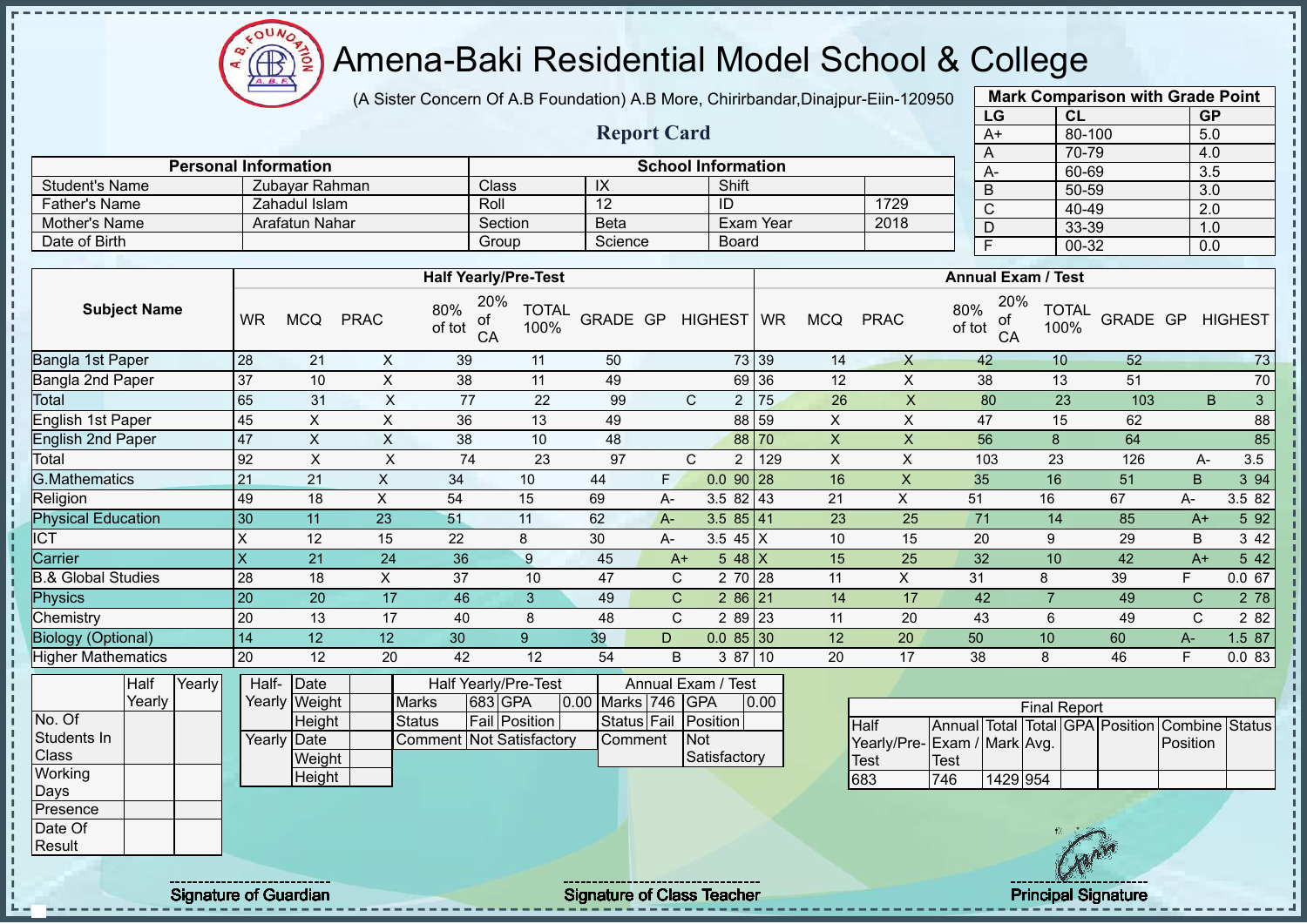$QUN$ Æ

# Amena-Baki Residential Model School & College

(A Sister Concern Of A.B Foundation) A.B More, Chirirbandar,Dinajpur-Eiin-120950

**Report Card**

**Personal Information School Information** 

Pather's Name **Nurul Huda** Roll 14 ID 1734<br>
Mother's Name Mansura Begum Section Beta Exam Year 2018

Student's Name Mansurul Hasib Class IX Shift<br>
Father's Name Nurul Huda Roll 14 ID

Mother's Name Mansura Begum Section Beta Exam Year

| <b>Mark Comparison with Grade Point</b> |        |           |  |  |  |  |  |  |  |  |  |
|-----------------------------------------|--------|-----------|--|--|--|--|--|--|--|--|--|
| LG                                      | CL     | <b>GP</b> |  |  |  |  |  |  |  |  |  |
| $A+$                                    | 80-100 | 5.0       |  |  |  |  |  |  |  |  |  |
| A                                       | 70-79  | 4.0       |  |  |  |  |  |  |  |  |  |
| А-                                      | 60-69  | 3.5       |  |  |  |  |  |  |  |  |  |
| B                                       | 50-59  | 3.0       |  |  |  |  |  |  |  |  |  |
| С                                       | 40-49  | 2.0       |  |  |  |  |  |  |  |  |  |
| D                                       | 33-39  | 1.0       |  |  |  |  |  |  |  |  |  |
| F                                       | 00-32  | 0.0       |  |  |  |  |  |  |  |  |  |

| Date of Birth                 |        |           |                       |                | Group                            |                      | Science           |                        |            | Board            |      |                |                |                  | Ŧ                         |                     | $00 - 32$    |                                                | 0.0      |                |
|-------------------------------|--------|-----------|-----------------------|----------------|----------------------------------|----------------------|-------------------|------------------------|------------|------------------|------|----------------|----------------|------------------|---------------------------|---------------------|--------------|------------------------------------------------|----------|----------------|
|                               |        |           |                       |                |                                  |                      |                   |                        |            |                  |      |                |                |                  |                           |                     |              |                                                |          |                |
|                               |        |           |                       |                | <b>Half Yearly/Pre-Test</b>      |                      |                   |                        |            |                  |      |                |                |                  | <b>Annual Exam / Test</b> |                     |              |                                                |          |                |
| <b>Subject Name</b>           |        | <b>WR</b> | <b>MCQ</b>            | <b>PRAC</b>    | 20%<br>80%<br>of<br>of tot<br>CA | <b>TOTAL</b><br>100% | GRADE GP          |                        |            | HIGHEST WR       |      | <b>MCQ</b>     | <b>PRAC</b>    | 80%<br>of tot    | 20%<br>оf<br>CA           | 100%                | <b>TOTAL</b> | GRADE GP                                       |          | <b>HIGHEST</b> |
| Bangla 1st Paper              |        | 48        | 26                    | X              | 59                               | 14                   | 73                |                        |            | 73 43            |      | 20             | $\mathsf{X}$   |                  | 50                        | 13                  |              | 63                                             |          | 73             |
| Bangla 2nd Paper              |        | 44        | 18                    | $\pmb{\times}$ | 50                               | 15                   | 65                |                        |            | 69 44            |      | 16             | $\times$       |                  | 48                        | 14                  |              | 62                                             |          | 70             |
| Total                         |        | 92        | 44                    | X              | 109                              | 29                   | 138               |                        | A-         | 3.5              | 87   | 36             | X              | 98               |                           | 27                  |              | 125                                            | A-       | 3.5            |
| English 1st Paper             |        | 84        | $\mathsf X$           | $\sf X$        | 67                               | 18                   | 85                |                        |            | 88 86            |      | $\mathsf X$    | $\pmb{\times}$ |                  | 69                        | 18                  |              | 87                                             |          | 88             |
| English 2nd Paper             |        | 82        | X                     | X              | 66                               | 14                   | 80                |                        |            | 88 85            |      | $\pmb{\times}$ | $\mathsf{X}$   |                  | 68                        | 13                  |              | 81                                             |          | 85             |
| Total                         |        | 166       | X                     | $\sf X$        | 133                              | 32                   | 165               |                        | $A+$       | 5                | 171  | $\mathsf X$    | X              |                  | 137                       | 31                  |              | 168                                            | $A+$     | $\overline{5}$ |
| <b>G.Mathematics</b>          |        | 30        | 22                    | X              | 42                               | 16                   | 58                | $\mathsf B$            |            | 390 55           |      | 20             | X              | 60               |                           | 14                  |              | 74                                             | A        | 4 9 4          |
| Religion                      |        | 56        | 26                    | $\pmb{\times}$ | 66                               | 16                   | 82                |                        | A+         | 5 82             | 54   | 28             | X              | 66               |                           | 16                  |              | 82                                             | $A+$     | 5 82           |
| <b>Physical Education</b>     |        | 36        | 22                    | 23             | 65                               | 17                   | 82                |                        | $A+$       | 5 8 5            | 45   | 25             | 25             | 76               |                           | 15                  |              | 91                                             | $A+$     | 5 9 2          |
| <b>ICT</b>                    |        | X         | 14                    | 16             | 24                               | 8                    | 32                | A-                     |            | 3.5 $45 \mid X$  |      | 16             | 20             | 29               |                           | 8                   |              | 37                                             | Α        | 4 4 2          |
| Carrier                       |        | X         | 21                    | 24             | 36                               | 9                    | 45                |                        | $A+$       | $548$ X          |      | 18             | 22             | 32               |                           | 10                  |              | 42                                             | $A+$     | 5 42           |
| <b>B.&amp; Global Studies</b> |        | 40        | 24                    | X              | 51                               | 11                   | 62                | А-                     |            | 3.5 70 37        |      | 21             | X              | 46               |                           | 11                  |              | 57                                             | B        | 3 67           |
| Physics                       |        | 36        | 23                    | 20             | 63                               | 12                   | 75                | $\mathsf{A}$           |            | 4 86 36          |      | 17             | 17             | 56               |                           | 16                  |              | 72                                             | A        | 4 78           |
| Chemistry                     |        | 36        | 13                    | 20             | 55                               | 13                   | 68                | A-                     |            | 3.5 89 30        |      | 16             | 20             | 53               |                           | 12                  |              | 65                                             | А-       | 3.5 82         |
| <b>Biology (Optional)</b>     |        | 24        | 16                    | 16             | 45                               | 16                   | 61                | A-                     |            | 1.5 $85 \mid 42$ |      | 18             | 25             | 68               |                           | 13                  |              | 81                                             | $A+$     | 3 87           |
| <b>Higher Mathematics</b>     |        | 31        | 21                    | 20             | 58                               | 16                   | 74                | A                      |            | 4 87 32          |      | 23             | 25             | 64               |                           | 12                  |              | 76                                             | A        | 4 8 3          |
| Half<br>Yearly                | Yearly | Half-     | Date<br>Yearly Weight | <b>Marks</b>   | Half Yearly/Pre-Test<br>942      | <b>GPA</b>           | Marks 970<br>4.23 | Annual Exam / Test     | <b>GPA</b> |                  | 4.45 |                |                |                  |                           | <b>Final Report</b> |              |                                                |          |                |
| No. Of                        |        |           | Height                | <b>Status</b>  |                                  | Pass Position 5      |                   | Status Pass Position 2 |            |                  |      |                | <b>Half</b>    |                  |                           |                     |              | Annual Total Total GPA Position Combine Status |          |                |
| Students In                   |        |           | Yearly Date           |                | Comment Good                     |                      | Comment           |                        |            | <b>Very Good</b> |      |                | Yearly/Pre-    | Exam / Mark Avg. |                           |                     |              |                                                | Position |                |
| Class<br>Working              |        |           | Weight                |                |                                  |                      |                   |                        |            |                  |      |                | <b>Test</b>    | <b>Test</b>      |                           |                     |              |                                                |          |                |
|                               |        |           | <b>Height</b>         |                |                                  |                      |                   |                        |            |                  |      |                | 942            | 970              | 1912 957 4.34 4           |                     |              |                                                |          | Pass           |
| Days<br>Presence              |        |           |                       |                |                                  |                      |                   |                        |            |                  |      |                |                |                  |                           |                     |              |                                                |          |                |

Date Of **Result** 

 $\blacksquare$  $\mathbf{I}$  $\mathbf{I}$ 

 $\mathbf{I}$  $\mathbf{I}$  $\mathbf{I}$ 

 $\mathbf{I}$  $\mathbf{I}$ 

Signature of Guardian Signature Signature of Class Teacher Number of Class Teacher Principal Signature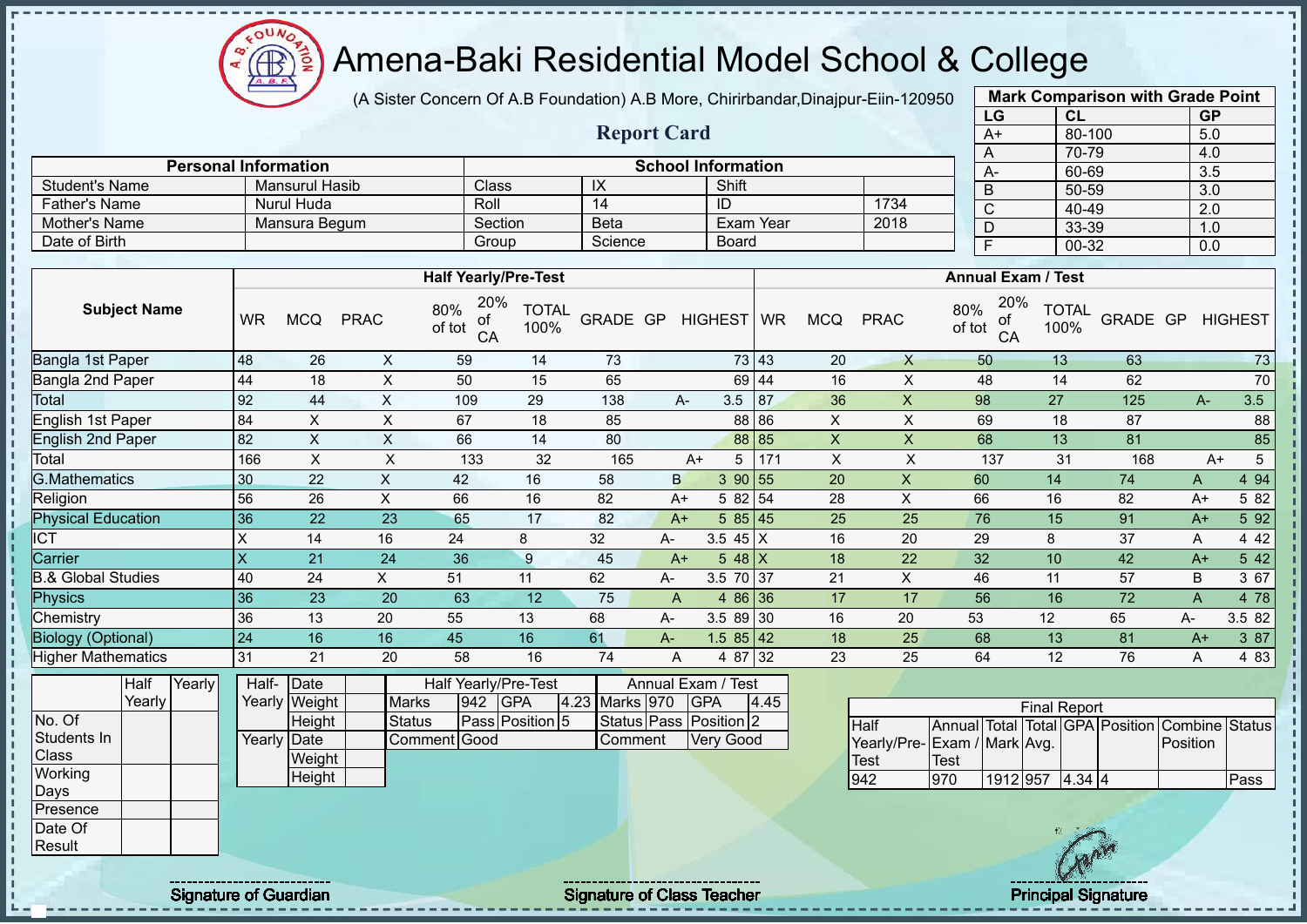$\mathbf{a}$ Amena-Baki Residential Model School & College Æ

(A Sister Concern Of A.B Foundation) A.B More, Chirirbandar,Dinajpur-Eiin-120950

**Report Card**

| <b>Mark Comparison with Grade Point</b> |           |           |  |  |  |  |  |  |  |
|-----------------------------------------|-----------|-----------|--|--|--|--|--|--|--|
| LG                                      | <b>CL</b> | <b>GP</b> |  |  |  |  |  |  |  |
| $A+$                                    | 80-100    | 5.0       |  |  |  |  |  |  |  |
| А                                       | 70-79     | 4.0       |  |  |  |  |  |  |  |
| A-                                      | 60-69     | 3.5       |  |  |  |  |  |  |  |
| B                                       | 50-59     | 3.0       |  |  |  |  |  |  |  |
| $\overline{\text{c}}$                   | 40-49     | 2.0       |  |  |  |  |  |  |  |
| D                                       | 33-39     | 1.0       |  |  |  |  |  |  |  |
| Ė                                       | $00 - 32$ | 0.0       |  |  |  |  |  |  |  |
|                                         |           |           |  |  |  |  |  |  |  |

|                |                             |         |             |                             |      | $\overline{A}$ | $10 - 19$ |
|----------------|-----------------------------|---------|-------------|-----------------------------|------|----------------|-----------|
|                | <b>Personal Information</b> |         |             | <b>School Information</b>   |      | A-             | 60-69     |
| Student's Name | Mr.Shahadur Rahman          | Class   | IX          | Shift                       |      |                | 50-59     |
| Father's Name  | Mr.Shaiful islam            | Roll    | 15          | ID                          | 1737 |                | 40-49     |
| Mother's Name  | Most.Shamima Ara            | Section | <b>Beta</b> | Exam Year                   | 2018 |                | 33-39     |
| Date of Birth  |                             | Group   | Science     | <b>Board</b>                |      |                | 00-32     |
|                |                             |         |             |                             |      |                |           |
|                | <b>Half Yearly/Pre-Test</b> |         |             | <b>Annual Exam / Test</b>   |      |                |           |
|                |                             |         |             | $\sim$ $\sim$ $\sim$ $\sim$ |      |                |           |

| <b>Subject Name</b>           | <b>WR</b>                 | <b>MCQ</b> | <b>PRAC</b> | 20%<br>80%<br>οt<br>of tot<br>CA | TOTAL<br>100% | GRADE GP |              | HIGHEST WR |                 |     | <b>MCQ</b> | <b>PRAC</b> | 20%<br>80%<br>οt<br>of tot<br>CA | <b>TOTAL</b><br>100% | GRADE GP |       |    | <b>HIGHEST</b> |
|-------------------------------|---------------------------|------------|-------------|----------------------------------|---------------|----------|--------------|------------|-----------------|-----|------------|-------------|----------------------------------|----------------------|----------|-------|----|----------------|
| Bangla 1st Paper              | 41                        | 21         | X.          | 50                               | 12            | 62       |              |            | 73 42           |     | 19         | $\times$    | 49                               | 12                   | 61       |       |    | 73             |
| Bangla 2nd Paper              | 39                        | 18         | X           | 46                               | 13            | 59       |              |            | 69 41           |     | 15         | X           | 45                               | 14                   | 59       |       |    | 70             |
| Total                         | 80                        | 39         | X           | 96                               | 25            | 121      |              | A-         | 3.5             | 83  | 34         | X           | 94                               | 26                   | 120      |       | A- | 3.5            |
| English 1st Paper             | 84                        | X.         | X           | 67                               | 16            | 83       |              |            | 88 82           |     | X          | X           | 66                               | 18                   | 84       |       |    | 88             |
| <b>English 2nd Paper</b>      | 73                        | X          | X           | 58                               | 12            | 70       |              |            | 88 84           |     | X          | X           | 67                               | 13                   | 80       |       |    | 85             |
| Total                         | 157                       | X          | X           | 125                              | 28            | 153      |              | A          | 4               | 166 | X          | X           | 133                              | 31                   | 164      |       | A+ | 5              |
| <b>G.Mathematics</b>          | 28                        | 29         | X           | 46                               | 13            | 59       | $\mathsf{B}$ |            | 390 49          |     | 21         | X           | 56                               | 19                   | 75       | Α     |    | 4 9 4          |
| Religion                      | 50                        | 24         | X           | 59                               | 14            | 73       | A            |            | 4 82 48         |     | 28         | X           | 61                               | 16                   | 77       | Α     |    | 4 8 2          |
| <b>Physical Education</b>     | 40                        | 20         | 22          | 66                               | 12            | 78       | A            |            | 4 $85 \mid 44$  |     | 25         | 25          | 75                               | 14                   | 89       | $A+$  |    | 5 9 2          |
| <b>ICT</b>                    | $\times$                  | 14         | 16          | 24                               | 8             | 32       | А-           |            | 3.5 $45 \mid X$ |     | 13         | 18          | 25                               | 9                    | 34       | $A -$ |    | 3.5 42         |
| Carrier                       | $\boldsymbol{\mathsf{X}}$ | 21         | 24          | 36                               | 9             | 45       |              | $A+$       | $5.48\text{l}X$ |     | 16         | 24          | 32                               | 10                   | 42       | $A+$  |    | 5 4 2          |
| <b>B.&amp; Global Studies</b> | 38                        | 22         | X           | 48                               | 11            | 59       | B            |            | 3 70 37         |     | 16         | X           | 42                               | 10                   | 52       | B     |    | 3 67           |
| Physics                       | 35                        | 20         | 20          | 60                               | 8             | 68       | A-           |            | 3.5 86 36       |     | 17         | 18          | 57                               | 17                   | 74       | A     |    | 4 78           |
| Chemistry                     | 33                        | 15         | 17          | 52                               | 12            | 64       | А-           |            | $3.589$ 30      |     | 15         | 20          | 52                               | 12                   | 64       | A-    |    | 3.5 82         |
| <b>Biology (Optional)</b>     | 25                        | 15         | 18          | 46                               | 16            | 62       | А-           |            | $1.585$   43    |     | 17         | 25          | 68                               | 15                   | 83       | $A+$  |    | 3 87           |
| <b>Higher Mathematics</b>     | 26                        | 16         | 21          | 50                               | 14            | 64       | А-           |            | 3.5 87          | 38  | 22         | 25          | 68                               | 14                   | 82       | $A+$  |    | 5 83           |

|                 | Half   | Yearly | Half-       | $\vert$ Date  |               |     | Half Yearly/Pre-Test |                | Annual Exam / Test     |      |              |    |
|-----------------|--------|--------|-------------|---------------|---------------|-----|----------------------|----------------|------------------------|------|--------------|----|
|                 | Yearly |        |             | Yearly Weight | <b>Marks</b>  | 878 | <b>IGPA</b>          | 3.82 Marks 956 | <b>IGPA</b>            | 4.41 |              |    |
| No. Of          |        |        |             | Height        | <b>Status</b> |     | Pass Position 16     |                | Status Pass Position 4 |      | Half         | İΑ |
| Students In     |        |        | Yearly Date |               | Comment Good  |     |                      | Comment        | Very Good              |      | Yearly/Pre-E |    |
| Class           |        |        |             | Weight        |               |     |                      |                |                        |      | Test         |    |
| Working         |        |        |             | Height        |               |     |                      |                |                        |      | 878          | 9  |
| Days            |        |        |             |               |               |     |                      |                |                        |      |              |    |
| <b>Presence</b> |        |        |             |               |               |     |                      |                |                        |      |              |    |
| Date Of         |        |        |             |               |               |     |                      |                |                        |      |              |    |
| Result          |        |        |             |               |               |     |                      |                |                        |      |              |    |

| <b>Final Report</b>          |      |                  |  |  |  |                                                |      |  |  |  |
|------------------------------|------|------------------|--|--|--|------------------------------------------------|------|--|--|--|
| <b>Half</b>                  |      |                  |  |  |  | Annual Total Total GPA Position Combine Status |      |  |  |  |
| Yearly/Pre- Exam / Mark Avg. |      |                  |  |  |  | Position                                       |      |  |  |  |
| Test                         | Test |                  |  |  |  |                                                |      |  |  |  |
| 878                          | 956  | 1834 918 4.11 10 |  |  |  |                                                | Pass |  |  |  |

Signature of Guardian Teacher Signature of Class Teacher Principal Signature of Class Teacher Principal Signature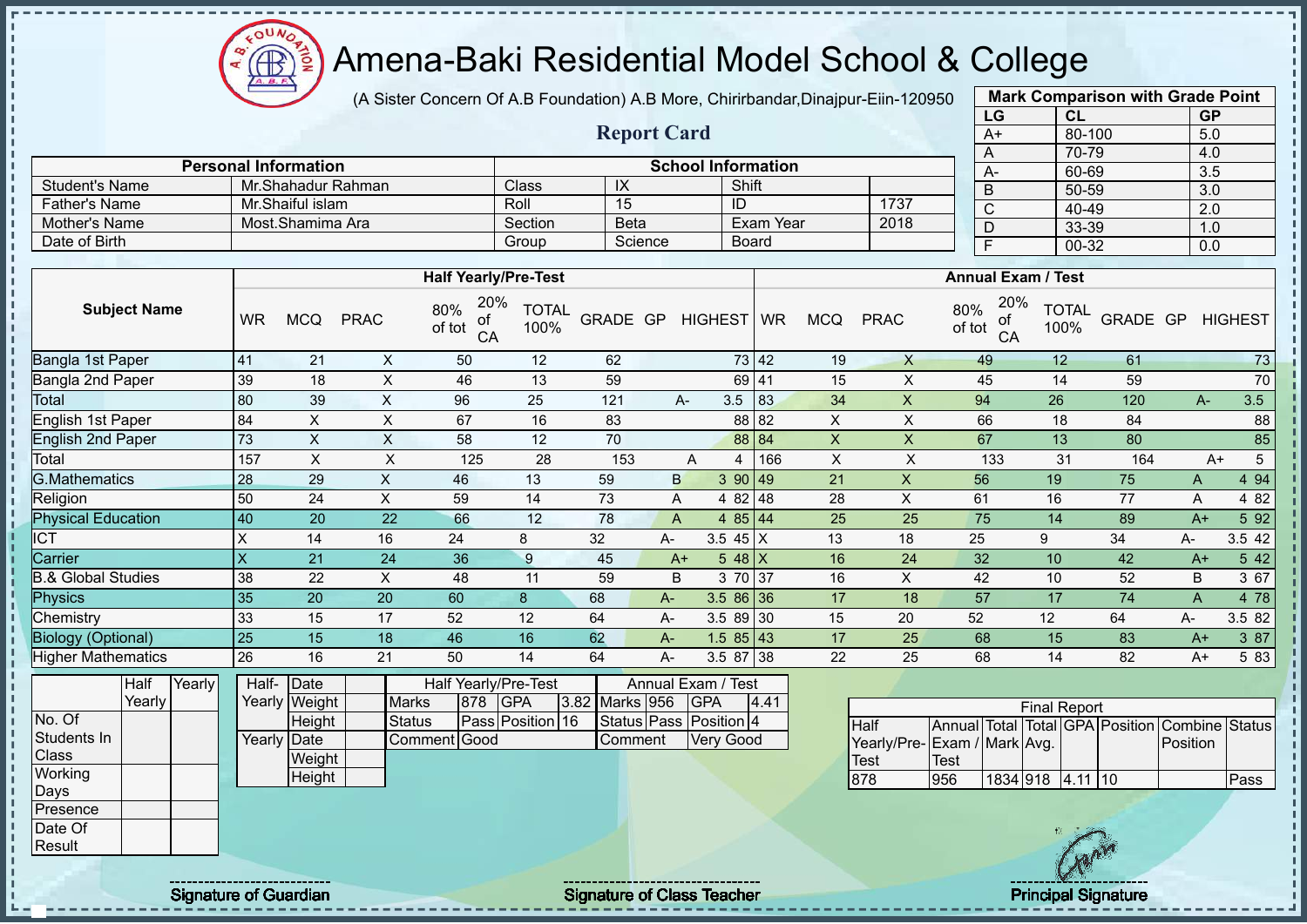$\mathbf{a}$ Æ

# Amena-Baki Residential Model School & College

(A Sister Concern Of A.B Foundation) A.B More, Chirirbandar,Dinajpur-Eiin-120950

**Report Card**

| <b>Mark Comparison with Grade Point</b><br>LG |           |  |  |  |  |  |  |  |  |
|-----------------------------------------------|-----------|--|--|--|--|--|--|--|--|
| CL                                            | <b>GP</b> |  |  |  |  |  |  |  |  |
| 80-100                                        | 5.0       |  |  |  |  |  |  |  |  |
| 70-79                                         | 4.0       |  |  |  |  |  |  |  |  |
| 60-69                                         | 3.5       |  |  |  |  |  |  |  |  |
| 50-59                                         | 3.0       |  |  |  |  |  |  |  |  |
| 40-49                                         | 2.0       |  |  |  |  |  |  |  |  |
| 33-39                                         | 1.0       |  |  |  |  |  |  |  |  |
| 00-32                                         | 0.0       |  |  |  |  |  |  |  |  |
|                                               |           |  |  |  |  |  |  |  |  |

|                | <b>Personal Information</b> |                    |                        | <b>School Information</b> |      | $A-$ |  | 70-79<br>60-69 |  |  |  |  |
|----------------|-----------------------------|--------------------|------------------------|---------------------------|------|------|--|----------------|--|--|--|--|
| Student's Name | Tanvir Rahman               | Class <sup>®</sup> | $\sim$<br>$\mathbf{M}$ | Shift                     |      |      |  | 50-59          |  |  |  |  |
| Father's Name  | Mazedur rahman              | Roll               | 19                     | ID                        | 1763 |      |  | 40-49          |  |  |  |  |
| Mother's Name  | Towhida rahman              | Section            | <b>Beta</b>            | Exam Year                 | 2018 |      |  | 33-39          |  |  |  |  |
| Date of Birth  |                             | Group              | Science                | <b>Board</b>              |      |      |  | $00 - 32$      |  |  |  |  |

|                           |           |            |             | <b>Half Yearly/Pre-Test</b>      |                      |          |              |                |       |            |             | <b>Annual Exam / Test</b>        |                      |          |      |                |
|---------------------------|-----------|------------|-------------|----------------------------------|----------------------|----------|--------------|----------------|-------|------------|-------------|----------------------------------|----------------------|----------|------|----------------|
| <b>Subject Name</b>       | <b>WR</b> | <b>MCQ</b> | <b>PRAC</b> | 20%<br>80%<br>οf<br>of tot<br>CA | <b>TOTAL</b><br>100% | GRADE GP |              | HIGHEST   WR   |       | <b>MCQ</b> | <b>PRAC</b> | 20%<br>80%<br>оf<br>of tot<br>CA | <b>TOTAL</b><br>100% | GRADE GP |      | <b>HIGHEST</b> |
| Bangla 1st Paper          | 38        | 25         | X           | 50                               | 13                   | 63       |              |                | 73 44 | 21         | X           | 52                               | 11                   | 63       |      | 73             |
| Bangla 2nd Paper          | 38        | 12         | X           | 40                               | 13                   | 53       |              |                | 69 36 | 12         | X           | 38                               | 13                   | 51       |      | $70\,$         |
| Total                     | 76        | 37         | X           | 90                               | 26                   | 116      |              | B<br>3         | 80    | 33         | X           | 90                               | 24                   | 114      | B    | 3              |
| English 1st Paper         | 86        | X          | X           | 69                               | 16                   | 85       |              |                | 88 84 | X          | X.          | 67                               | 18                   | 85       |      | 88             |
| <b>English 2nd Paper</b>  | 73        | X          | X           | 58                               | 10                   | 68       |              |                | 88 82 | X          | X           | 66                               | 15                   | 81       |      | 85             |
| Total                     | 159       | X          | X           | 127                              | 26                   | 153      |              | A<br>4         | 166   | X          | X           | 133                              | 33                   | 166      |      | 5<br>$A+$      |
| G.Mathematics             | 21        | 20         | X           | 33                               | 17                   | 50       | F.           | $0.0$ 90 29    |       | 18         | X           | 38                               | 18                   | 56       | B.   | 3 9 4          |
| Religion                  | 48        | 19         | X           | 54                               | 15                   | 69       | A-           | $3.582$ 50     |       | 19         | X           | 55                               | 14                   | 69       | A-   | 3.5 82         |
| <b>Physical Education</b> | 34        | 18         | 23          | 60                               | 12                   | 72       | A            | 4 $85 \mid 44$ |       | 25         | 25          | 75                               | 14                   | 89       | $A+$ | 5 92           |
| $\overline{CT}$           | X         | 14         | 16          | 24                               | 8                    | 32       | A-           | 3.5 45 $X$     |       | 16         | 20          | 29                               | 8                    | 37       | A    | 4 4 2          |
| Carrier                   | ΙX        | 21         | 24          | 36                               | 9                    | 45       | $A+$         | 5 48 $X$       |       | 19         | 21          | 32                               | 10                   | 42       | $A+$ | 5 42           |
| 3.& Global Studies        | 29        | 17         | X           | 37                               | 11                   | 48       | C            | 2 70           | 29    | 13         | X           | 34                               | 10                   | 44       | C    | 2 67           |
| Physics                   | 20        | 19         | 18          | 46                               | 10                   | 56       | B.           | 386 21         |       | 16         | 18          | 44                               | 13                   | 57       | B.   | 3 78           |
| Chemistry                 | 21        | 11         | 16          | 38                               | 8                    | 46       | $\mathsf{C}$ | 2 89 20        |       | 10         | 18          | 38                               | 8                    | 46       | C.   | 2 8 2          |
| <b>Biology (Optional)</b> | 17        | 14         | 18          | 39                               | 11                   | 50       | B            | 85 28          |       | 18         | 15          | 49                               | 9                    | 58       | B.   | 1 87           |
| <b>Higher Mathematics</b> | 9         | 16         | 16          | 33                               | 16                   | 49       | F.           | $0.087$ 21     |       | 18         | 22          | 49                               | 8                    | 57       | B    | 3 8 3          |

|                 | Half   | Yearly <b>l</b> | Half- Date  |               |                          | Half Yearly/Pre-Test |                       | Annual Exam / Test      |      |
|-----------------|--------|-----------------|-------------|---------------|--------------------------|----------------------|-----------------------|-------------------------|------|
|                 | Yearly |                 |             | Yearly Weight | <b>Marks</b>             | 1786 IGPA            | <b>0.00 Marks 835</b> | <b>IGPA</b>             | 3.59 |
| No. Of          |        |                 |             | Height        | <b>Status</b>            | <b>Fail Position</b> |                       | Status Pass Position 27 |      |
| Students In     |        |                 | Yearly Date |               | Comment Not Satisfactory |                      | <b>Comment</b>        | <b>Verv Good</b>        |      |
| <b>Class</b>    |        |                 |             | Weight        |                          |                      |                       |                         |      |
| Working         |        |                 |             | Height        |                          |                      |                       |                         |      |
| <b>Days</b>     |        |                 |             |               |                          |                      |                       |                         |      |
| <b>Presence</b> |        |                 |             |               |                          |                      |                       |                         |      |
| Date Of         |        |                 |             |               |                          |                      |                       |                         |      |

| <b>Final Report</b>         |      |                  |  |  |  |                                                |      |  |  |  |  |
|-----------------------------|------|------------------|--|--|--|------------------------------------------------|------|--|--|--|--|
| <b>Half</b>                 |      |                  |  |  |  | Annual Total Total GPA Position Combine Status |      |  |  |  |  |
| Yearly/Pre-Exam / Mark Avg. |      |                  |  |  |  | <b>IPosition</b>                               |      |  |  |  |  |
| Test                        | Test |                  |  |  |  |                                                |      |  |  |  |  |
| 786                         | 835  | 1621 811 2.89 28 |  |  |  |                                                | Pass |  |  |  |  |

**Result** 

j. J.  $\frac{1}{1}$  $\mathbf I$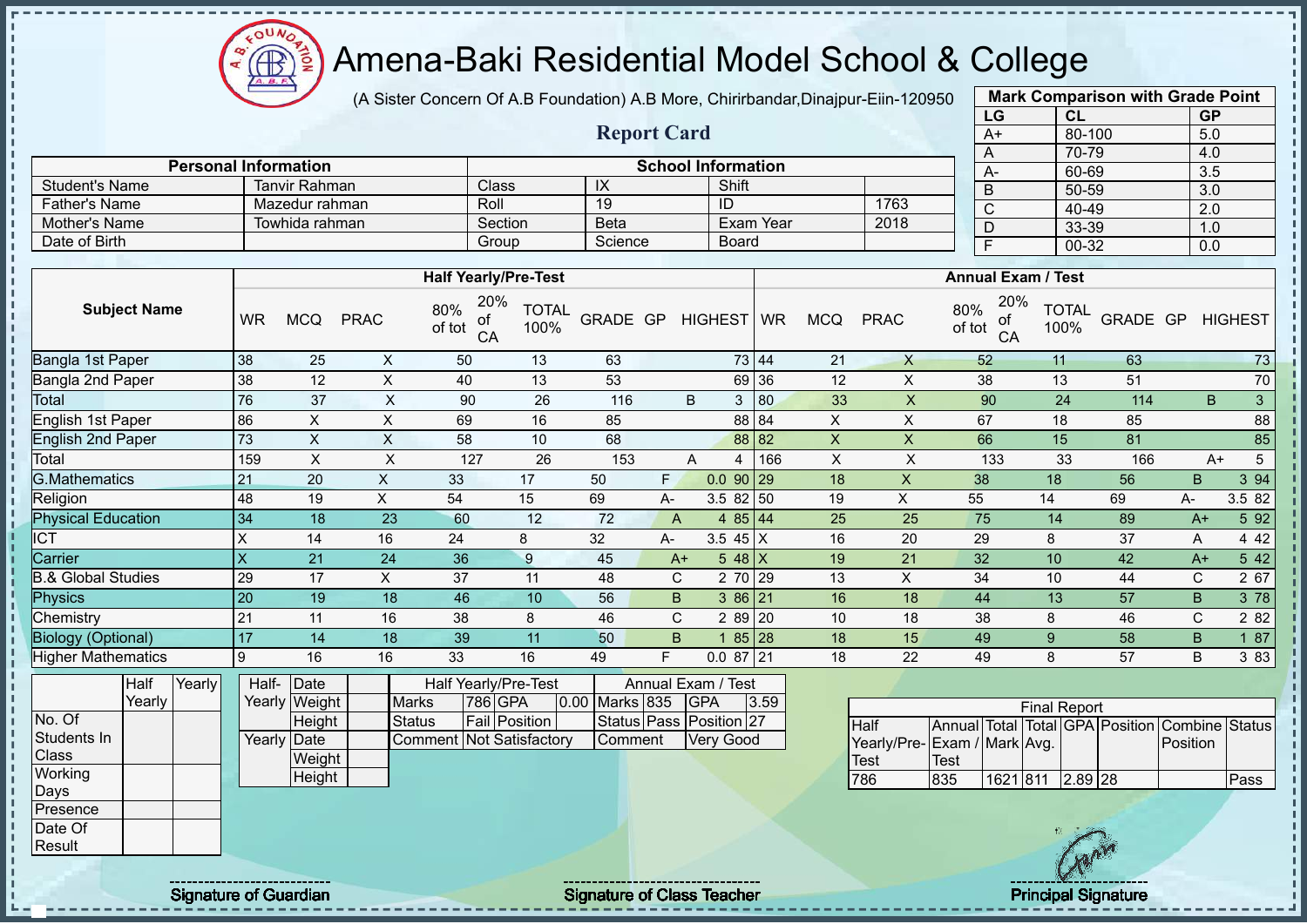Amena-Baki Residential Model School & College

(A Sister Concern Of A.B Foundation) A.B More, Chirirbandar,Dinajpur-Eiin-120950

**Report Card**

| <b>Mark Comparison with Grade Point</b> |           |           |  |  |  |  |  |  |  |
|-----------------------------------------|-----------|-----------|--|--|--|--|--|--|--|
| LG                                      | CL        | <b>GP</b> |  |  |  |  |  |  |  |
| $A+$                                    | 80-100    | 5.0       |  |  |  |  |  |  |  |
| A                                       | 70-79     | 4.0       |  |  |  |  |  |  |  |
| A-                                      | 60-69     | 3.5       |  |  |  |  |  |  |  |
| B                                       | 50-59     | 3.0       |  |  |  |  |  |  |  |
| C                                       | $40 - 49$ | 2.0       |  |  |  |  |  |  |  |
| D                                       | 33-39     | 1.0       |  |  |  |  |  |  |  |
| F                                       | 00-32     | 0.0       |  |  |  |  |  |  |  |

|                      | <b>Personal Information</b> |         |             | <b>School Information</b> |      | $A-$ |
|----------------------|-----------------------------|---------|-------------|---------------------------|------|------|
| Student's Name       | MD.Adnan Galib              | Class   | IX          | Shift                     |      |      |
| <b>Father's Name</b> | MD Rashidul islam           | Roll    | 20          | ID                        | 1768 |      |
| Mother's Name        | MST.Avsha Siddika           | Section | <b>Beta</b> | Exam Year                 | 2018 |      |
| Date of Birth        |                             | Group   | Science     | <b>Board</b>              |      |      |

|                           |                |              |             | <b>Half Yearly/Pre-Test</b>      |                      |          |              | <b>Annual Exam / Test</b> |       |                |             |                                  |                      |          |      |                |
|---------------------------|----------------|--------------|-------------|----------------------------------|----------------------|----------|--------------|---------------------------|-------|----------------|-------------|----------------------------------|----------------------|----------|------|----------------|
| <b>Subject Name</b>       | <b>WR</b>      | <b>MCQ</b>   | <b>PRAC</b> | 20%<br>80%<br>οf<br>of tot<br>CA | <b>TOTAL</b><br>100% | GRADE GP |              | HIGHEST WR                |       | <b>MCQ</b>     | <b>PRAC</b> | 20%<br>80%<br>оf<br>of tot<br>CA | <b>TOTAL</b><br>100% | GRADE GP |      | <b>HIGHEST</b> |
| Bangla 1st Paper          | 30             | 22           | X           | 42                               | 13                   | 55       |              |                           | 73 32 | 24             | X           | 45                               | 8                    | 53       |      | 73             |
| Bangla 2nd Paper          | 36             | 14           | X           | 40                               | 13                   | 53       |              |                           | 69 34 | 15             | X           | 39                               | 14                   | 53       |      | 70             |
| Total                     | 66             | 36           | X           | 82                               | 26                   | 108      |              | B<br>3                    | 66    | 39             | X           | 84                               | 22                   | 106      | B    | $\mathbf{3}$   |
| English 1st Paper         | 65             | X            | X           | 52                               | 14                   | 66       |              |                           | 88 61 | X              | X           | 49                               | 9                    | 58       |      | 88             |
| <b>English 2nd Paper</b>  | 47             | $\mathsf{X}$ | X           | 38                               | 11                   | 49       |              |                           | 88 56 | X              | X           | 45                               | 10                   | 55       |      | 85             |
| Total                     | 112            | X            | X           | 90                               | 25                   | 115      |              | B<br>3                    | 117   | $\pmb{\times}$ | X           | 94                               | 19                   | 113      | B    | 3              |
| <b>G.Mathematics</b>      | 23             | 21           | X.          | 35                               | 15                   | 50       | F.           | $0.0$ 90 33               |       | 15             | X           | 38                               | 14                   | 52       | B    | 3 94           |
| Religion                  | 31             | 17           | X           | 38                               | 15                   | 53       | B            | 3 82 32                   |       | 20             | X           | 42                               | 15                   | 57       | B    | 3 8 2          |
| <b>Physical Education</b> | 28             | 19           | 23          | 56                               | 12                   | 68       | $A -$        | $3.585$ 42                |       | 21             | 25          | 70                               | 13                   | 83       | $A+$ | 5 9 2          |
| <b>ICT</b>                | $\pmb{\times}$ | 15           | 18          | 26                               | 8                    | 34       | A-           | 3.5 45 $X$                |       | 16             | 20          | 29                               | 9                    | 38       | Α    | 4 4 2          |
| Carrier                   | X              | 20           | 24          | 35                               | 9                    | 44       | $A+$         | 5 48 $X$                  |       | 18             | 22          | 32                               | 9                    | 41       | $A+$ | 5 4 2          |
| & Global Studies          | 13             | 12           | X           | 20                               | 6                    | 26       | F.           | $0.070$ 28                |       | 12             | X           | 32                               | 8                    | 40       | C    | 2 67           |
| Physics                   | 22             | 13           | 18          | 42                               | 6                    | 48       | $\mathsf{C}$ | $286$ 20                  |       | 18             | 18          | 45                               | 11                   | 56       | B    | 3 78           |
| Chemistry                 | 20             | 10           | 16          | 37                               | 11                   | 48       | C            | 2 8 9                     | 20    | 16             | 18          | 43                               | 8                    | 51       | B    | 3 8 2          |
| <b>Biology (Optional)</b> | 13             | 14           | 12          | 31                               | $9\,$                | 40       | $\mathbf{C}$ | $0.085$ 27                |       | 19             | 15          | 49                               | 9                    | 58       | B    | 1 87           |
| <b>Higher Mathematics</b> | 20             | 15           | 20          | 44                               | 13                   | 57       | B            | 3 87 20                   |       | 15             | 22          | 46                               | 13                   | 59       | B    | 3 8 3          |

|                  | Half     | Yearly | Half-       | Date          |                                 | <b>Half Yearly/Pre-Test</b> |                | Annual Exam / Test      |      |
|------------------|----------|--------|-------------|---------------|---------------------------------|-----------------------------|----------------|-------------------------|------|
|                  | Yearly l |        |             | Yearly Weight | <b>Marks</b>                    | 691 GPA                     | 0.00 Marks 754 | <b>IGPA</b>             | 3.45 |
| No. Of           |          |        |             | Height        | Status                          | Fail Position               |                | Status Pass Position 29 |      |
| Students In      |          |        | Yearly Date |               | <b>Comment Not Satisfactory</b> |                             | Comment        | <b>Very Good</b>        |      |
| <b>Class</b>     |          |        |             | Weight        |                                 |                             |                |                         |      |
| Working          |          |        |             | Height        |                                 |                             |                |                         |      |
| Days             |          |        |             |               |                                 |                             |                |                         |      |
| <b>IPresence</b> |          |        |             |               |                                 |                             |                |                         |      |
| Date Of          |          |        |             |               |                                 |                             |                |                         |      |
| Result           |          |        |             |               |                                 |                             |                |                         |      |

| <b>Final Report</b>         |             |                  |  |  |  |                                                |      |  |  |  |  |
|-----------------------------|-------------|------------------|--|--|--|------------------------------------------------|------|--|--|--|--|
| <b>Half</b>                 |             |                  |  |  |  | Annual Total Total GPA Position Combine Status |      |  |  |  |  |
| Yearly/Pre-Exam / Mark Avg. |             |                  |  |  |  | Position                                       |      |  |  |  |  |
| Test                        | <b>Test</b> |                  |  |  |  |                                                |      |  |  |  |  |
| 691                         | 754         | 1445 724 2.73 29 |  |  |  |                                                | Pass |  |  |  |  |

 $\mathbf{I}$  $\mathbf{I}$   $\Omega$ **AR**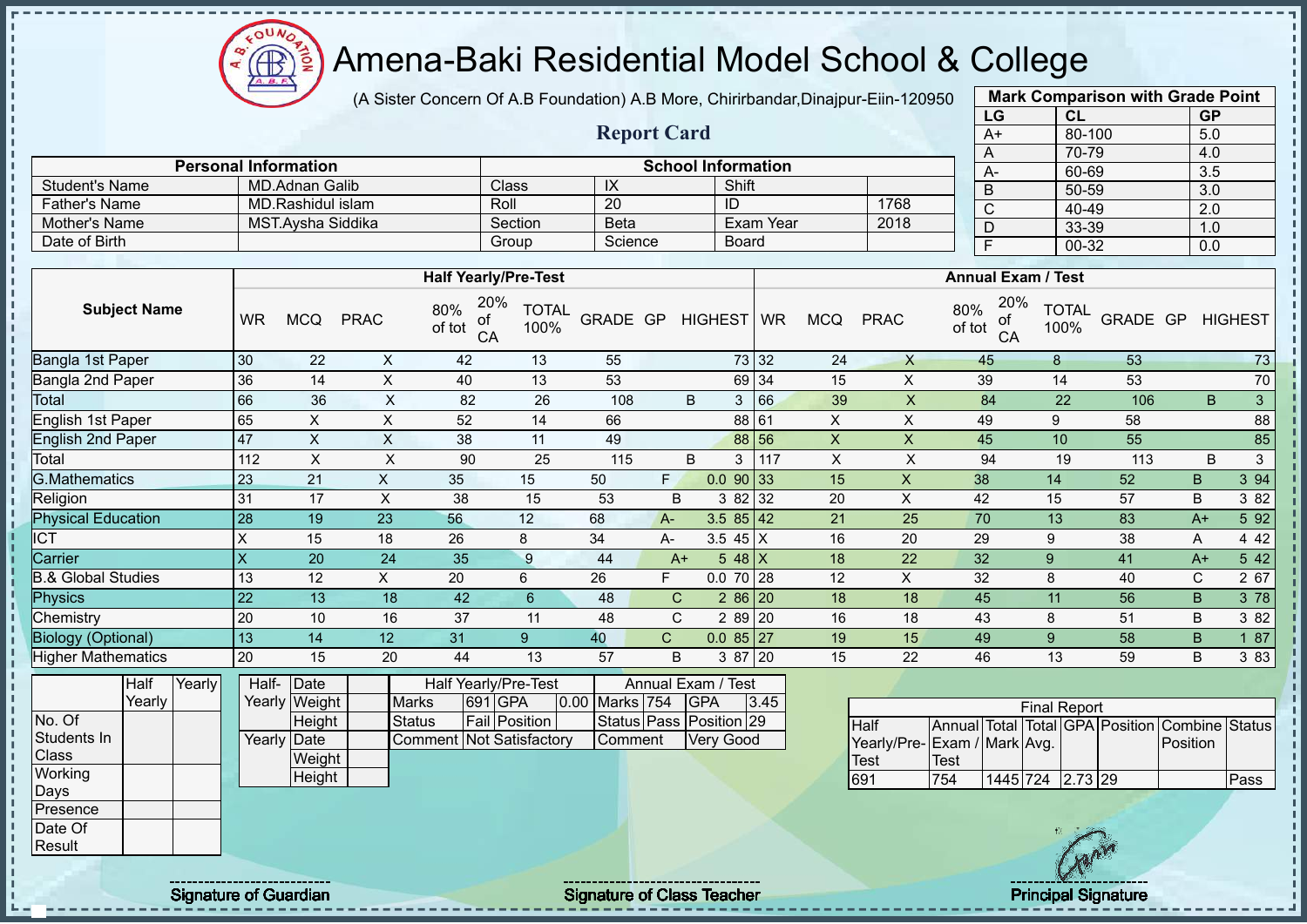$QUN$ Amena-Baki Residential Model School & College Æ

**Personal Information School Information** 

Father's Name Lutful Haque Roll 21 ID 1783

Student's Name Md.Musfack Haque Class IX Shift<br>
Father's Name Lutful Haque Roll 21 ID

(A Sister Concern Of A.B Foundation) A.B More, Chirirbandar,Dinajpur-Eiin-120950

**Report Card**

| <b>Mark Comparison with Grade Point</b> |           |           |  |  |  |  |  |  |  |
|-----------------------------------------|-----------|-----------|--|--|--|--|--|--|--|
| LG                                      | <b>CL</b> | <b>GP</b> |  |  |  |  |  |  |  |
| $A+$                                    | 80-100    | 5.0       |  |  |  |  |  |  |  |
| A                                       | 70-79     | 4.0       |  |  |  |  |  |  |  |
| A-                                      | 60-69     | 3.5       |  |  |  |  |  |  |  |
| B                                       | 50-59     | 3.0       |  |  |  |  |  |  |  |
| C                                       | 40-49     | 2.0       |  |  |  |  |  |  |  |
| D                                       | 33-39     | 1.0       |  |  |  |  |  |  |  |
| F<br>00-32<br>0.0                       |           |           |  |  |  |  |  |  |  |

| Mother's Name                 |                |        |                 | Mastara Begum         |                           |                                      | Section              | <b>Beta</b>    |              |                                  | Exam Year |                | 2018                                |               | D               | 33-39                     |                                                | 1.0          |                   |
|-------------------------------|----------------|--------|-----------------|-----------------------|---------------------------|--------------------------------------|----------------------|----------------|--------------|----------------------------------|-----------|----------------|-------------------------------------|---------------|-----------------|---------------------------|------------------------------------------------|--------------|-------------------|
| Date of Birth                 |                |        |                 |                       |                           |                                      | Group                | Science        |              | <b>Board</b>                     |           |                |                                     |               | $\overline{F}$  | $00 - 32$                 |                                                | 0.0          |                   |
|                               |                |        |                 |                       |                           |                                      |                      |                |              |                                  |           |                |                                     |               |                 |                           |                                                |              |                   |
|                               |                |        |                 |                       |                           | <b>Half Yearly/Pre-Test</b>          |                      |                |              |                                  |           |                |                                     |               |                 | <b>Annual Exam / Test</b> |                                                |              |                   |
| <b>Subject Name</b>           |                |        | <b>WR</b>       | <b>MCQ</b>            | <b>PRAC</b>               | 20%<br>80%<br>0ľ<br>of tot<br>CA     | <b>TOTAL</b><br>100% | GRADE GP       |              | HIGHEST   WR                     |           | <b>MCQ</b>     | <b>PRAC</b>                         | 80%<br>of tot | 20%<br>οf<br>CA | <b>TOTAL</b><br>100%      | <b>GRADE GP</b>                                |              | <b>HIGHEST</b>    |
| Bangla 1st Paper              |                |        | 35              | 25                    | $\pmb{\times}$            | 48                                   | 12                   | 60             |              |                                  | 73 38     | 15             | $\mathsf{X}$                        |               | 42              | 10                        | 52                                             |              | 73                |
| Bangla 2nd Paper              |                |        | 35              | 17                    | $\boldsymbol{\mathsf{X}}$ | 42                                   | 12                   | 54             |              |                                  | 69 34     | 14             | $\boldsymbol{\mathsf{X}}$           |               | 38              | 12                        | 50                                             |              | $70\,$            |
| Total                         |                |        | 70              | 42                    | $\times$                  | 90                                   | 24                   | 114            | B            | 3 <sup>1</sup>                   | 172       | 29             | $\mathsf{X}$                        |               | 80              | 22                        | 102                                            | B            | $\mathbf{3}$      |
| English 1st Paper             |                |        | 60              | $\mathsf X$           | $\mathsf X$               | 48                                   | 11                   | 59             |              |                                  | 88 70     | $\pmb{\times}$ | $\times$                            |               | 56              | 14                        | 70                                             |              | 88                |
| <b>English 2nd Paper</b>      |                |        | 48              | $\pmb{\times}$        | $\mathsf X$               | 38                                   | 11                   | 49             |              |                                  | 88 73     | $\pmb{\times}$ | $\boldsymbol{\mathsf{X}}$           |               | 58              | 12                        | 70                                             |              | 85                |
| Total                         |                |        | 108             | $\times$              | X                         | 86                                   | 22                   | 108            | B            | 3                                | 143       | $\pmb{\times}$ | X                                   |               | 114             | 26                        | 140                                            | Α            | $\overline{4}$    |
| <b>G.Mathematics</b>          |                |        | 28              | $\overline{20}$       | $\boldsymbol{\mathsf{X}}$ | 38                                   | 12                   | 50             | $\mathsf B$  | 3 90 28                          |           | 18             | $\mathsf X$                         | 37            |                 | 16                        | 53                                             | $\sf B$      | $3\overline{94}$  |
| Religion                      |                |        | 47              | 21                    | $\mathsf X$               | 54                                   | 16                   | 70             | A            | 4 82 45                          |           | 18             | X                                   | 50            |                 | 16                        | 66                                             | А-           | 3.5 82            |
| <b>Physical Education</b>     |                |        | 33              | 17                    | $\overline{23}$           | 58                                   | 12                   | 70             | A            | 4 85 44                          |           | 23             | 25                                  |               | $\overline{74}$ | 14                        | 88                                             | $A+$         | 592               |
| <b>ICT</b>                    |                |        | X               | 16                    | 18                        | 27                                   | 8                    | 35             | Α            | 4 45 X                           |           | 19             | 22                                  |               | 33              | 8                         | 41                                             | $A+$         | 5 4 2             |
| Carrier                       |                |        | X               | 20                    | 24                        | 35                                   | 9                    | 44             | $A+$         | $548$ X                          |           | 15             | 25                                  |               | 32              | 9                         | 41                                             | $A+$         | 5 42              |
| <b>B.&amp; Global Studies</b> |                |        | 29              | 17                    | $\mathsf{X}$              | 37                                   | 9                    | 46             | $\mathsf{C}$ | 2 70 29                          |           | 12             | $\pmb{\mathsf{X}}$                  |               | 33              | 8                         | 41                                             | $\mathsf{C}$ | $\overline{2}$ 67 |
| <b>Physics</b>                |                |        | $\overline{22}$ | 18                    | 18                        | 46                                   | $6\phantom{a}$       | 52             | $\mathsf B$  | 3 86 22                          |           | 17             | 19                                  | 46            |                 | 14                        | 60                                             | $A-$         | 3.5 78            |
| Chemistry                     |                |        | 20              | 10                    | 17                        | 38                                   | 10                   | 48             | $\mathsf{C}$ | 2 89 23                          |           | 14             | 20                                  |               | 46              | 8                         | 54                                             | B            | 3 82              |
| <b>Biology (Optional)</b>     |                |        | 18              | 12                    | 12                        | 34                                   | 13                   | 47             | $\mathsf C$  | $0.085$ 27                       |           | 17             | 15                                  | 47            |                 | 13                        | 60                                             | $A -$        | 1.5 87            |
| <b>Higher Mathematics</b>     |                |        | 9               | 12                    | 16                        | 30                                   | 14                   | 44             | E            | $0.087$ 14                       |           | 17             | 19                                  | 40            |                 | 8                         | 48                                             | F            | 0.083             |
|                               | Half<br>Yearly | Yearly | Half-           | Date<br>Yearly Weight |                           | Half Yearly/Pre-Test<br><b>Marks</b> | 728 GPA              | 0.00 Marks 794 |              | Annual Exam / Test<br><b>GPA</b> | 0.00      |                |                                     |               |                 | <b>Final Report</b>       |                                                |              |                   |
| No. Of                        |                |        |                 | Height                |                           | <b>Status</b>                        | Fail Position        | Status Fail    |              | Position                         |           |                | <b>Half</b>                         |               |                 |                           | Annual Total Total GPA Position Combine Status |              |                   |
| Students In<br>Class          |                |        |                 | Yearly Date<br>Weight |                           | Comment Not Satisfactory             |                      | Comment        |              | <b>Not</b><br>Satisfactory       |           |                | Yearly/Pre-Exam / Mark Avg.<br>Test | <b>Test</b>   |                 |                           |                                                | Position     |                   |
| Working<br>Days               |                |        |                 | Height                |                           |                                      |                      |                |              |                                  |           |                | 728                                 | 794           | 1522 724        |                           |                                                |              |                   |
| Presence                      |                |        |                 |                       |                           |                                      |                      |                |              |                                  |           |                |                                     |               |                 |                           |                                                |              |                   |
| Date Of                       |                |        |                 |                       |                           |                                      |                      |                |              |                                  |           |                |                                     |               |                 | $n =$                     |                                                |              |                   |

**Result** 

ï D

,,,,,,,,,,,,,

 $\mathbf{I}$ 

Signature of Guardian Signature Signature of Class Teacher New York Constitution of Class Teacher Principal Signature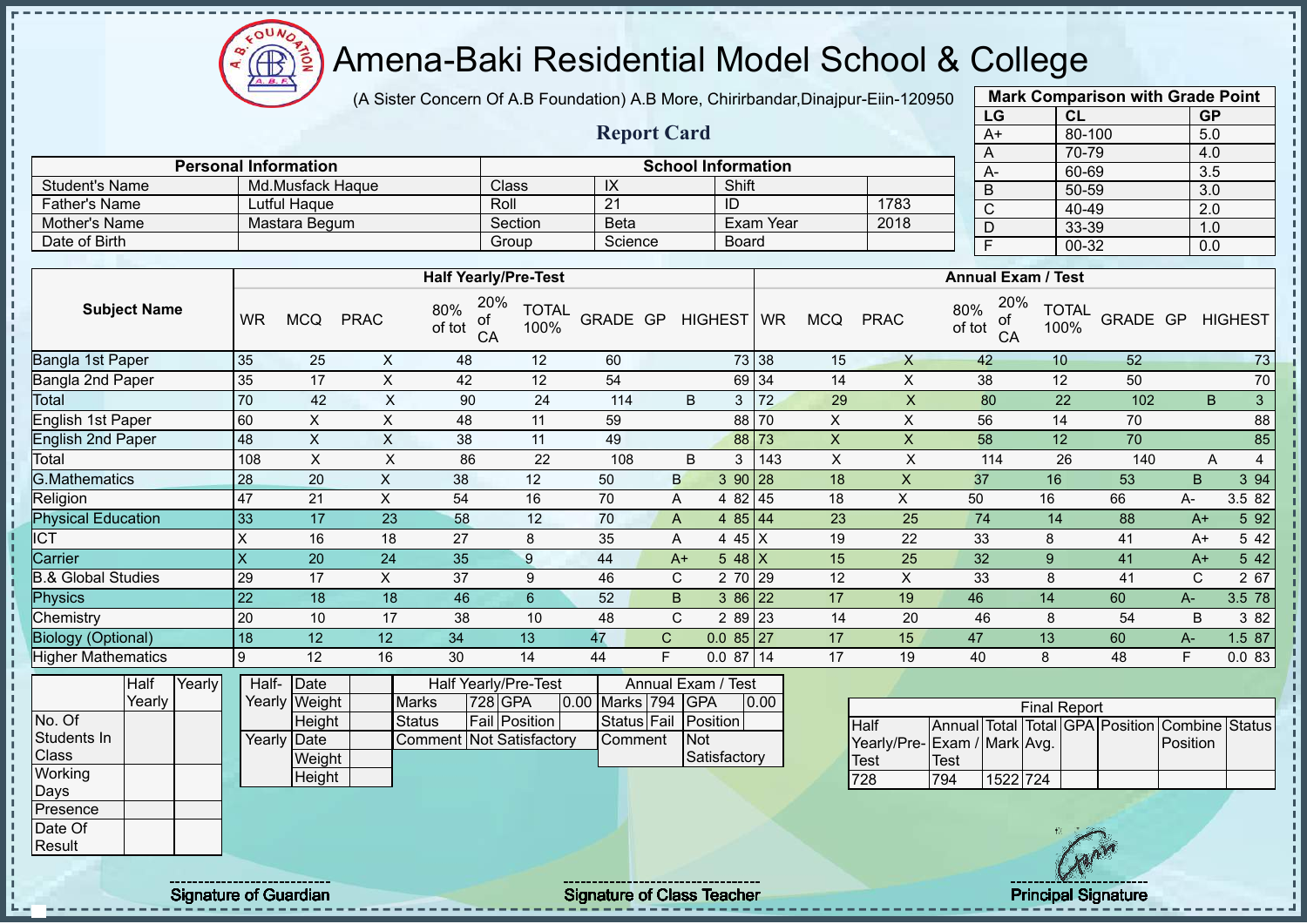$\Omega$ Amena-Baki Residential Model School & College

(A Sister Concern Of A.B Foundation) A.B More, Chirirbandar,Dinajpur-Eiin-120950

| <b>Mark Comparison with Grade Point</b> |           |           |  |  |  |  |  |  |  |  |
|-----------------------------------------|-----------|-----------|--|--|--|--|--|--|--|--|
| LG                                      | <b>CL</b> | <b>GP</b> |  |  |  |  |  |  |  |  |
| $A+$                                    | 80-100    | 5.0       |  |  |  |  |  |  |  |  |
| A                                       | 70-79     | 4.0       |  |  |  |  |  |  |  |  |
| A-                                      | 60-69     | 3.5       |  |  |  |  |  |  |  |  |
| B                                       | 50-59     | 3.0       |  |  |  |  |  |  |  |  |
| C                                       | 40-49     | 2.0       |  |  |  |  |  |  |  |  |
| D                                       | 33-39     | 1.0       |  |  |  |  |  |  |  |  |
| F<br>$00 - 32$<br>0.0                   |           |           |  |  |  |  |  |  |  |  |

|                      |                             |         | <b>Report Card</b> |                           |      | A+ |
|----------------------|-----------------------------|---------|--------------------|---------------------------|------|----|
|                      | <b>Personal Information</b> |         |                    | <b>School Information</b> |      |    |
| Student's Name       | Shuvo Chandra               | Class   | IX                 | Shift                     |      |    |
| <b>Father's Name</b> | Sushanto Kumar das          | Roll    | 22                 | ID                        | 1860 |    |
| Mother's Name        | Rupali rani sarkar          | Section | <b>Beta</b>        | Exam Year                 | 2018 |    |
| Date of Birth        |                             | Group   | Science            | <b>Board</b>              |      |    |

|                               |                         |            |             | <b>Half Yearly/Pre-Test</b>      |                      |          |      |                  | <b>Annual Exam / Test</b> |            |             |                                  |                      |          |      |                     |
|-------------------------------|-------------------------|------------|-------------|----------------------------------|----------------------|----------|------|------------------|---------------------------|------------|-------------|----------------------------------|----------------------|----------|------|---------------------|
| <b>Subject Name</b>           | <b>WR</b>               | <b>MCQ</b> | <b>PRAC</b> | 20%<br>80%<br>οf<br>of tot<br>CA | <b>TOTAL</b><br>100% | GRADE GP |      | HIGHEST WR       |                           | <b>MCQ</b> | <b>PRAC</b> | 20%<br>80%<br>оf<br>of tot<br>CA | <b>TOTAL</b><br>100% | GRADE GP |      | <b>HIGHEST</b>      |
| Bangla 1st Paper              | 45                      | 25         | X           | 56                               | 12                   | 68       |      |                  | 73 42                     | 17         | X           | 47                               | 13                   | 60       |      | 73                  |
| Bangla 2nd Paper              | 41                      | 12         | X           | 42                               | 13                   | 55       |      |                  | 69 40                     | 13         | X           | 42                               | 13                   | 55       |      | 70                  |
| Total                         | 86                      | 37         | X           | 98                               | 25                   | 123      |      | 3.5<br>A-        | 82                        | 30         | X           | 89                               | 26                   | 115      |      | $\mathfrak{S}$<br>B |
| English 1st Paper             | 78                      | X          | X           | 62                               | 15                   | 77       |      |                  | 88 67                     | X          | X           | 54                               | 18                   | 72       |      | 88                  |
| <b>English 2nd Paper</b>      | 62                      | X          | X           | 50                               | 11                   | 61       |      |                  | 88 67                     | X          | X           | 54                               | 11                   | 65       |      | 85                  |
| Total                         | 140                     | X          | X           | 112                              | 26                   | 138      |      | 3.5<br>A-        | 134                       | X          | X           | 108                              | 29                   | 137      | A-   | 3.5                 |
| <b>G.Mathematics</b>          | 34                      | 23         | X.          | 46                               | 16                   | 62       | $A-$ | $3.590$ 42       |                           | 16         | X           | 46                               | 18                   | 64       | $A-$ | 3.5 94              |
| Religion                      | 56                      | 19         | X           | 60                               | 16                   | 76       | A    | 4 82 56          |                           | 22         | X           | 62                               | 16                   | 78       | A    | 4 8 2               |
| <b>Physical Education</b>     | 29                      | 16         | 22          | 54                               | 15                   | 69       | A-   | $3.585$ 44       |                           | 25         | 25          | 75                               | 15                   | 90       | $A+$ | 5 92                |
| ICT                           | X                       | 16         | 18          | 27                               | 8                    | 35       | A    | 4 4 $5 \mid X$   |                           | 15         | 17          | 26                               | 8                    | 34       | А-   | 3.5 42              |
| Carrier                       | $\overline{\mathsf{x}}$ | 20         | 24          | 35                               | 9                    | 44       |      | 5 48 $X$<br>$A+$ |                           | 17         | 23          | 32                               | 10                   | 42       | $A+$ | 5 42                |
| <b>B.&amp; Global Studies</b> | 39                      | 19         | X           | 46                               | 10                   | 56       | B    | 3 70 36          |                           | 18         | X           | 43                               | 8                    | 51       | B    | 3 67                |
| <b>Physics</b>                | 23                      | 16         | 17          | 45                               | 10 <sup>°</sup>      | 55       | B    | 3 86 22          |                           | 16         | 19          | 46                               | 15                   | 61       | $A-$ | 3.5 78              |
| Chemistry                     | 26                      | 14         | 18          | 46                               | 11                   | 57       | B    | 3 89 22          |                           | 15         | 20          | 46                               | 9                    | 55       | B    | 3 82                |
| <b>Biology (Optional)</b>     | 20                      | 16         | 15          | 41                               | 12 <sup>°</sup>      | 53       | B.   | 85 32            |                           | 12         | 15          | 47                               | 13                   | 60       | A-   | 1.5 87              |
| <b>Higher Mathematics</b>     | 20                      | 14         | 20          | 43                               | 15                   | 58       | B    | 3 87             | 20                        | 19         | 20          | 47                               | 15                   | 62       | А-   | 3.5 83              |

|                | Half            | Yearly | Half-       | Date          |              |     | Half Yearly/Pre-Test |                | Annual Exam / Test      |      |  |
|----------------|-----------------|--------|-------------|---------------|--------------|-----|----------------------|----------------|-------------------------|------|--|
|                | Yearlv <b>I</b> |        |             | Yearly Weight | <b>Marks</b> | 826 | <b>GPA</b>           | 3.64 Marks 849 | <b>IGPA</b>             | 3.82 |  |
| No. Of         |                 |        |             | Height        | Status       |     | Pass Position 21     |                | Status Pass Position 20 |      |  |
| Students In    |                 |        | Yearly Date |               | Comment Good |     |                      | <b>Comment</b> | <b>Very Good</b>        |      |  |
| <b>Class</b>   |                 |        |             | Weight        |              |     |                      |                |                         |      |  |
| <b>Working</b> |                 |        |             | Height        |              |     |                      |                |                         |      |  |
| Days           |                 |        |             |               |              |     |                      |                |                         |      |  |
| Presence       |                 |        |             |               |              |     |                      |                |                         |      |  |
| Date Of        |                 |        |             |               |              |     |                      |                |                         |      |  |
| Result         |                 |        |             |               |              |     |                      |                |                         |      |  |

| <b>Final Report</b>         |      |                  |  |  |  |                                                |      |  |  |  |  |  |
|-----------------------------|------|------------------|--|--|--|------------------------------------------------|------|--|--|--|--|--|
| Half                        |      |                  |  |  |  | Annual Total Total GPA Position Combine Status |      |  |  |  |  |  |
| Yearly/Pre-Exam / Mark Avg. |      |                  |  |  |  | <b>Position</b>                                |      |  |  |  |  |  |
| <b>Test</b>                 | Test |                  |  |  |  |                                                |      |  |  |  |  |  |
| 826                         | 849  | 1675 839 3.73 20 |  |  |  |                                                | Pass |  |  |  |  |  |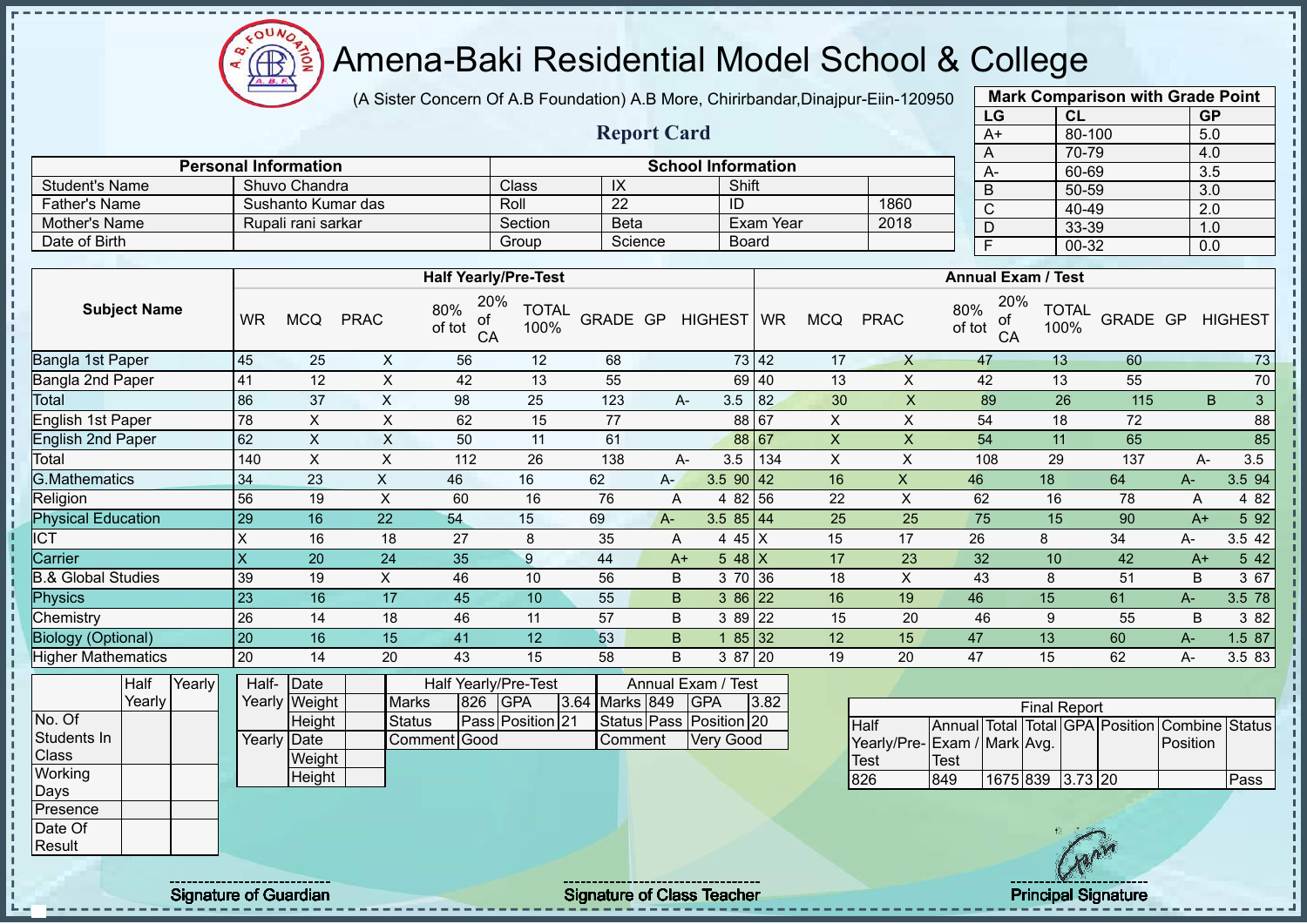Amena-Baki Residential Model School & College

(A Sister Concern Of A.B Foundation) A.B More, Chirirbandar,Dinajpur-Eiin-120950

**Report Card**

|                   | <b>Mark Comparison with Grade Point</b> |           |  |  |  |  |  |  |  |  |  |
|-------------------|-----------------------------------------|-----------|--|--|--|--|--|--|--|--|--|
| LG                | CL                                      | <b>GP</b> |  |  |  |  |  |  |  |  |  |
| $A+$              | 80-100                                  | 5.0       |  |  |  |  |  |  |  |  |  |
| A                 | 70-79                                   | 4.0       |  |  |  |  |  |  |  |  |  |
| A-                | 60-69                                   | 3.5       |  |  |  |  |  |  |  |  |  |
| B                 | 50-59                                   | 3.0       |  |  |  |  |  |  |  |  |  |
| C                 | 40-49                                   | 2.0       |  |  |  |  |  |  |  |  |  |
| D                 | 33-39                                   | 1.0       |  |  |  |  |  |  |  |  |  |
| Ë<br>00-32<br>0.0 |                                         |           |  |  |  |  |  |  |  |  |  |
|                   |                                         |           |  |  |  |  |  |  |  |  |  |

|                       | <b>Personal Information</b> |              | $A-$    |              |      |  |
|-----------------------|-----------------------------|--------------|---------|--------------|------|--|
| <b>Student's Name</b> | Shakil Aman                 | <b>Class</b> | IX      | Shift        |      |  |
| <b>Father's Name</b>  | MD.Rashidul islam           | Roll         | 23      | ID           | 1874 |  |
| Mother's Name         | MST.Avsha siddika           | Section      | Beta    | Exam Year    | 2018 |  |
| Date of Birth         |                             | Group        | Science | <b>Board</b> |      |  |

|                                                                                                    |           |                          |             | <b>Half Yearly/Pre-Test</b>                                                                                                                                                                                                                                                                                                        |                      |          |              |                                             |       |                |             | <b>Annual Exam / Test</b>        |                      |          |             |                |
|----------------------------------------------------------------------------------------------------|-----------|--------------------------|-------------|------------------------------------------------------------------------------------------------------------------------------------------------------------------------------------------------------------------------------------------------------------------------------------------------------------------------------------|----------------------|----------|--------------|---------------------------------------------|-------|----------------|-------------|----------------------------------|----------------------|----------|-------------|----------------|
| <b>Subject Name</b>                                                                                | <b>WR</b> | <b>MCQ</b>               | <b>PRAC</b> | 20%<br>80%<br>of<br>of tot<br>CA                                                                                                                                                                                                                                                                                                   | <b>TOTAL</b><br>100% | GRADE GP |              | HIGHEST WR                                  |       | <b>MCQ</b>     | <b>PRAC</b> | 20%<br>80%<br>оf<br>of tot<br>CA | <b>TOTAL</b><br>100% | GRADE GP |             | <b>HIGHEST</b> |
| Bangla 1st Paper                                                                                   | 42        | 23                       | X           | 52                                                                                                                                                                                                                                                                                                                                 | 12                   | 64       |              |                                             | 73 44 | 17             | $\sf X$     | 49                               | 11                   | 60       |             | 73             |
| Bangla 2nd Paper                                                                                   | 39        | 14                       | X           | 42                                                                                                                                                                                                                                                                                                                                 | 13                   | 55       |              |                                             | 69 37 | 14             | X           | 41                               | 13                   | 54       |             | 70             |
| Total                                                                                              | 81        | 37                       | X           | 94                                                                                                                                                                                                                                                                                                                                 | 25                   | 119      |              | B<br>3                                      | 81    | 31             | X           | 90                               | 24                   | 114      |             | 3<br>B.        |
| English 1st Paper                                                                                  | 58        | X                        | X           | 46                                                                                                                                                                                                                                                                                                                                 | 12                   | 58       |              |                                             | 88 82 | Χ              | X           | 66                               | 15                   | 81       |             | 88             |
| <b>English 2nd Paper</b>                                                                           | 55        | X                        | X           | 44                                                                                                                                                                                                                                                                                                                                 | 9                    | 53       |              |                                             | 88 57 | $\pmb{\times}$ | X           | 46                               | 13                   | 59       |             | 85             |
| Total                                                                                              | 113       | X                        | X           | 90                                                                                                                                                                                                                                                                                                                                 | 21                   | 111      |              | B<br>3                                      | 139   | X              | X           | 112                              | 28                   | 140      |             | 4<br>A         |
| G.Mathematics                                                                                      | 24        | 26                       | X           | 40                                                                                                                                                                                                                                                                                                                                 | 13                   | 53       | F.           | 0.09032                                     |       | 19             | X           | 41                               | 14                   | 55       | B           | 3 94           |
| Religion                                                                                           | 43        | 16                       | X           | 47                                                                                                                                                                                                                                                                                                                                 | 15                   | 62       | А-           | $3.582$ 46                                  |       | 16             | X           | 50                               | 16                   | 66       | А-          | 3.5 82         |
| <b>Physical Education</b>                                                                          | 34        | 16                       | 23          | 58                                                                                                                                                                                                                                                                                                                                 | 13                   | 71       | A            | 4 $85 \,   \, 44$                           |       | 24             | 25          | 74                               | 15                   | 89       | $A+$        | 5 92           |
| <b>CT</b>                                                                                          | X         | 18                       | 20          | 30                                                                                                                                                                                                                                                                                                                                 | 8                    | 38       | A            | 4 45 $X$                                    |       | 21             | 15          | 29                               | $\overline{7}$       | 36       | A           | 4 4 2          |
| Carrier                                                                                            | X         | 20                       | 24          | 35                                                                                                                                                                                                                                                                                                                                 | 9                    | 44       | $A+$         | $548$ X                                     |       | 16             | 24          | 32                               | 10                   | 42       | $A+$        | 5 42           |
| & Global Studies                                                                                   | 29        | 20                       | X           | 39                                                                                                                                                                                                                                                                                                                                 |                      | 46       | $\mathsf{C}$ | 2 70 30                                     |       | 16             | X           | 37                               | 12                   | 49       | $\mathbf C$ | 2 67           |
| Physics                                                                                            | 26        | 19                       | 18          | 50                                                                                                                                                                                                                                                                                                                                 | 9 <sup>°</sup>       | 59       | B            | $386$ 23                                    |       | 15             | 18          | 45                               | 15                   | 60       | A-          | 3.5 78         |
| Chemistry                                                                                          | 20        | 11                       | 14          | 36                                                                                                                                                                                                                                                                                                                                 | 10                   | 46       | C            | 2 89 23                                     |       | 10             | 19          | 42                               | 9                    | 51       | B           | 3 8 2          |
| <b>Biology (Optional)</b>                                                                          | 20        | 15                       | 15          | 40                                                                                                                                                                                                                                                                                                                                 | 13                   | 53       | B.           |                                             | 85 32 | 18             | 15          | 52                               | 12                   | 64       | A-          | 1.5 87         |
| <b>Higher Mathematics</b>                                                                          | 20        | 17                       | 20          | 46                                                                                                                                                                                                                                                                                                                                 | 19                   | 65       | А-           | 3.5 87                                      | 20    | 16             | 20          | 45                               | 10                   | 55       | B           | 3 8 3          |
| $\frac{1}{2}$ is $\frac{1}{2}$ if $\frac{1}{2}$ if $\frac{1}{2}$ if $\frac{1}{2}$ if $\frac{1}{2}$ |           | $\overline{\phantom{a}}$ |             | $\mathbf{1}$ $\mathbf{1}$ $\mathbf{1}$ $\mathbf{1}$ $\mathbf{1}$ $\mathbf{1}$ $\mathbf{1}$ $\mathbf{1}$ $\mathbf{1}$ $\mathbf{1}$ $\mathbf{1}$ $\mathbf{1}$ $\mathbf{1}$ $\mathbf{1}$ $\mathbf{1}$ $\mathbf{1}$ $\mathbf{1}$ $\mathbf{1}$ $\mathbf{1}$ $\mathbf{1}$ $\mathbf{1}$ $\mathbf{1}$ $\mathbf{1}$ $\mathbf{1}$ $\mathbf{$ | $\tau$ .             |          |              | $\sim$ $\sim$ $\sim$ $\sim$<br>$\mathbf{r}$ |       |                |             |                                  |                      |          |             |                |

|              | Half   | Yearly | Half- Date  |               |                                 | <b>Half Yearly/Pre-Test</b> |                | Annual Exam / Test      |      |
|--------------|--------|--------|-------------|---------------|---------------------------------|-----------------------------|----------------|-------------------------|------|
|              | Yearly |        |             | Yearly Weight | <b>Marks</b>                    | 767 GPA                     | 0.00 Marks 821 | <b>IGPA</b>             | 3.68 |
| No. Of       |        |        |             | Height        | <b>Status</b>                   | <b>Fail Position</b>        |                | Status Pass Position 25 |      |
| Students In  |        |        | Yearly Date |               | <b>Comment Not Satisfactory</b> |                             | Comment        | <b>Very Good</b>        |      |
| <b>Class</b> |        |        |             | Weight        |                                 |                             |                |                         |      |
| Working      |        |        |             | Height        |                                 |                             |                |                         |      |
| <b>IDays</b> |        |        |             |               |                                 |                             |                |                         |      |
| Presence     |        |        |             |               |                                 |                             |                |                         |      |
| Date Of      |        |        |             |               |                                 |                             |                |                         |      |

| <b>Final Report</b>         |      |                  |  |  |  |                                                |      |  |  |  |  |  |  |  |
|-----------------------------|------|------------------|--|--|--|------------------------------------------------|------|--|--|--|--|--|--|--|
| <b>Half</b>                 |      |                  |  |  |  | Annual Total Total GPA Position Combine Status |      |  |  |  |  |  |  |  |
| Yearly/Pre-Exam / Mark Avg. |      |                  |  |  |  | <b>IPosition</b>                               |      |  |  |  |  |  |  |  |
| <b>I</b> Test               | Test |                  |  |  |  |                                                |      |  |  |  |  |  |  |  |
| 767                         | 821  | 1588 795 3.11 25 |  |  |  |                                                | Pass |  |  |  |  |  |  |  |

ΩU **AR** 

Result

л - II  $\mathbf{I}$  $\mathbf{I}$ 

Signature of Guardian Signature of Class Teacher Principal Signature of Class Teacher Principal Signature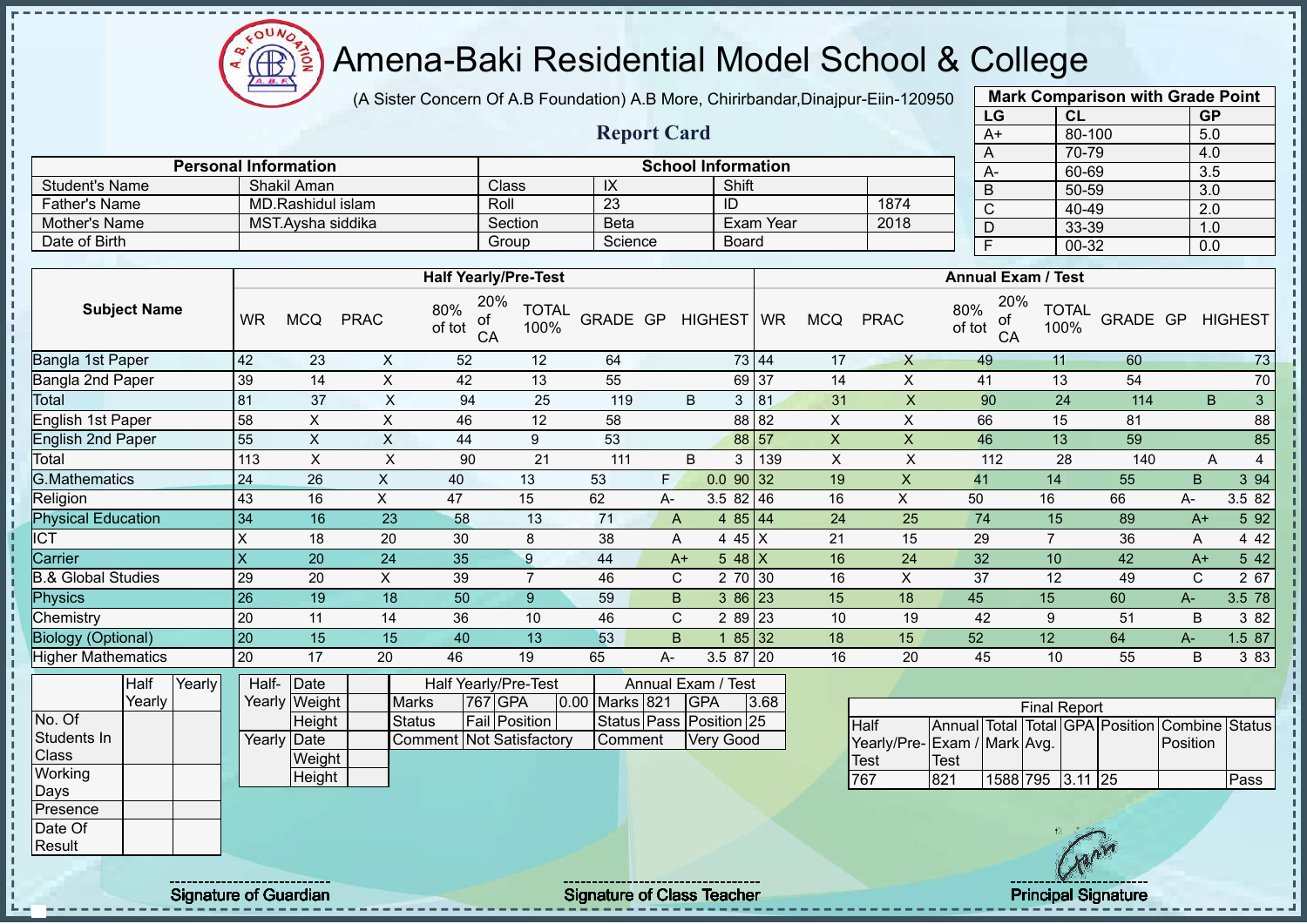$O<sub>U</sub>$ Æ

## Amena-Baki Residential Model School & College

(A Sister Concern Of A.B Foundation) A.B More, Chirirbandar,Dinajpur-Eiin-120950

**Report Card**

**Personal Information School Information** 

Father's Name MD.NURUL ISLAM Roll 24 ID 1890<br>
Mother's Name KAZI ROKEYA KHATUN Section Beta Exam Year 2018

Student's Name ABDUR RAKIB Class IX Shift<br>
Father's Name MD.NURUL ISLAM Roll 24 ID

Mother's Name KAZI ROKEYA KHATUN Section Beta Exam Year Date of Birth Group Science Research And Science Science Board

| <b>Mark Comparison with Grade Point</b> |        |           |  |  |  |  |  |  |  |  |  |
|-----------------------------------------|--------|-----------|--|--|--|--|--|--|--|--|--|
| LG                                      | CL     | <b>GP</b> |  |  |  |  |  |  |  |  |  |
| $\overline{A+}$                         | 80-100 | 5.0       |  |  |  |  |  |  |  |  |  |
| A                                       | 70-79  | 4.0       |  |  |  |  |  |  |  |  |  |
| A-                                      | 60-69  | 3.5       |  |  |  |  |  |  |  |  |  |
| B                                       | 50-59  | 3.0       |  |  |  |  |  |  |  |  |  |
| C                                       | 40-49  | 2.0       |  |  |  |  |  |  |  |  |  |
| D                                       | 33-39  | 1.0       |  |  |  |  |  |  |  |  |  |
| F                                       | 00-32  | 0.0       |  |  |  |  |  |  |  |  |  |
|                                         |        |           |  |  |  |  |  |  |  |  |  |

|                               |             |                |                           | <b>Half Yearly/Pre-Test</b>      |                      |                |       |                         |       |              |                             |               | <b>Annual Exam / Test</b> |                      |                                                |              |                |
|-------------------------------|-------------|----------------|---------------------------|----------------------------------|----------------------|----------------|-------|-------------------------|-------|--------------|-----------------------------|---------------|---------------------------|----------------------|------------------------------------------------|--------------|----------------|
| <b>Subject Name</b>           | <b>WR</b>   | <b>MCQ</b>     | <b>PRAC</b>               | 20%<br>80%<br>ot<br>of tot<br>CA | <b>TOTAL</b><br>100% | GRADE GP       |       | HIGHEST WR              |       | <b>MCQ</b>   | <b>PRAC</b>                 | 80%<br>of tot | 20%<br>оf<br>CA           | <b>TOTAL</b><br>100% | GRADE GP                                       |              | <b>HIGHEST</b> |
| Bangla 1st Paper              | 35          | 18             | X                         | 42                               | 12                   | 54             |       |                         | 73 41 | 16           | $\times$                    |               | 46                        | 10                   | 56                                             |              | 73             |
| Bangla 2nd Paper              | 42          | 8              | X                         | 40                               | 14                   | 54             |       |                         | 69 40 | 14           | X                           |               | 43                        | 15                   | 58                                             |              | 70             |
| Total                         | 77          | 26             | $\boldsymbol{\mathsf{X}}$ | 82                               | 26                   | 108            |       | B<br>3 <sup>1</sup>     | 81    | 30           | $\boldsymbol{\mathsf{X}}$   |               | 89                        | 25                   | 114                                            | B            | 3              |
| English 1st Paper             | 85          | X              | $\mathsf X$               | 68                               | 18                   | 86             |       |                         | 88 85 | X            | $\boldsymbol{\mathsf{X}}$   |               | 68                        | 18                   | 86                                             |              | 88             |
| <b>English 2nd Paper</b>      | 57          | $\pmb{\times}$ | X                         | 46                               | 9                    | 55             |       |                         | 88 61 | $\mathsf{X}$ | $\sf X$                     |               | 49                        | 14                   | 63                                             |              | 85             |
| Total                         | 142         | $\mathsf X$    | $\sf X$                   | 114                              | 27                   | 141            |       | A<br>4                  | 146   | Χ            | $\pmb{\times}$              |               | 117                       | 32                   | 149                                            | Α            | $\overline{4}$ |
| G.Mathematics                 | 35          | 26             | $\pmb{\times}$            | 49                               | 19                   | 68             | $A -$ | 3.5 90 $ 44$            |       | 19           | $\mathsf{X}$                | 50            |                           | 17                   | 67                                             | $A-$         | $3.5\sqrt{94}$ |
| Religion                      | 55          | 17             | $\pmb{\times}$            | 58                               | 16                   | 74             | Α     | 82<br>4                 | 50    | 21           | $\boldsymbol{\mathsf{X}}$   | 57            |                           | 16                   | 73                                             | Α            | 4 8 2          |
| <b>Physical Education</b>     | 40          | 14             | 22                        | 61                               | 13                   | 74             | A     | 4 $85 \mid 45$          |       | 25           | 25                          |               | 76                        | 14                   | 90                                             | $A+$         | 5 9 2          |
| <b>ICT</b>                    | $\mathsf X$ | 13             | 17                        | 24                               | 8                    | 32             | A-    | 3.5 $45 \mid X$         |       | 11           | 15                          | 21            |                           | 8                    | 29                                             | B            | 3 4 2          |
| Carrier                       | X           | 22             | 24                        | 37                               | 9                    | 46             |       | $548$ X<br>$A+$         |       | 18           | 22                          | 32            |                           | 10                   | 42                                             | $A+$         | 5 42           |
| <b>B.&amp; Global Studies</b> | 31          | 26             | X                         | 46                               | 10                   | 56             | B     | 3 70 32                 |       | 15           | X                           | 38            |                           | 8                    | 46                                             | $\mathsf{C}$ | 2 67           |
| <b>Physics</b>                | 32          | 22             | 17                        | 57                               | 8                    | 65             | A-    | $3.586$ 21              |       | 20           | 17                          | 46            |                           | 17                   | 63                                             | $A -$        | 3.5 78         |
| Chemistry                     | 26          | 13             | 18                        | 46                               | 11                   | 57             | B     | 3 89 28                 |       | 12           | 20                          | 48            |                           | 10                   | 58                                             | B            | 3 8 2          |
| <b>Biology (Optional)</b>     | 23          | 17             | 15                        | 44                               | 13                   | 57             | B     |                         | 85 33 | 13           | 15                          | 49            |                           | 11                   | 60                                             | A-           | 1.5 87         |
| <b>Higher Mathematics</b>     | 20          | 16             | 20                        | 45                               | 15                   | 60             | A-    | 3.5 87 28               |       | 14           | 20                          | 50            |                           | 10                   | 60                                             | $A -$        | 3.5 83         |
| Half<br>Yearly                | Half-       | Date           |                           | Half Yearly/Pre-Test             |                      |                |       | Annual Exam / Test      |       |              |                             |               |                           |                      |                                                |              |                |
| Yearly                        |             | Yearly Weight  | <b>Marks</b>              | 838<br><b>GPA</b>                |                      | 3.73 Marks 851 |       | <b>GPA</b>              | 3.73  |              |                             |               |                           | <b>Final Report</b>  |                                                |              |                |
| No. Of                        |             | Height         | <b>Status</b>             |                                  | Pass Position 18     |                |       | Status Pass Position 21 |       |              | <b>Half</b>                 |               |                           |                      | Annual Total Total GPA Position Combine Status |              |                |
| Students In                   |             | Yearly Date    |                           | Good<br>Comment                  |                      | Comment        |       | <b>Very Good</b>        |       |              | Yearly/Pre-Exam / Mark Avg. |               |                           |                      |                                                | Position     |                |
| <b>Class</b>                  |             | Weight         |                           |                                  |                      |                |       |                         |       |              | <b>Test</b>                 | <b>Test</b>   |                           |                      |                                                |              |                |
| Working                       |             | Height         |                           |                                  |                      |                |       |                         |       |              | 838                         | 851           | 1689 846 3.73 19          |                      |                                                |              | Pass           |
| Days                          |             |                |                           |                                  |                      |                |       |                         |       |              |                             |               |                           |                      |                                                |              |                |
| Presence<br>Date Of           |             |                |                           |                                  |                      |                |       |                         |       |              |                             |               |                           |                      |                                                |              |                |
| Result                        |             |                |                           |                                  |                      |                |       |                         |       |              |                             |               |                           |                      |                                                |              |                |
|                               |             |                |                           |                                  |                      |                |       |                         |       |              |                             |               |                           |                      |                                                |              |                |

 $\mathbf{I}$ 

Signature of Guardian Signature of Class Teacher Principal Signature of Guardian Signature of Class Teacher Principal Signature

 $\mathcal{L}$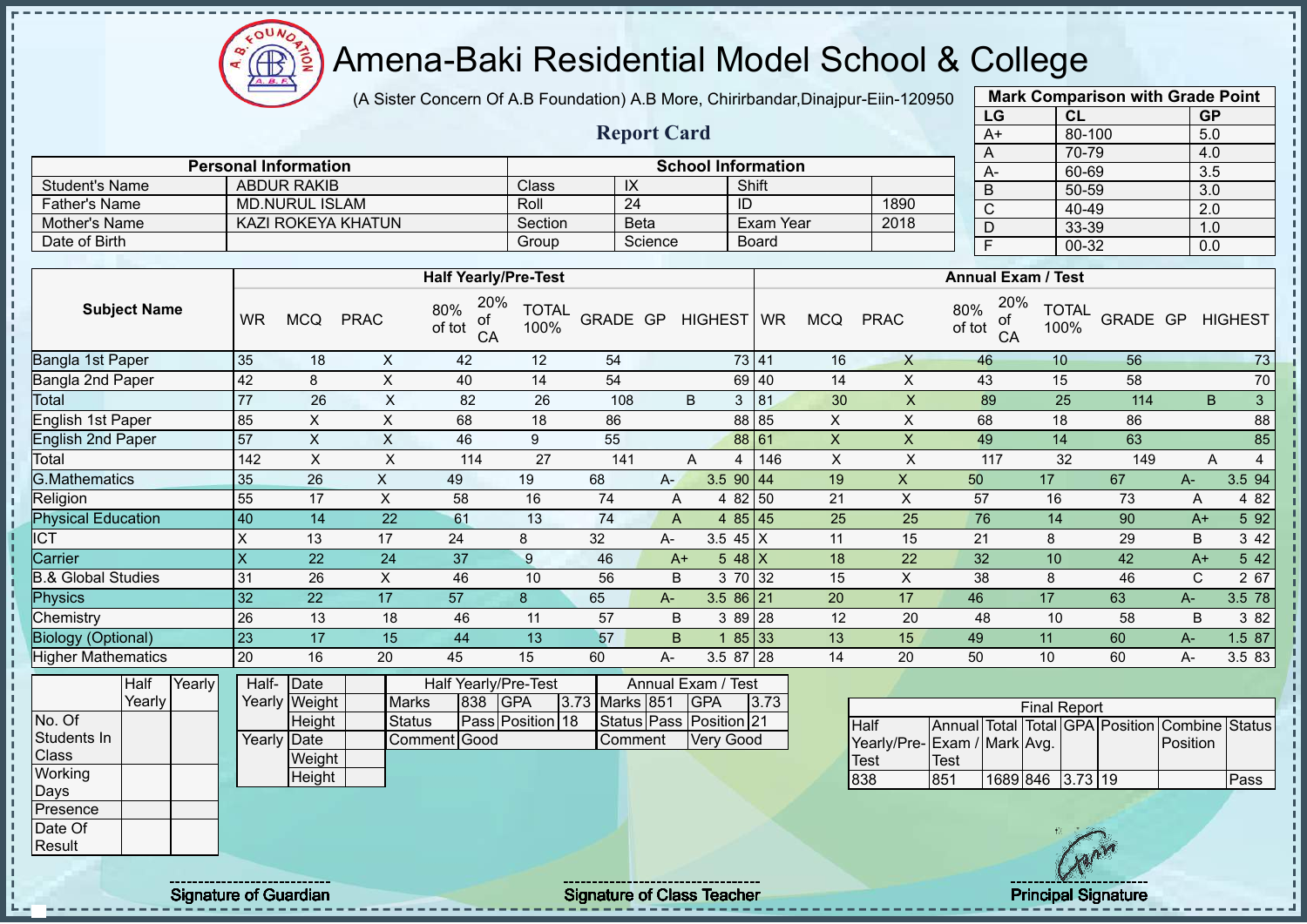$\Omega$ **AB** 

# Amena-Baki Residential Model School & College

(A Sister Concern Of A.B Foundation) A.B More, Chirirbandar,Dinajpur-Eiin-120950

**Report Card**

| <b>Mark Comparison with Grade Point</b> |        |           |  |  |  |  |  |  |  |  |  |
|-----------------------------------------|--------|-----------|--|--|--|--|--|--|--|--|--|
| LG                                      | CL     | <b>GP</b> |  |  |  |  |  |  |  |  |  |
| $A+$                                    | 80-100 | 5.0       |  |  |  |  |  |  |  |  |  |
| A                                       | 70-79  | 4.0       |  |  |  |  |  |  |  |  |  |
| A-                                      | 60-69  | 3.5       |  |  |  |  |  |  |  |  |  |
| B                                       | 50-59  | 3.0       |  |  |  |  |  |  |  |  |  |
| $\mathsf{C}$                            | 40-49  | 2.0       |  |  |  |  |  |  |  |  |  |
| D                                       | 33-39  | 1.0       |  |  |  |  |  |  |  |  |  |
| F                                       | 00-32  | 0.0       |  |  |  |  |  |  |  |  |  |

| <b>School Information</b><br><b>Personal Information</b> |                   |         |             |           |      |  |      |  |  |  |  |  |  |  |
|----------------------------------------------------------|-------------------|---------|-------------|-----------|------|--|------|--|--|--|--|--|--|--|
| Student's Name                                           | Mehedi Hassan     | Class   | IX          | Shift     |      |  | $A-$ |  |  |  |  |  |  |  |
| <b>Father's Name</b>                                     | Abdul Moman       | Roll    | 25          | ID        | 1895 |  |      |  |  |  |  |  |  |  |
| Mother's Name                                            | Shilpi ara Parvin | Section | <b>Beta</b> | Exam Year | 2018 |  |      |  |  |  |  |  |  |  |
| Date of Birth                                            |                   | Group   | Science     | Board     |      |  |      |  |  |  |  |  |  |  |

|                               |           |            |             | <b>Half Yearly/Pre-Test</b>      |                      |          |       |                  |          |            |              | <b>Annual Exam / Test</b>        |                      |          |       |                |
|-------------------------------|-----------|------------|-------------|----------------------------------|----------------------|----------|-------|------------------|----------|------------|--------------|----------------------------------|----------------------|----------|-------|----------------|
| <b>Subject Name</b>           | <b>WR</b> | <b>MCQ</b> | <b>PRAC</b> | 20%<br>80%<br>οf<br>of tot<br>CA | <b>TOTAL</b><br>100% | GRADE GP |       | HIGHEST WR       |          | <b>MCQ</b> | <b>PRAC</b>  | 20%<br>80%<br>оf<br>of tot<br>CA | <b>TOTAL</b><br>100% | GRADE GP |       | <b>HIGHEST</b> |
| Bangla 1st Paper              | 39        | 18         | X.          | 46                               | 13                   | 59       |       |                  | 73 49    | 22         | $\mathsf{X}$ | 57                               | 11                   | 68       |       | 73             |
| Bangla 2nd Paper              | 43        | 12         | X           | 44                               | 14                   | 58       |       |                  | 69 40    | 18         | X            | 46                               | 14                   | 60       |       | $70\,$         |
| Total                         | 82        | 30         | X           | 90                               | 27                   | 117      |       | 3<br>B           | 89       | 40         | X            | 103                              | 25                   | 128      | $A -$ | 3.5            |
| English 1st Paper             | 87        | X.         | X           | 70                               | 17                   | 87       |       |                  | 88 86    | X          | X            | 69                               | 17                   | 86       |       | 88             |
| <b>English 2nd Paper</b>      | 71        | X          | X           | 57                               | 11                   | 68       |       |                  | 88 78    | X          | X.           | 62                               | 14                   | 76       |       | 85             |
| Total                         | 158       | X          | X           | 127                              | 28                   | 155      |       | A<br>4           | 164      | X          | X            | 131                              | 31                   | 162      |       | 5<br>$A+$      |
| <b>G.Mathematics</b>          | 28        | 29         | X           | 46                               | 18                   | 64       | $A -$ | $3.5$ 90 48      |          | 19         | X            | 54                               | 18                   | 72       | A     | 4 94           |
| Religion                      | 53        | 21         | X           | 59                               | 16                   | 75       | A     |                  | 4 82 53  | 20         | X            | 58                               | 15                   | 73       | A     | 4 8 2          |
| <b>Physical Education</b>     | 38        | 16         | 22          | 61                               | 15                   | 76       | A     |                  | $485$ 45 | 25         | 25           | 76                               | 14                   | 90       | $A+$  | 5 92           |
| ICT                           | X         | 15         | 20          | 28                               | 8                    | 36       | A     | 4 45 $X$         |          | 16         | 20           | 29                               | 8                    | 37       | A     | 4 4 2          |
| Carrier                       | X         | 23         | 24          | 38                               | 9                    | 47       |       | 5 48 $X$<br>$A+$ |          | 19         | 21           | 32                               | 10                   | 42       | $A+$  | 5 42           |
| <b>B.&amp; Global Studies</b> | 31        | 17         | X           | 38                               | 11                   | 49       | C     |                  | 2 70 35  | 18         | X            | 42                               | 12                   | 54       | B     | 3 67           |
| <b>Physics</b>                | 31        | 23         | 20          | 59                               | 12                   | 71       | A     |                  | 4 86 32  | 15         | 17           | 51                               | 17                   | 68       | $A-$  | 3.5 78         |
| Chemistry                     | 27        | 13         | 19          | 47                               | 11                   | 58       | B     |                  | 3 89 32  | 10         | 20           | 50                               | 13                   | 63       | A-    | 3.5 82         |
| <b>Biology (Optional)</b>     | 25        | 17         | 15          | 46                               | 16                   | 62       | $A-$  | $1.585$ 34       |          | 21         | 15           | 56                               | 14                   | 70       | A     | 2 87           |
| <b>Higher Mathematics</b>     | 20        | 14         | 20          | 43                               | 19                   | 62       | А-    | 3.5 87 33        |          | 17         | 20           | 56                               | 13                   | 69       | А-    | 3.5 83         |

|              | Half   | Yearly | Half-Date     |               | Half Yearly/Pre-Test |                         |      |  |           | Annual Exam / Test      |      |                              |      |                     |     |                                                |      |
|--------------|--------|--------|---------------|---------------|----------------------|-------------------------|------|--|-----------|-------------------------|------|------------------------------|------|---------------------|-----|------------------------------------------------|------|
|              | Yearly |        | Yearly Weight | <b>Marks</b>  | $ 872\rangle$        | <b>IGPA</b>             | 3.77 |  | Marks 928 | <b>GPA</b>              | 4.18 |                              |      | <b>Final Report</b> |     |                                                |      |
| No. Of       |        |        | Height        | <b>Status</b> |                      | <b>Pass Position 17</b> |      |  |           | Status Pass Position 13 |      | <b>I</b> Half                |      |                     |     | Annual Total Total GPA Position Combine Status |      |
| Students In  |        |        | Yearly Date   | Comment Good  |                      |                         |      |  | Comment   | <b>Very Good</b>        |      | Yearly/Pre- Exam / Mark Avg. |      |                     |     | Position                                       |      |
| <b>Class</b> |        |        | Weight        |               |                      |                         |      |  |           |                         |      | <b>Test</b>                  | Test |                     |     |                                                |      |
| Working      |        |        | Height        |               |                      |                         |      |  |           |                         |      | 872                          | 928  | 1800 901  3.98   16 |     |                                                | Pass |
| Days         |        |        |               |               |                      |                         |      |  |           |                         |      |                              |      |                     |     |                                                |      |
| Presence     |        |        |               |               |                      |                         |      |  |           |                         |      |                              |      |                     |     |                                                |      |
| Date Of      |        |        |               |               |                      |                         |      |  |           |                         |      |                              |      |                     |     |                                                |      |
| Result       |        |        |               |               |                      |                         |      |  |           |                         |      |                              |      |                     | LAV |                                                |      |

 $\mathcal{N}$ Signature of Guardian Signature of Class Teacher Principal Signature Principal Signature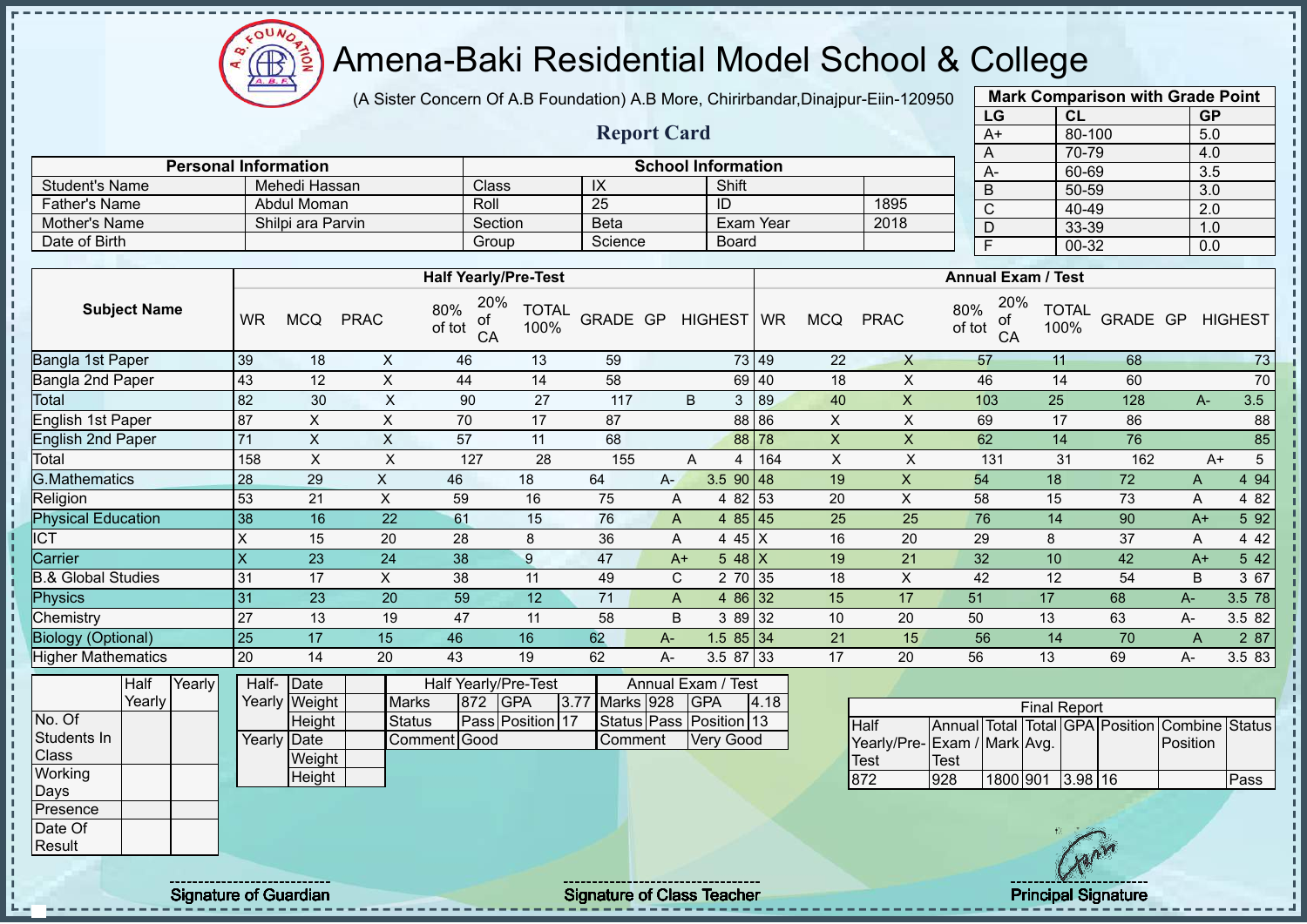$\mathbf{a}$ **AR** 

# Amena-Baki Residential Model School & College

(A Sister Concern Of A.B Foundation) A.B More, Chirirbandar,Dinajpur-Eiin-120950

**Report Card**

| <b>Mark Comparison with Grade Point</b> |        |           |  |  |  |  |  |  |  |  |  |
|-----------------------------------------|--------|-----------|--|--|--|--|--|--|--|--|--|
| LG                                      | CL     | <b>GP</b> |  |  |  |  |  |  |  |  |  |
| $A+$                                    | 80-100 | 5.0       |  |  |  |  |  |  |  |  |  |
| Α                                       | 70-79  | 4.0       |  |  |  |  |  |  |  |  |  |
| A-                                      | 60-69  | 3.5       |  |  |  |  |  |  |  |  |  |
| B                                       | 50-59  | 3.0       |  |  |  |  |  |  |  |  |  |
| C                                       | 40-49  | 2.0       |  |  |  |  |  |  |  |  |  |
| D                                       | 33-39  | 1.0       |  |  |  |  |  |  |  |  |  |
| F                                       | 00-32  | 0.0       |  |  |  |  |  |  |  |  |  |
|                                         |        |           |  |  |  |  |  |  |  |  |  |

|                       |                             |         |             |                           | $\overline{ }$ | 70-79 | $+$ . |         |  |  |  |
|-----------------------|-----------------------------|---------|-------------|---------------------------|----------------|-------|-------|---------|--|--|--|
|                       | <b>Personal Information</b> |         |             | <b>School Information</b> |                | $A-$  | 60-69 | 3.      |  |  |  |
| <b>Student's Name</b> | S.M.FARHAM                  | Class   | IX          | Shift                     |                |       | 50-59 | 3.      |  |  |  |
| <b>Father's Name</b>  | S.M.MOKTER                  | Roll    | -26         | ΙD                        | 2022           |       | 40-49 | റ<br>z. |  |  |  |
| Mother's Name         | <b>MONIRA AKTER</b>         | Section | <b>Beta</b> | Exam Year                 | 2018           |       | 33-39 |         |  |  |  |
| Date of Birth         |                             | Group   | Science     | Board                     |                |       | 00-32 | 0.      |  |  |  |
|                       |                             |         |             |                           |                |       |       |         |  |  |  |
|                       | <b>Half Yearly/Pre-Test</b> |         |             | <b>Annual Exam / Test</b> |                |       |       |         |  |  |  |
| ------                | $\ldots$ 20% $\ldots$       |         |             | $\sim 20\%$ $= -1$        |                |       |       |         |  |  |  |

| <b>Subject Name</b>       | WR  | <b>MCQ</b> | <b>PRAC</b> | 20%<br>80%<br>of<br>of tot<br>CA | <b>TOTAL</b><br>100% | GRADE GP |      | <b>HIGHEST</b> | <b>WR</b> | <b>MCQ</b> | <b>PRAC</b> | 20%<br>80%<br>of<br>of tot<br>CA | <b>TOTAL</b><br>100% | GRADE GP |      | <b>HIGHEST</b> |
|---------------------------|-----|------------|-------------|----------------------------------|----------------------|----------|------|----------------|-----------|------------|-------------|----------------------------------|----------------------|----------|------|----------------|
| Bangla 1st Paper          | 32  | 21         | X           | 42                               | 11                   | 53       |      |                | 73 34     | 23         | X           | 46                               | 9                    | 55       |      | 73             |
| Bangla 2nd Paper          | 36  | 12         | X           | 38                               | 12                   | 50       |      | 69             | 35        | 16         | X           | 41                               | 13                   | 54       |      | $70\,$         |
| <b>Total</b>              | 68  | 33         | X           | 80                               | 23                   | 103      |      | B<br>3         | 69        | 39         | X           | 87                               | 22                   | 109      | B.   | 3 <sup>1</sup> |
| English 1st Paper         | 86  | X          | X           | 69                               | 17                   | 86       |      | 88             | 81        | X          | X           | 65                               | 17                   | 82       |      | 88             |
| <b>English 2nd Paper</b>  | 58  | X          | X           | 46                               | 11                   | 57       |      |                | 88 74     | X          | X           | 59                               | 13                   | 72       |      | 85             |
| Total                     | 144 | X          | X           | 115                              | 28                   | 143      |      | Α<br>4         | 155       | X          | X           | 124                              | 30                   | 154      | A    | 4              |
| <b>G.Mathematics</b>      | 28  | 29         | X.          | 46                               | 15                   | 61       | A-   | $3.5$ 90 45    |           | 21         | X           | 53                               | 18                   | 71       | A    | 4 9 4          |
| Religion                  | 51  | 23         | X           | 59                               | 14                   | 73       | A    | 4 8 2          | 38        | 17         | X           | 44                               | 16                   | 60       | A-   | 3.5 82         |
| <b>Physical Education</b> | 36  | 20         | 23          | 63                               | 11                   | 74       | A    |                | 485 45    | 24         | 25          | 75                               | 15                   | 90       | $A+$ | 5 92           |
| <b>ICT</b>                | X   | 12         | 15          | 22                               | 9                    | 31       | А-   | 3.5 45 $X$     |           | 18         | 22          | 32                               | 8                    | 40       | $A+$ | 5 42           |
| Carrier                   | X   | 24         | 25          | 39                               | 9                    | 48       | $A+$ |                | 5 48 $X$  | 17         | 23          | 32                               | 10                   | 42       | $A+$ | 5 42           |
| 3.& Global Studies        | 29  | 23         | X           | 42                               | 10                   | 52       | B    |                | 3 70 30   | 20         | X           | 40                               | 9                    | 49       | С    | 2 67           |
| <b>Physics</b>            | 26  | 22         | 21          | 55                               | 11                   | 66       | A-   | $3.586$ 21     |           | 15         | 16          | 42                               | 12                   | 54       | B    | 3 78           |
| Chemistry                 | 30  | 13         | 20          | 50                               | 8                    | 58       | B    |                | 3 89 21   | 12         | 19          | 42                               | 6                    | 48       | С    | 2 8 2          |
| <b>Biology (Optional)</b> | 22  | 16         | 18          | 45                               | 11                   | 56       | B.   |                | 85<br> 27 | 19         | 15          | 49                               | 10                   | 59       | B    | 187            |
| <b>Higher Mathematics</b> | 22  | 16         | 21          | 47                               | 19                   | 66       | А-   | $3.587$ 23     |           | 14         | 17          | 43                               | 9                    | 52       | B    | 3 8 3          |

|                 | Half   | Yearly | Half-       | Date          |               |     | Half Yearly/Pre-Test |                | Annual Exam / Test      |      |             |
|-----------------|--------|--------|-------------|---------------|---------------|-----|----------------------|----------------|-------------------------|------|-------------|
|                 | Yearly |        |             | Yearly Weight | Marks         | 831 | <b>IGPA</b>          | 3.73 Marks 828 | <b>GPA</b>              | 3.68 |             |
| No. Of          |        |        |             | Height        | <b>Status</b> |     | Pass Position 19     |                | Status Pass Position 24 |      | <b>Half</b> |
| Students In     |        |        | Yearly Date |               | Comment Good  |     |                      | Comment        | <b>Very Good</b>        |      | Yearly/Pre  |
| <b>Class</b>    |        |        |             | Weight        |               |     |                      |                |                         |      | <b>Test</b> |
| Working         |        |        |             | Height        |               |     |                      |                |                         |      | 831         |
| Days            |        |        |             |               |               |     |                      |                |                         |      |             |
| <b>Presence</b> |        |        |             |               |               |     |                      |                |                         |      |             |
| Date Of         |        |        |             |               |               |     |                      |                |                         |      |             |
| Result          |        |        |             |               |               |     |                      |                |                         |      |             |

| <b>Final Report</b>          |       |              |  |  |     |                                                |      |  |  |  |  |  |  |
|------------------------------|-------|--------------|--|--|-----|------------------------------------------------|------|--|--|--|--|--|--|
| <b>Half</b>                  |       |              |  |  |     | Annual Total Total GPA Position Combine Status |      |  |  |  |  |  |  |
| Yearly/Pre- Exam / Mark Avg. |       |              |  |  |     | <b>IPosition</b>                               |      |  |  |  |  |  |  |
| lTest                        | lTest |              |  |  |     |                                                |      |  |  |  |  |  |  |
| 1831                         | 828   | 1659 831 3.7 |  |  | 121 |                                                | Pass |  |  |  |  |  |  |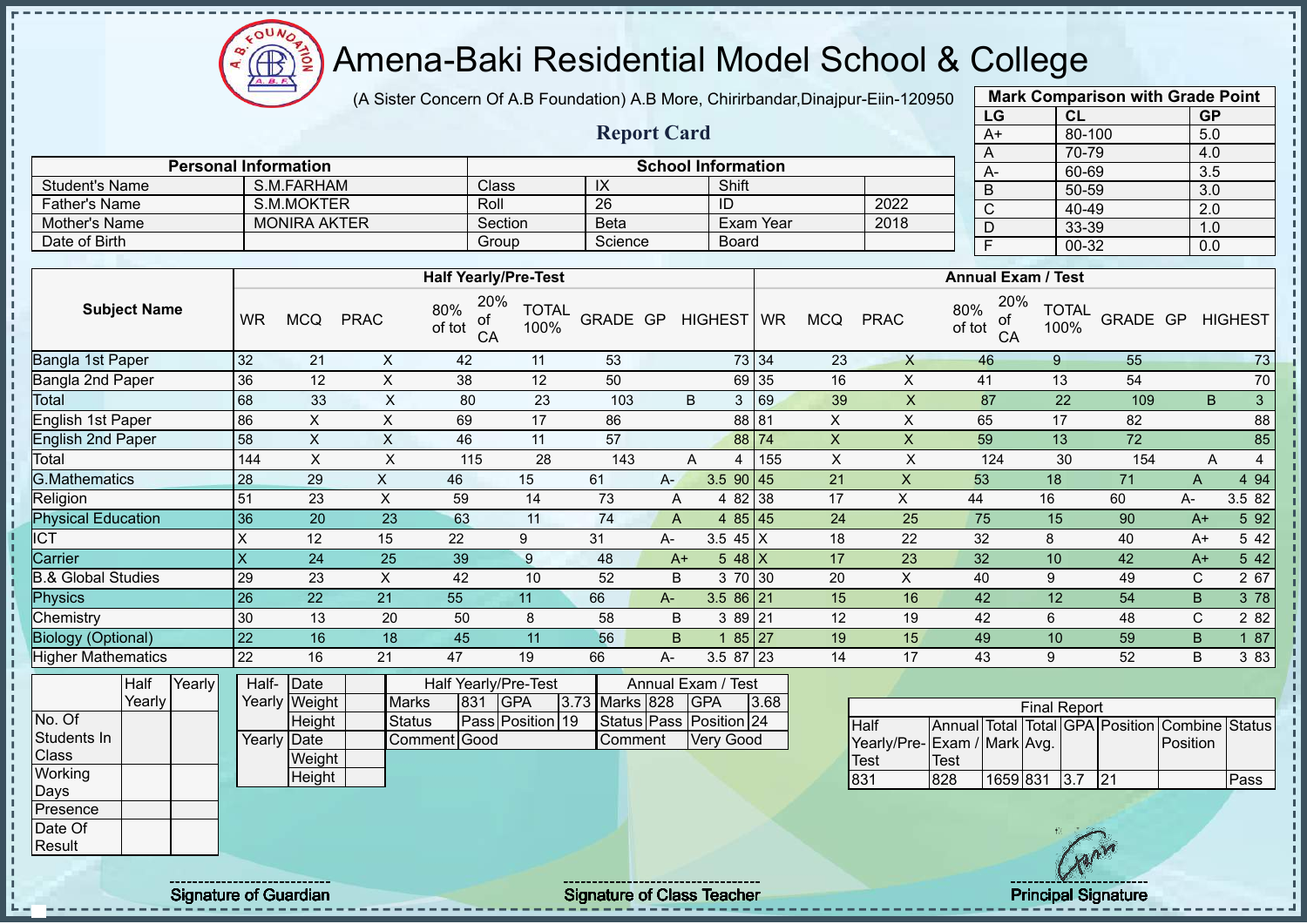Æ

# Amena-Baki Residential Model School & College

(A Sister Concern Of A.B Foundation) A.B More, Chirirbandar,Dinajpur-Eiin-120950

**Report Card**

| <b>Mark Comparison with Grade Point</b> |        |           |  |  |  |  |  |  |  |  |  |
|-----------------------------------------|--------|-----------|--|--|--|--|--|--|--|--|--|
| LG                                      | CL     | <b>GP</b> |  |  |  |  |  |  |  |  |  |
| $A+$                                    | 80-100 | 5.0       |  |  |  |  |  |  |  |  |  |
| A                                       | 70-79  | 4.0       |  |  |  |  |  |  |  |  |  |
| А-                                      | 60-69  | 3.5       |  |  |  |  |  |  |  |  |  |
| B                                       | 50-59  | 3.0       |  |  |  |  |  |  |  |  |  |
| C                                       | 40-49  | 2.0       |  |  |  |  |  |  |  |  |  |
| D                                       | 33-39  | 1.0       |  |  |  |  |  |  |  |  |  |
| F                                       | 00-32  | 0.0       |  |  |  |  |  |  |  |  |  |

|                      |                             |              |         |                           |      |    | 70 |
|----------------------|-----------------------------|--------------|---------|---------------------------|------|----|----|
|                      | <b>Personal Information</b> |              |         | <b>School Information</b> |      | А- | 60 |
| Student's Name       | Md.Rasel islam              | <b>Class</b> | ⋏       | Shift                     |      | В  | 50 |
| <b>Father's Name</b> | Md. Nurul Islam             | Roll         | 28      | ID                        | 2154 |    | 40 |
| Mother's Name        | Mst.Rahena banu             | Section      | Beta    | Exam Year                 | 2018 |    | 33 |
| Date of Birth        |                             | Group        | Science | Board                     |      |    | 00 |

|                               |           |            |             | <b>Half Yearly/Pre-Test</b>      |                      |          |      |                |       |            |             | <b>Annual Exam / Test</b>        |                      |          |      |                |
|-------------------------------|-----------|------------|-------------|----------------------------------|----------------------|----------|------|----------------|-------|------------|-------------|----------------------------------|----------------------|----------|------|----------------|
| <b>Subject Name</b>           | <b>WR</b> | <b>MCQ</b> | <b>PRAC</b> | 20%<br>80%<br>οf<br>of tot<br>CA | <b>TOTAL</b><br>100% | GRADE GP |      | HIGHEST WR     |       | <b>MCQ</b> | <b>PRAC</b> | 20%<br>80%<br>οf<br>of tot<br>CA | <b>TOTAL</b><br>100% | GRADE GP |      | <b>HIGHEST</b> |
| Bangla 1st Paper              | 40        | 22         | X           | 50                               | 11                   | 61       |      |                | 73 42 | 20         | X           | 50                               | 12                   | 62       |      | 73             |
| Bangla 2nd Paper              | 38        | 13         | X           | 41                               | 12                   | 53       |      |                | 69 35 | 14         | X           | 39                               | 13                   | 52       |      | 70             |
| Total                         | 78        | 35         | X           | 91                               | 23                   | 114      |      | 3<br>B         | 77    | 34         | X           | 89                               | 25                   | 114      | B    | 3              |
| English 1st Paper             | 67        | X          | X           | 54                               | 16                   | 70       |      |                | 88 81 | X          | X           | 65                               | 16                   | 81       |      | 88             |
| <b>English 2nd Paper</b>      | 53        | X          | X           | 42                               | 11                   | 53       |      |                | 88 67 | X          | X           | 54                               | 11                   | 65       |      | 85             |
| Total                         | 120       | X          | X           | 96                               | 27                   | 123      |      | 3.5<br>А-      | 148   | X          | X           | 119                              | 27                   | 146      | Α    | 4              |
| <b>G.Mathematics</b>          | 30        | 29         | X.          | 47                               | 16                   | 63       | $A-$ | $3.5$ 90 57    |       | 21         | X           | 62                               | 14                   | 76       | A    | 4 9 4          |
| Religion                      | 54        | 26         | X           | 64                               | 16                   | 80       | A+   | 5 82 50        |       | 20         | X           | 56                               | 14                   | 70       | Α    | 4 8 2          |
| <b>Physical Education</b>     | 38        | 18         | 23          | 63                               | 14                   | 77       | A    | 4 $85 \mid 43$ |       | 23         | 25          | 73                               | 14                   | 87       | $A+$ | 5 9 2          |
| ICT                           | Χ         | 19         | 21          | 32                               | 9                    | 41       | $A+$ | 5 45 X         |       | 13         | 18          | 25                               | 8                    | 33       | A-   | 3.5 42         |
| Carrier                       | X         | 21         | 24          | 36                               | 9                    | 45       | $A+$ | 5 48 $X$       |       | 16         | 24          | 32                               | 10                   | 42       | $A+$ | 5 4 2          |
| <b>B.&amp; Global Studies</b> | 28        | 23         | X           | 41                               | 9                    | 50       | B    | 3 70 29        |       | 21         | X           | 40                               | 9                    | 49       | C    | 2 67           |
| Physics                       | 29        | 21         | 18          | 54                               | 9                    | 63       | A-   | $3.586$ 27     |       | 15         | 17          | 47                               | 15                   | 62       | A-   | 3.5 78         |
| Chemistry                     | 31        | 14         | 20          | 52                               | 10                   | 62       | A-   | $3.589$ 21     |       | 10         | 20          | 41                               | 9                    | 50       | B    | 3 8 2          |
| <b>Biology (Optional)</b>     | 12        | 19         | 16          | 38                               | 12                   | 50       | B    |                | 85 30 | 18         | 20          | 54                               | 14                   | 68       | A-   | 1.5 87         |
| Higher Mathematics            | 27        | 17         | 22          | 53                               | 14                   | 67       | A-   | 3.5 87 34      |       | 18         | 20          | 58                               |                      | 65       | A-   | 3.5 83         |

|                  | Half   | Yearly | Half- | Date          |               |     | Half Yearly/Pre-Test |                | Annual Exam / Test      |      |                    |              |
|------------------|--------|--------|-------|---------------|---------------|-----|----------------------|----------------|-------------------------|------|--------------------|--------------|
|                  | Yearly |        |       | Yearly Weight | <b>Marks</b>  | 835 | <b>IGPA</b>          | 3.95 Marks 862 | <b>IGPA</b>             | 3.82 |                    |              |
| No. Of           |        |        |       | Height        | <b>Status</b> |     | Pass Position 13     |                | Status Pass Position 19 |      | Half               | Annual       |
| Students In      |        |        |       | Yearly Date   | Comment Good  |     |                      | Comment        | <b>Very Good</b>        |      | Yearly/Pre- Exam / |              |
| Class            |        |        |       | Weight        |               |     |                      |                |                         |      | Test               | <b>ITest</b> |
| Working          |        |        |       | Height        |               |     |                      |                |                         |      | 835                | 862          |
| <b>IDays</b>     |        |        |       |               |               |     |                      |                |                         |      |                    |              |
| <b>IPresence</b> |        |        |       |               |               |     |                      |                |                         |      |                    |              |
| Date Of          |        |        |       |               |               |     |                      |                |                         |      |                    |              |
| Result           |        |        |       |               |               |     |                      |                |                         |      |                    |              |

| <b>Final Report</b>          |      |                  |  |  |  |                                                |      |  |  |  |  |  |  |
|------------------------------|------|------------------|--|--|--|------------------------------------------------|------|--|--|--|--|--|--|
| <b>Half</b>                  |      |                  |  |  |  | Annual Total Total GPA Position Combine Status |      |  |  |  |  |  |  |
| Yearly/Pre- Exam / Mark Avg. |      |                  |  |  |  | Position                                       |      |  |  |  |  |  |  |
| <b>Test</b>                  | Test |                  |  |  |  |                                                |      |  |  |  |  |  |  |
| 835                          | 862  | 1697 849 3.89 17 |  |  |  |                                                | Pass |  |  |  |  |  |  |

 $\mathbf{I}$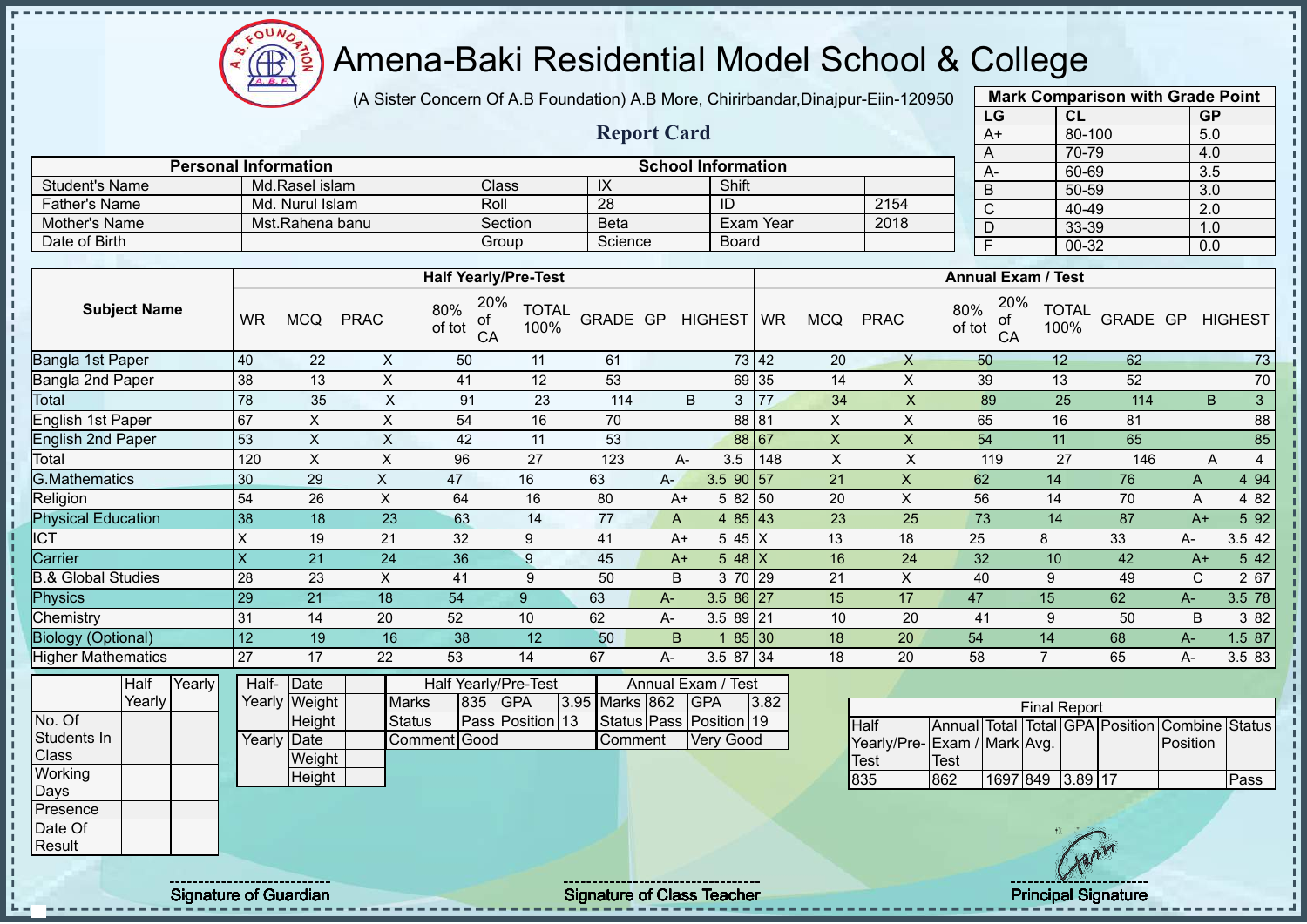# Amena-Baki Residential Model School & College

(A Sister Concern Of A.B Foundation) A.B More, Chirirbandar,Dinajpur-Eiin-120950

**Report Card**

|                       | <b>Mark Comparison with Grade Point</b> |           |  |  |  |  |  |  |  |  |  |  |
|-----------------------|-----------------------------------------|-----------|--|--|--|--|--|--|--|--|--|--|
| LG                    | CL                                      | <b>GP</b> |  |  |  |  |  |  |  |  |  |  |
| $A+$                  | 80-100                                  | 5.0       |  |  |  |  |  |  |  |  |  |  |
| A                     | 70-79                                   | 4.0       |  |  |  |  |  |  |  |  |  |  |
| A-                    | 60-69                                   | 3.5       |  |  |  |  |  |  |  |  |  |  |
| B                     | 50-59                                   | 3.0       |  |  |  |  |  |  |  |  |  |  |
| $\overline{\text{c}}$ | 40-49                                   | 2.0       |  |  |  |  |  |  |  |  |  |  |
| D                     | 33-39                                   | 1.0       |  |  |  |  |  |  |  |  |  |  |
| F                     | 00-32                                   | 0.0       |  |  |  |  |  |  |  |  |  |  |

|                      | <b>Personal Information</b> |         |             | <b>School Information</b> |      | $A-$ |
|----------------------|-----------------------------|---------|-------------|---------------------------|------|------|
| Student's Name       | Mezbad Shahria              | Class   | IX          | Shift                     |      |      |
| <b>Father's Name</b> | Arfin Shah                  | Roll    | 29          | ID                        | 2196 |      |
| Mother's Name        | MST.Nurbanu parvin          | Section | <b>Beta</b> | Exam Year                 | 2018 |      |
| Date of Birth        |                             | Group   | Science     | Board                     |      |      |

|                               |           |            |              | <b>Half Yearly/Pre-Test</b>      |                      |          |              |                |       |            |             | <b>Annual Exam / Test</b>        |                      |          |      |                |
|-------------------------------|-----------|------------|--------------|----------------------------------|----------------------|----------|--------------|----------------|-------|------------|-------------|----------------------------------|----------------------|----------|------|----------------|
| <b>Subject Name</b>           | <b>WR</b> | <b>MCQ</b> | <b>PRAC</b>  | 20%<br>80%<br>οf<br>of tot<br>CA | <b>TOTAL</b><br>100% | GRADE GP |              | HIGHEST WR     |       | <b>MCQ</b> | <b>PRAC</b> | 20%<br>80%<br>of<br>of tot<br>CA | <b>TOTAL</b><br>100% | GRADE GP |      | <b>HIGHEST</b> |
| Bangla 1st Paper              | 35        | 15         | X            | 40                               | 13                   | 53       |              |                | 73 40 | 13         | $\times$    | 42                               | 9                    | 51       |      | 73             |
| Bangla 2nd Paper              | 36        | 14         | X            | 40                               | 12                   | 52       |              |                | 69 34 | 12         | X           | 37                               | 12                   | 49       |      | 70             |
| Total                         | 71        | 29         | $\mathsf{X}$ | 80                               | 25                   | 105      |              | B<br>3         | 74    | 25         | X           | 79                               | 21                   | 100      |      | 3<br>B         |
| English 1st Paper             | 65        | X.         | X            | 52                               | 13                   | 65       |              |                | 88 53 | X          | X           | 42                               | 8                    | 50       |      | 88             |
| <b>English 2nd Paper</b>      | 50        | X          | X            | 40                               | 11                   | 51       |              |                | 88 66 | X          | X           | 53                               | 9                    | 62       |      | 85             |
| Total                         | 115       | X          | X            | 92                               | 24                   | 116      |              | 3<br>B         | 119   | X          | X           | 95                               | 17                   | 112      |      | 3<br>B         |
| G.Mathematics                 | 28        | 27         | X            | 44                               | 14                   | 58       | B            | 390 38         |       | 21         | X           | 47                               | 10                   | 57       | B.   | 3 94           |
| Religion                      | 47        | 14         | X.           | 49                               | 16                   | 65       | A-           | $3.582$ 43     |       | 19         | X           | 50                               | 15                   | 65       | A-   | 3.5 82         |
| <b>Physical Education</b>     | 36        | 17         | 23           | 61                               | 13                   | 74       | A            | 4 $85 \mid 45$ |       | 24         | 25          | 75                               | 14                   | 89       | $A+$ | 5 9 2          |
| ICT                           | X         | 15         | 18           | 26                               | 8                    | 34       | A-           | 3.5 45 $X$     |       | 14         | 18          | 26                               | 8                    | 34       | А-   | 3.5 42         |
| Carrier                       | X         | 22         | 24           | 37                               | 9                    | 46       | $A+$         | 5 48 $X$       |       | 17         | 23          | 32                               | 10                   | 42       | $A+$ | 5 4 2          |
| <b>B.&amp; Global Studies</b> | 29        | 12         | X            | 33                               | 10                   | 43       | $\mathsf{C}$ | 2 70 29        |       | 19         | X           | 38                               | 10                   | 48       | C    | 2 67           |
| <b>Physics</b>                | 27        | 18         | 17           | 50                               | 5                    | 55       | B.           | $386$ 17       |       | 17         | 18          | 42                               | 10                   | 52       | F    | 0.078          |
| Chemistry                     | 22        | 11         | 17           | 40                               | 9                    | 49       | C.           | 2 89 17        |       | 12         | 18          | 38                               | 8                    | 46       | F    | 0.082          |
| <b>Biology (Optional)</b>     | 20        | 17         | 15           | 42                               | 12                   | 54       | B.           |                | 85 33 | 19         | 20          | 58                               | 14                   | 72       | A    | 2 87           |
| <b>Higher Mathematics</b>     | 20        | 20         | 21           | 49                               | 20                   | 69       | А-           | 3.5 87 20      |       | 10         | 20          | 40                               | 8                    | 48       | C    | 2 8 3          |

|              | <b>Half</b> | Yearly | Half- Date  |               |                       |      | Half Yearly/Pre-Test |  |                    | Annual Exam / Test |      |
|--------------|-------------|--------|-------------|---------------|-----------------------|------|----------------------|--|--------------------|--------------------|------|
|              | Yearly      |        |             | Yearly Weight | <b>Marks</b>          | 1768 | <b>IGPA</b>          |  | 3.32 Marks 765 GPA |                    | 0.00 |
| No. Of       |             |        |             | <b>Height</b> | Status                |      | Pass Position 23     |  | Status Fail        | Position           |      |
| Students In  |             |        | Yearly Date |               | Comment Imprv. Needed |      |                      |  | Comment            | <b>Not</b>         |      |
| <b>Class</b> |             |        |             | Weight        |                       |      |                      |  |                    | Satisfactory       |      |
| Working      |             |        |             | Height        |                       |      |                      |  |                    |                    |      |
| Days         |             |        |             |               |                       |      |                      |  |                    |                    |      |
| Presence     |             |        |             |               |                       |      |                      |  |                    |                    |      |

|                             |       |          | <b>Final Report</b> |  |                                                |  |
|-----------------------------|-------|----------|---------------------|--|------------------------------------------------|--|
| <b>Half</b>                 |       |          |                     |  | Annual Total Total GPA Position Combine Status |  |
| Yearly/Pre-Exam / Mark Avg. |       |          |                     |  | <b>Position</b>                                |  |
| <b>Test</b>                 | 'Test |          |                     |  |                                                |  |
| 768                         | 765   | 1533 849 |                     |  |                                                |  |

Date Of Result

Signature of Guardian Signature of Class Teacher Principal Signature of Class Teacher Principal Signature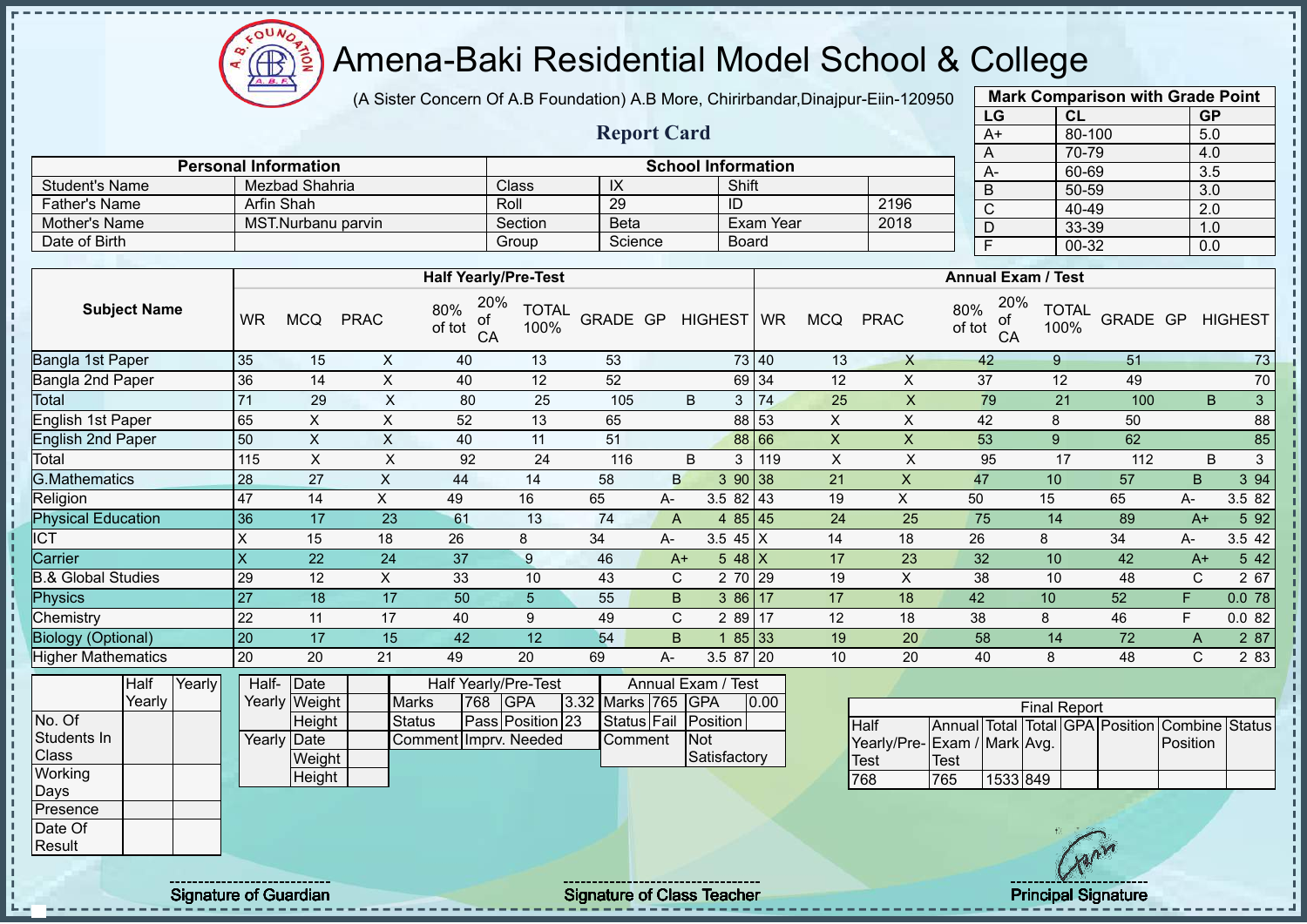$\Omega$ Æ

# Amena-Baki Residential Model School & College

(A Sister Concern Of A.B Foundation) A.B More, Chirirbandar,Dinajpur-Eiin-120950

**Report Card**

**Personal Information School Information**

|                       | <b>Mark Comparison with Grade Point</b> |           |
|-----------------------|-----------------------------------------|-----------|
| LG                    | CL                                      | <b>GP</b> |
| $A+$                  | 80-100                                  | 5.0       |
| Α                     | 70-79                                   | 4.0       |
| A-                    | 60-69                                   | 3.5       |
| B                     | 50-59                                   | 3.0       |
| $\overline{\text{c}}$ | 40-49                                   | 2.0       |
| D                     | 33-39                                   | 1.0       |
| F                     | 00-32                                   | 0.0       |
|                       |                                         |           |

| ו סוסטוונטו וווערווונגוועוו   |           |                 |                |                                  |                      |             |              |                    |                |                |              | A-                               | 60-69                |          |      | 3.5            |        |
|-------------------------------|-----------|-----------------|----------------|----------------------------------|----------------------|-------------|--------------|--------------------|----------------|----------------|--------------|----------------------------------|----------------------|----------|------|----------------|--------|
| <b>Student's Name</b>         |           | A.n.m.m.Avon    |                | Class                            |                      | IX          |              | Shift              |                |                |              | B                                | 50-59                |          |      | 3.0            |        |
| <b>Father's Name</b>          |           | MD.Fakrul hasan |                | Roll                             |                      | 31          |              | $\overline{ID}$    |                |                | 2827         | C                                | 40-49                |          |      | 2.0            |        |
| Mother's Name                 |           | Najmun Nahar    |                | Section                          |                      | <b>Beta</b> |              |                    | Exam Year      |                | 2018         | D                                | 33-39                |          |      | 1.0            |        |
| Date of Birth                 |           |                 |                | Group                            |                      | Science     |              | <b>Board</b>       |                |                |              | F                                | $00 - 32$            |          |      | 0.0            |        |
|                               |           |                 |                |                                  |                      |             |              |                    |                |                |              |                                  |                      |          |      |                |        |
|                               |           |                 |                | <b>Half Yearly/Pre-Test</b>      |                      |             |              |                    |                |                |              | <b>Annual Exam / Test</b>        |                      |          |      |                |        |
| <b>Subject Name</b>           | <b>WR</b> | <b>MCQ</b>      | <b>PRAC</b>    | 20%<br>80%<br>оf<br>of tot<br>CA | <b>TOTAL</b><br>100% | GRADE GP    |              | HIGHEST WR         |                | <b>MCQ</b>     | <b>PRAC</b>  | 20%<br>80%<br>of<br>of tot<br>CA | <b>TOTAL</b><br>100% | GRADE GP |      | <b>HIGHEST</b> |        |
| Bangla 1st Paper              | 38        | 18              | X              | 45                               | 14                   | 59          |              |                    | 73 41          | 15             | $\mathsf{X}$ | 45                               | 11                   | 56       |      |                | 73     |
| Bangla 2nd Paper              | 41        | 17              | X              | 46                               | 14                   | 60          |              |                    | 69 40          | 13             | X            | 42                               | 14                   | 56       |      |                | 70     |
| Total                         | 79        | 35              | $\mathsf X$    | 91                               | 28                   | 119         |              | B<br>3             | 81             | 28             | $\mathsf{X}$ | 87                               | 25                   | 112      |      | B              | 3      |
| <b>English 1st Paper</b>      | 87        | X.              | $\pmb{\times}$ | 70                               | 15                   | 85          |              |                    | 88 84          | $\pmb{\times}$ | X            | 67                               | 18                   | 85       |      |                | 88     |
| <b>English 2nd Paper</b>      | 73        | X               | X              | 58                               | 13                   | 71          |              |                    | 75<br>88       | X              | $\mathsf{X}$ | 60                               | 15                   | 75       |      |                | 85     |
| Total                         | 160       | X               | X              | 128                              | 28                   | 156         |              | A<br>4             | 159            | X              | X            | 127                              | 33                   | 160      |      | $A+$           | 5      |
| <b>G.Mathematics</b>          | 28        | 26              | X              | 43                               | 19                   | 62          | $A -$        | $3.5$ 90 57        |                | 22             | X            | 63                               | 16                   | 79       | A    |                | 4 9 4  |
| Religion                      | 52        | 22              | X              | 59                               | 16                   | 75          | Α            |                    | 4 82 50        | 24             | X            | 59                               | 16                   | 75       | Α    |                | 4 8 2  |
| <b>Physical Education</b>     | 36        | 17              | 23             | 61                               | 15                   | 76          | $\mathsf{A}$ |                    | 4 $85 \mid 45$ | 25             | 25           | 76                               | 15                   | 91       | $A+$ |                | 5 9 2  |
| ICT                           | X         | 17              | 20             | 30                               | 9                    | 39          | A            |                    | 4 45 X         | 18             | 22           | 32                               | 10                   | 42       | $A+$ |                | 5 42   |
| Carrier                       | X         | 22              | 24             | 37                               | 9                    | 46          | $A+$         |                    | $548$ X        | 15             | 25           | 32                               | 10                   | 42       | $A+$ |                | 5 4 2  |
| <b>B.&amp; Global Studies</b> | 36        | 19              | X              | 44                               | 9                    | 53          | B            |                    | 3 70 33        | 13             | X            | 37                               | 11                   | 48       | C    |                | 2 67   |
| Physics                       | 27        | 16              | 18             | 49                               | 15                   | 64          | A-           | $3.586$ 27         |                | 19             | 17           | 50                               | 16                   | 66       | A-   |                | 3.5 78 |
| Chemistry                     | 30        | 24              | 16             | 56                               | 14                   | 70          | A            |                    | 4 89 25        | 13             | 20           | 46                               | 9                    | 55       | B    |                | 3 8 2  |
| <b>Biology (Optional)</b>     | 28        | 16              | 16             | 48                               | 12                   | 60          | $A -$        | $1.585$ 34         |                | 17             | 20           | 57                               | 13                   | 70       | A    |                | 2 87   |
| <b>Higher Mathematics</b>     | 20        | 17              | 21             | 46                               | 15                   | 61          | A-           | 3.5 87 31          |                | 19             | 20           | 56                               | 12                   | 68       | A-   |                | 3.5 83 |
| Yearly<br>Half                |           | Half- Date      |                | Half Yearly/Pre-Test             |                      |             |              | Annual Exam / Test |                |                |              |                                  |                      |          |      |                |        |

|              | -----  |  |               |              |            |                         |       |           |                         |      |                             |              |            |                     |    |                                                |      |
|--------------|--------|--|---------------|--------------|------------|-------------------------|-------|-----------|-------------------------|------|-----------------------------|--------------|------------|---------------------|----|------------------------------------------------|------|
|              | Yearly |  | Yearly Weight | <b>Marks</b> | <b>881</b> | <b>IGPA</b>             | 13.91 | Marks 908 | <b>IGPA</b>             | 4.09 |                             |              |            | <b>Final Report</b> |    |                                                |      |
| No. Of       |        |  | Height        | Status       |            | <b>Pass Position 14</b> |       |           | Status Pass Position 16 |      | Half                        |              |            |                     |    | Annual Total Total GPA Position Combine Status |      |
| Students In  |        |  | Yearly Date   | Comment Good |            |                         |       | Comment   | <b>Very Good</b>        |      | Yearly/Pre-Exam / Mark Avg. |              |            |                     |    | Position                                       |      |
| <b>Class</b> |        |  | Weight        |              |            |                         |       |           |                         |      | Test                        | <b>ITest</b> |            |                     |    |                                                |      |
| Working      |        |  | Height        |              |            |                         |       |           |                         |      | 881                         | 908          | 1789 895 4 |                     | 15 |                                                | Pass |
| Days         |        |  |               |              |            |                         |       |           |                         |      |                             |              |            |                     |    |                                                |      |
| Presence     |        |  |               |              |            |                         |       |           |                         |      |                             |              |            |                     |    |                                                |      |
| Date Of      |        |  |               |              |            |                         |       |           |                         |      |                             |              |            |                     |    |                                                |      |
| Result       |        |  |               |              |            |                         |       |           |                         |      |                             |              |            | $A^V$               |    |                                                |      |

Signature of Guardian and Signature of Class Teacher Principal Signature of Guardian and Signature of Class Teacher Principal Signature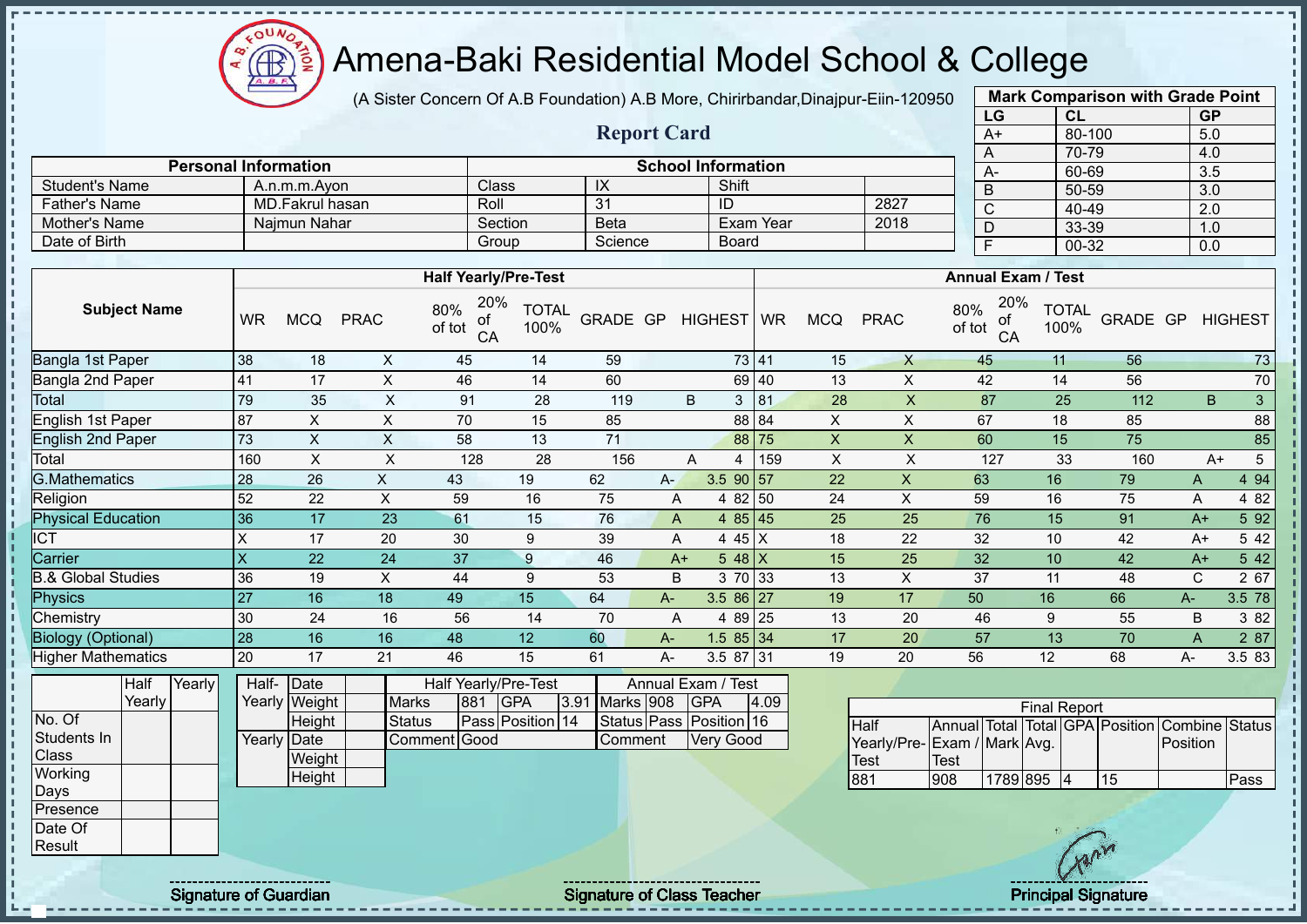ΩU Amena-Baki Residential Model School & College **AR** 

(A Sister Concern Of A.B Foundation) A.B More, Chirirbandar,Dinajpur-Eiin-120950

**Report Card**

|              | <b>Mark Comparison with Grade Point</b> |           |
|--------------|-----------------------------------------|-----------|
| LG           | <b>CL</b>                               | <b>GP</b> |
| A+           | 80-100                                  | 5.0       |
| A            | 70-79                                   | 4.0       |
| $A -$        | 60-69                                   | 3.5       |
| B            | 50-59                                   | 3.0       |
| $\mathsf{C}$ | 40-49                                   | 2.0       |
| D            | 33-39                                   | 1.0       |
| F            | $00 - 32$                               | 0.0       |

|                      | <b>Personal Information</b> |              |         | <b>School Information</b> |      | А- |
|----------------------|-----------------------------|--------------|---------|---------------------------|------|----|
| Student's Name       | Shahadoth Hossain           | <b>Class</b> |         | Shift                     |      |    |
| <b>Father's Name</b> | Altaf Hossain               | Roll         | 32      | ID                        | 2843 |    |
| Mother's Name        | Sumi beaum                  | Section      | Beta    | Exam Year                 | 2018 | ◡  |
| Date of Birth        |                             | Group        | Science | <b>Board</b>              |      |    |

|                           |                         |            |             | <b>Half Yearly/Pre-Test</b>      |                      |          |       |            |            |     |            |             | <b>Annual Exam / Test</b>        |                      |          |             |                   |
|---------------------------|-------------------------|------------|-------------|----------------------------------|----------------------|----------|-------|------------|------------|-----|------------|-------------|----------------------------------|----------------------|----------|-------------|-------------------|
| <b>Subject Name</b>       | WR                      | <b>MCQ</b> | <b>PRAC</b> | 20%<br>80%<br>οf<br>of tot<br>CA | <b>TOTAL</b><br>100% | GRADE GP |       | HIGHEST WR |            |     | <b>MCQ</b> | <b>PRAC</b> | 20%<br>80%<br>οf<br>of tot<br>CA | <b>TOTAL</b><br>100% | GRADE GP |             | <b>HIGHEST</b>    |
| Bangla 1st Paper          | 39                      | 21         | X           | 48                               | 13                   | 61       |       |            | 73 44      |     | 20         | X           | 51                               | 8                    | 59       |             | 73                |
| Bangla 2nd Paper          | 39                      | 14         | X           | 42                               | 16                   | 58       |       |            | 69 38      |     | 14         | X           | 42                               | 14                   | 56       |             | 70                |
| Total                     | 78                      | 35         | X           | 90                               | 29                   | 119      |       | B          | 3          | 82  | 34         | X           | 93                               | 22                   | 115      |             | $\mathbf{3}$<br>B |
| English 1st Paper         | 80                      | X.         | X           | 64                               | 18                   | 82       |       |            | 88 86      |     | X          | X           | 69                               | 15                   | 84       |             | 88                |
| <b>English 2nd Paper</b>  | 80                      | X          | X           | 64                               | 14                   | 78       |       |            | 88 80      |     | X          | X.          | 64                               | 16                   | 80       |             | 85                |
| Total                     | 160                     | X          | X           | 128                              | 32                   | 160      |       | $A+$       | 5          | 166 | X          | X           | 133                              | 31                   | 164      |             | $A+$<br>5         |
| <b>G.Mathematics</b>      | 46                      | 30         | X           | 61                               | 19                   | 80       |       | $A+$       | 590   40   |     | 20         | X           | 48                               | 20                   | 68       | $A-$        | 3.5 94            |
| Religion                  | 54                      | 22         | X           | 61                               | 16                   | 77       |       | A          | 4 82 43    |     | 22         | X           | 52                               | 14                   | 66       | A-          | 3.5 82            |
| <b>Physical Education</b> | 40                      | 19         | 22          | 65                               | 15                   | 80       |       | $A+$       | 585   45   |     | 25         | 25          | 76                               | 14                   | 90       | $A+$        | 5 9 2             |
| <b>ICT</b>                | X                       | 14         | 16          | 24                               | 8                    | 32       | A-    |            | 3.5 45 $X$ |     | 14         | 18          | 26                               | 9                    | 35       | Α           | 4 4 2             |
| Carrier                   | $\overline{\mathsf{x}}$ | 24         | 24          | 38                               | 9                    | 47       |       | $A+$       | $548$ X    |     | 18         | 22          | 32                               | 10                   | 42       | $A+$        | 5 4 2             |
| 3.& Global Studies        | 35                      | 22         | X           | 46                               | 10                   | 56       |       | B          | 3 70 29    |     | 18         | X           | 38                               | 11                   | 49       | $\mathsf C$ | 2 67              |
| <b>Physics</b>            | 34                      | 22         | 20          | 61                               | 15                   | 76       |       | A          | 4 86 34    |     | 20         | 18          | 58                               | 16                   | 74       | A           | 4 78              |
| Chemistry                 | 40                      | 15         | 20          | 60                               | 18                   | 78       | A     |            | 4 89 33    |     | 15         | 21          | 55                               | 13                   | 68       | A-          | 3.5 82            |
| <b>Biology (Optional)</b> | 25                      | 18         | 16          | 47                               | 14                   | 61       | $A -$ |            | $1.585$ 36 |     | 20         | 20          | 61                               | 14                   | 75       | A           | 2 87              |
| <b>Higher Mathematics</b> | 40                      | 20         | 22          | 66                               | 20                   | 86       |       | $A+$       | 5 87 34    |     | 18         | 24          | 61                               | 16                   | 77       | A           | 4 8 3             |

|                  | Half   | Yearly | Half- | Date          |               |     | Half Yearly/Pre-Test |                | Annual Exam / Test      |      |                              |                        |              |                   |           |
|------------------|--------|--------|-------|---------------|---------------|-----|----------------------|----------------|-------------------------|------|------------------------------|------------------------|--------------|-------------------|-----------|
|                  | Yearly |        |       | Yearly Weight | <b>Marks</b>  | 952 | <b>IGPA</b>          | 4.36 Marks 923 | <b>IGPA</b>             | 4.05 |                              |                        |              | <b>Final Repo</b> |           |
| No. Of           |        |        |       | Height        | <b>Status</b> |     | Pass Position 4      |                | Status Pass Position 17 |      | Half                         | Annual Total Total GPA |              |                   |           |
| Students In      |        |        |       | Yearly Date   | Comment Good  |     |                      | Comment        | <b>Very Good</b>        |      | Yearly/Pre- Exam / Mark Avg. |                        |              |                   |           |
| <b>Class</b>     |        |        |       | Weight        |               |     |                      |                |                         |      | Test                         | 'Test                  |              |                   |           |
| Working          |        |        |       | Height        |               |     |                      |                |                         |      | 952                          | 923                    | 1875 939 4.2 |                   |           |
| <b>Days</b>      |        |        |       |               |               |     |                      |                |                         |      |                              |                        |              |                   |           |
| <b>IPresence</b> |        |        |       |               |               |     |                      |                |                         |      |                              |                        |              |                   |           |
| Date Of          |        |        |       |               |               |     |                      |                |                         |      |                              |                        |              |                   |           |
| Result           |        |        |       |               |               |     |                      |                |                         |      |                              |                        |              |                   | $\Lambda$ |

|                              |      |              | <b>Final Report</b> |  |                                                |      |
|------------------------------|------|--------------|---------------------|--|------------------------------------------------|------|
| Half                         |      |              |                     |  | Annual Total Total GPA Position Combine Status |      |
| Yearly/Pre- Exam / Mark Avg. |      |              |                     |  | Position                                       |      |
| Test                         | Test |              |                     |  |                                                |      |
| 952                          | 923  | 1875 939 4.2 |                     |  |                                                | Pass |

Signature of Guardian Teacher Signature of Class Teacher Teacher Principal Signature of Guardian Signature of Class Teacher Teacher Principal Signature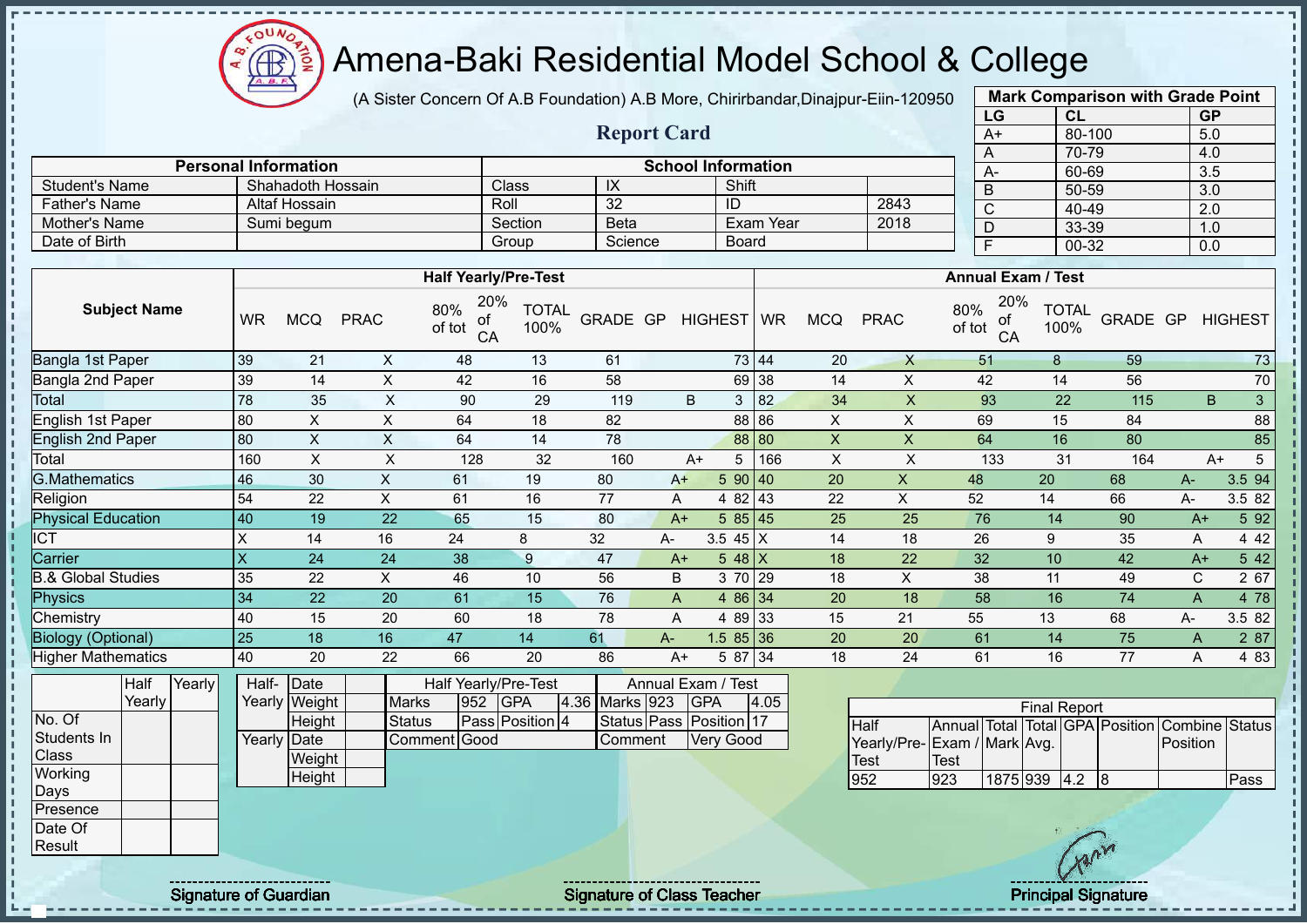oυ Æ

# Amena-Baki Residential Model School & College

(A Sister Concern Of A.B Foundation) A.B More, Chirirbandar,Dinajpur-Eiin-120950

**Report Card**

| <b>Mark Comparison with Grade Point</b> |           |
|-----------------------------------------|-----------|
| CL                                      | <b>GP</b> |
| 80-100                                  | 5.0       |
| 70-79                                   | 4.0       |
| 60-69                                   | 3.5       |
| 50-59                                   | 3.0       |
| 40-49                                   | 2.0       |
| 33-39                                   | 1.0       |
| 00-32                                   | 0.0       |
|                                         |           |

|                      |                             |                             |                           |       |           |      | $\overline{A}$            | 70-79 |
|----------------------|-----------------------------|-----------------------------|---------------------------|-------|-----------|------|---------------------------|-------|
|                      | <b>Personal Information</b> |                             | <b>School Information</b> |       |           |      | $A-$                      | 60-69 |
| Student's Name       | Md. Khalifa yasin           | Class <sup>1</sup>          | IX                        | Shift |           |      |                           | 50-59 |
| <b>Father's Name</b> | Khalifa Harun               | Roll                        | 35                        | ID    |           | 2960 |                           | 40-49 |
| Mother's Name        | Rima Parvin                 | Section                     | Beta                      |       | Exam Year | 2018 |                           | 33-39 |
| Date of Birth        |                             | Group                       | Science                   | Board |           |      |                           | 00-32 |
|                      |                             |                             |                           |       |           |      |                           |       |
|                      |                             | <b>Half Yearly/Pre-Test</b> |                           |       |           |      | <b>Annual Exam / Test</b> |       |
|                      |                             |                             |                           |       |           |      |                           |       |

| <b>Subject Name</b>           | <b>WR</b> | <b>MCQ</b> | <b>PRAC</b> | 20%<br>80%<br>оf<br>of tot<br>CA | TOTAL<br>100% | GRADE GP |    | HIGHEST WR      |                   | <b>MCQ</b> | <b>PRAC</b> | 20%<br>80%<br>оf<br>of tot<br>CA | <b>TOTAL</b><br>100% | GRADE GP |      | <b>HIGHEST</b> |    |
|-------------------------------|-----------|------------|-------------|----------------------------------|---------------|----------|----|-----------------|-------------------|------------|-------------|----------------------------------|----------------------|----------|------|----------------|----|
| Bangla 1st Paper              | 31        | 16         | X           | 38                               | 13            | 51       |    |                 | 73 47             | 12         | $\times$    | 47                               | 16                   | 63       |      |                | 73 |
| Bangla 2nd Paper              | 37        | 10         | X           | 38                               | 12            | 50       |    |                 | 69 36             | 13         | X           | 39                               | 11                   | 50       |      |                | 70 |
| Total                         | 68        | 26         | X           | 76                               | 25            | 101      |    | B<br>3          | 83                | 25         | X           | 86                               | 27                   | 113      |      | B              | 3  |
| English 1st Paper             | 77        | X          | X           | 62                               | 15            | 77       |    | 88              | 77                | X          | X           | 62                               | 13                   | 75       |      |                | 88 |
| English 2nd Paper             | 60        | X          | X.          | 48                               | 13            | 61       |    |                 | 88 64             | X          | X           | 51                               | 12                   | 63       |      |                | 85 |
| Total                         | 137       | X          | X           | 110                              | 28            | 138      |    | 3.5<br>A-       | 141               | X          | X           | 113                              | 25                   | 138      |      | 3.5<br>А-      |    |
| <b>G.Mathematics</b>          | 22        | 28         | X           | 40                               | 12            | 52       | F. | 0.09014         |                   | 14         | X           | 14                               | 8                    | 22       | F.   | 0.0 94         |    |
| Religion                      | 51        | 21         | X           | 58                               | 16            | 74       |    | 4 8 2<br>A      | 56                | 17         | X           | 58                               | 16                   | 74       | A    | 4 8 2          |    |
| <b>Physical Education</b>     | 37        | 13         | 22          | 58                               | 12            | 70       |    | A               | 4 $85 \,   \, 43$ | 16         | 25          | 67                               | 14                   | 81       | $A+$ | 5 9 2          |    |
| <b>ICT</b>                    | X         | 11         | 15          | 21                               | 5             | 26       |    | B<br>$345$ X    |                   | 13         | 18          | 25                               | 10                   | 35       | A    | 4 4 2          |    |
| Carrier                       | $\times$  | 22         | 24          | 37                               | 9             | 46       |    | $548$ X<br>$A+$ |                   | 15         | 25          | 32                               | 10                   | 42       | $A+$ | 5 42           |    |
| <b>B.&amp; Global Studies</b> | 30        | 15         | X           | 36                               | 9             | 45       |    | C               | 2 70 36           | 20         | X           | 45                               | 9                    | 54       | В    | 3 67           |    |
| Physics                       | 28        | 23         | 18          | 55                               | 6             | 61       | A- | $3.586$ 21      |                   | 20         | 20          | 49                               | 16                   | 65       | $A-$ | 3.5 78         |    |
| Chemistry                     | 28        | 10         | 20          | 46                               | 8             | 54       |    | B               | $389$ 20          | 8          | 18          | 37                               | 8                    | 45       | F.   | 0.082          |    |
| <b>Biology (Optional)</b>     | 23        | 16         | 17          | 45                               | 5             | 50       |    | B.              | $85$ 27           | 17         | 15          | 47                               | 11                   | 58       | B    | 187            |    |
| <b>Higher Mathematics</b>     | 11        | 16         | 16          | 34                               | 12            | 46       | F  | $0.087$ 20      |                   | 15         | 15          | 40                               | 8                    | 48       | C    | 2 8 3          |    |
|                               |           |            |             |                                  |               |          |    |                 |                   |            |             |                                  |                      |          |      |                |    |

|              | Half   | Yearly <b>l</b> | Half- Date  |               |                                 | <b>Half Yearly/Pre-Test</b> |                    | Annual Exam / Test   |      |
|--------------|--------|-----------------|-------------|---------------|---------------------------------|-----------------------------|--------------------|----------------------|------|
|              | Yearlv |                 |             | Yearly Weight | <b>Marks</b>                    | 763 GPA                     | 0.00 Marks 775 GPA |                      | 0.00 |
| No. Of       |        |                 |             | Height        | Status                          | <b>Fail Position</b>        |                    | Status Fail Position |      |
| Students In  |        |                 | Yearly Date |               | <b>Comment Not Satisfactory</b> |                             | <b>I</b> Comment   | <b>Not</b>           |      |
| <b>Class</b> |        |                 |             | Weight        |                                 |                             |                    | Satisfactory         |      |
| Working      |        |                 |             | Height        |                                 |                             |                    |                      |      |
| Days         |        |                 |             |               |                                 |                             |                    |                      |      |
| Presence     |        |                 |             |               |                                 |                             |                    |                      |      |

|                             |      |          | <b>Final Report</b> |  |                                                |  |
|-----------------------------|------|----------|---------------------|--|------------------------------------------------|--|
| <b>Half</b>                 |      |          |                     |  | Annual Total Total GPA Position Combine Status |  |
| Yearly/Pre-Exam / Mark Avg. |      |          |                     |  | <b>IPosition</b>                               |  |
| <b>Test</b>                 | Test |          |                     |  |                                                |  |
| 763                         | 775  | 1538 939 |                     |  |                                                |  |

Date Of Result

j. J.  $\mathbf{I}$  $\mathbf{I}$  $\mathbf I$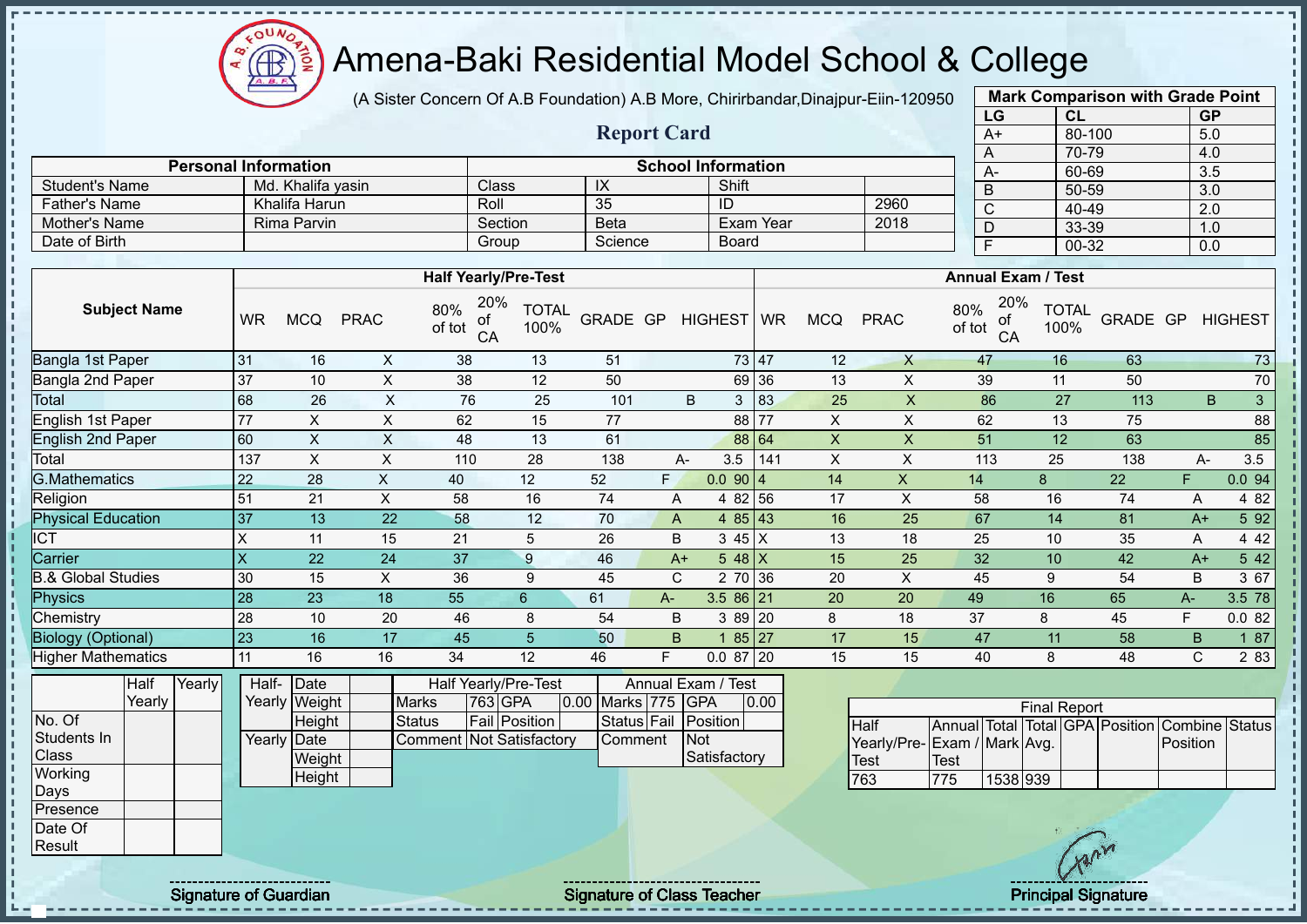ΩU **AR** 

## Amena-Baki Residential Model School & College

(A Sister Concern Of A.B Foundation) A.B More, Chirirbandar,Dinajpur-Eiin-120950

**Report Card**

|              | <b>Mark Comparison with Grade Point</b> |           |
|--------------|-----------------------------------------|-----------|
| LG           | <b>CL</b>                               | <b>GP</b> |
| $A+$         | 80-100                                  | 5.0       |
| A            | 70-79                                   | 4.0       |
| A-           | 60-69                                   | 3.5       |
| B            | 50-59                                   | 3.0       |
| $\mathsf{C}$ | 40-49                                   | 2.0       |
| D            | 33-39                                   | 1.0       |
| F            | 00-32                                   | 0.0       |
|              |                                         |           |

|                      | <b>Personal Information</b> |         |             | <b>School Information</b> |      |  |
|----------------------|-----------------------------|---------|-------------|---------------------------|------|--|
| Student's Name       | Md. Asif Mahmud             | Class   | ᠕           | Shift                     |      |  |
| <b>Father's Name</b> | MD.Moiibor Rahman           | Roll    | 36          | ID                        | 3233 |  |
| Mother's Name        | Most.Boby Ara               | Section | <b>Beta</b> | ⊪Exam Year                | 2018 |  |
| Date of Birth        |                             | Group   | Science     | Board                     |      |  |

|                               |           |            |             | <b>Half Yearly/Pre-Test</b>      |                      |          |      |            |       |            |             | <b>Annual Exam / Test</b>        |                      |          |      |                |
|-------------------------------|-----------|------------|-------------|----------------------------------|----------------------|----------|------|------------|-------|------------|-------------|----------------------------------|----------------------|----------|------|----------------|
| <b>Subject Name</b>           | <b>WR</b> | <b>MCQ</b> | <b>PRAC</b> | 20%<br>80%<br>οf<br>of tot<br>CA | <b>TOTAL</b><br>100% | GRADE GP |      | HIGHEST WR |       | <b>MCQ</b> | <b>PRAC</b> | 20%<br>80%<br>оf<br>of tot<br>CA | <b>TOTAL</b><br>100% | GRADE GP |      | <b>HIGHEST</b> |
| Bangla 1st Paper              | 42        | 23         | X           | 52                               | 16                   | 68       |      |            | 73 52 | 18         | X           | 56                               | 15                   | 71       |      | 73             |
| Bangla 2nd Paper              | <b>47</b> | 19         | X           | 53                               | 16                   | 69       |      | 69 47      |       | 20         | X           | 54                               | 16                   | 70       |      | 70             |
| Total                         | 89        | 42         | X           | 105                              | 32                   | 137      | А-   | 3.5        | 99    | 38         | X           | 110                              | 31                   | 141      |      | 4<br>A         |
| English 1st Paper             | 87        | X.         | X           | 70                               | 17                   | 87       |      |            | 88 86 | X          | X           | 69                               | 18                   | 87       |      | 88             |
| <b>English 2nd Paper</b>      | 90        | X          | X           | 72                               | 16                   | 88       |      | 88 84      |       | X          | X           | 67                               | 18                   | 85       |      | 85             |
| Total                         | 177       | X          | X           | 142                              | 33                   | 175      | $A+$ | 5          | 170   | X          | X           | 136                              | 36                   | 172      |      | 5<br>$A+$      |
| <b>G.Mathematics</b>          | 47        | 30         | X           | 62                               | 20                   | 82       | $A+$ | 590 68     |       | 25         | X           | 74                               | 20                   | 94       | $A+$ | 5 94           |
| Religion                      | 54        | 26         | X           | 64                               | 16                   | 80       | $A+$ | 5 82 52    |       | 24         | X           | 61                               | 15                   | 76       | Α    | 4 8 2          |
| <b>Physical Education</b>     | 40        | 18         | 23          | 65                               | 16                   | 81       | $A+$ | 585 44     |       | 25         | 25          | 75                               | 15                   | 90       | $A+$ | 5 9 2          |
| <b>ICT</b>                    | X         | 20         | 21          | 33                               | 10                   | 43       | $A+$ | $545$ X    |       | 16         | 20          | 29                               | 10                   | 39       | A    | 4 4 2          |
| Carrier                       | X         | 24         | 24          | 38                               | 9                    | 47       | $A+$ | $548$ X    |       | 19         | 21          | 32                               | 10                   | 42       | $A+$ | 5 42           |
| <b>B.&amp; Global Studies</b> | 43        | 28         | X           | 57                               | 13                   | 70       | A    | 4 70 45    |       | 21         | X           | 53                               | 14                   | 67       | А-   | 3.5 67         |
| Physics                       | 41        | 22         | 21          | 67                               | 19                   | 86       | $A+$ | 586 34     |       | 21         | 20          | 60                               | 14                   | 74       | A    | 4 78           |
| Chemistry                     | 45        | 22         | 23          | 72                               | 17                   | 89       | $A+$ | 5 89 42    |       | 16         | 24          | 66                               | 16                   | 82       | $A+$ | 5 82           |
| <b>Biology (Optional)</b>     | 43        | 21         | 20          | 67                               | 18                   | 85       | $A+$ | 385 45     |       | 19         | 25          | 71                               | 16                   | 87       | $A+$ | 3 87           |
| <b>Higher Mathematics</b>     | 45        | 16         | 23          | 67                               | 20                   | 87       | $A+$ | 5 87 35    |       | 24         | 25          | 67                               | 16                   | 83       | $A+$ | 5 83           |

|              | Half   | Yearly <b>l</b> | Half- Date  |               |                   |          | Half Yearly/Pre-Test |                  | Annual Exam / Test   |      |
|--------------|--------|-----------------|-------------|---------------|-------------------|----------|----------------------|------------------|----------------------|------|
|              | Yearly |                 |             | Yearly Weight | <b>Marks</b>      | 1062 GPA |                      | 5 Marks 1047 GPA |                      | 4.77 |
| No. Of       |        |                 |             | <b>Height</b> | <b>Status</b>     |          | Pass Position 1      |                  | Status Pass Position |      |
| Students In  |        |                 | Yearly Date |               | Comment Very Good |          |                      | <b>Comment</b>   | <b>Very Good</b>     |      |
| <b>Class</b> |        |                 |             | Weight        |                   |          |                      |                  |                      |      |
| Working      |        |                 |             | Height        |                   |          |                      |                  |                      |      |
| Days         |        |                 |             |               |                   |          |                      |                  |                      |      |
| Presence     |        |                 |             |               |                   |          |                      |                  |                      |      |
| Date Of      |        |                 |             |               |                   |          |                      |                  |                      |      |

|                             |      |                  | <b>Final Report</b> |  |                                                |      |
|-----------------------------|------|------------------|---------------------|--|------------------------------------------------|------|
| Half                        |      |                  |                     |  | Annual Total Total GPA Position Combine Status |      |
| Yearly/Pre-Exam / Mark Avg. |      |                  |                     |  | Position                                       |      |
| <b>Test</b>                 | Test |                  |                     |  |                                                |      |
| 1062                        | 1047 | 2109 1056 4.91 1 |                     |  |                                                | Pass |

Result

 $\begin{array}{c} \n\frac{1}{2} & \frac{1}{2} & \frac{1}{2} & \frac{1}{2} \\ \n\frac{1}{2} & \frac{1}{2} & \frac{1}{2} & \frac{1}{2} \\ \n\frac{1}{2} & \frac{1}{2} & \frac{1}{2} & \frac{1}{2} \\ \n\end{array}$ 

j.

 $\mathbf{I}$ 

Signature of Guardian Signature of Class Teacher Principal Signature of Guardian Signature of Class Teacher Principal Signature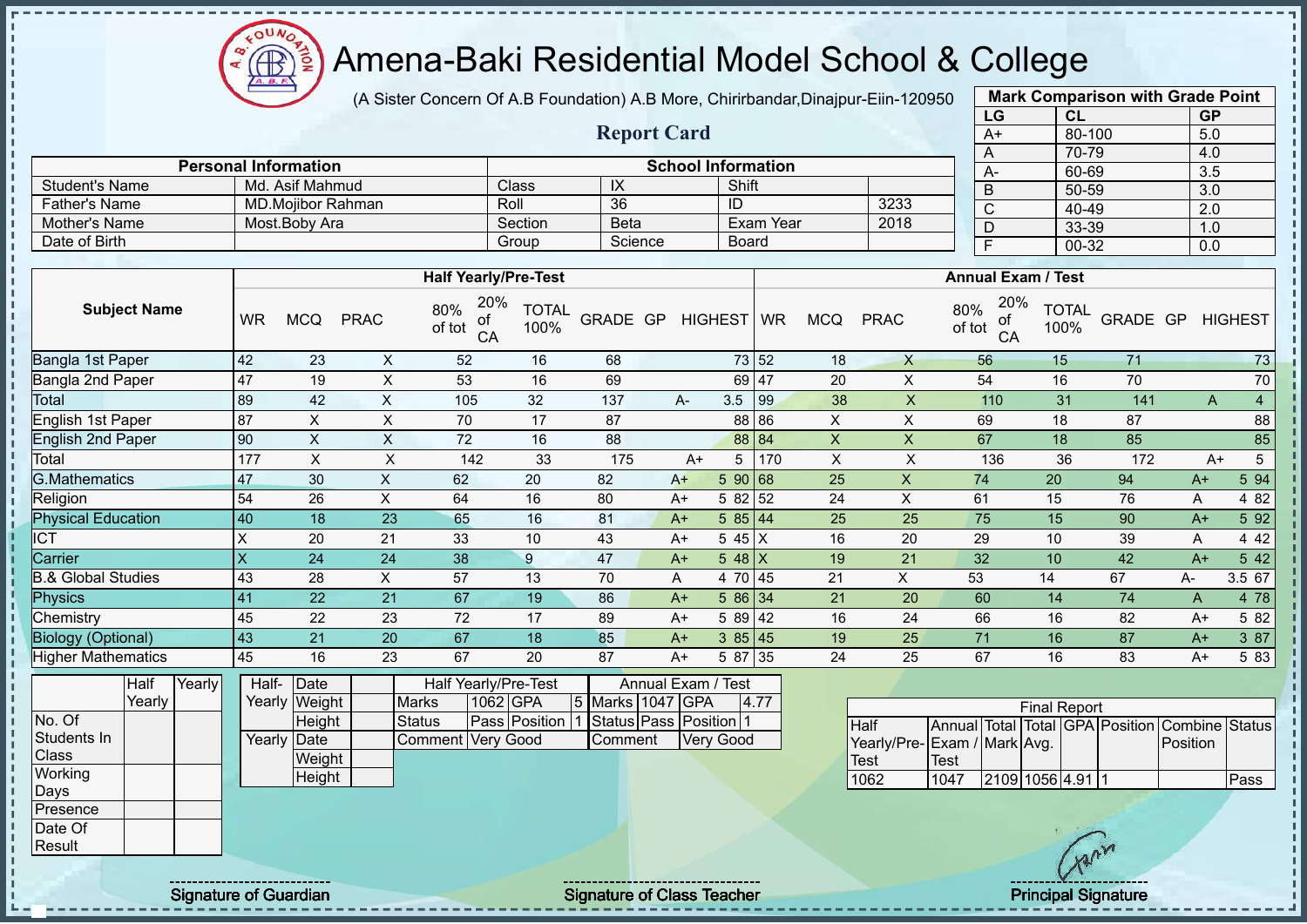Amena-Baki Residential Model School & College

(A Sister Concern Of A.B Foundation) A.B More, Chirirbandar,Dinajpur-Eiin-120950

**Report Card**

|    | <b>Mark Comparison with Grade Point</b> |           |
|----|-----------------------------------------|-----------|
| LG | CL                                      | <b>GP</b> |
| A+ | 80-100                                  | 5.0       |
| A  | 70-79                                   | 4.0       |
| А- | 60-69                                   | 3.5       |
| B  | 50-59                                   | 3.0       |
| C  | 40-49                                   | 2.0       |
| D  | 33-39                                   | 1.0       |
| F  | 00-32                                   | 0.0       |

|                      | <b>Personal Information</b> |         |             | <b>School Information</b> |      | <b>A-</b> |
|----------------------|-----------------------------|---------|-------------|---------------------------|------|-----------|
| Student's Name       | Md.Muntasir Karim           | Class   | ᠕           | Shift                     |      |           |
| <b>Father's Name</b> | Md.Mozammel haque           | Roll    |             |                           | 3337 | ◡         |
| Mother's Name        | Miss.Mhamuda Begum          | Section | <b>Beta</b> | Exam Year                 | 2018 |           |
| Date of Birth        |                             | Group   | Science     | Board                     |      |           |

|                                  |                         |                        |             | <b>Half Yearly/Pre-Test</b>           |                      |                           |      |                    |                |                |             | <b>Annual Exam / Test</b>        |                      |          |      |       |                |
|----------------------------------|-------------------------|------------------------|-------------|---------------------------------------|----------------------|---------------------------|------|--------------------|----------------|----------------|-------------|----------------------------------|----------------------|----------|------|-------|----------------|
| <b>Subject Name</b>              | <b>WR</b>               | <b>MCQ</b>             | <b>PRAC</b> | 20%<br>80%<br>of<br>of tot<br>CA      | <b>TOTAL</b><br>100% | GRADE GP                  |      | HIGHEST   WR       |                | <b>MCQ</b>     | <b>PRAC</b> | 20%<br>80%<br>of<br>of tot<br>CA | <b>TOTAL</b><br>100% | GRADE GP |      |       | <b>HIGHEST</b> |
| Bangla 1st Paper                 | 45                      | 21                     | X           | 53                                    | 14                   | 67                        |      |                    | 73 47          | 25             | X           | 58                               | 15                   | 73       |      |       | 73             |
| Bangla 2nd Paper                 | 42                      | 12                     | X           | 43                                    | 15                   | 58                        |      |                    | 69 40          | 16             | X           | 45                               | 13                   | 58       |      |       | 70             |
| Total                            | 87                      | 33                     | X           | 96                                    | 29                   | 125                       |      | 3.5<br>А-          | 87             | 41             | $\times$    | 103                              | 28                   | 131      |      | $A -$ | 3.5            |
| English 1st Paper                | 83                      | X                      | X           | 66                                    | 18                   | 84                        |      |                    | 88 86          | X              | X           | 69                               | 18                   | 87       |      |       | 88             |
| <b>English 2nd Paper</b>         | 74                      | X                      | X           | 59                                    | 13                   | 72                        |      |                    | 88 74          | $\mathsf{X}$   | $\sf X$     | 59                               | 16                   | 75       |      |       | 85             |
| Total                            | 157                     | X                      | X           | 125                                   | 31                   | 156                       |      | A                  | 160<br>4       | $\pmb{\times}$ | X           | 128                              | 34                   | 162      |      | A+    | 5              |
| <b>G.Mathematics</b>             | 32                      | 28                     | X           | 48                                    | 17                   | 65                        | $A-$ |                    | $3.5$ 90 50    | 18             | X           | 54                               | 20                   | 74       | A    |       | 4 9 4          |
| Religion                         | 50                      | 25                     | X           | 60                                    | 16                   | 76                        |      | A<br>4             | 82<br>50       | 25             | X           | 60                               | 15                   | 75       | A    |       | 4 8 2          |
| <b>Physical Education</b>        | 40                      | 19                     | 22          | 65                                    | 15                   | 80                        |      | $A+$               | 585 44         | 24             | 25          | 74                               | 15                   | 89       | $A+$ |       | 5 92           |
| $\overline{ICT}$                 | $\times$                | 18                     | 20          | 30                                    | 8                    | 38                        |      | A                  | 4 45 X         | 17             | 23          | 32                               | 10                   | 42       | $A+$ |       | 5 42           |
| Carrier                          | $\overline{\mathsf{x}}$ | 24                     | 24          | 38                                    | 9                    | 47                        |      | $A+$               | 5 48 $X$       | 17             | 23          | 32                               | 9                    | 41       | $A+$ |       | 5 42           |
| <b>B.&amp; Global Studies</b>    | 42                      | 23                     | X.          | 52                                    | 11                   | 63                        | A-   |                    | $3.5$ 70 40    | 21             | X           | 49                               | 11                   | 60       | А-   |       | 3.5 67         |
| Physics                          | 37                      | 21                     | 20          | 62                                    | 14                   | 76                        |      | A                  | 4 86 34        | 20             | 20          | 59                               | 14                   | 73       | A    |       | 4 78           |
| Chemistry                        | 43                      | 19                     | 22          | 67                                    | 16                   | 83                        |      | $A+$               | 5 89 31        | 13             | 22          | 53                               | 9                    | 62       | A-   |       | 3.5 82         |
| <b>Biology</b>                   | 32                      | 20                     | 18          | 56                                    | 14                   | 70                        |      | A<br>4             | 42<br>85       | 17             | 25          | 67                               | 16                   | 83       | $A+$ |       | 5 87           |
| Higher<br>Mathematics (Optional) | 39                      | 16                     | 23          | 62                                    | 20                   | 82                        |      | $A+$               | 3 87 22        | 21             | 24          | 54                               | 12                   | 66       | А-   |       | 1.5 83         |
| Half<br>Yearly<br>Voorh          | Half-                   | Date<br>$V_{\text{O}}$ | $M = 16$    | Half Yearly/Pre-Test<br>$0.04$ $0.08$ |                      | $14.44$ Marke $050$ $070$ |      | Annual Exam / Test | $\overline{A}$ |                |             |                                  |                      |          |      |       |                |

|             | ⊓a⊪    | Teanvi | пaн-                 | TDale         |               |     | <u> Hall Tealiv/Fie-Test</u> |                | Allitual Exatif Test   |      |
|-------------|--------|--------|----------------------|---------------|---------------|-----|------------------------------|----------------|------------------------|------|
|             | Yearlv |        |                      | Yearly Weight | <b>Marks</b>  | 961 | IGPA                         | 4.41 Marks 958 | <b>IGPA</b>            | 4.45 |
| No. Of      |        |        |                      | Height        | <b>Status</b> |     | Pass Position 2              |                | Status Pass Position 3 |      |
| Students In |        |        | Yearly <b> </b> Date |               | Comment Good  |     |                              | <b>Comment</b> | Very Good              |      |
| Class       |        |        |                      | Weight        |               |     |                              |                |                        |      |
| Working     |        |        |                      | Height        |               |     |                              |                |                        |      |
| Days        |        |        |                      |               |               |     |                              |                |                        |      |
| Presence    |        |        |                      |               |               |     |                              |                |                        |      |
| Date Of     |        |        |                      |               |               |     |                              |                |                        |      |

|                             | <b>Final Report</b> |          |  |           |  |                                                |       |  |  |  |  |  |  |  |
|-----------------------------|---------------------|----------|--|-----------|--|------------------------------------------------|-------|--|--|--|--|--|--|--|
| <b>I</b> Half               |                     |          |  |           |  | Annual Total Total GPA Position Combine Status |       |  |  |  |  |  |  |  |
| Yearly/Pre-Exam / Mark Avg. |                     |          |  |           |  | <b>IPosition</b>                               |       |  |  |  |  |  |  |  |
| <b>Test</b>                 | Test                |          |  |           |  |                                                |       |  |  |  |  |  |  |  |
| 961                         | 958                 | 1919 961 |  | $4.43$  2 |  |                                                | lPass |  |  |  |  |  |  |  |

 $\Omega$ **AR** 

**Result** 

л

 $\mathbf{I}$  $\mathbf I$ 

Signature of Guardian Signature of Class Teacher Principal Signature of Class Teacher Principal Signature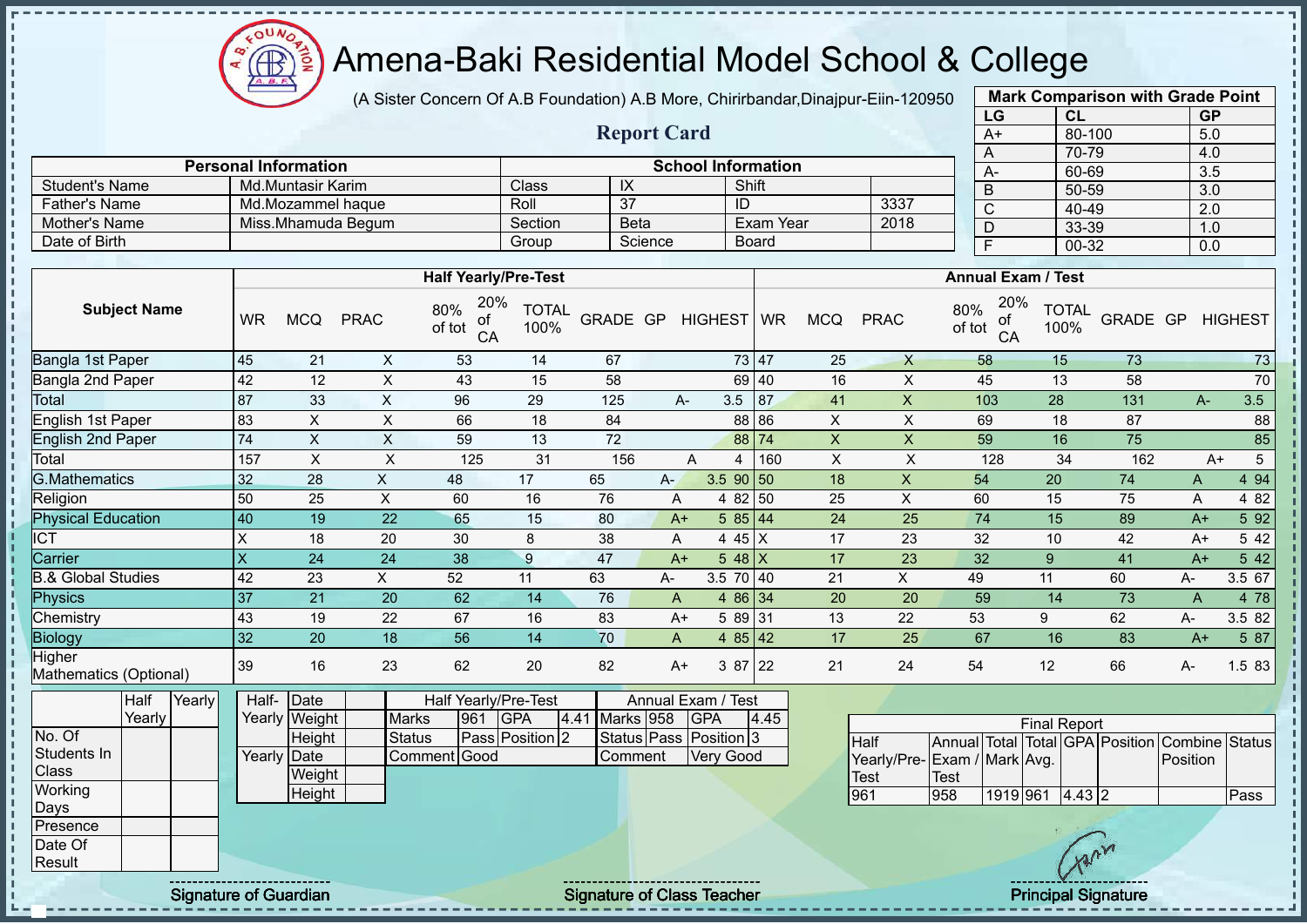$\Omega$ Amena-Baki Residential Model School & College  $\bigoplus$ ğ

(A Sister Concern Of A.B Foundation) A.B More, Chirirbandar,Dinajpur-Eiin-120950

|                               |                     |        |                           |                             |                           |                                  |                      |                |                    |                           |                  |                           |                             |                         | LG                        | <b>CL</b>            |                                                | <b>GP</b>        |                |
|-------------------------------|---------------------|--------|---------------------------|-----------------------------|---------------------------|----------------------------------|----------------------|----------------|--------------------|---------------------------|------------------|---------------------------|-----------------------------|-------------------------|---------------------------|----------------------|------------------------------------------------|------------------|----------------|
|                               |                     |        |                           |                             |                           |                                  |                      |                | <b>Report Card</b> |                           |                  |                           |                             |                         | $A+$                      | $80 - 100$           |                                                | 5.0              |                |
|                               |                     |        |                           |                             |                           |                                  |                      |                |                    |                           |                  |                           |                             | A                       |                           | 70-79                |                                                | 4.0              |                |
|                               |                     |        |                           | <b>Personal Information</b> |                           |                                  |                      |                |                    | <b>School Information</b> |                  |                           |                             | $A -$                   |                           | 60-69                |                                                | 3.5              |                |
| <b>Student's Name</b>         |                     |        |                           |                             | <b>MOBASHWAER SHARIAR</b> |                                  | Class                |                | $\overline{X}$     |                           | Shift            |                           |                             | B                       |                           | $50 - 59$            |                                                | 3.0              |                |
| Father's Name                 |                     |        |                           | MAHAMUDUL HAQUE             |                           |                                  | Roll                 |                | 30                 |                           | ID               |                           | 2567                        | $\overline{C}$          |                           | 40-49                |                                                | $\overline{2.0}$ |                |
| Mother's Name                 |                     |        |                           | <b>MASUMA AKTER</b>         |                           |                                  | Section              |                | <b>Beta</b>        |                           | <b>Exam Year</b> |                           | 2018                        | D                       |                           | $33 - 39$            |                                                | 1.0              |                |
| Date of Birth                 |                     |        |                           |                             |                           |                                  | Group                |                | Science            |                           | <b>Board</b>     |                           |                             | $\overline{\mathsf{F}}$ |                           | $00 - 32$            |                                                | 0.0              |                |
|                               |                     |        |                           |                             |                           | <b>Half Yearly/Pre-Test</b>      |                      |                |                    |                           |                  |                           |                             |                         | <b>Annual Exam / Test</b> |                      |                                                |                  |                |
|                               | <b>Subject Name</b> |        | <b>WR</b>                 | <b>MCQ</b>                  | <b>PRAC</b>               | 20%<br>80%<br>of<br>of tot<br>CA | <b>TOTAL</b><br>100% |                |                    | GRADE GP HIGHEST WR       |                  | <b>MCQ</b>                | <b>PRAC</b>                 | 80%<br>of tot           | 20%<br>of<br>CA           | <b>TOTAL</b><br>100% | GRADE GP                                       |                  | <b>HIGHEST</b> |
| Bangla 1st Paper              |                     |        | 30                        | 18                          | $\pmb{\times}$            | 38                               | 11                   | 49             |                    |                           | 73 40            | 11                        | $\boldsymbol{\mathsf{X}}$   | 41                      |                           | 11                   | 52                                             |                  | 73             |
| Bangla 2nd Paper              |                     |        | 35                        | 10                          | $\mathsf{X}$              | 36                               | 13                   | 49             |                    |                           | 69 33            | 12                        | $\mathsf{X}$                | 36                      |                           | 14                   | 50                                             |                  | 70             |
| Total                         |                     |        | 65                        | 28                          | $\overline{X}$            | 74                               | $\overline{24}$      | 98             | F.                 | 0.0                       | 73               | $\overline{23}$           | $\boldsymbol{\mathsf{X}}$   | $\overline{77}$         |                           | $\overline{25}$      | 102                                            | F.               | 0.0            |
| English 1st Paper             |                     |        | 78                        | $\pmb{\times}$              | $\times$                  | 62                               | 16                   | 78             |                    |                           | 88 69            | $\mathsf{X}$              | $\mathsf{X}$                | 55                      |                           | 18                   | 73                                             |                  | 88             |
| <b>English 2nd Paper</b>      |                     |        | 53                        | $\overline{\mathsf{x}}$     | $\overline{X}$            | $\overline{42}$                  | $\boldsymbol{9}$     | 51             |                    |                           | 88 68            | $\overline{X}$            | $\overline{\mathsf{x}}$     | 54                      |                           | 13                   | 67                                             |                  | 85             |
| Total                         |                     |        | 131                       | X                           | $\mathsf{x}$              | 104                              | 25                   | 129            | A-                 | 3.5                       | 137              | $\boldsymbol{\mathsf{X}}$ | $\mathsf{x}$                |                         | 109                       | 31                   | 140                                            | $\overline{A}$   | $\overline{4}$ |
| <b>G.Mathematics</b>          |                     |        | 17                        | 26                          | $\pmb{\times}$            | 34                               | 14                   | 48             | F.                 | $0.090$ 29                |                  | 21                        | $\mathsf{X}$                | 40                      |                           | 9                    | 49                                             | $\mathbf C$      | 2 94           |
| Religion                      |                     |        | 49                        | 19                          | $\pmb{\times}$            | 54                               | 15                   | 69             | A-                 | $3.582$ 50                |                  | 17                        | $\mathsf{X}$                | 54                      |                           | 16                   | 70                                             | A                | 4 8 2          |
| <b>Physical Education</b>     |                     |        | 35                        | 13                          | 23                        | 57                               | 13                   | 70             | $\overline{A}$     |                           | 4 $85 \mid 42$   | 23                        | 25                          | 72                      |                           | 13                   | 85                                             | $A+$             | 5 9 2          |
| <b>ICT</b>                    |                     |        | $\pmb{\times}$            | 15                          | 18                        | 26                               | 8                    | 34             | A-                 | 3.5 $45 \mid X$           |                  | 18                        | $\overline{22}$             | 32                      |                           | $\boldsymbol{9}$     | 41                                             | $A+$             | 5 42           |
| Carrier                       |                     |        | $\boldsymbol{\mathsf{X}}$ | 20                          | 24                        | 35                               | $\boldsymbol{9}$     | 44             | $A+$               | $548$ X                   |                  | 18                        | 22                          | 32                      |                           | 8                    | 40                                             | $A+$             | 5 4 2          |
| <b>B.&amp; Global Studies</b> |                     |        | 28                        | 19                          | $\mathsf X$               | 38                               | $\,8\,$              | 46             | $\mathsf C$        |                           | 2 70 29          | 21                        | $\mathsf{X}$                | 40                      |                           | 9                    | 49                                             | $\mathbf C$      | 2 67           |
| <b>Physics</b>                |                     |        | $\overline{26}$           | 18                          | 17                        | 49                               | 10                   | 59             | B.                 |                           | $386$ 21         | 16                        | 17                          | 43                      |                           | 5                    | 48                                             | $\mathsf{C}$     | 278            |
| Chemistry                     |                     |        | 28                        | 14                          | 19                        | 49                               | 11                   | 60             | $A-$               | $3.589$ 20                |                  | 10                        | 20                          | 40                      |                           | 6                    | 46                                             | $\mathsf{C}$     | 2 8 2          |
| <b>Biology (Optional)</b>     |                     |        | 20                        | $\overline{15}$             | $\overline{15}$           | 40                               | $\overline{11}$      | 51             | $\overline{B}$     | $\overline{1}$            | 85 31            | $\overline{18}$           | $\overline{20}$             | $\overline{55}$         |                           | $\overline{7}$       | 62                                             | $A-$             | 1.587          |
| <b>Higher Mathematics</b>     |                     |        | $\overline{7}$            | 16                          | 16                        | 31                               | 16                   | 47             | F                  | $0.087$ 21                |                  | 10                        | 20                          | 41                      |                           | 8                    | 49                                             | $\mathsf{C}$     | 2 8 3          |
|                               | Half                | Yearly | Half-                     | Date                        |                           | <b>Half Yearly/Pre-Test</b>      |                      |                |                    | Annual Exam / Test        |                  |                           |                             |                         |                           |                      |                                                |                  |                |
|                               | Yearly              |        |                           | Yearly Weight               |                           | 755 GPA<br><b>Marks</b>          |                      | 0.00 Marks 781 |                    | <b>GPA</b>                | 0.00             |                           |                             |                         |                           | <b>Final Report</b>  |                                                |                  |                |
| No. Of                        |                     |        |                           | Height                      |                           | <b>Status</b>                    | <b>Fail Position</b> |                | Status Fail        | Position                  |                  |                           | <b>Half</b>                 |                         |                           |                      | Annual Total Total GPA Position Combine Status |                  |                |
| Students In                   |                     |        |                           | Yearly Date                 |                           | <b>Comment Not Satisfactory</b>  |                      |                | Comment            | Not                       |                  |                           | Yearly/Pre-Exam / Mark Avg. |                         |                           |                      |                                                | Position         |                |
| <b>Class</b>                  |                     |        |                           | Weight                      |                           |                                  |                      |                |                    | Satisfactory              |                  |                           | Test                        | <b>Test</b>             |                           |                      |                                                |                  |                |
| Working                       |                     |        |                           | Height                      |                           |                                  |                      |                |                    |                           |                  |                           | 755                         | 781                     | 1536 961                  |                      |                                                |                  |                |
| Days                          |                     |        |                           |                             |                           |                                  |                      |                |                    |                           |                  |                           |                             |                         |                           |                      |                                                |                  |                |
| Presence                      |                     |        |                           |                             |                           |                                  |                      |                |                    |                           |                  |                           |                             |                         |                           |                      |                                                |                  |                |
| Date Of                       |                     |        |                           |                             |                           |                                  |                      |                |                    |                           |                  |                           |                             |                         |                           |                      |                                                |                  |                |
| Result                        |                     |        |                           |                             |                           |                                  |                      |                |                    |                           |                  |                           |                             |                         |                           |                      |                                                |                  |                |

Signature of Guardian Signature of Class Teacher Principal Signature of Class Teacher Principal Signature of Class Teacher Principal Signature of Class Teacher Principal Signature of Class Teacher Principal Signature of Cl

**Mark Comparison with Grade Point**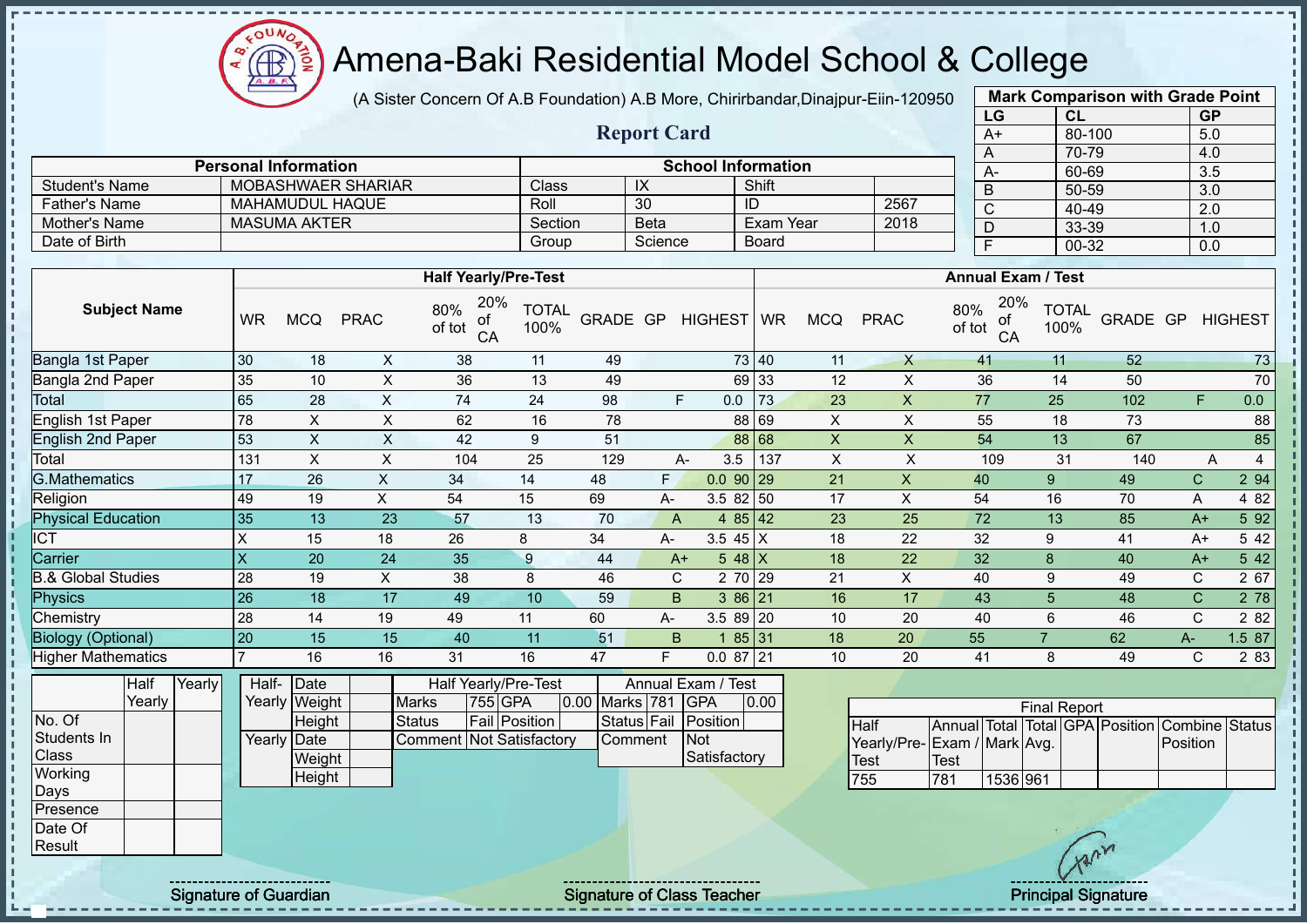Amena-Baki Residential Model School & College

(A Sister Concern Of A.B Foundation) A.B More, Chirirbandar,Dinajpur-Eiin-120950

**Report Card**

| <b>Mark Comparison with Grade Point</b> |        |           |  |  |  |  |  |  |  |  |  |
|-----------------------------------------|--------|-----------|--|--|--|--|--|--|--|--|--|
| LG                                      | CL     | <b>GP</b> |  |  |  |  |  |  |  |  |  |
| $A+$                                    | 80-100 | 5.0       |  |  |  |  |  |  |  |  |  |
| A                                       | 70-79  | 4.0       |  |  |  |  |  |  |  |  |  |
| A-                                      | 60-69  | 3.5       |  |  |  |  |  |  |  |  |  |
| B                                       | 50-59  | 3.0       |  |  |  |  |  |  |  |  |  |
| C                                       | 40-49  | 2.0       |  |  |  |  |  |  |  |  |  |
| D                                       | 33-39  | 1.0       |  |  |  |  |  |  |  |  |  |
| F                                       | 00-32  | 0.0       |  |  |  |  |  |  |  |  |  |
|                                         |        |           |  |  |  |  |  |  |  |  |  |

|                      |                             |                           |             |              |      |  |  | $\overline{A}$ |  |
|----------------------|-----------------------------|---------------------------|-------------|--------------|------|--|--|----------------|--|
|                      | <b>Personal Information</b> | <b>School Information</b> |             |              |      |  |  |                |  |
| Student's Name       | <b>MD.TAMZIDUR RAHMAN</b>   | Classi                    | $\sqrt{ }$  | Shift        |      |  |  | $\overline{B}$ |  |
| <b>Father's Name</b> | <b>MOMINUR RAHMAN</b>       | Roll                      | 38          | ID           | 4052 |  |  | $\sim$<br>ັ    |  |
| Mother's Name        | MST.FERDOUSI BEGUM          | Section                   | <b>Beta</b> | Exam Year    | 2018 |  |  |                |  |
| Date of Birth        |                             | Group                     | Science     | <b>Board</b> |      |  |  |                |  |

|                               |           |            |             | <b>Half Yearly/Pre-Test</b>      |                      |          |    | <b>Annual Exam / Test</b> |            |     |            |             |                                  |                      |          |      |                |
|-------------------------------|-----------|------------|-------------|----------------------------------|----------------------|----------|----|---------------------------|------------|-----|------------|-------------|----------------------------------|----------------------|----------|------|----------------|
| <b>Subject Name</b>           | <b>WR</b> | <b>MCQ</b> | <b>PRAC</b> | 20%<br>80%<br>οf<br>of tot<br>CA | <b>TOTAL</b><br>100% | GRADE GP |    | HIGHEST WR                |            |     | <b>MCQ</b> | <b>PRAC</b> | 20%<br>80%<br>of<br>of tot<br>CA | <b>TOTAL</b><br>100% | GRADE GP |      | <b>HIGHEST</b> |
| Bangla 1st Paper              | 38        | 23         | X           | 49                               | 12                   | 61       |    |                           | 73 45      |     | 20         | X           | 52                               | 15                   | 67       |      | 73             |
| Bangla 2nd Paper              | 37        | 12         | X           | 39                               | 13                   | 52       |    |                           | 69 34      |     | 13         | X           | 38                               | 12                   | 50       |      | 70             |
| Total                         | 75        | 35         | X           | 88                               | 25                   | 113      |    | B                         | 3          | 79  | 33         | X           | 90                               | 27                   | 117      |      | 3<br>B         |
| English 1st Paper             | 83        | X          | X           | 66                               | 18                   | 84       |    |                           | 88 81      |     | X          | X           | 65                               | 18                   | 83       |      | 88             |
| <b>English 2nd Paper</b>      | 72        | X          | X           | 58                               | 14                   | 72       |    |                           | 88 77      |     | X          | X           | 62                               | 14                   | 76       |      | 85             |
| Total                         | 155       | X          | X           | 124                              | 32                   | 156      |    | A                         | 4          | 158 | X          | X           | 127                              | 32                   | 159      |      | 4<br>A         |
| <b>G.Mathematics</b>          | 40        | 25         | X           | 52                               | 19                   | 71       |    | $\mathsf{A}$              | 4 90 56    |     | 21         | X           | 62                               | 19                   | 81       | $A+$ | 5 94           |
| Religion                      | 50        | 23         | X           | 58                               | 15                   | 73       |    | A                         | 4 82 43    |     | 20         | X           | 50                               | 15                   | 65       | А-   | 3.5 82         |
| <b>Physical Education</b>     | 37        | 17         | 23          | 62                               | 14                   | 76       |    | A                         | 485 42     |     | 24         | 25          | 73                               | 14                   | 87       | $A+$ | 5 92           |
| <b>ICT</b>                    | X         | 22         | 23          | 36                               | 9                    | 45       |    | $A+$                      | $545$ X    |     | 17         | 23          | 32                               | 10                   | 42       | $A+$ | 5 4 2          |
| Carrier                       | X         | 23         | 24          | 38                               | 9                    | 47       |    | $A+$                      | 5 48 $X$   |     | 18         | 22          | 32                               | 10                   | 42       | $A+$ | 5 42           |
| <b>B.&amp; Global Studies</b> | 29        | 25         | X           | 43                               | 9                    | 52       |    | B                         | 3 70 29    |     | 21         | X           | 40                               | 10                   | 50       | B    | 3 67           |
| Physics                       | 32        | 19         | 21          | 58                               | 12                   | 70       |    | A                         | $486$ 26   |     | 20         | 20          | 53                               | 14                   | 67       | A-   | 3.5 78         |
| Chemistry                     | 25        | 15         | 20          | 48                               | 15                   | 63       | A- |                           | $3.589$ 36 |     | 14         | 22          | 58                               | 10                   | 68       | А-   | 3.5 82         |
| <b>Biology (Optional)</b>     | 23        | 18         | 15          | 45                               | 12                   | 57       |    | B.                        | 85 32      |     | 21         | 20          | 58                               | 14                   | 72       | A    | 2 87           |
| <b>Higher Mathematics</b>     | 20        | 16         | 22          | 46                               | 20                   | 66       | А- |                           | 3.5 87 31  |     | 23         | 20          | 59                               | 13                   | 72       | A    | 4 8 3          |

|              | Half   | Yearly | Half- | <b>IDate</b>  |               |      | Half Yearly/Pre-Test                            |   | Annual Exam / Test |  |                  |      |
|--------------|--------|--------|-------|---------------|---------------|------|-------------------------------------------------|---|--------------------|--|------------------|------|
|              | Yearlv |        |       | Yearly Weight | <b>Marks</b>  | 1889 | <b>IGPA</b>                                     | 4 | Marks 922          |  | <b>IGPA</b>      | 4.23 |
| No. Of       |        |        |       | Height        | <b>Status</b> |      | <b>Pass Position 11 Status Pass Position 12</b> |   |                    |  |                  |      |
| Students In  |        |        |       | Yearly Date   | Comment Good  |      |                                                 |   | <b>Comment</b>     |  | <b>Very Good</b> |      |
| <b>Class</b> |        |        |       | Weight        |               |      |                                                 |   |                    |  |                  |      |
| Working      |        |        |       | Height        |               |      |                                                 |   |                    |  |                  |      |
| Days         |        |        |       |               |               |      |                                                 |   |                    |  |                  |      |
| Presence     |        |        |       |               |               |      |                                                 |   |                    |  |                  |      |
| Date Of      |        |        |       |               |               |      |                                                 |   |                    |  |                  |      |

| <b>Final Report</b>         |      |                    |  |  |  |                                                |      |  |  |  |  |  |  |  |
|-----------------------------|------|--------------------|--|--|--|------------------------------------------------|------|--|--|--|--|--|--|--|
| <b>Half</b>                 |      |                    |  |  |  | Annual Total Total GPA Position Combine Status |      |  |  |  |  |  |  |  |
| Yearly/Pre-Exam / Mark Avg. |      |                    |  |  |  | <b>Position</b>                                |      |  |  |  |  |  |  |  |
| <b>Test</b>                 | Test |                    |  |  |  |                                                |      |  |  |  |  |  |  |  |
| 889                         | 922  | $1811$ 907 4.11 11 |  |  |  |                                                | Pass |  |  |  |  |  |  |  |

**Result** 

J.

Signature of Guardian Signature Signature of Class Teacher Number 2006 and Signature Principal Signature